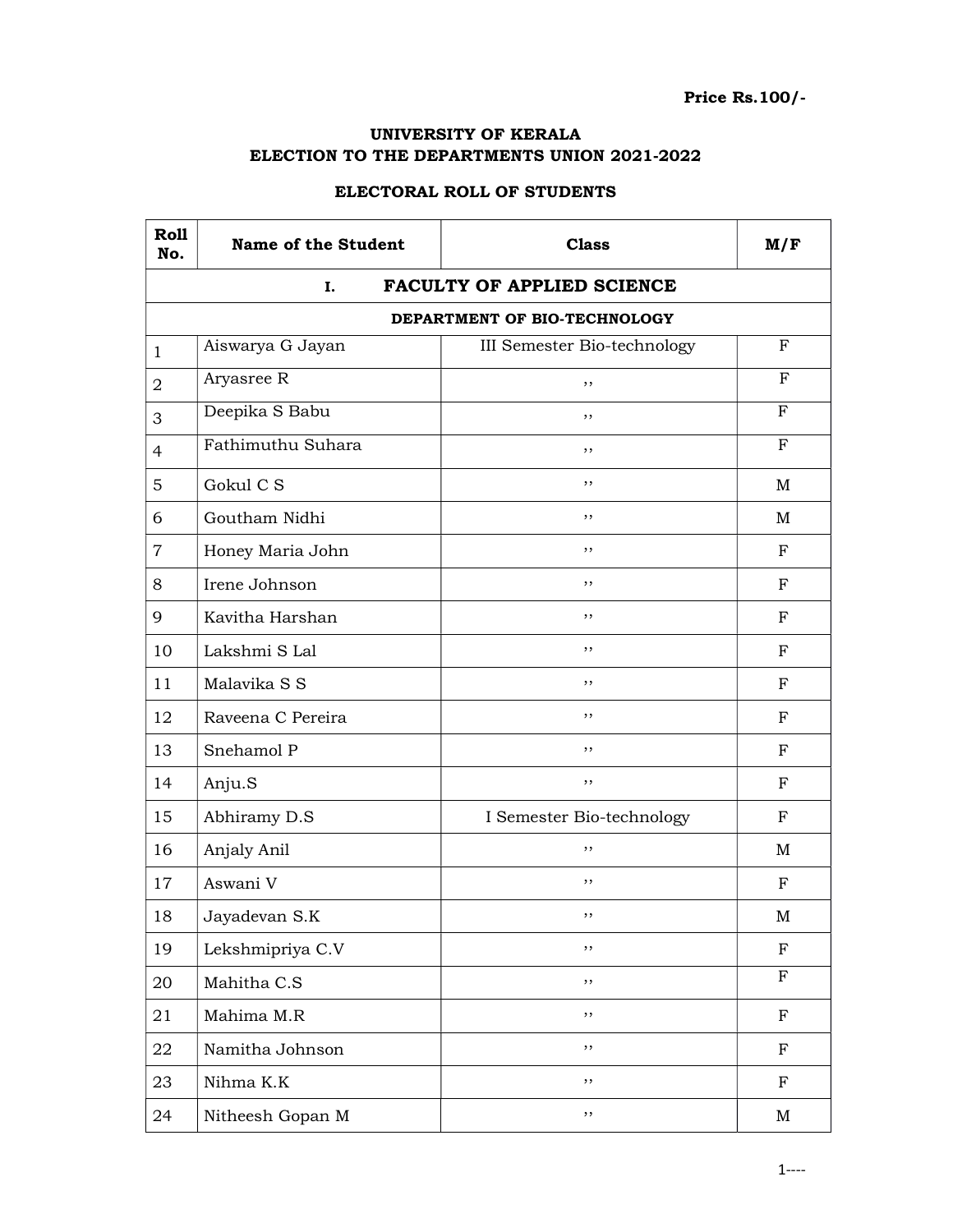| 25                             | Pooja M.S           | , ,                                                   | $_{\rm F}$  |
|--------------------------------|---------------------|-------------------------------------------------------|-------------|
| 26                             | Soorya. V           | , ,                                                   | F           |
| 27                             | Vaishnavi .A        | , ,                                                   | $_{\rm F}$  |
| 28                             | Bonolo Mongweemang  | ,,                                                    | $_{\rm F}$  |
| 29                             | Jinsu Mariya Sam    | , ,                                                   | $_{\rm F}$  |
| 30                             | Arya Krishnan L.S   | , ,                                                   | $_{\rm F}$  |
| 31                             | Treesa K Issen      | ,,                                                    | $\mathbf F$ |
|                                |                     | DEPARTMENT OF COMPUTATIONAL BIOLOGY & BIO INFORMATICS |             |
| 32                             | Akhiya A R          | <b>III</b> Semester                                   | F           |
| 33                             | Anagha Rajan        | ,,                                                    | $_{\rm F}$  |
| 34                             | Gayathri Thampi     | , ,                                                   | ${\bf F}$   |
| 35                             | Abdul Rahoof        | , ,                                                   | M           |
| 36                             | Athira H            | I Semester                                            | $_{\rm F}$  |
| 37                             | Parvathy Suresh     | , ,                                                   | $_{\rm F}$  |
| 38                             | Saranya S           | , ,                                                   | $_{\rm F}$  |
| 39                             | Shajila Salim       | ,,                                                    | $_{\rm F}$  |
| 40                             | Raniya K Zubair     | ,,                                                    | F           |
| 41                             | Vinni N G           | ,,                                                    | F           |
| 42                             | Bishmitha K         | , ,                                                   | $_{\rm F}$  |
| 43                             | Gayathri D          | ,,                                                    | ${\bf F}$   |
| 44                             | Sneha Thomas        | ,,                                                    | $_{\rm F}$  |
| 45                             | Gowri K Babu        | ,,                                                    | $\mathbf F$ |
| 46                             | Manumol M           | , ,                                                   | ${\bf F}$   |
| 47                             | Amrutha P           | ,,                                                    | $_{\rm F}$  |
| 48                             | Salil Suresh        | ,,                                                    | M           |
| 49                             | Ajay Pradeep        | ,,                                                    | M           |
| 50                             | Vishnu VJ           | $, \,$                                                | M           |
| 51                             | Arun Paulose        | , ,                                                   | $\mathbf M$ |
| 52                             | Anas A S            | ,,                                                    | M           |
| 53                             | Akhil Vasim         | ,,                                                    | M           |
| DEPARTMENT OF COMPUTER SCIENCE |                     |                                                       |             |
| 54                             | Al Thanzia N. S.    | III Semester M.Sc                                     | $\mathbf F$ |
| 55                             | Surjith Kumar J. K. | ,,                                                    | M           |
|                                |                     |                                                       |             |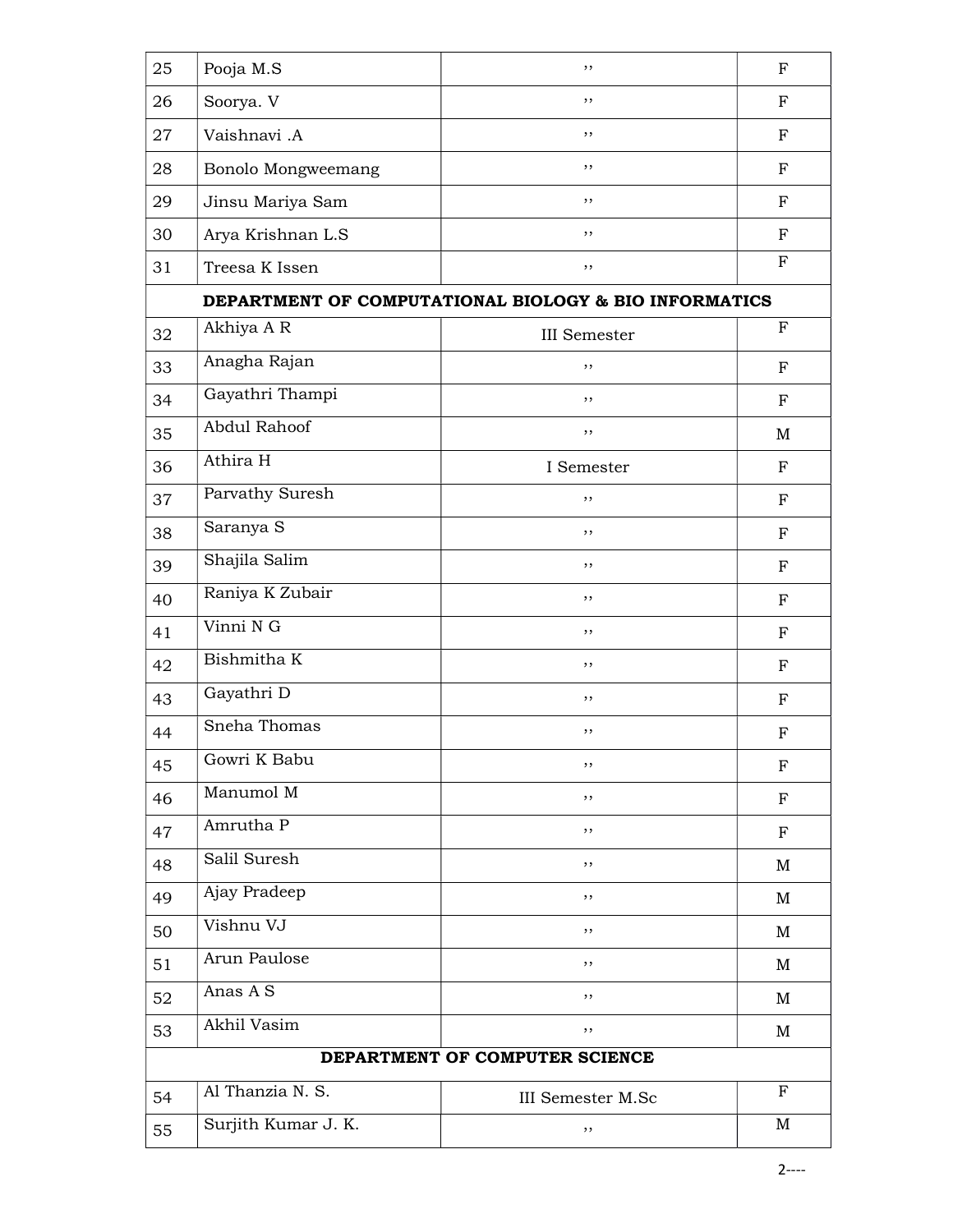| 56 | S. Subin Kumar      | ,,                                                         | $\mathbf M$  |
|----|---------------------|------------------------------------------------------------|--------------|
| 57 | Krishnan R. S.      | ,,                                                         | M            |
| 58 | Athira S.Y.         | ,,                                                         | $\mathbf F$  |
| 59 | Hari R. S.          | ,,                                                         | M            |
| 60 | Athira A.           | ,,                                                         | $\mathbf F$  |
| 61 | Anju S.             | ,,                                                         | $\mathbf F$  |
| 62 | Alfiya Nisamudeen   | , ,                                                        | $\mathbf F$  |
| 63 | Ramsi Hamsa         | , ,                                                        | $\mathbf F$  |
| 64 | Swathy S. Kumar     | ,,                                                         | ${\bf F}$    |
| 65 | Sisira V. K.        | , ,                                                        | ${\bf F}$    |
| 66 | Saritha U.          | ,,                                                         | F            |
| 67 | S. Sujith Kumar     | ,,                                                         | M            |
| 68 | Anjali M.           | $, \,$                                                     | $\mathbf F$  |
| 69 | Aiswarya S.         | ,,                                                         | $\mathbf F$  |
| 70 | Ancy G. D.          | ,,                                                         | $\mathbf{F}$ |
| 71 | Raji R.             | ,,                                                         | $\mathbf F$  |
| 72 | Arun Krishna U. R.  | $, \,$                                                     | M            |
| 73 | Arya V.             | $, \,$                                                     | ${\bf F}$    |
| 74 | Ayana Santhosh      | , ,                                                        | ${\bf F}$    |
| 75 | Ajith S.            | ,,                                                         | M            |
| 76 | Vipindev P.         | ,,                                                         | $\mathbf M$  |
| 77 | Archa V. M.         | ,,                                                         | $\mathbf F$  |
| 78 | Saumi S.            | ,,                                                         | $\mathbf F$  |
| 79 | Saran S.            | ,,                                                         | M            |
| 80 | Keerthi R. S.       | , ,                                                        | F            |
| 81 | Ganga S. J.         | ,,                                                         | $\mathbf F$  |
| 82 | Ajmal Samadi        | ,,                                                         | M            |
| 83 | Shameemudheen       | III Sem M.Sc Computer Science<br>with Specialization in AI | M            |
| 84 | Harikeerthana H. A. | ,,                                                         | $\mathbf F$  |
| 85 | Vijith V. T.        | , ,                                                        | M            |
| 86 | Ahitha Raj B.       | , ,                                                        | $\mathbf F$  |
| 87 | Vishnu V. S.        | ,,                                                         | M            |
| 88 | Aashika S.A.        | ,,                                                         | $\mathbf{F}$ |
|    |                     |                                                            | $3$ ----     |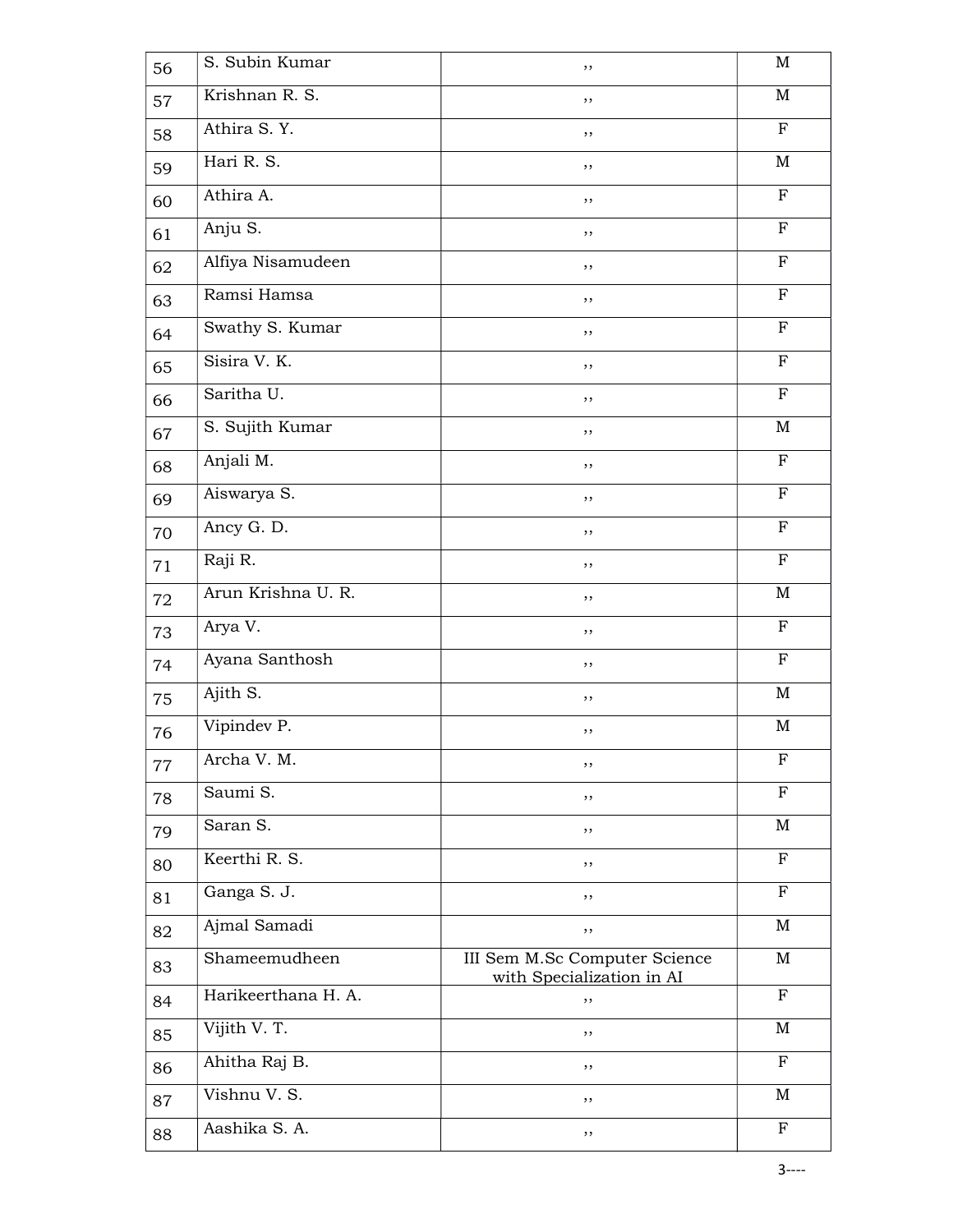| 89  | Nanda Saji               | ,,                              | $_{\rm F}$   |
|-----|--------------------------|---------------------------------|--------------|
| 90  | Anas A. S.               | ,,                              | M            |
| 91  | Gopika R. S.             | , ,                             | $\mathbf F$  |
| 92  | Vimal V. S.              | ,,                              | M            |
| 93  | Amritha J. G.            | ,,                              | $\mathbf F$  |
| 94  | Sandhya Sathyan          | ,,                              | $_{\rm F}$   |
| 95  | Muhammed Faisal P. J.    | , ,                             | M            |
| 96  | Anaswara Mohan           | , ,                             | $\mathbf{F}$ |
| 97  | Vishak Reghu R. S.       | ,,                              | M            |
| 98  | Visakh V. S.             | ,,                              | M            |
| 99  | Alex Thomas              | ,,                              | M            |
| 100 | Rukhsana N.              | ,,                              | $\mathbf F$  |
| 101 | Indumol $\overline{C}$ . | III Sem M.Tech Computer Science | ${\bf F}$    |
| 102 | Leena Alex               | ,,                              | $\mathbf{F}$ |
| 103 | Surya C. V.              | ,,                              | $\mathbf F$  |
| 104 | Priya Hariharan          | ,,                              | $_{\rm F}$   |
| 105 | Athira A.V.              | ,,                              | $_{\rm F}$   |
| 106 | Mizna Siraj              | ,,                              | $\mathbf F$  |
| 107 | Moncy S. Monay           | ,,                              | M            |
| 108 | Aromal C. J.             | ,,                              | M            |
| 109 | Jijo J.                  | ,,                              | M            |
| 110 | Anusree P. S.            | ,,                              | $\mathbf F$  |
| 111 | Abhishek Nair            | I Sem M.Sc Computer Science     | M            |
| 112 | Fathima Suhana A S       | ,,                              | $\mathbf F$  |
| 113 | Bismi K Basheer          | ,,                              | $\mathbf{F}$ |
| 114 | Thejas $\overline{K}$    | ,,                              | $\mathbf M$  |
| 115 | Surya G S                | ,,                              | $\mathbf F$  |
| 116 | Ajay Das                 | ,,                              | $\mathbf M$  |
| 117 | Darsana K                | ,,                              | $\mathbf F$  |
| 118 | Abhijith Subhash         | ,,                              | M            |
| 119 | Aparna T K               | ,,                              | $\mathbf F$  |
| 120 | Arun Raj                 | ,,                              | M            |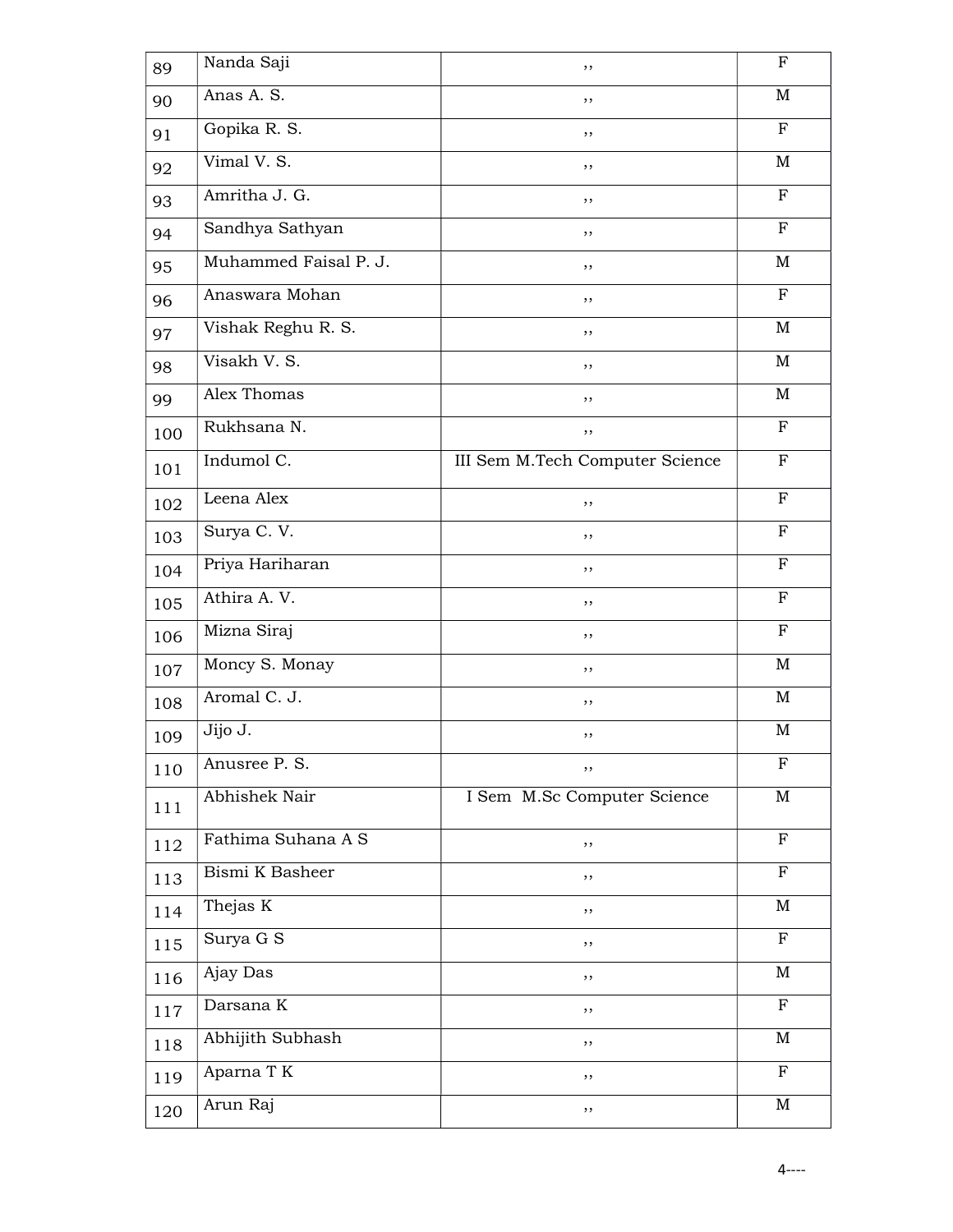| 121 | Muhsina A S      | , ,                                                      | $_{\rm F}$     |
|-----|------------------|----------------------------------------------------------|----------------|
| 122 | Sruthy krishna   | ,,                                                       | F              |
| 123 | Akhila A I       | $, \,$                                                   | $\mathbf F$    |
| 124 | Jeevan Saradhy S | ,,                                                       | M              |
| 125 | Sreejith P S     | ,,                                                       | M              |
| 126 | Neethu L S       | ,,                                                       | $\mathbf F$    |
| 127 | Anushma Shaji    | ,,                                                       | $\mathbf F$    |
| 128 | Aysha Reba K     | ,,                                                       | $\mathbf F$    |
| 129 | Aswathy          | ,,                                                       | $\mathbf F$    |
| 130 | Rashif. B P      | ,,                                                       | $\mathbf M$    |
| 131 | Aiswarya S       | ,,                                                       | F              |
| 132 | Vismaya M        | ,,                                                       | $\mathbf F$    |
| 133 | Karthika K       | ,,                                                       | $\mathbf F$    |
| 134 | Deepak E         | ,,                                                       | $\mathbf M$    |
| 135 | Exaud N Kitomary | ,,                                                       | M              |
| 136 | Hemand H S       | ,,                                                       | M              |
| 137 | Athira Babu      | $, \,$                                                   | $_{\rm F}$     |
| 138 | Anfiya Sharaf S  | ,,                                                       | $\mathbf F$    |
| 139 | Mohammed Ashiq M | , ,                                                      | M              |
| 140 | Reshma J S       | ,,                                                       | $_{\rm F}$     |
| 141 | Aby Hudhafa K A  | ,,                                                       | $\mathbf M$    |
| 142 | Devika D         | I Sem M.Sc Computer Science with<br>Specialization in AI | $\mathbf F$    |
| 143 | Vishnu A G       | ,,                                                       | M              |
| 144 | Keerthana M Nair | , ,                                                      | $\overline{F}$ |
| 145 | Amal Krishnan    | , ,                                                      | M              |
| 146 | T R Aromal       | ,,                                                       | M              |
| 147 | Anandu Narayanan | ,,                                                       | M              |
| 148 | Anjali Satheesh  | ,,                                                       | $\mathbf F$    |
| 149 | Minza S          | ,,                                                       | $_{\rm F}$     |
| 150 | Sandra P S       | ,,                                                       | $\mathbf{F}$   |
| 151 | Afzal S          | $, \,$                                                   | $\mathbf M$    |
| 152 | Greeshma M       | ,,                                                       | $_{\rm F}$     |
| 153 | Fulwa Asheeb     | $, \,$                                                   | F              |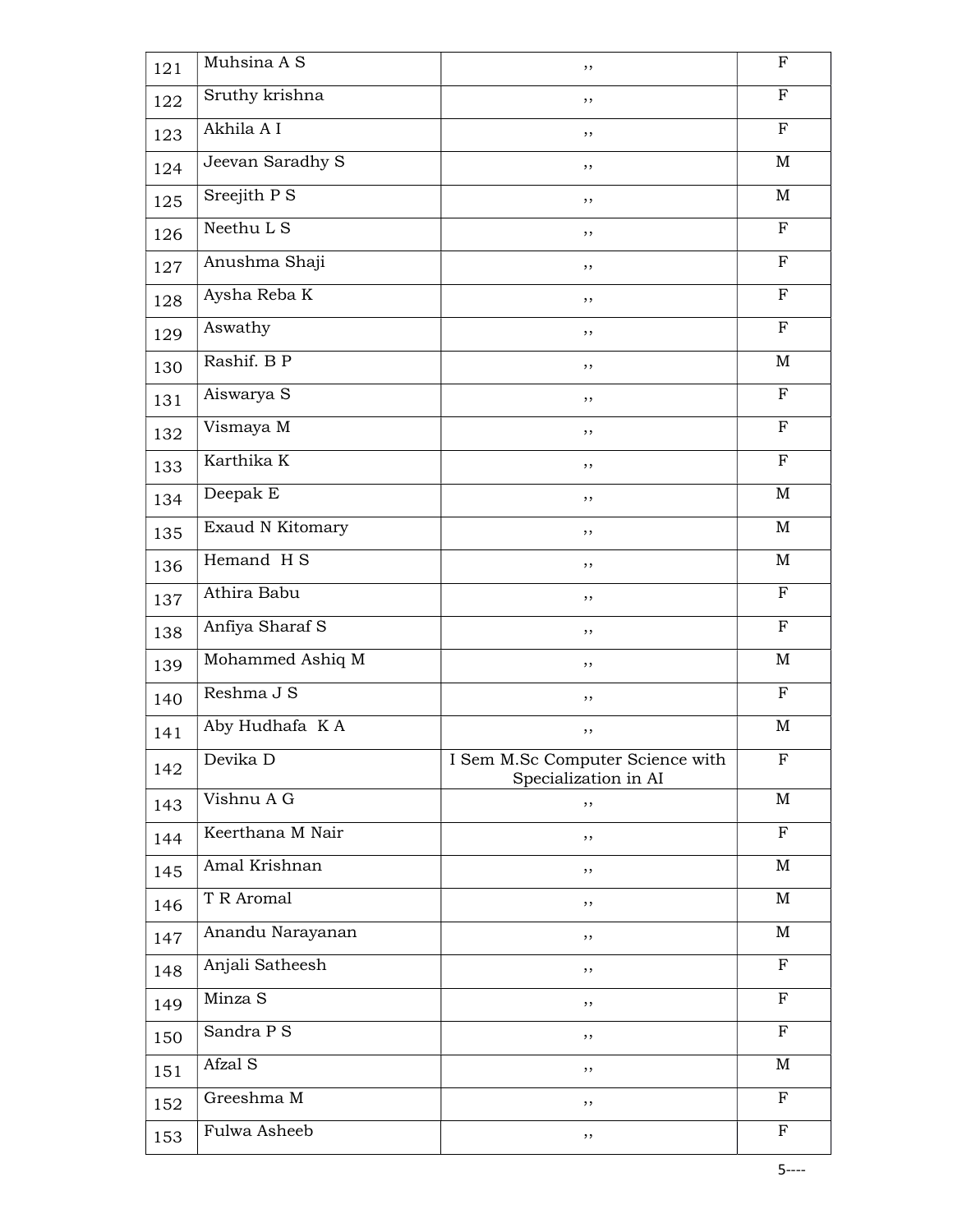| 154 | Sreepriya G           | , ,                                  | $\mathbf F$  |
|-----|-----------------------|--------------------------------------|--------------|
| 155 | Shahal Ahammed K      | ,,                                   | M            |
| 156 | Jebina P              | ,,                                   | $\mathbf F$  |
| 157 | Sojiya Babu           | ,,                                   | $\mathbf F$  |
| 158 | Likeleli Lekhanya     | , ,                                  | $_{\rm F}$   |
| 159 | Ajina R               | $, \,$                               | $_{\rm F}$   |
| 160 | Anjana A C            | ,,                                   | $_{\rm F}$   |
| 161 | Athira A              | , ,                                  | $_{\rm F}$   |
| 162 | Ardra Unnikrishnan. M | ,,                                   | $\mathbf F$  |
| 163 | Sandra Sunil G S      | I Sem M.Tech Computer Science        | $_{\rm F}$   |
| 164 | G S Santhini          | ,,                                   | $_{\rm F}$   |
| 165 | Krishnaja U           | ,,                                   | $\mathbf F$  |
| 166 | Ramziya A             | ,,                                   | F            |
| 167 | Ahmed Bilal E         | , ,                                  | M            |
| 168 | Daniel Mwaibata       | , ,                                  | M            |
| 169 | Aparna V Dev          | ,,                                   | $\mathbf F$  |
| 170 | Anilkumar K G         | , ,                                  | M            |
| 171 | Ansy S N              | ,,                                   | $\mathbf F$  |
| 172 | Snithi Surendran      | $, \,$                               | $_{\rm F}$   |
| 173 | Sruthi S. Kumar       | II Sem M.Phil Computer Science       | $_{\rm F}$   |
| 174 | Pooja V.              | ,,                                   | $_{\rm F}$   |
| 175 | Divya Raj D. S.       | ,,                                   | $_{\rm F}$   |
| 176 | Panchami R.           | ,,                                   | $_{\rm F}$   |
| 177 | Sreelesh M. K.        | ,,                                   | M            |
| 178 | Anu Sasidharan        | ,,                                   | $\mathbf{F}$ |
|     |                       | DEPARTMENT OF ENVIRONMENTAL SCIENCES |              |
| 179 | Althaf S              | II Semester M.Sc                     | M            |
| 180 | Arunima J             | ,,                                   | $\mathbf F$  |
| 181 | Ashamol S             | , ,                                  | ${\bf F}$    |
| 182 | Aswin A P             | $, \,$                               | M            |
| 183 | Febin Joseph          | ,,                                   | M            |
| 184 | Mirzana S             | ,,                                   | $_{\rm F}$   |
| 185 | Rashida Iqbal         | ,,                                   | $_{\rm F}$   |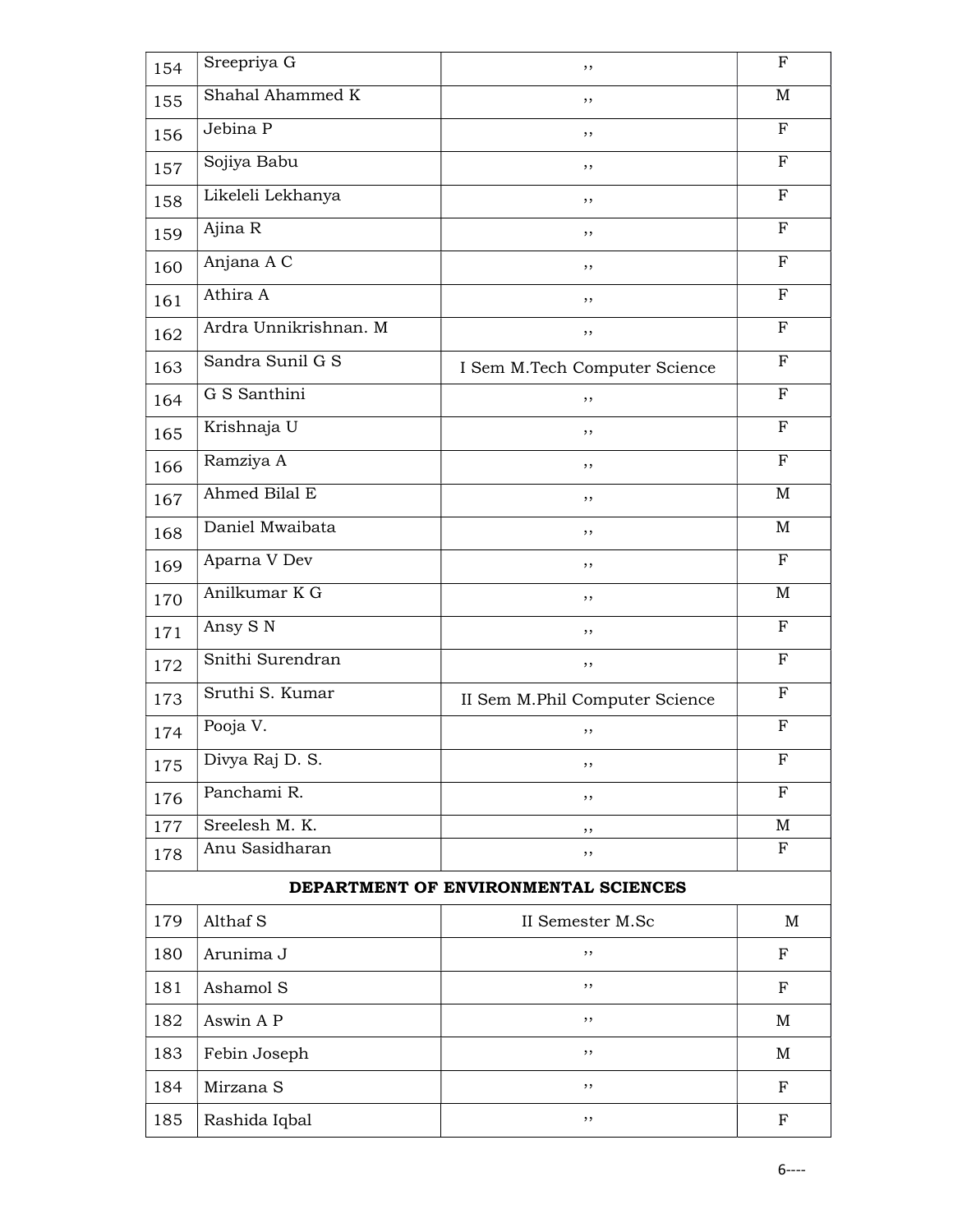| 186 | Sai Krishna         | , ,                                                         | M           |
|-----|---------------------|-------------------------------------------------------------|-------------|
| 187 | Sandra B            | , ,                                                         | $_{\rm F}$  |
| 188 | Shinto S B          | ,,                                                          | $_{\rm F}$  |
| 189 | Sreelekhsmi K S     | ,,                                                          | $_{\rm F}$  |
| 190 | Varada G Nair       | , ,                                                         | $_{\rm F}$  |
| 191 | Arunima P Sivasadan | I Semester M.Sc                                             | $_{\rm F}$  |
| 192 | Arya A              | ,,                                                          | $_{\rm F}$  |
| 193 | Gowri C B           | ,,                                                          | $_{\rm F}$  |
| 194 | Hopson Kaguwa       | ,,                                                          | M           |
| 195 | Lija R              | , ,                                                         | $_{\rm F}$  |
| 196 | Namitha K Shyla     | , ,                                                         | ${\bf F}$   |
| 197 | Nihal Hussain T P   | , ,                                                         | M           |
| 198 | Niya Nazeer         | ,,                                                          | $_{\rm F}$  |
| 199 | Noorul Huda         | , ,                                                         | $_{\rm F}$  |
| 200 | Priji P             | , ,                                                         | $_{\rm F}$  |
| 201 | Sandra M S          | ,,                                                          | $_{\rm F}$  |
| 202 | Sreelekshmi C       | ,,                                                          | F           |
| 203 | Vishnu Prasad       | ,,                                                          | M           |
| 204 | Abhirami S S        | I Semester (M.Sc Climate change<br>and Disaster Management) | ${\bf F}$   |
| 205 | Alfiya A            | ,,                                                          | F           |
| 206 | Amaljith A          | ,,                                                          | M           |
| 207 | Amalkrishnan P S    | ,,                                                          | M           |
| 208 | Anandhu S           | $, \,$                                                      | M           |
| 209 | Anjima K S          | $, \,$                                                      | $_{\rm F}$  |
| 210 | Anupama A S         | ,,                                                          | $_{\rm F}$  |
| 211 | Anupama M           | $, \,$                                                      | $\mathbf F$ |
| 212 | Arya K A            | ,,                                                          | ${\bf F}$   |
| 213 | Aswathy VS          | $, \,$                                                      | ${\bf F}$   |
| 214 | Gopika K            | ,,                                                          | F           |
| 215 | Rahul Simon         | $, \,$                                                      | M           |
| 216 | Saravana Kumar M    | ,,                                                          | M           |
| 217 | Siva Bhaskar        | $, \,$                                                      | $\mathbf F$ |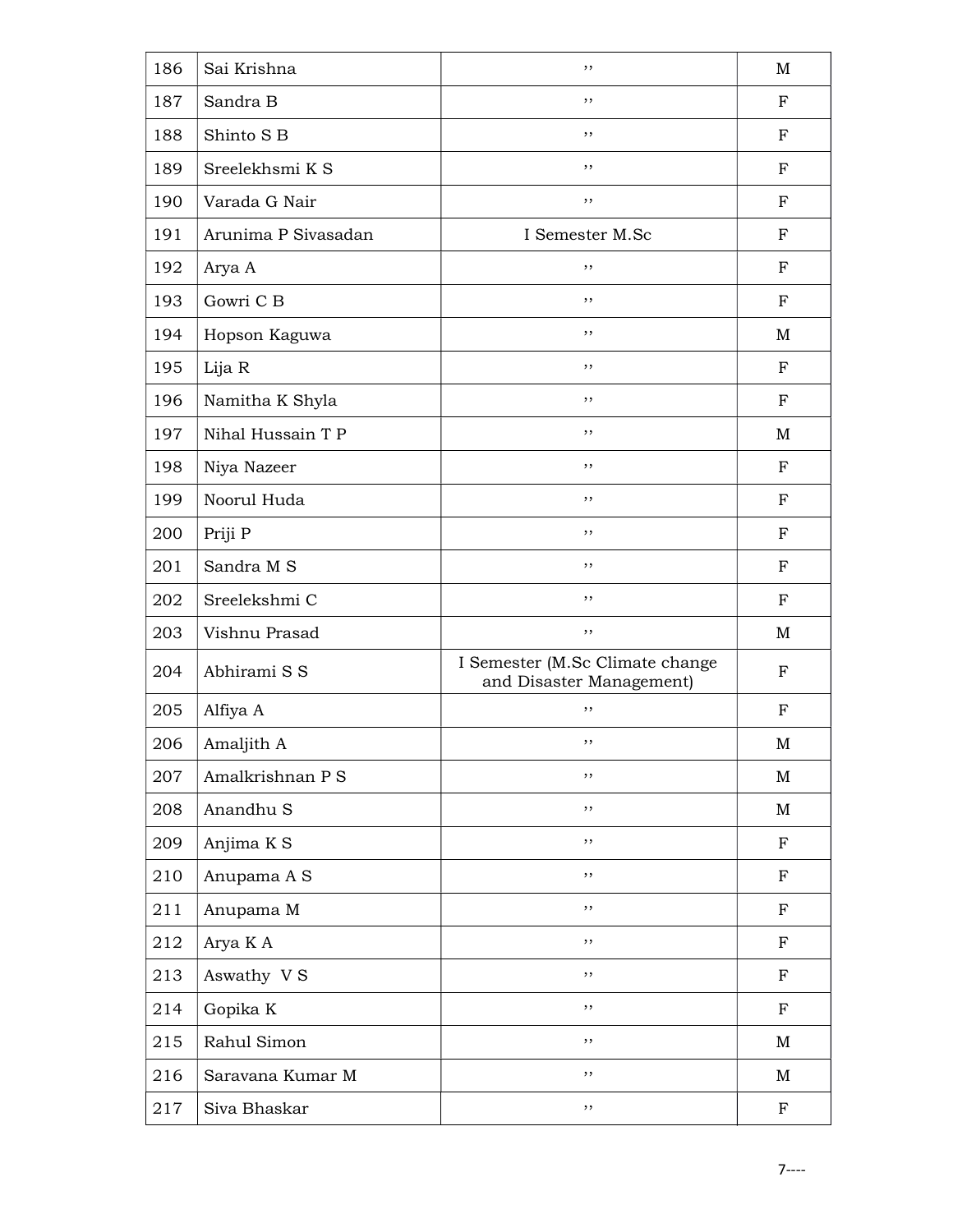| 218 | Paikattil Gayathri P | II Semester (M.Phil Environmental<br>Science) | $_{\rm F}$   |
|-----|----------------------|-----------------------------------------------|--------------|
| 219 | Akshara Asok         | , ,                                           | $_{\rm F}$   |
| 220 | Manju T V            | ,,                                            | $_{\rm F}$   |
| 221 | Saranya K            | ,,                                            | $_{\rm F}$   |
| 222 | Aswathy Asok         | ,,                                            | F            |
| 223 | Aiswarya N K         | , ,                                           | F            |
| 224 | Athulya C K          | , ,                                           | $_{\rm F}$   |
| 225 | Ahammed Muhsin S     | , ,                                           | M            |
| 226 | Remya Babu R         | ,,                                            | $_{\rm F}$   |
|     |                      | DEPARTMENT OF FUTURES STUDIES                 |              |
| 227 | Nidhin Saji          | II Sem Mphil                                  | M            |
| 228 | Ansil Shafee         | ,,                                            | M            |
| 229 | Amrutha U A          | ,,                                            | F            |
| 230 | Abhirami R S         | , ,                                           | $_{\rm F}$   |
| 231 | Amritha R J          | I Sem M.Sc                                    | $\mathbf{F}$ |
| 232 | Anju S               | ,,                                            | F            |
| 233 | Arathi P Raj         | , ,                                           | $\mathbf{F}$ |
| 234 | Aravind A S          | ,,                                            | M            |
| 235 | Arishma M            | ,,                                            | $_{\rm F}$   |
| 236 | Arya Nandakumar      | ,,                                            | $\mathbf F$  |
| 237 | Athira G             | ,,                                            | $_{\rm F}$   |
| 238 | Arunayamol G K       | ,,                                            | F            |
| 239 | Diya Santhosh        | ,,                                            | F            |
| 240 | Fathima Ibrahimkunju | ,,                                            | ${\bf F}$    |
| 241 | Josebin Jose         | $, \,$                                        | M            |
| 242 | Meenakshi S          | ,,                                            | ${\bf F}$    |
| 243 | Midhuna S            | $, \,$                                        | ${\bf F}$    |
| 244 | Midhun Das L         | ,,                                            | $\mathbf M$  |
| 245 | Mohammed Nibin N     | ,,                                            | M            |
| 246 | Sandra Grace Nelson  | ,,                                            | ${\bf F}$    |
| 247 | Soniya A             | ,,                                            | $\mathbf F$  |
| 248 | Sreelal H            | ,,                                            | M            |
| 249 | Saifudheen N         | ,,                                            | $\mathbf M$  |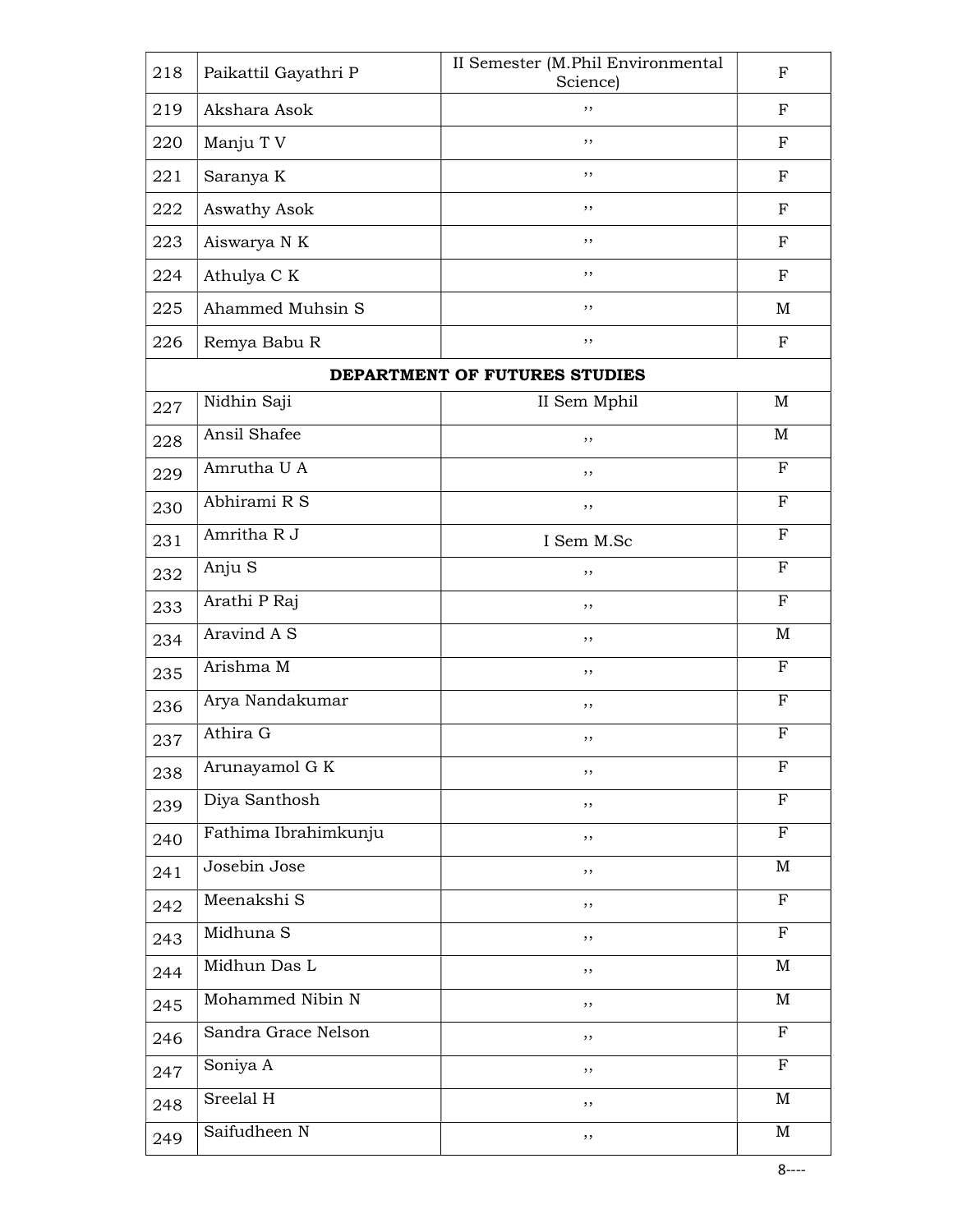| 250 | Anandhu H            | II Sem M.Sc                                             | $\mathbf M$  |
|-----|----------------------|---------------------------------------------------------|--------------|
| 251 | Anjali S Rajan       | ,,                                                      | $\mathbf{F}$ |
| 252 | Aparna Jayan V       | ,,                                                      | $_{\rm F}$   |
| 253 | Archana Narayanan    | ,,                                                      | F            |
| 254 | Arun A               | ,,                                                      | M            |
| 255 | Arya Krishnan A R    | ,,                                                      | F            |
| 256 | Fathiam Shemeema     | ,,                                                      | $_{\rm F}$   |
| 257 | Joanne Anto          | ,,                                                      | F            |
| 258 | Parbin Raj K P       | ,,                                                      | $\mathbf M$  |
| 259 | Sandra P             | ,,                                                      | $_{\rm F}$   |
| 260 | Shabnam A            | ,,                                                      | $\mathbf{F}$ |
| 261 | Sneha K <sub>B</sub> | ,,                                                      | F            |
| 262 | Thasni MA            | ,,                                                      | F            |
| 263 | Vijay V Venkitesh    | ,,                                                      | M            |
| 264 | Shitha V             | ,,                                                      | F            |
| 265 | Mohammed Ijas        | I Sem M.Tech                                            | M            |
| 266 | Neeraja Varma S      | ,,                                                      | F            |
| 267 | Aswathy Jayachandran | ,,                                                      | $\mathbf{F}$ |
| 268 | Mushrifa Ali         | $, \,$                                                  | $\mathbf F$  |
| 269 | Arun Kumar S         | ,,                                                      | M            |
| 270 | Sooriya B S          | II Sem M.Tech                                           | F            |
| 271 | Sumina S             | ,,                                                      | F            |
| 272 | Rohit R V            | ,,                                                      | M            |
| 273 | Abhilash Mohan       | ,,                                                      | M            |
| 274 | Vipin Raj R          | ,,                                                      | M            |
|     |                      | DEPARTMENT OF NANOSCIENCE & NANOTECHNOLOGY              |              |
| 275 | Shifa Lilly Jones    | I Sem MSc Physics with specialization<br>in Nanoscience | F            |
| 276 | Praveena P S         | ,,                                                      | F            |
| 277 | Sarika J             | , ,                                                     | $_{\rm F}$   |
| 278 | Bhagya Suresh S      | ,,                                                      | F            |
| 279 | Sangeeth S Kini      | ,,                                                      | M            |
| 280 | Rakesh Kumar A V     | ,,                                                      | M            |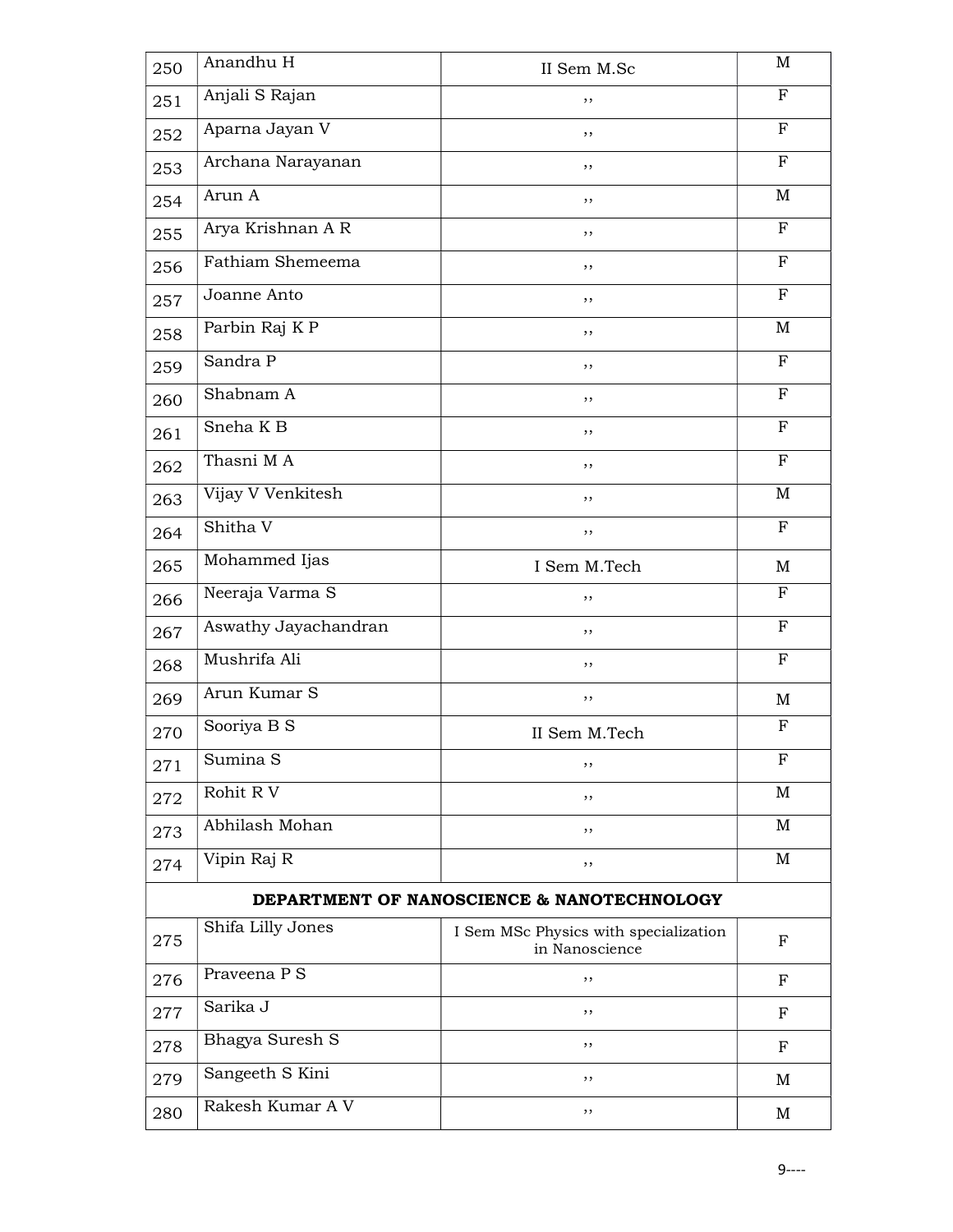| 281 | Kailasnath R         | , ,                                              | $\mathbf M$ |
|-----|----------------------|--------------------------------------------------|-------------|
| 282 | Krishna R Babu       | ,,                                               | F           |
| 283 | Abhirami R S         | ,,                                               | $_{\rm F}$  |
| 284 | Fathimath Faseela    | , ,                                              | $\mathbf F$ |
| 285 | Greeshma Jayan       | II Sem M.Phil Nano Science & Nano-<br>technology | F           |
| 286 | Anuja Vijayan        | ,,                                               | $\mathbf F$ |
| 287 | Divya Lakshmi G      | ,,                                               | F           |
|     |                      | DEPARTMENT OF OPTO-ELECTRONICS                   |             |
| 288 | Reshma UR            | M. Tech (2021-2023 batch)                        | F           |
| 289 | Venkidesh TV         | ,,                                               | M           |
| 290 | Joy Salvin Jacob     | , ,                                              | M           |
| 291 | Rahmath A            | ,,                                               | F           |
| 292 | Aiswarya S Asok      | ,,                                               | $_{\rm F}$  |
| 293 | Nayana B Nath        | ,,                                               | F           |
| 294 | Suchithra S S        | ,,                                               | $_{\rm F}$  |
| 295 | Joja J M             | ,,                                               | F           |
| 296 | Unniyarcha Somaraj   | ,,                                               | F           |
| 297 | Anjana Ajith K       | ,,                                               | F           |
| 298 | Smrithi S P          | $(2020-22 \text{ batch})$                        | $\mathbf F$ |
| 299 | Sreeju B             | ,,                                               | M           |
| 300 | Ashiq Nazeer S       | ,,                                               | M           |
| 301 | Vishnu Venugopal     | ,,                                               | M           |
| 302 | Vrinda R S           | ,,                                               | ${\bf F}$   |
| 303 | Vinitha R S          | ,,                                               | $\mathbf F$ |
| 304 | Meenu Jayan          | ,,                                               | $\mathbf F$ |
| 305 | Rachel S Johnson     | ,,                                               | F           |
| 306 | Krishna V J          | ,,                                               | F           |
| 307 | Vijimol J            | ,,                                               | ${\bf F}$   |
| 308 | Mithuna Krishnakumar | ,,                                               | $\mathbf F$ |
| 309 | Remya V Raj          | ,,                                               | $\mathbf F$ |
| 310 | Keerthi B S          | M.Phil (2020-21 batch)                           | $\mathbf F$ |
| 311 | Anooja S             | ,,                                               | F           |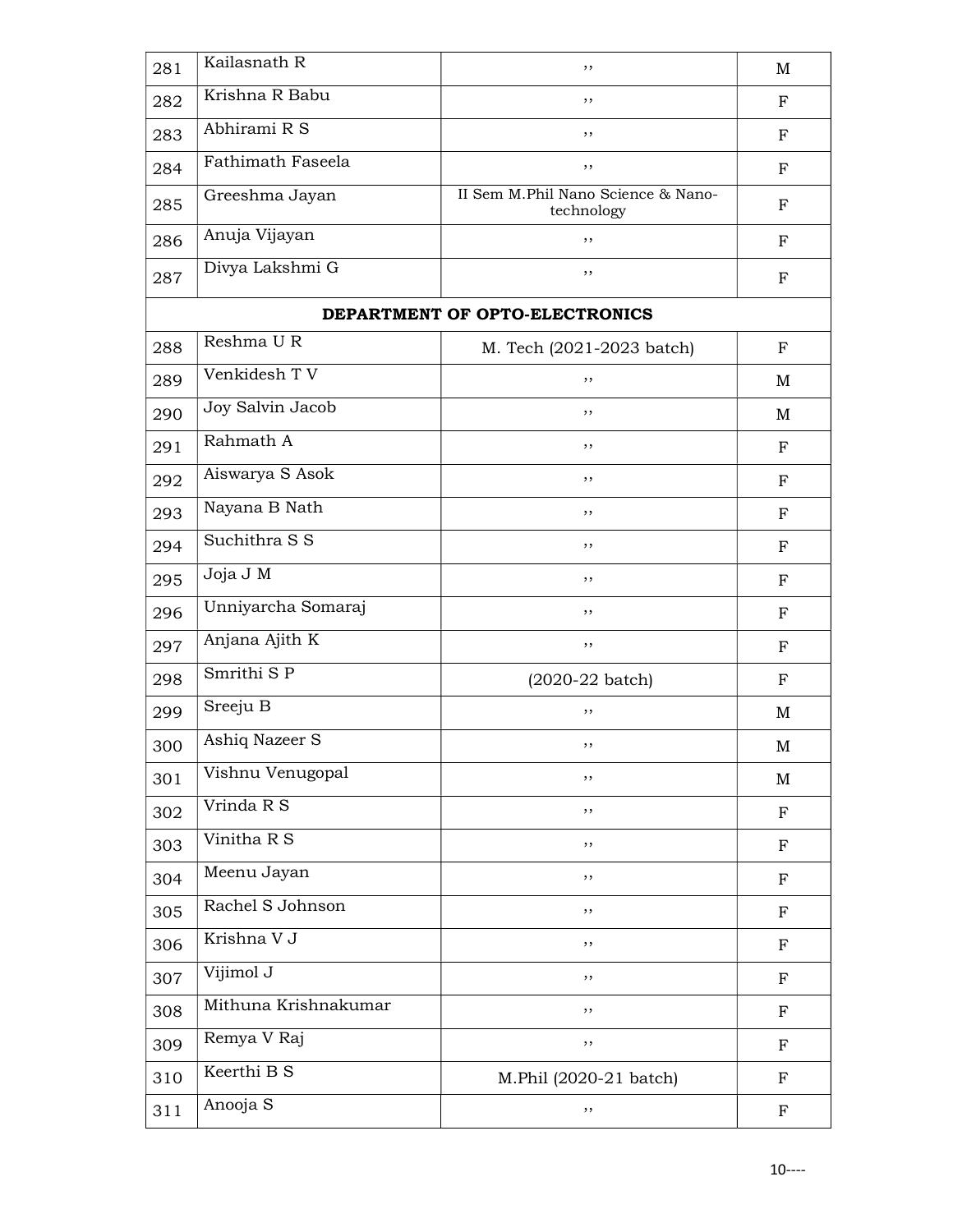| 312 | Abhila S R             | ,,                                       | $_{\rm F}$  |
|-----|------------------------|------------------------------------------|-------------|
| 313 | V Aswathy Gopal        | ,,                                       | F           |
| 314 | Jothy Thampy           | ,,                                       | F           |
|     |                        | <b>II. FACULTY OF ARTS</b>               |             |
|     |                        | DEPARTMENT OF COMMUNICATION & JOURNALISM |             |
| 315 | Gokul Krishna P S      | I Semester MCJ                           | M           |
| 316 | Anil Yesodharan        | ,,                                       | $\mathbf M$ |
| 317 | Shahana MT             | ,,                                       | F           |
| 318 | Gokul J S              | ,,                                       | M           |
| 319 | <b>B.S.Sidhartha</b>   | ,,                                       | M           |
| 320 | Anantha Krishnan V     | ,,                                       | M           |
| 321 | Arun Mahadev V V       | ,,                                       | M           |
| 322 | Malavika M Devi        | ,,                                       | $_{\rm F}$  |
| 323 | Anuja P S              | ,,                                       | F           |
| 324 | Abhilash J James       | , ,                                      | M           |
| 325 | Lakshmi. M             | ,,                                       | ${\bf F}$   |
| 326 | K Sooraj Krishnan      | ,,                                       | M           |
| 327 | Abdusalam M            | ,,                                       | M           |
| 328 | Niha U                 | ,,                                       | F           |
| 329 | Midhun M V             | ,,                                       | M           |
| 330 | Arya C K               | ,,                                       | F           |
| 331 | Vysakh P Sasi          | , ,                                      | M           |
| 332 | Athira M J             | ,,                                       | ${\bf F}$   |
| 333 | Nivya U                | $, \,$                                   | ${\bf F}$   |
| 334 | Ranjit Mathew          | $, \,$                                   | M           |
| 335 | Ajai Raj L             | $, \,$                                   | $\mathbf M$ |
| 336 | Ayana B                | ,,                                       | ${\bf F}$   |
| 337 | Varsha B               | $, \,$                                   | $\mathbf F$ |
| 338 | Ismail Mohammed Nazeer | $, \,$                                   | M           |
| 339 | Devika R               | ,,                                       | $\mathbf F$ |
| 340 | Ragendhu P R           | ,,                                       | $_{\rm F}$  |
| 341 | Adarsh Krishnan K      | $, \,$                                   | $\mathbf M$ |
| 342 | Devika P               | $, \,$                                   | $\mathbf F$ |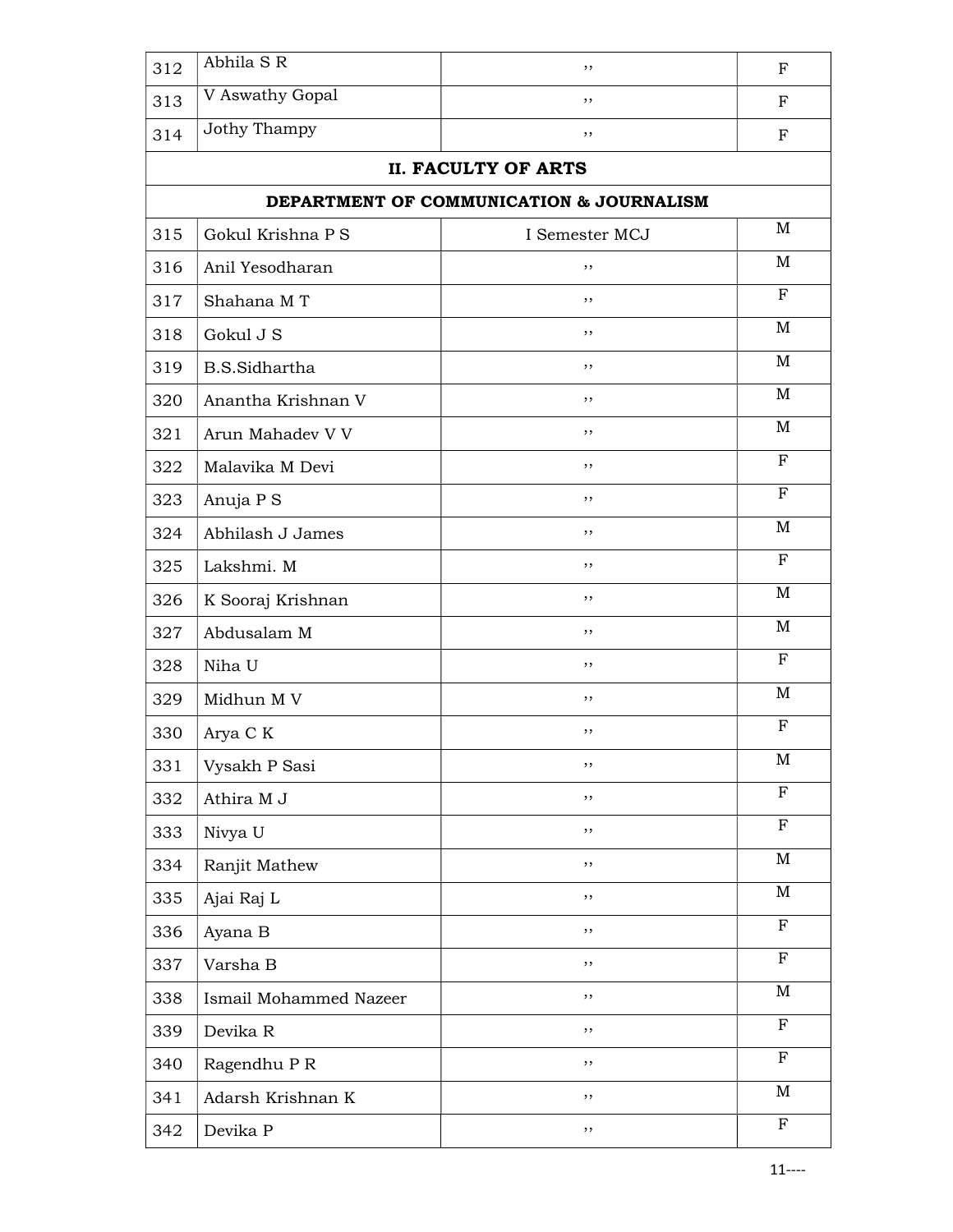| 343 | Akash Krishna V          | <b>III</b> Semester MCJ | M            |
|-----|--------------------------|-------------------------|--------------|
| 344 | Anandhu J A              | ,,                      | M            |
| 345 | Anaswara U               | ,,                      | $\mathbf F$  |
| 346 | Anishmon M S             | ,,                      | M            |
| 347 | Anu SL                   | , ,                     | F            |
| 348 | Arun Krishnan S          | ,,                      | M            |
| 349 | Aswathi Raj A            | ,,                      | $_{\rm F}$   |
| 350 | Aswin S Kumar            | ,,                      | M            |
| 351 | Athira S                 | ,,                      | F            |
| 352 | <b>Bharath Mohan</b>     | , ,                     | M            |
| 353 | Binukrishna C B          | ,,                      | $_{\rm F}$   |
| 354 | Cheeru P                 | ,,                      | $_{\rm F}$   |
| 355 | Chithra Kadambath        | ,,                      | $\mathbf F$  |
| 356 | Ganesh G R               | , ,                     | M            |
| 357 | Hanna Parveen S          | ,,                      | $\mathbf F$  |
| 358 | Hari Krishnan M S        | ,,                      | M            |
| 359 | Joel M George            | ,,                      | M            |
| 360 | Jomon P                  | ,,                      | M            |
| 361 | Karthika T               | , ,                     | $\mathbf F$  |
| 362 | Mantha Swathi Kumar      | ,,                      | M            |
| 363 | Muhammed Bilal Hussain G | ,,                      | M            |
| 364 | R S Varun                | ,,                      | M            |
| 365 | Sulthana S S             | ,,                      | $\mathbf F$  |
|     |                          | DEPARTMENT OF GERMAN    |              |
| 366 | Gopika V                 | MA CSS (2020-22 batch)  | $_{\rm F}$   |
| 367 | Radhika G S              | ,,                      | $_{\rm F}$   |
| 368 | Shilpa S                 | ,,                      | $_{\rm F}$   |
| 369 | Abdul Vahid M            | , ,                     | $\mathbf M$  |
| 370 | Ishak V T                | ,,                      | M            |
| 371 | Neha Mariam Johnson      | MA CSS (2021-23batch)   | $\mathbf F$  |
| 372 | V Patric Joseph Raj      | ,,                      | M            |
| 373 | Melwin Godfrey E         | ,,                      | M            |
| 374 | Shahana                  | ,,                      | $\mathbf{F}$ |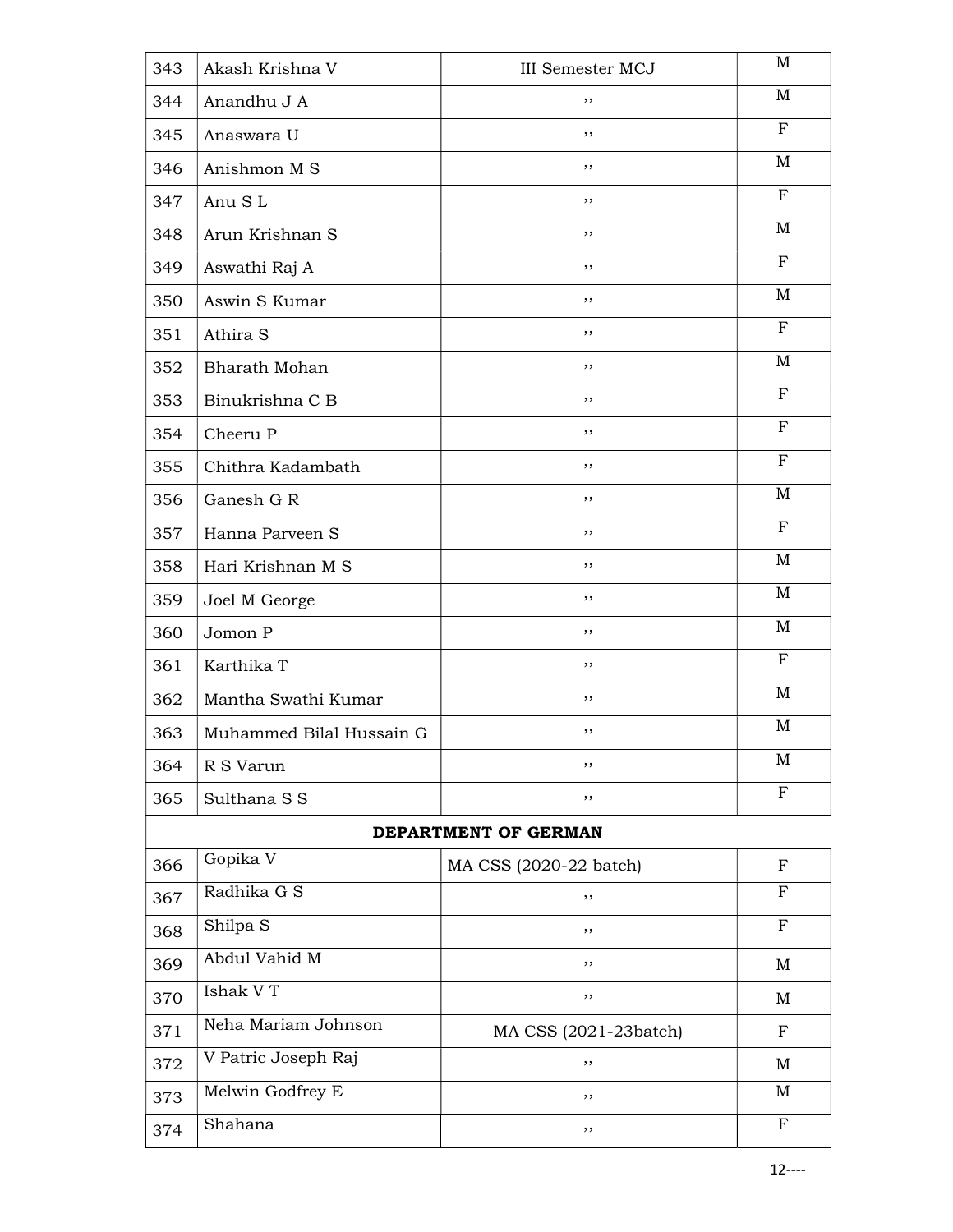| 375 | Kala Sharma                                 | ,,            | $\mathbf F$ |  |  |
|-----|---------------------------------------------|---------------|-------------|--|--|
|     | DEPARTMENT OF LIBRARY & INFORMATION SCIENCE |               |             |  |  |
| 376 | Abhaya.O                                    | III Sem MLISc | ${\bf F}$   |  |  |
| 377 | Aiswarya.R                                  | ,,            | F           |  |  |
| 378 | Alisha S                                    | ,,            | ${\bf F}$   |  |  |
| 379 | Anupama S                                   | ,,            | $_{\rm F}$  |  |  |
| 380 | Aparna Nair                                 | ,,            | $_{\rm F}$  |  |  |
| 381 | Arjun A S                                   | ,,            | M           |  |  |
| 382 | Arun Cheriyan Abu                           | ,,            | M           |  |  |
| 383 | Athulya J S                                 | ,,            | $_{\rm F}$  |  |  |
| 384 | Chandhana S P                               | ,,            | ${\bf F}$   |  |  |
| 385 | Devika J M                                  | ,,            | $_{\rm F}$  |  |  |
| 386 | Jagan BL                                    | ,,            | F           |  |  |
| 387 | Jishnu V S                                  | , ,           | M           |  |  |
| 388 | Lekshmi J Hari                              | , ,           | $_{\rm F}$  |  |  |
| 389 | Lekshmi S S                                 | ,,            | $_{\rm F}$  |  |  |
| 390 | Muhammed Sharook Khan.A                     | ,,            | M           |  |  |
| 391 | Sabari Nath G R                             | ,,            | M           |  |  |
| 392 | Shahana Beegam S                            | , ,           | $\mathbf F$ |  |  |
| 393 | Silpa M S                                   | ,,            | $\mathbf F$ |  |  |
| 394 | Sreekutty C S                               | ,,            | $\mathbf F$ |  |  |
| 395 | Vishnu V S                                  | ,,            | M           |  |  |
| 396 | Adarsh Krishna R S                          | I Sem MLISc   | M           |  |  |
| 397 | Greeshma S.S.                               | ,,            | $\mathbf F$ |  |  |
| 398 | Sajin S                                     | ,,            | M           |  |  |
| 399 | Anusha Chandran P S                         | ,,            | F           |  |  |
| 400 | Aji A                                       | ,,            | M           |  |  |
| 401 | Alka Raj G                                  | ,,            | $\mathbf F$ |  |  |
| 402 | Ashtamy L                                   | ,,            | $\mathbf F$ |  |  |
| 403 | Archana MK                                  | ,,            | $\mathbf F$ |  |  |
| 404 | Harisankar Suresh                           | ,,            | M           |  |  |
| 405 | Ahammed                                     | ,,            | M           |  |  |
| 406 | Vishnu Mohan                                | ,,            | M           |  |  |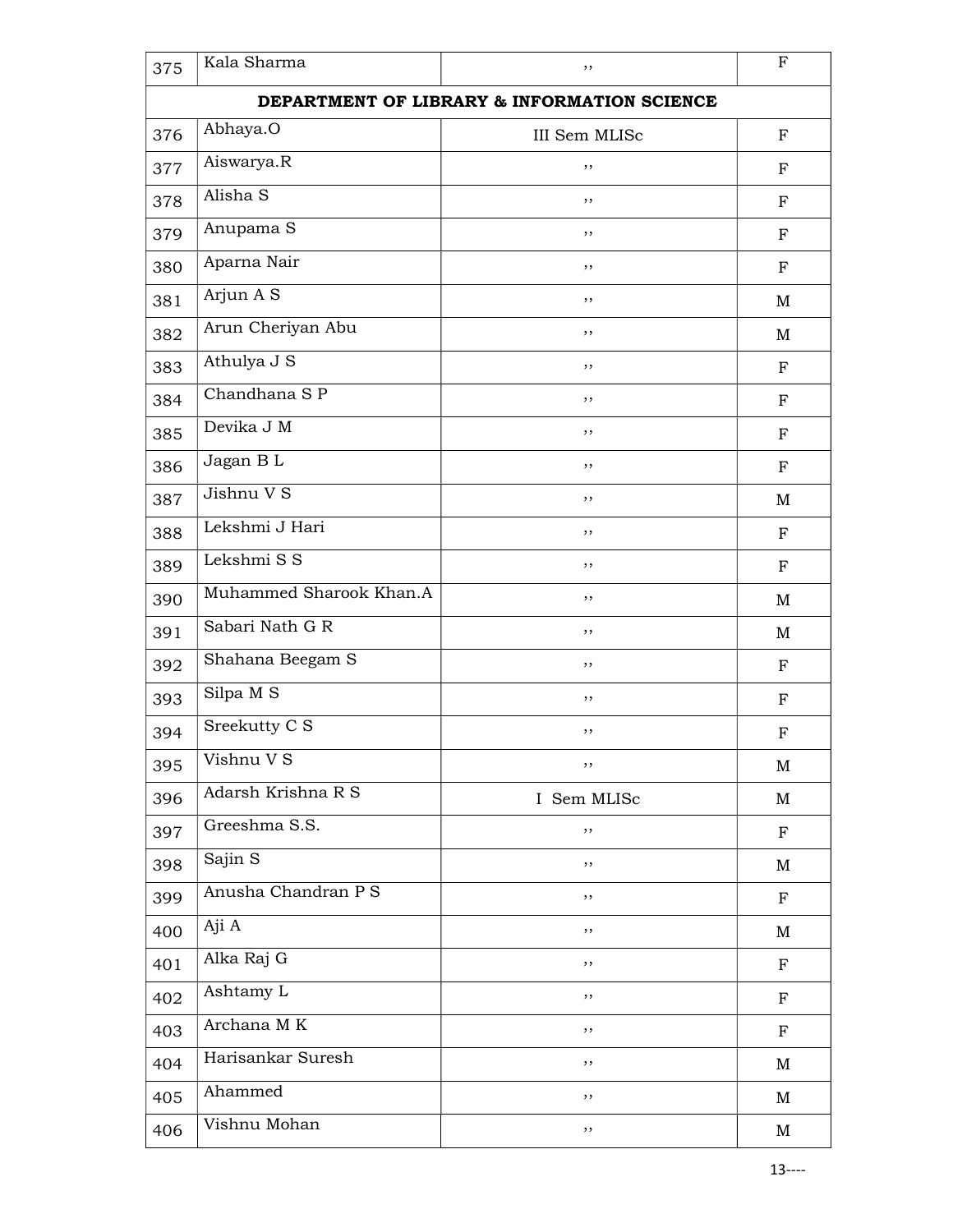| 407 | Shinsa Nazar             | ,,                       | $\mathbf F$  |
|-----|--------------------------|--------------------------|--------------|
| 408 | Briyatis Biju            | ,,                       | $\mathbf F$  |
| 409 | Bijin B Bhaskar          | ,,                       | M            |
| 410 | Abhijith R S             | ,,                       | M            |
| 411 | Arshana A S              | ,,                       | ${\bf F}$    |
| 412 | Rejani Rajan             | ,,                       | $\mathbf F$  |
| 413 | Shyamili $K\overline{S}$ | ,,                       | ${\bf F}$    |
| 414 | Athul Vijay              | ,,                       | $\mathbf M$  |
| 415 | Panchami K M             | ,,                       | ${\bf F}$    |
| 416 | Anakha Sabu              | ,,                       | $\mathbf F$  |
|     |                          | DEPARTMENT OF PHILOSOPHY |              |
| 417 | Aiswarya B.S             | III Sem MA Philosophy    | $\mathbf F$  |
| 418 | Arch W.                  | ,,                       | $\mathbf{F}$ |
| 419 | Arunima A. Asok          | ,,                       | $\mathbf F$  |
| 420 | Arunima C.S.             | ,,                       | $\mathbf F$  |
| 421 | Athira P. Ani            | ,,                       | $_{\rm F}$   |
| 422 | Athira V.A.              | ,,                       | $\mathbf F$  |
| 423 | Gopika G.                | ,,                       | $_{\rm F}$   |
| 424 | Greeshma S.D.            | ,,                       | $\mathbf F$  |
| 425 | Jyothika B.S.            | ,,                       | $_{\rm F}$   |
| 426 | Kavya B.                 | ,,                       | $\mathbf F$  |
| 427 | Krishna S. Nair          | ,,                       | $\mathbf F$  |
| 428 | Lekshmi U.J.             | ,,                       | $_{\rm F}$   |
| 429 | Midhuna Ramesh S.        | ,,                       | $\mathbf{F}$ |
| 430 | Nader Ashraf Ali         | ,,                       | M            |
| 431 | Nithyapriya M.L.         | ,,                       | $\mathbf F$  |
| 432 | Prvathy G.J              | ,,                       | $_{\rm F}$   |
| 433 | Radhika V.               | ,,                       | $\mathbf F$  |
| 434 | Soorya Mohan T.M         | ,,                       | $_{\rm F}$   |
| 435 | Alfiya S.                | Ist Sem MA Philosophy    | ${\bf F}$    |
| 436 | Anjana D.B.              | ,,                       | $\mathbf{F}$ |
| 437 | Athira A.R               | ,,                       | $\mathbf F$  |
| 438 | Athira S. B.             | ,,                       | $\mathbf F$  |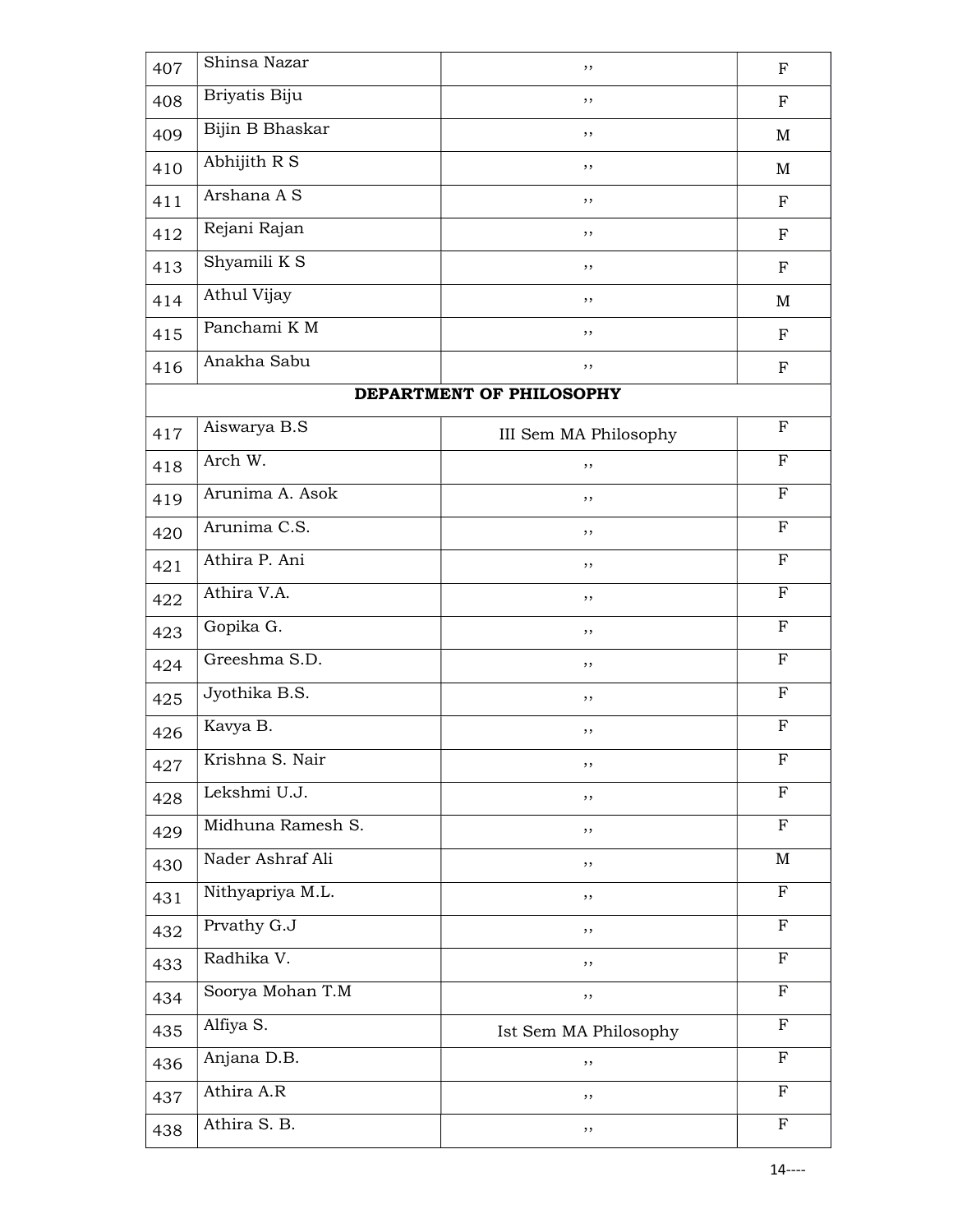| 439 | Danny Heric Pereira         | ,,                                            | $\mathbf F$ |  |
|-----|-----------------------------|-----------------------------------------------|-------------|--|
| 440 | Gouri S.                    | ,,                                            | $\mathbf F$ |  |
| 441 | Kamala L.M.                 | ,,                                            | $\mathbf F$ |  |
| 442 | Krishna R. Nair             | ,,                                            | $_{\rm F}$  |  |
| 443 | Lekshmy M.K.                | ,,                                            | $\mathbf F$ |  |
| 444 | Maneesha S. Mohandas        | ,,                                            | $_{\rm F}$  |  |
| 445 | Maria Rani                  | ,,                                            | $\mathbf F$ |  |
| 446 | Neethu G. J.                | ,,                                            | $\mathbf F$ |  |
| 447 | Niranjana A.V.              | ,,                                            | $\mathbf F$ |  |
| 448 | Nivya K.K                   | ,,                                            | $_{\rm F}$  |  |
| 449 | Sajithra P.S.               | ,,                                            | $\mathbf F$ |  |
| 450 | Seena Simon                 | ,,                                            | $\mathbf F$ |  |
| 451 | Sephy Sebastian             | ,,                                            | $_{\rm F}$  |  |
| 452 | Shameera Beevi              | ,,                                            | $\mathbf F$ |  |
| 453 | Sneha B.                    | $, \,$                                        | $\mathbf F$ |  |
| 454 | Soorya P.Nair               | ,,                                            | $\mathbf F$ |  |
| 455 | Sradha B.S.                 | ,,                                            | $\mathbf F$ |  |
| 456 | Swathy A.S.                 | ,,                                            | $\mathbf F$ |  |
| 457 | Vishnu R.                   | ,,                                            | M           |  |
| 458 | Sreeragi S.M                | ,,                                            | $_{\rm F}$  |  |
| 459 | Hari S.S.                   | ,,                                            | M           |  |
| 460 | Meenu B.S.                  | ,,                                            | F           |  |
| 461 | Varun M.B.                  | ,,                                            | M           |  |
| 462 | Anjana J.A.                 | ,,                                            | $_{\rm F}$  |  |
| 463 | Manas M.S                   | II Sem M.Phil Philosophy                      | M           |  |
| 464 | Neethu S.S.                 | ,,                                            | $_{\rm F}$  |  |
| 465 | Kishorkumar K.P.            | ,,                                            | M           |  |
| 466 | Naveen Surendran            | ,,                                            | M           |  |
|     | <b>INSTITUTE OF ENGLISH</b> |                                               |             |  |
| 467 | Aathira Babu                | III Sem MA English language and<br>literature | F           |  |
| 468 | Aiswarya Lakshmi T          | ,,                                            | F           |  |
| 469 | Aleesha Suresh              | ,,                                            | $\mathbf F$ |  |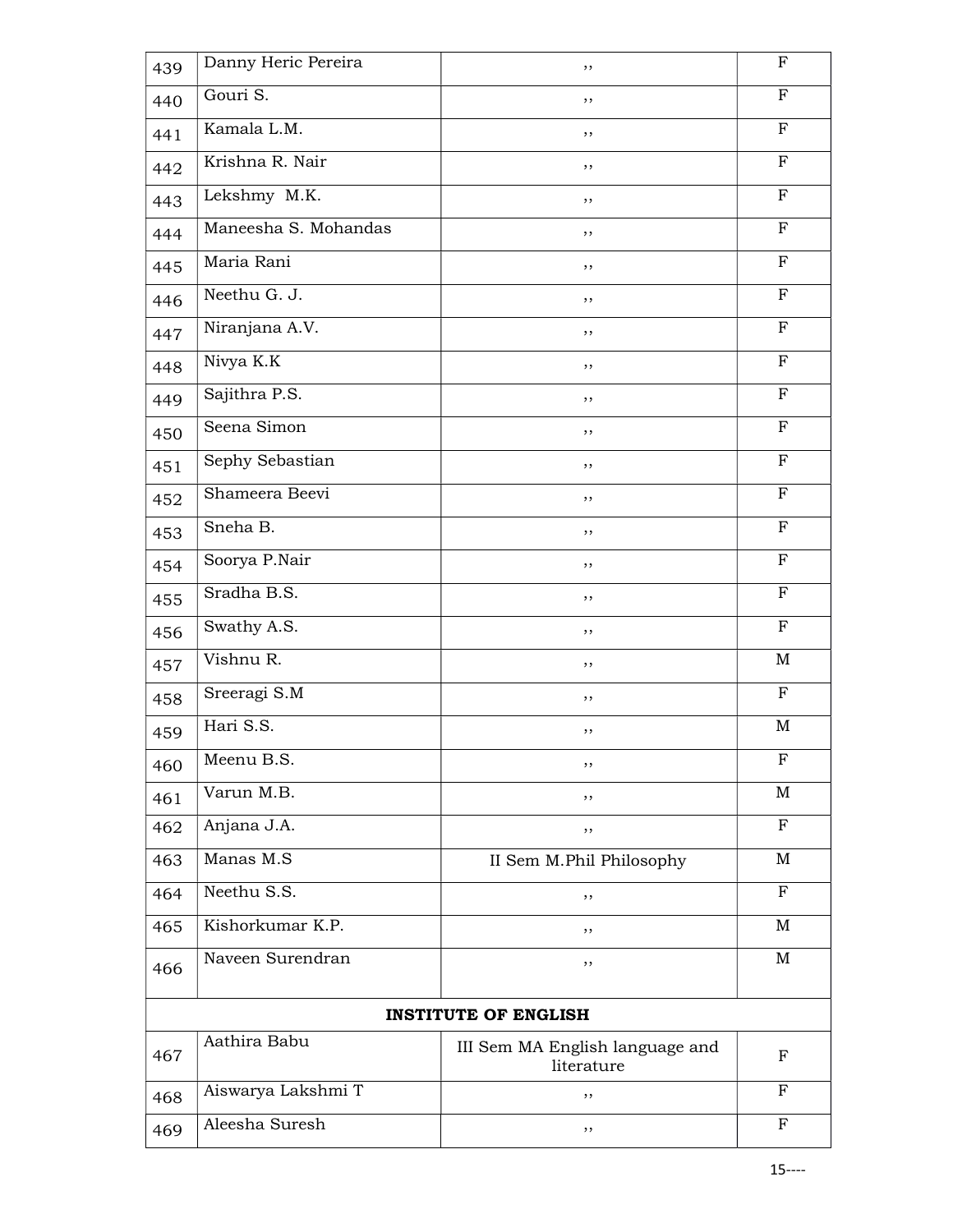| 470 | Anjana G Ashok     | ,,                     | $_{\rm F}$  |
|-----|--------------------|------------------------|-------------|
| 471 | Arya D R           | ,,                     | $\mathbf F$ |
| 472 | Aswati C Menon     | ,,                     | $\mathbf F$ |
| 473 | Chandana C         | ,,                     | F           |
| 474 | Daya Deepthi       | ,,                     | $\mathbf F$ |
| 475 | Gargi V Raj        | ,,                     | $\mathbf F$ |
| 476 | Gaya Zen           | ,,                     | $\mathbf F$ |
| 477 | Gihana P           | ,,                     | $\mathbf F$ |
| 478 | Gopika Unni        | $, \,$                 | $\mathbf F$ |
| 479 | Hana A S           | ,,                     | $\mathbf F$ |
| 480 | Hiba Ayoobkhan K.V | ,,                     | $\mathbf F$ |
| 481 | Irin Tom           | , ,                    | F           |
| 482 | Jisha P Jincy      | ,,                     | F           |
| 483 | Karuna S S         | ,,                     | $\mathbf F$ |
| 484 | Kavya S K          | ,,                     | $\mathbf F$ |
| 485 | Lakshmi Vinayan    | ,,                     | $\mathbf F$ |
| 486 | Malavika S R       | ,,                     | $\mathbf F$ |
| 487 | Merlin Titus       | $, \,$                 | ${\bf F}$   |
| 488 | Neha Raj           | $, \,$                 | $\mathbf F$ |
| 489 | Parvathy P         | ,,                     | $_{\rm F}$  |
| 490 | Rakhi Chandran     | ,,                     | F           |
| 491 | Shemin K. Naseem   | ,,                     | F           |
| 492 | Varsha Balu R      | ,,                     | $\mathbf F$ |
| 493 | Gokul Krishnan G S | M.Phil (2021-22 batch) | M           |
| 494 | Harsha U           | ,,                     | $_{\rm F}$  |
| 495 | Jobson Joshwa      | ,,                     | M           |
| 496 | Ashish Manohar     | ,,                     | M           |
| 497 | Roshin Panicker    | ,,                     | M           |
| 498 | Gopika G S         | ,,                     | $\mathbf F$ |
| 499 | Neha N S           | $, \,$                 | $\mathbf F$ |
| 500 | Reshma PK          | $, \,$                 | F           |
| 501 | Neena Babu         | ,,                     | $\mathbf F$ |
| 502 | Jittu Varghese     | ,,                     | F           |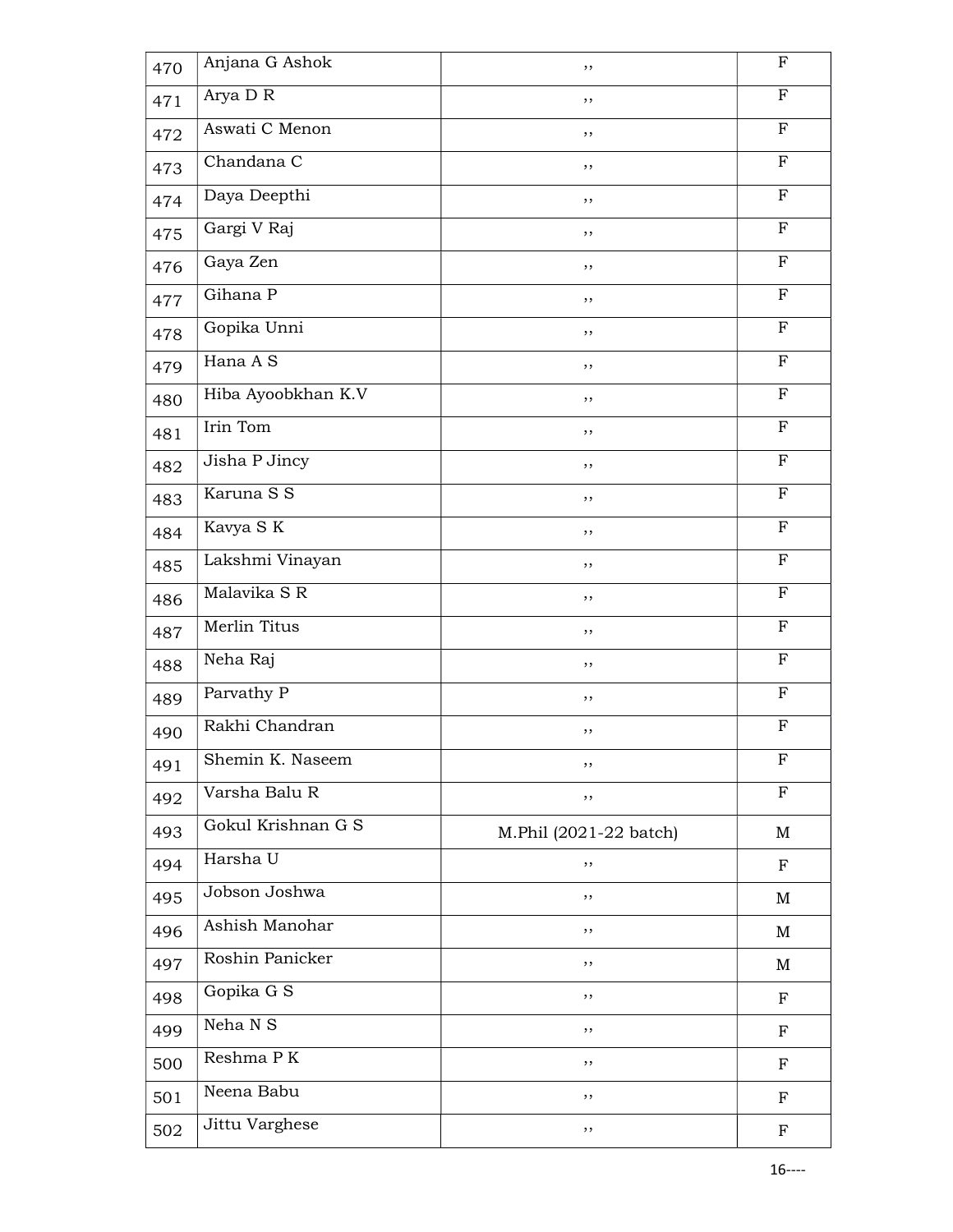| 503 | Aarsha S             | , ,                                       | $\mathbf F$ |
|-----|----------------------|-------------------------------------------|-------------|
| 504 | Gopika Gopan         | ,,                                        | ${\bf F}$   |
| 505 | Ammu R S             | ,,                                        | $_{\rm F}$  |
| 506 | V N Krishnakumar     | ,,                                        | M           |
| 507 | Sandra P S           | ,,                                        | ${\bf F}$   |
| 508 | Anisha S             | ,,                                        | ${\bf F}$   |
| 509 | Aneesa Beevi S R     | ,,                                        | $_{\rm F}$  |
| 510 | Kripa Gladys Mena    | I Sem MA English language &<br>Literature | F           |
| 511 | Fathima N            | ,,                                        | $_{\rm F}$  |
| 512 | S Neelanjana         | , ,                                       | $\mathbf F$ |
| 513 | Aiswarya A S         | ,,                                        | $_{\rm F}$  |
| 514 | Karthika Mohan       | ,,                                        | $\mathbf F$ |
| 515 | Binny Joy M A        | ,,                                        | $\mathbf F$ |
| 516 | Anagha Jyothish      | ,,                                        | M           |
| 517 | A K Krishnanunni     | ,,                                        | $_{\rm F}$  |
| 518 | Gayathri Vimal Kumar | , ,                                       | $\mathbf F$ |
| 519 | Asmitha P            | ,,                                        | $\mathbf F$ |
| 520 | Gowriparvathy V S    | ,,                                        | F           |
| 521 | Gopika R S           | ,,                                        | $\mathbf F$ |
| 522 | Sreelekshmi M S      | ,,                                        | $_{\rm F}$  |
| 523 | Vidya Venugopal      | ,,                                        | $\mathbf F$ |
| 524 | Devika A S           | ,,                                        | F           |
| 525 | Vishnu Priya R S     | , ,                                       | $\mathbf F$ |
| 526 | Farha Jalal          | ,,                                        | $_{\rm F}$  |
| 527 | Ranisha K C          | ,,                                        | $\mathbf F$ |
| 528 | Arathi Vinod M       | ,,                                        | $\mathbf F$ |
| 529 | Anagha Suresh        | ,,                                        | $_{\rm F}$  |
| 530 | Kavya Velayudhan     | ,,                                        | $\mathbf F$ |
| 531 | Sheba Ka Sajan       | ,,                                        | $_{\rm F}$  |
| 532 | Athulya P            | $, \,$                                    | $\mathbf F$ |
| 533 | Abhay Suresh         | ,,                                        | M           |
| 534 | Akshara VL           | ,,                                        | $_{\rm F}$  |
| 535 | Anju Susan Koshy     | ,,                                        | $\mathbf F$ |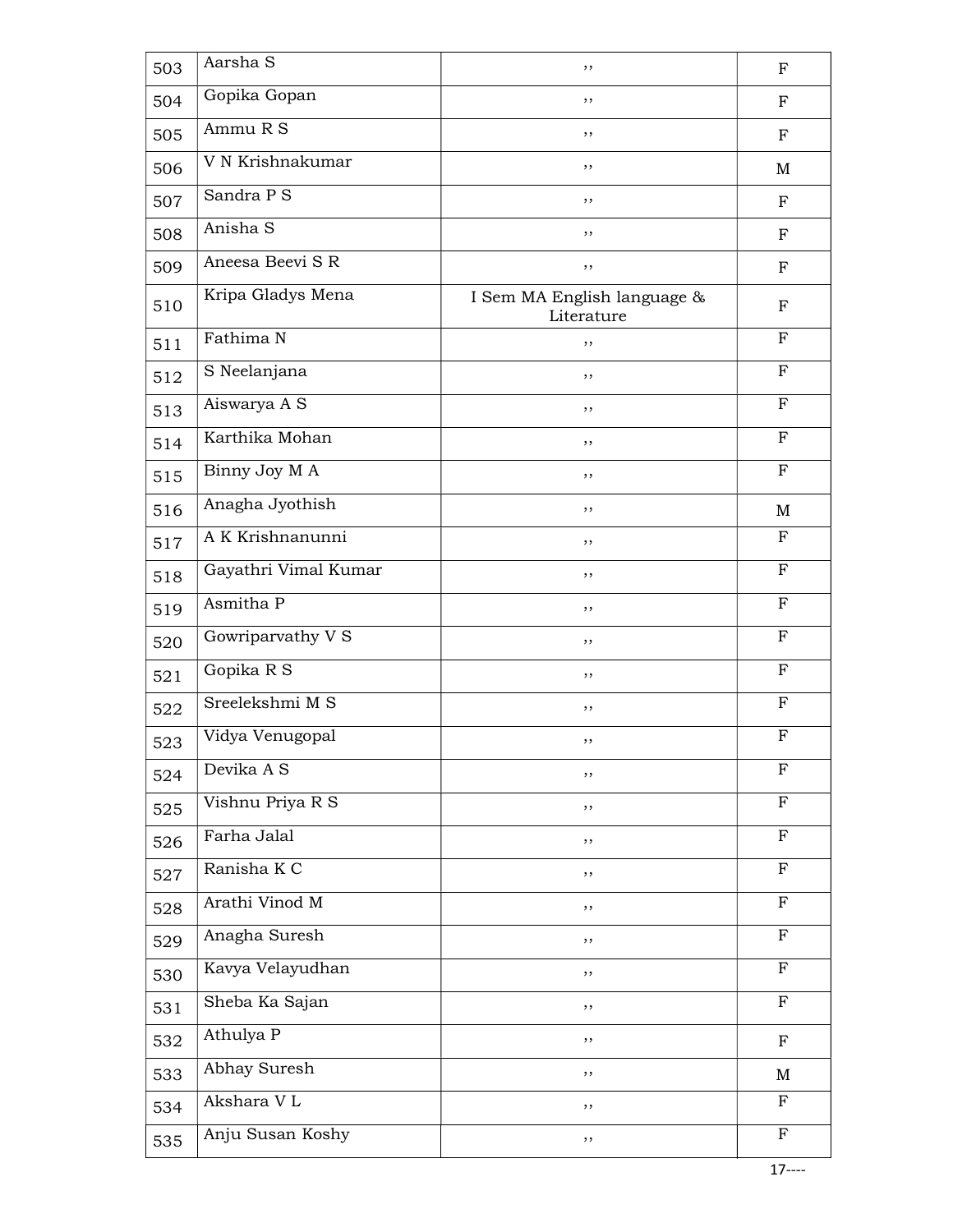| 536 | Aadya SA           | , , | F           |
|-----|--------------------|-----|-------------|
| 537 | Lovely Thomas      | , , | $\mathbf F$ |
| 538 | Aleefa Saleem K P  | , , | $_{\rm F}$  |
| 539 | Aarcha Lekshmi M R | , , | $_{\rm F}$  |
| 540 | Nayana A M         | , , | $_{\rm F}$  |
| 541 | Sreehari P         | , , | M           |
| 542 | Sreelekshmi P S    | , , | $_{\rm F}$  |
| 543 | Rumaisa Mohamed    | , , | $_{\rm F}$  |
| 544 | Krishnendu R       | , , | $_{\rm F}$  |
| 545 | Sanika R G         | , , | $_{\rm F}$  |
| 546 | Narmada A J        | ,,  | F           |
| 547 | Sruthy A S         | , , | $_{\rm F}$  |

## III. FACULTY OF SCIENCE

## DEPARTMENT OF AQUATIC BIOLOGY AND FISHERIES

| 548 | Adithya A S         | I Sem M.Sc Aquatic Biology &<br>Fisheries | $\mathbf{F}$ |
|-----|---------------------|-------------------------------------------|--------------|
| 549 | Adithya J           | ,,                                        | $_{\rm F}$   |
| 550 | Adithya V R         | ,,                                        | $\mathbf{F}$ |
| 551 | Aiswarya M G        | ,,                                        | F            |
| 552 | Aiswarya M S        | ,,                                        | F            |
| 553 | Ajimi J S           | ,,                                        | ${\bf F}$    |
| 554 | Akhila U A          | ,,                                        | F            |
| 555 | Alve Mariam Abraham | ,,                                        | $_{\rm F}$   |
| 556 | Arya B Nair         | ,,                                        | $\mathbf F$  |
| 557 | Avinash TD          | ,,                                        | M            |
| 558 | Gayathri S          | ,,                                        | ${\bf F}$    |
| 559 | Geo Ben Kuriakose   | ,,                                        | M            |
| 560 | Jishnu S Raj        | ,,                                        | M            |
| 561 | Kiran Thomas Mathew | ,,                                        | M            |
| 562 | Liyakhath Ali A     | ,,                                        | M            |
| 563 | Muhammed Sabeel     | ,,                                        | M            |
| 564 | Nasila S            | ,,                                        | F            |
| 565 | Sreeganga MP        | ,,                                        | $_{\rm F}$   |
| 566 | Sreelakshmi B       | ,,                                        | $\mathbf F$  |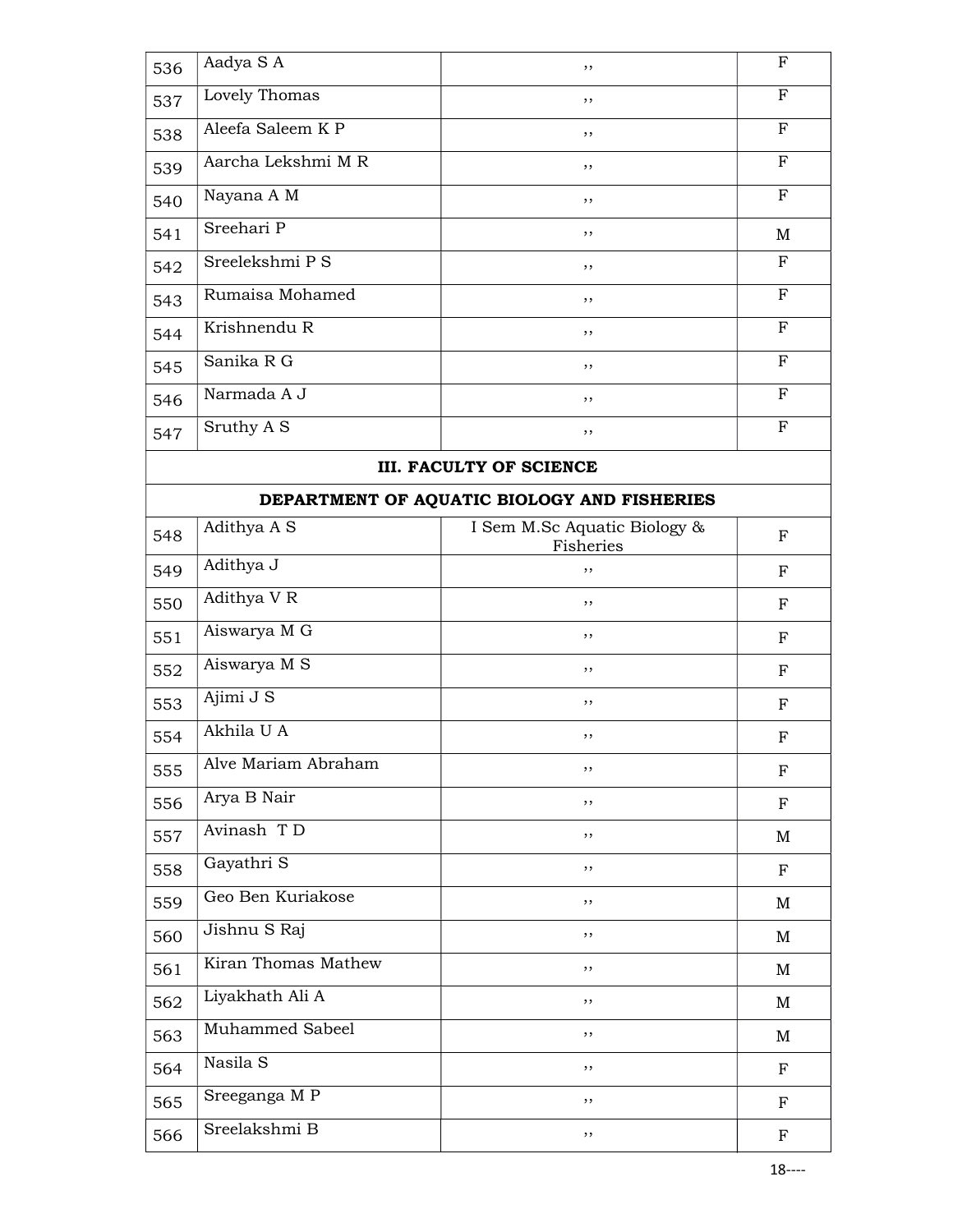| 567 | Suvarnakavya P       | ,,                                           | $_{\rm F}$  |
|-----|----------------------|----------------------------------------------|-------------|
| 568 | Pavithra P           | I Sem M.Sc Applied Aquaculture               | F           |
| 569 | Krishna Suresh       | ,,                                           | $_{\rm F}$  |
| 570 | Shilpa J             | ,,                                           | $_{\rm F}$  |
| 571 | Amal Shah S F        | , ,                                          | M           |
| 572 | Vivek Lal A          | , ,                                          | M           |
| 573 | Shahira M S          | ,,                                           | F           |
| 574 | Aswathy T S          | ,,                                           | $_{\rm F}$  |
| 575 | Peter Prem Kumar F   | ,,                                           | M           |
| 576 | A S Gautam           | , ,                                          | M           |
| 577 | Muhammed Arshadudeen | ,,                                           | M           |
| 578 | Abhirami Santhosh    | <b>III Sem Aquatic Biology</b>               | $_{\rm F}$  |
| 579 | Angel Antony         | ,,                                           | $\mathbf F$ |
| 580 | Anjana V A           | $, \,$                                       | $_{\rm F}$  |
| 581 | Aparna A S           | ,,                                           | $\mathbf F$ |
| 582 | Aryaprasad K S       | ,,                                           | F           |
| 583 | Bhavana S Sabu       | ,,                                           | $_{\rm F}$  |
| 584 | Haritha Unni         | ,,                                           | $_{\rm F}$  |
| 585 | Meenakshi S          | , ,                                          | $\mathbf F$ |
| 586 | Mohammed Shamil S    | ,,                                           | M           |
| 587 | Nayana K S           | ,,                                           | F           |
| 588 | Nayana V Saji        | ,,                                           | $_{\rm F}$  |
| 589 | Nila A S             | $, \,$                                       | $_{\rm F}$  |
| 590 | Sabiyath S           | ,,                                           | $\mathbf F$ |
| 591 | Sreekutty KV         | ,,                                           | $\mathbf F$ |
| 592 | Sreelekshmi J        | ,,                                           | $_{\rm F}$  |
| 593 | Sumayya S            | , ,                                          | $_{\rm F}$  |
| 594 | Devika S P           | II Sem M.Phil Aquatic biology &<br>Fisheries | ${\bf F}$   |
| 595 | Arya Aravind         | , ,                                          | $\mathbf F$ |
| 596 | Saranya Prasanth B   | ,,                                           | ${\bf F}$   |
| 597 | Laxmika Anil A       | ,,                                           | $_{\rm F}$  |
| 598 | Sajan Sunny          | ,,                                           | M           |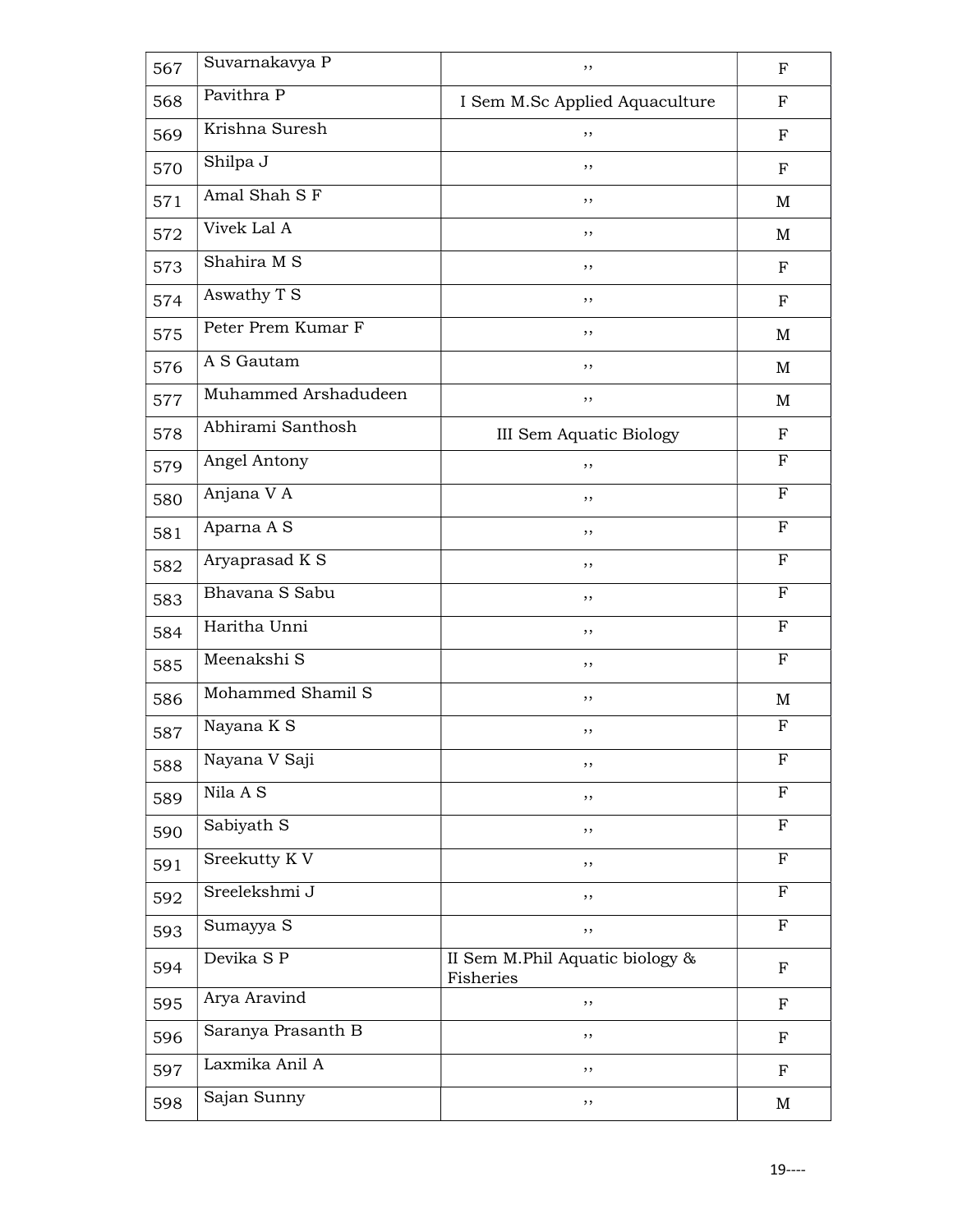| 599 | Achu Kuriakose       | II Sem M.Phil Marine Science &<br>Technology | $\mathbf F$ |  |
|-----|----------------------|----------------------------------------------|-------------|--|
| 600 | Arun C R             | ,,                                           | M           |  |
|     |                      | DEPARTMENT OF BIO-CHEMISTRY                  |             |  |
| 601 | Sandra Anil          | I Semester M.Sc                              | $\mathbf F$ |  |
| 602 | Sruthy Unnikrishnan  | ,,                                           | ${\bf F}$   |  |
| 603 | Dhanashree Pillai    | ,,                                           | ${\bf F}$   |  |
| 604 | Brajain Raja         | ,,                                           | M           |  |
| 605 | Fousiya Mol M N      | ,,                                           | $_{\rm F}$  |  |
| 606 | Archana Ajith S      | ,,                                           | $\mathbf F$ |  |
| 607 | Devika M Nair        | ,,                                           | $\mathbf F$ |  |
| 608 | Mahima Mohan         | ,,                                           | $\mathbf F$ |  |
| 609 | Areej Nazarudeen     | ,,                                           | $\mathbf F$ |  |
| 610 | Anagha <sub>P</sub>  | ,,                                           | $\mathbf F$ |  |
| 611 | Meenakshi M S        | ,,                                           | $\mathbf F$ |  |
| 612 | Dhanalekshmi B       | ,,                                           | $\mathbf F$ |  |
| 613 | Uthara Chandran      | ,,                                           | $\mathbf F$ |  |
| 614 | Meenu Sreekumar R    | ,,                                           | $_{\rm F}$  |  |
| 615 | Adithya M G          | ,,                                           | $\mathbf F$ |  |
| 616 | Lincy Mariya A       | ,,                                           | $\mathbf F$ |  |
| 617 | Noora Fathima N      | ,,                                           | $\mathbf F$ |  |
| 618 | Vijitha K            | ,,                                           | $\mathbf F$ |  |
| 619 | Symon Fidelis Nayupe | ,,                                           | M           |  |
| 620 | Gopika K Suresh      | ,,                                           | $\mathbf F$ |  |
| 621 | Achanya S Jayan      | III Semester M.Sc                            | $\mathbf F$ |  |
| 622 | Aiswariya Krishnan P | ,,                                           | $\mathbf F$ |  |
| 623 | Amitha S             | ,,                                           | $\mathbf F$ |  |
| 624 | Anjana Krishna D S   | ,,                                           | $\mathbf F$ |  |
| 625 | Asha S               | ,,                                           | ${\bf F}$   |  |
| 626 | Athira Ramadasan     | ,,                                           | ${\bf F}$   |  |
| 627 | Bhagya Jyothi J L    | ,,                                           | $\mathbf F$ |  |
| 628 | <b>Brincy Brize</b>  | ,,                                           | $\mathbf F$ |  |
| 629 | Gokil N              | ,,                                           | M           |  |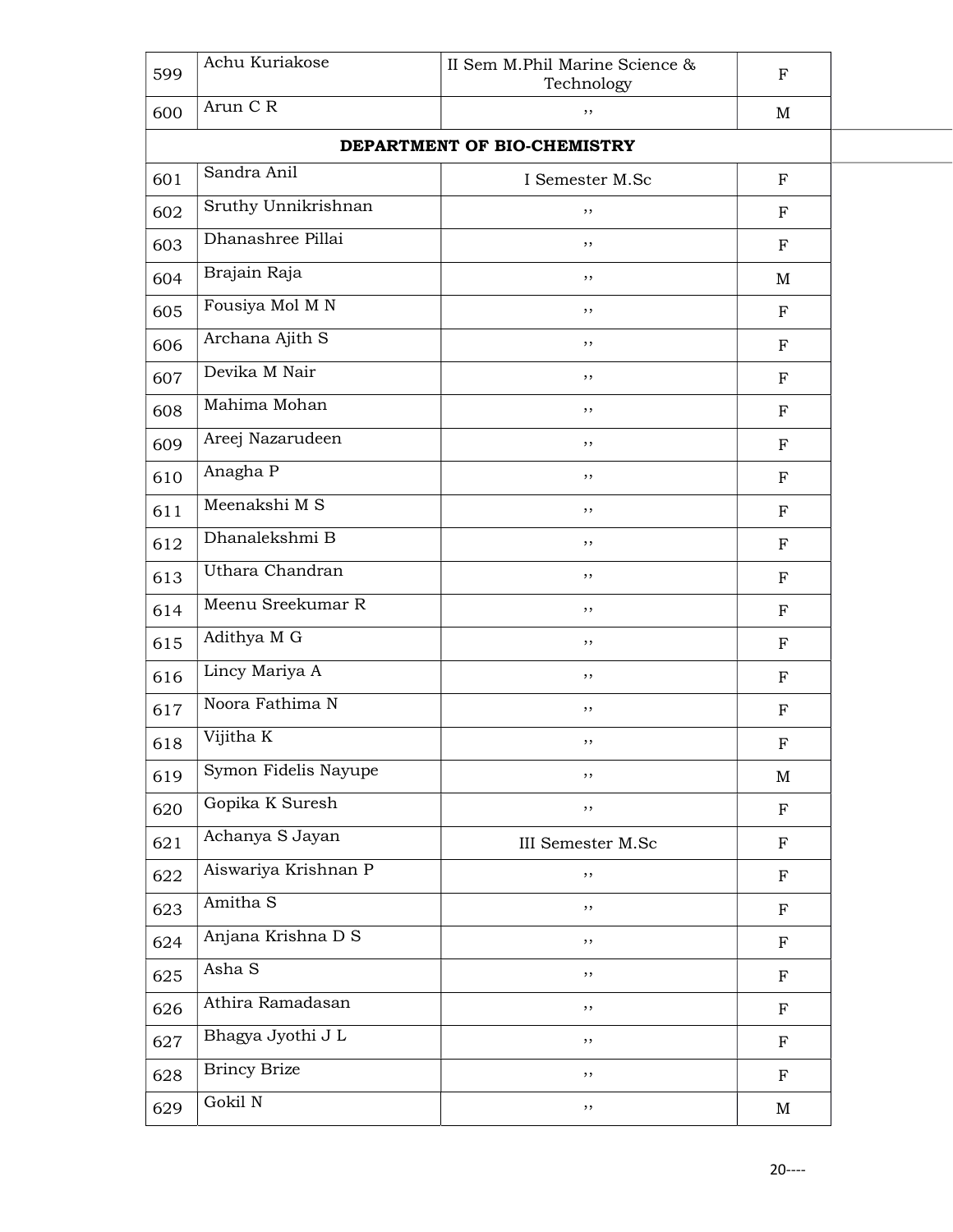| 630 | Gowri Nandana K       | ,,                                                          | $_{\rm F}$   |
|-----|-----------------------|-------------------------------------------------------------|--------------|
| 631 | Karthika              | ,,                                                          | F            |
| 632 | Namitha Lekshmi V S   | ,,                                                          | F            |
| 633 | Nandana M S           | ,,                                                          | F            |
| 634 | Renjitha M S          | ,,                                                          | F            |
| 635 | S Bincymol            | ,,                                                          | F            |
| 636 | Smrithy V Raj         | ,,                                                          | $_{\rm F}$   |
| 637 | Sruthi Sreekantan     | ,,                                                          | $_{\rm F}$   |
| 638 | Syam R S              | ,,                                                          | M            |
| 639 | Faizu Navab           | M.Phil Biochemistry (2021 admn.)                            | $_{\rm F}$   |
| 640 | Sajeetha <sub>S</sub> | ,,                                                          | F            |
| 641 | Sangeetha Suresh      | ,,                                                          | $_{\rm F}$   |
| 642 | Rakesh R              | ,,                                                          | M            |
| 643 | Madhavi Baiju         | ,,                                                          | F            |
| 644 | Ramcy S               | M.Phil.Genetics & Genomics                                  | $_{\rm F}$   |
| 645 | Malavika M R          | ,,                                                          | F            |
| 646 | Nimmy Varghese        | ,,                                                          | $_{\rm F}$   |
| 647 | Archa Vikraman        | ,,                                                          | F            |
| 648 | Nandana U H           | ,,                                                          | $_{\rm F}$   |
|     |                       | DEPARTMENT OF BOTANY                                        |              |
| 649 | Swaliha S.V           | M.Sc Genetics & Plant Breeding<br>$(2020-22 \text{ Batch})$ | F            |
| 650 | Safwana Sajid Ahamed  | ,,                                                          | $_{\rm F}$   |
| 651 | Priyanka.T            | ,,                                                          | $\mathbf{F}$ |
| 652 | A Ananthapadmanabhan  | ,,                                                          | M            |
| 653 | Biji Baburaj          | ,,                                                          | $\mathbf{F}$ |
| 654 | Vishnu Hari. H        | ,,                                                          | M            |
| 655 | Sivani C Nair         | ,,                                                          | $\mathbf{F}$ |
| 656 | Lekshmi Lal .L        | ,,                                                          | $\mathbf F$  |
| 657 | Athira M J            | ,,                                                          | $\mathbf F$  |
| 658 | Adithya Ajith         | ,,                                                          | $_{\rm F}$   |
| 659 | Shabnam S.S           | ,,                                                          | $\mathbf F$  |
| 660 | Antoney C.V           | ,,                                                          | M            |
| 661 | V.J Vijayalaxmi       | ,,                                                          | $\mathbf F$  |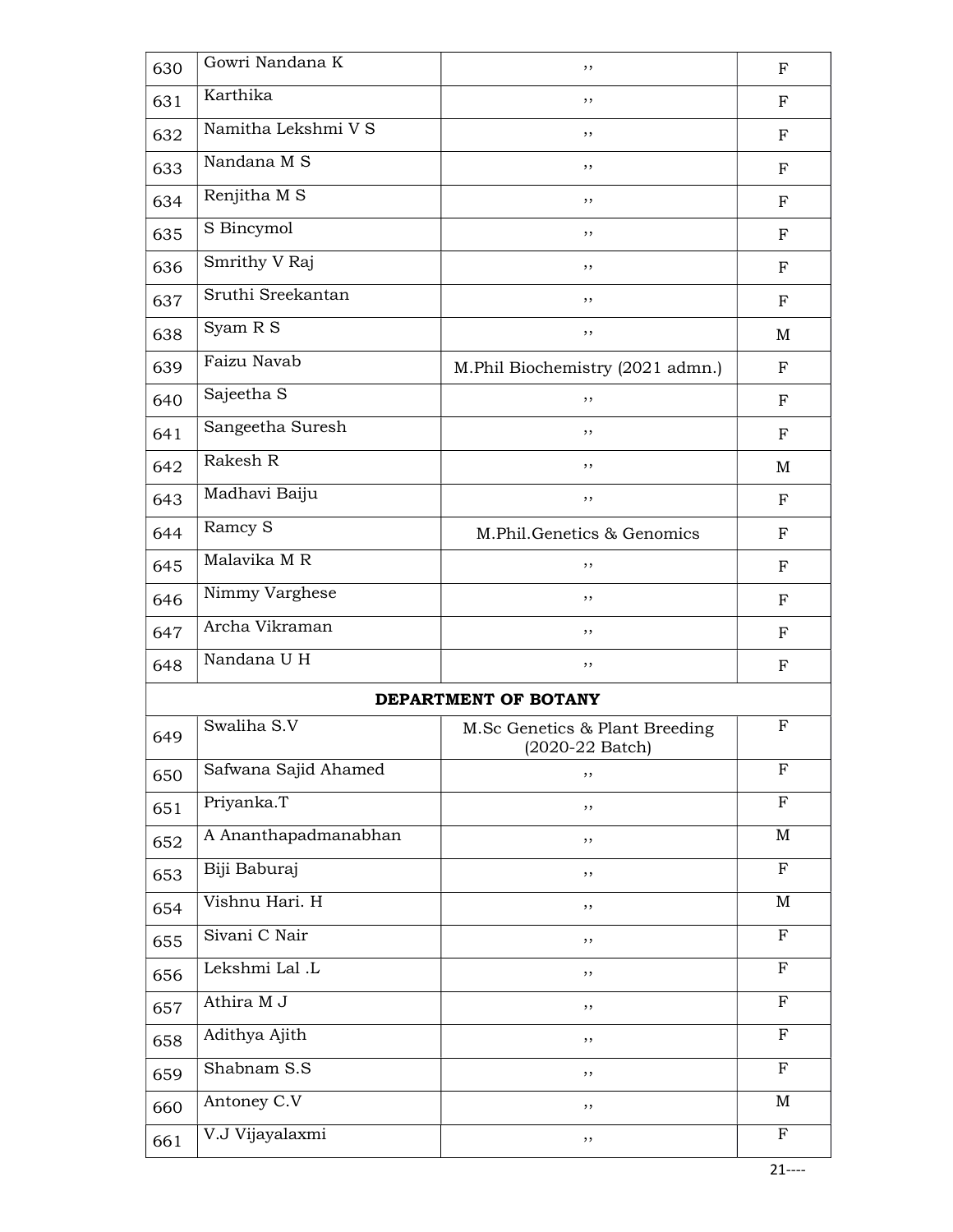| 662 | Viswajith K                         | ,,                                                          | M            |
|-----|-------------------------------------|-------------------------------------------------------------|--------------|
| 663 | Sruthy S.V                          | ,,                                                          | $\mathbf{F}$ |
| 664 | Sreekutty S                         | ,,                                                          | $\mathbf F$  |
| 665 | Pooja J                             | M.Sc Biodiversity Conservation<br>$(2020-22 \text{ Batch})$ | $_{\rm F}$   |
| 666 | Jisha Sabu                          | ,,                                                          | $_{\rm F}$   |
| 667 | Kavya Krishnan                      | ,,                                                          | $\mathbf F$  |
| 668 | Aansi R.S                           | ,,                                                          | $\mathbf F$  |
| 669 | Aslamiya N.S                        | ,,                                                          | $_{\rm F}$   |
| 670 | Aswathy Baiju M                     | , ,                                                         | $\mathbf F$  |
| 671 | Arya Sathyan                        | ,,                                                          | $_{\rm F}$   |
| 672 | Greeshma B                          | ,,                                                          | $_{\rm F}$   |
| 673 | Neeraja A.S                         | ,,                                                          | $\mathbf{F}$ |
| 674 | Shijinraj R.S                       | ,,                                                          | M            |
| 675 | Hussein Hassan (foreign<br>Student) | ,,                                                          | M            |
| 676 | Arathi TH                           | M.Sc Genetics & Plant Breeding<br>$(2021-23 \text{ Batch})$ | F            |
| 677 | Rafeea K. K                         | ,,                                                          | $\mathbf F$  |
| 678 | Gayathri S                          | ,,                                                          | $\mathbf F$  |
| 679 | Sarath Dev G P                      | , ,                                                         | M            |
| 680 | Ayshath Ruksana C                   | ,,                                                          | $\mathbf F$  |
| 681 | Keerthna Francis                    | ,,                                                          | F            |
| 682 | Ashalakshmi S. A                    | ,,                                                          | F            |
| 683 | Arya P. Raj                         | ,,                                                          | $\mathbf F$  |
| 684 | Olina T                             | ,,                                                          | $\mathbf F$  |
| 685 | Sanjana Kurikose                    | ,,                                                          | $\mathbf F$  |
| 686 | Rakhi R S                           | ,,                                                          | $\mathbf F$  |
| 687 | Rashmi R                            | ,,                                                          | $_{\rm F}$   |
| 688 | Rahul Rajesh                        | ,,                                                          | M            |
| 689 | Vandana Das T.                      | ,,                                                          | $\mathbf F$  |
| 690 | Kamala R.                           | ,,                                                          | $\mathbf F$  |
| 691 | Preethi K.P                         | ,,                                                          | F            |
| 692 | Adheena $R.\overline{S}$            | ,,                                                          | $\mathbf F$  |
| 693 | Amina M.T.                          | ,,                                                          | ${\bf F}$    |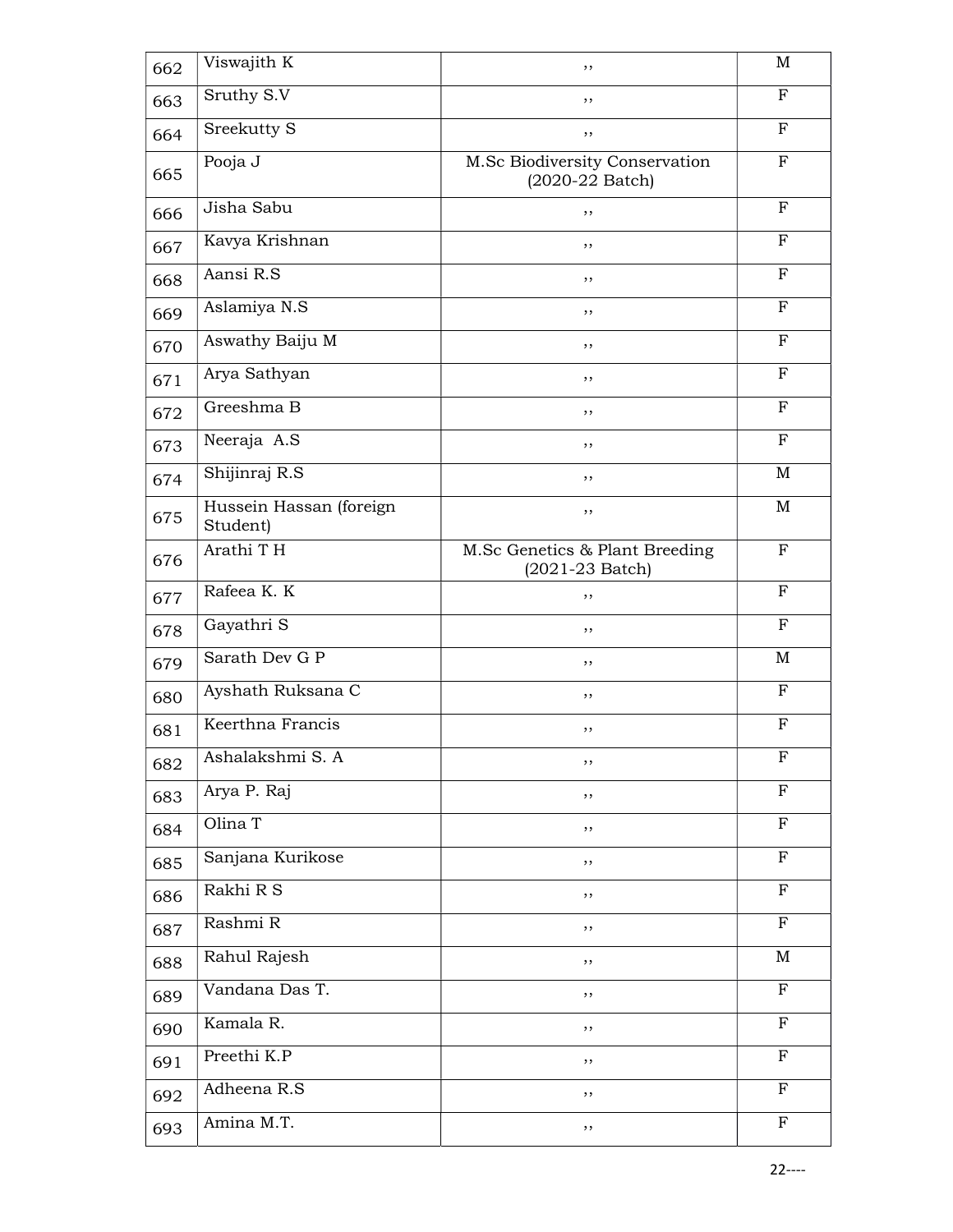| 694 | Parvathy J.             | ,,                                                                                            | F            |
|-----|-------------------------|-----------------------------------------------------------------------------------------------|--------------|
| 695 | Ranjana V P             | M.Sc Botany with Specialisation in<br><b>Biodoversity Conservation</b><br>$(2021 - 23$ Batch) | $_{\rm F}$   |
| 696 | Vineesha B              | ,,                                                                                            | $_{\rm F}$   |
| 697 | Fidha Rishana N         | ,,                                                                                            | F            |
| 698 | Anupriya Venugopal      | ,,                                                                                            | $_{\rm F}$   |
| 699 | Vismaya C M             | ,,                                                                                            | F            |
| 700 | Hridhya P.T             | ,,                                                                                            | $\mathbf{F}$ |
| 701 | Harsha M.B              | ,,                                                                                            | F            |
| 702 | Saniga S.S.             | ,,                                                                                            | $\mathbf{F}$ |
| 703 | Jaleesha M.             | ,,                                                                                            | $_{\rm F}$   |
| 704 | Suja V.S.               | ,,                                                                                            | $_{\rm F}$   |
| 705 | Jisha S.Jayan           | ,,                                                                                            | ${\bf F}$    |
| 706 | Jishnu V.M              | M.Phil (2020-21 batch)                                                                        | M            |
| 707 | Reshmi R.Nair           | ,,                                                                                            | $\mathbf F$  |
| 708 | Padmasree B.L.          | ,,                                                                                            | F            |
| 709 | Renju R.                | ,,                                                                                            | $\mathbf M$  |
| 710 | Jasina George           | ,,                                                                                            | F            |
| 711 | Nithin V.S.             | ,,                                                                                            | M            |
| 712 | Athira Joy              | ,,                                                                                            | $\mathbf F$  |
| 713 | Anugraha A.S.           | ,,                                                                                            | $_{\rm F}$   |
| 714 | Gopika Baiju B.S.       | ,,                                                                                            | F            |
| 715 | Karthika T.S            | ,,                                                                                            | F            |
|     |                         | DEPARTMENT OF CHEMISTRY                                                                       |              |
| 716 | Keerthana Chandrasekhar | II year MSC                                                                                   | $\mathbf F$  |
| 717 | Sreelekshmi P P         | ,,                                                                                            | F            |
| 718 | Krishnapriya P B        | ,,                                                                                            | F            |
| 719 | Malavika H              | ,,                                                                                            | F            |
| 720 | Ancy Mini V M           | ,,                                                                                            | $\mathbf F$  |
| 721 | Lekshmi M S             | ,,                                                                                            | F            |
| 722 | Jincy R                 | ,,                                                                                            | F            |
| 723 | Ahalya Vijayan          | ,,                                                                                            | $\mathbf{F}$ |
| 724 | Rehna S Rafi            | ,,                                                                                            | $\mathbf F$  |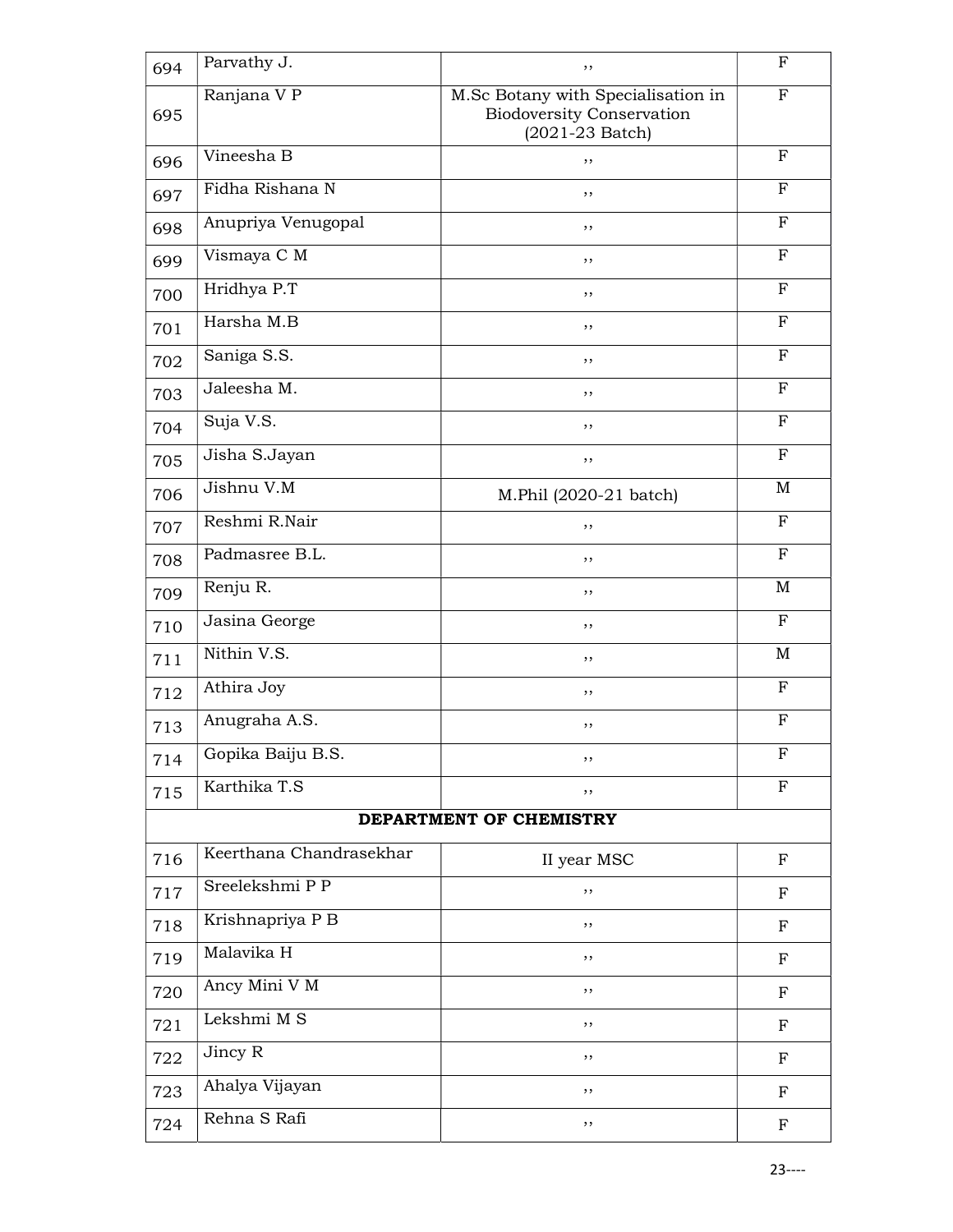| 725 | Muhammed Fayis A P        | ,,         | $\mathbf M$ |
|-----|---------------------------|------------|-------------|
| 726 | Sneha P C                 | ,,         | ${\bf F}$   |
| 727 | Mekha N S                 | , ,        | $_{\rm F}$  |
| 728 | Anupama A R               | ,,         | ${\bf F}$   |
| 729 | Akash S                   | ,,         | $\mathbf M$ |
| 730 | Abhiraj G                 | ,,         | M           |
| 731 | Abhirami O                | ,,         | ${\bf F}$   |
| 732 | Varnana A                 | ,,         | $_{\rm F}$  |
| 733 | Christeena Prasad         | ,,         | ${\bf F}$   |
| 734 | Anagha A R                | $, \,$     | ${\bf F}$   |
| 735 | Parvathy M D              | ,,         | ${\bf F}$   |
| 736 | Bipin Raj R B             | , ,        | M           |
| 737 | Gopika T                  | $, \,$     | $_{\rm F}$  |
| 738 | Shafna KM                 | ,,         | ${\bf F}$   |
| 739 | Athulya Prabha            | ,,         | ${\bf F}$   |
| 740 | Amruth A S                | ,,         | M           |
| 741 | Megha M A                 | ,,         | $_{\rm F}$  |
| 742 | Gayathri Lal              | $, \,$     | ${\bf F}$   |
| 743 | Bharathi Krishna Babu V M | ,,         | ${\bf F}$   |
| 744 | Femina F N                | ,,         | ${\bf F}$   |
| 745 | Lekshmi R Nair            | I Year MSC | $\mathbf F$ |
| 746 | Farzana S Nishad          | ,,         | $\mathbf F$ |
| 747 | Fathimathul Fida S        | ,,         | $\mathbf F$ |
| 748 | Basith K                  | ,,         | M           |
| 749 | Alaka Vinod               | ,,         | $\mathbf F$ |
| 750 | Malavika B H              | ,,         | $\mathbf F$ |
| 751 | Nikhila Sajith L          | ,,         | $\mathbf F$ |
| 752 | Chinnu S S                | ,,         | $\mathbf F$ |
| 753 | Jithin R B                | ,,         | M           |
| 754 | Akarsh P Ajith            | $, \,$     | M           |
| 755 | Hridya K G                | $, \,$     | $\mathbf F$ |
| 756 | Sharan B                  | ,,         | M           |
| 757 | Arya J M                  | ,,         | $\mathbf F$ |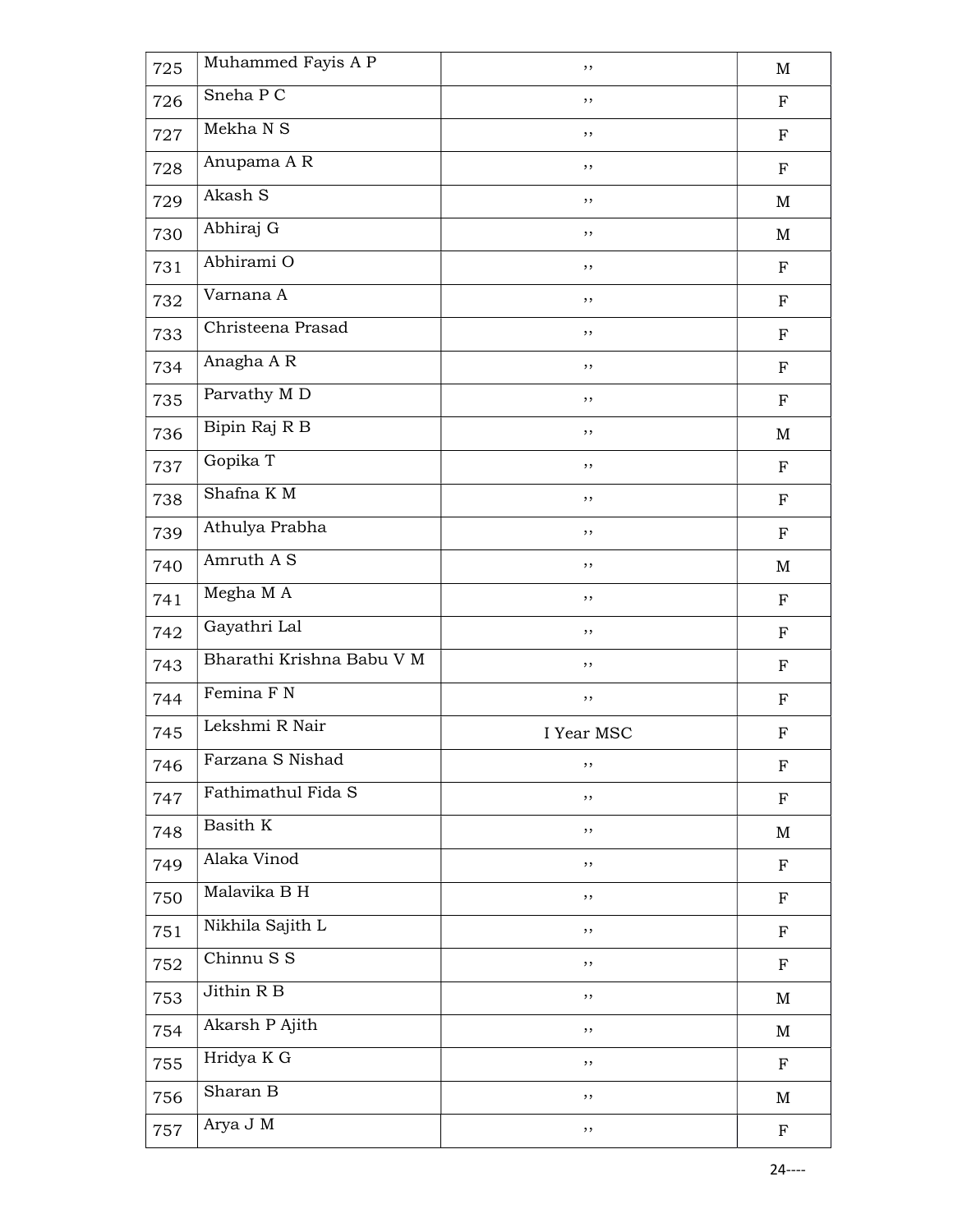| 758 | Kunjamina R              | ,,                                        | $\mathbf F$  |
|-----|--------------------------|-------------------------------------------|--------------|
| 759 | Jishna Parayil           | ,,                                        | ${\bf F}$    |
| 760 | Muhammad Hilal E K       | ,,                                        | M            |
| 761 | Anjali Krishna           | ,,                                        | $_{\rm F}$   |
| 762 | Sreeshma $\overline{P}$  | ,,                                        | ${\bf F}$    |
| 763 | Arya S                   | ,,                                        | ${\bf F}$    |
| 764 | Sreelekshmi OK           | ,,                                        | $_{\rm F}$   |
| 765 | Anjali Suku              | ,,                                        | F            |
| 766 | Daya K                   | ,,                                        | $\mathbf F$  |
| 767 | Namitha Sreejith         | ,,                                        | ${\bf F}$    |
| 768 | Sreelekshmi PD           | ,,                                        | ${\bf F}$    |
| 769 | Ancy P V                 | ,,                                        | $_{\rm F}$   |
| 770 | Rashida Farsana M H      | ,,                                        | F            |
| 771 | Shilpa J S               | ,,                                        | ${\bf F}$    |
| 772 | Amal G Udayan            | ,,                                        | M            |
| 773 | Anaswar D                | ,,                                        | M            |
| 774 | Aswini Anil              | ,,                                        | F            |
| 775 | Sreelekshmi Narayana K P | ,,                                        | $\mathbf F$  |
| 776 | Muhammad Muzzammil N K   | ,,                                        | M            |
| 777 | Athira B Suresh          | M.phil (2020-21 batch)                    | $\mathbf F$  |
| 778 | Arathy B K               | ,,                                        | $\mathbf F$  |
| 779 | Lekshmi $R S$            | ,,                                        | $\mathbf F$  |
| 780 | Lekshmi V S              | ,,                                        | ${\bf F}$    |
| 781 | Athira A                 | ,,                                        | $\mathbf F$  |
| 782 | Remya R G                | ,,                                        | $\mathbf F$  |
| 783 | Arsha Rajan              | ,,                                        | F            |
| 784 | Merin K Abraham          | ,,                                        | ${\bf F}$    |
| 785 | Haritha Priya M R        | ,,                                        | $\mathbf F$  |
|     |                          | DEPARTMENT OF DEMOGRAPHY                  |              |
| 786 | Roshin Chandra J         | I Sem MSC Demography & Bio-<br>Statistics | M            |
| 787 | Aneesha A S              | ,,                                        | $\mathbf{F}$ |
| 788 | Abna A                   | ,,                                        | $_{\rm F}$   |
| 789 | Anaswara B G             | ,,                                        | F            |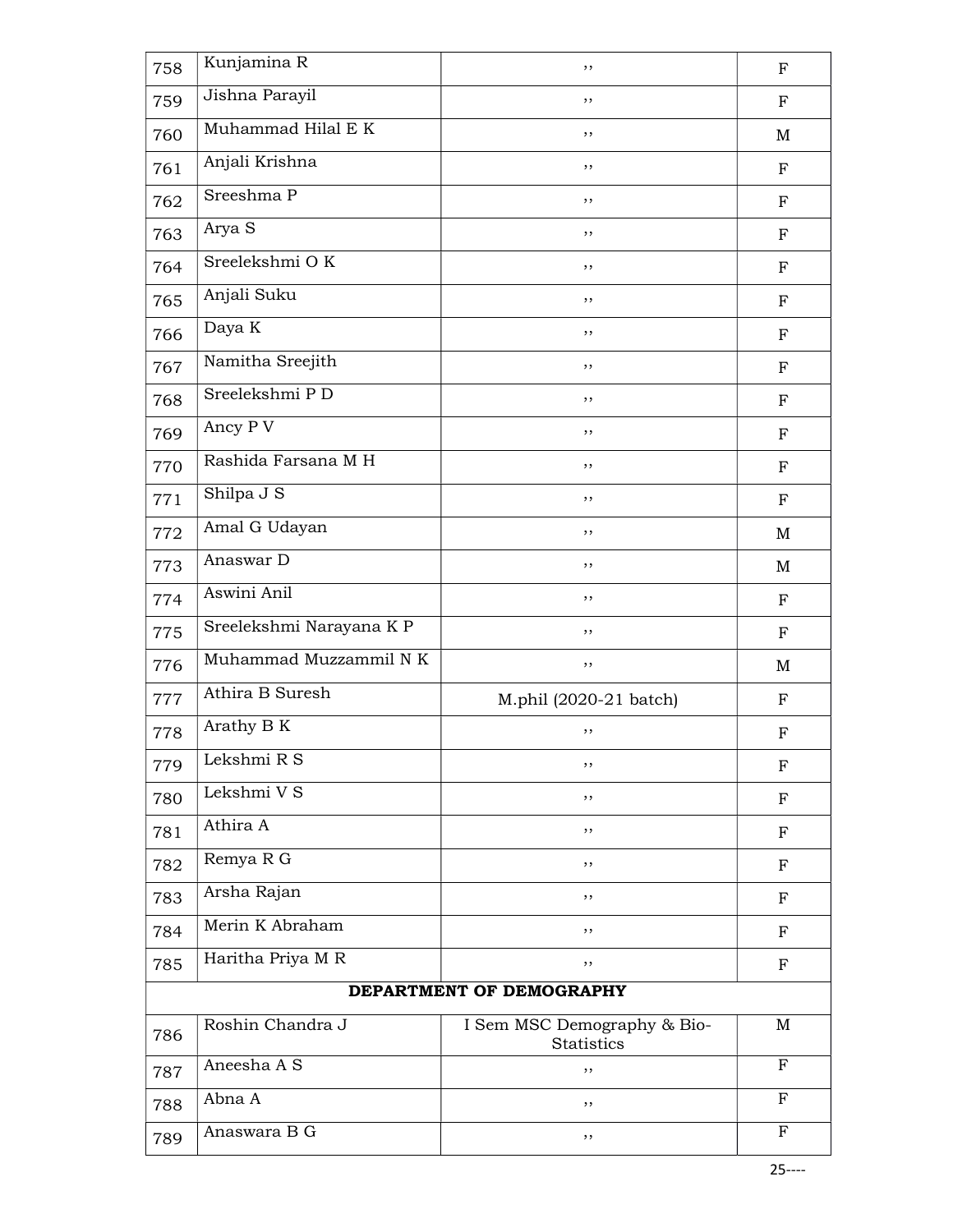| 790 | Aiswarya S                | ,,                                          | F                         |
|-----|---------------------------|---------------------------------------------|---------------------------|
| 791 | Santrah Reena John        | ,,                                          | F                         |
| 792 | Saishnavi A               | , ,                                         | $\mathbf F$               |
| 793 | Kavya K M                 | ,,                                          | $\mathbf F$               |
| 794 | Akash K M P               | ,,                                          | M                         |
| 795 | Aysha Zeba Aydeed P M     | ,,                                          | F                         |
| 796 | Murari Mohanan            | ,,                                          | M                         |
| 797 | Danie P Anna              | , ,                                         | ${\bf F}$                 |
| 798 | Aparna N                  | ,,                                          | $\mathbf F$               |
| 799 | Bhavya Sree S B           | ,,                                          | $\mathbf F$               |
| 800 | Haritha C                 | ,,                                          | $_{\rm F}$                |
| 801 | Divya V L                 | , ,                                         | $\mathbf F$               |
| 802 | Raisa Lill Mathew         | ,,                                          | $_{\rm F}$                |
| 803 | Ross Rappai               | I Semester MSC Acturial                     | $\mathbf F$               |
| 804 | Vrinda V                  | ,,                                          | ${\bf F}$                 |
| 805 | Vaidehi J V               | ,,                                          | $\mathbf F$               |
| 806 | Muhammed Nihal            | ,,                                          | M                         |
| 807 | Amalu <sub>S</sub>        | ,,                                          | $\mathbf F$               |
| 808 | Gopisha S                 | ,,                                          | ${\bf F}$                 |
| 809 | Parvathy P                | ,,                                          | F                         |
| 810 | Jincy Thomas              | ,,                                          | $\boldsymbol{\mathrm{F}}$ |
| 811 | Anagha Sajeevan           | ,,                                          | $\mathbf F$               |
| 812 | Kipsang Clarah Jepngetich | ,,                                          | $\mathbf F$               |
| 813 | Gopika P Nair             | ,,                                          | $_{\rm F}$                |
| 814 | Malavika K S              | ,,                                          | F                         |
| 815 | Amalkrishna A             | ,,                                          | ${\bf F}$                 |
| 816 | Mohammed Shahinhsa P N    | ,,                                          | M                         |
| 817 | Argun Sagar               | ,,                                          | M                         |
| 818 | Abhirami G J              | III Sem MSC Demography & Bio-<br>Statistics | $\mathbf F$               |
| 819 | Thanzeel Ahamed S         | ,,                                          | $\mathbf M$               |
| 820 | Ashmila Das               | ,,                                          | F                         |
| 821 | Siji M                    | ,,                                          | $\boldsymbol{\mathrm{F}}$ |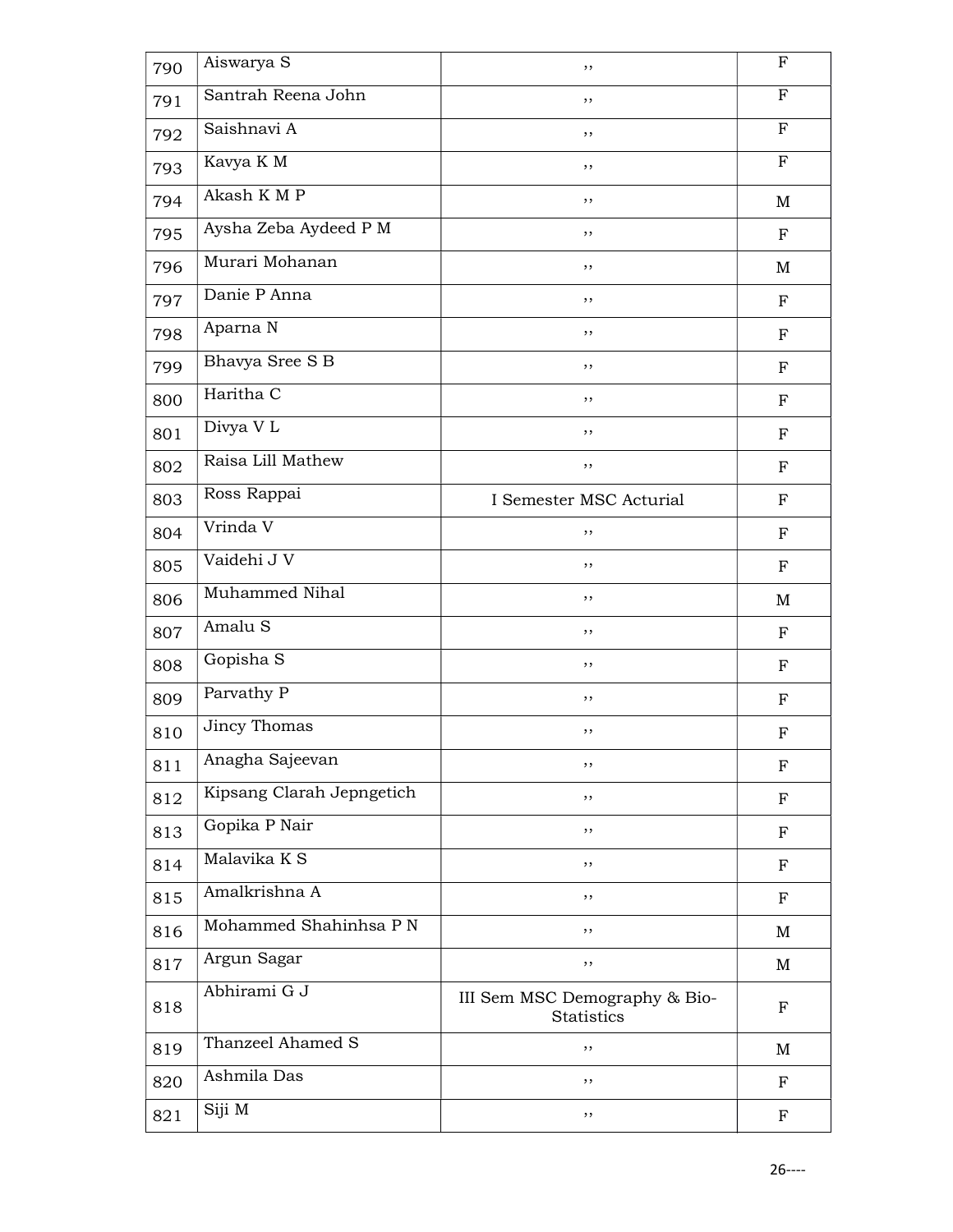| 822                   | Syam Kumar S          | ,,                             | $\mathbf M$ |
|-----------------------|-----------------------|--------------------------------|-------------|
| 823                   | H S Sreehari          | ,,                             | M           |
| 824                   | Surya S               | ,,                             | $\mathbf F$ |
| 825                   | Roshna R S            | ,,                             | F           |
| 826                   | Anjana Vastha V A     | , ,                            | F           |
| 827                   | Halima Sageer K       | ,,                             | F           |
| 828                   | Megha Sudarsanan      | ,,                             | F           |
| 829                   | Sreelekshmi P M       | ,,                             | F           |
| 830                   | Veena Vinod P         | ,,                             | $_{\rm F}$  |
| 831                   | Surya Krishna S G     | ,,                             | ${\bf F}$   |
| 832                   | Sarath Babu S         | III Sem MSC Actuarial Science  | M           |
| 833                   | Austin Jose Kuriakose | ,,                             | M           |
| 834                   | Fareena V F           | ,,                             | $_{\rm F}$  |
| 835                   | Linsha K              | ,,                             | F           |
| 836                   | Seirrah Joseph        | ,,                             | ${\bf F}$   |
| 837                   | Athulya H B           | ,,                             | F           |
| 838                   | Rugma Geethu K B      | ,,                             | F           |
| 839                   | Mubeena MR            | ,,                             | F           |
| 840                   | Shruthi P             | , ,                            | ${\bf F}$   |
| 841                   | Rajani SR             | ,,                             | F           |
| 842                   | Alan Joshy            | ,,                             | M           |
| 843                   | Ponnu Prasad          | ,,                             | F           |
| 844                   | Jibi John             | ,,                             | F           |
| 845                   | Nikhila K Ashok       | ,,                             | F           |
| 846                   | Archana Satheesh      | II Sem M.Phil Demography       | $_{\rm F}$  |
| 847                   | Aparnna B             | ,,                             | $_{\rm F}$  |
| 848                   | Sheeja T              | ,,                             | F           |
| 849                   | Athira S S            | ,,                             | F           |
| 850                   | Archa K               | II Sem Mphil Actuarial Science | $_{\rm F}$  |
| DEPARTMENT OF GEOLOGY |                       |                                |             |
| 851                   | Silpa Thampi          | II Year M.Sc.Geology           | $_{\rm F}$  |
| 852                   | Athira Krishnan       | ,,                             | $\mathbf F$ |
|                       |                       |                                |             |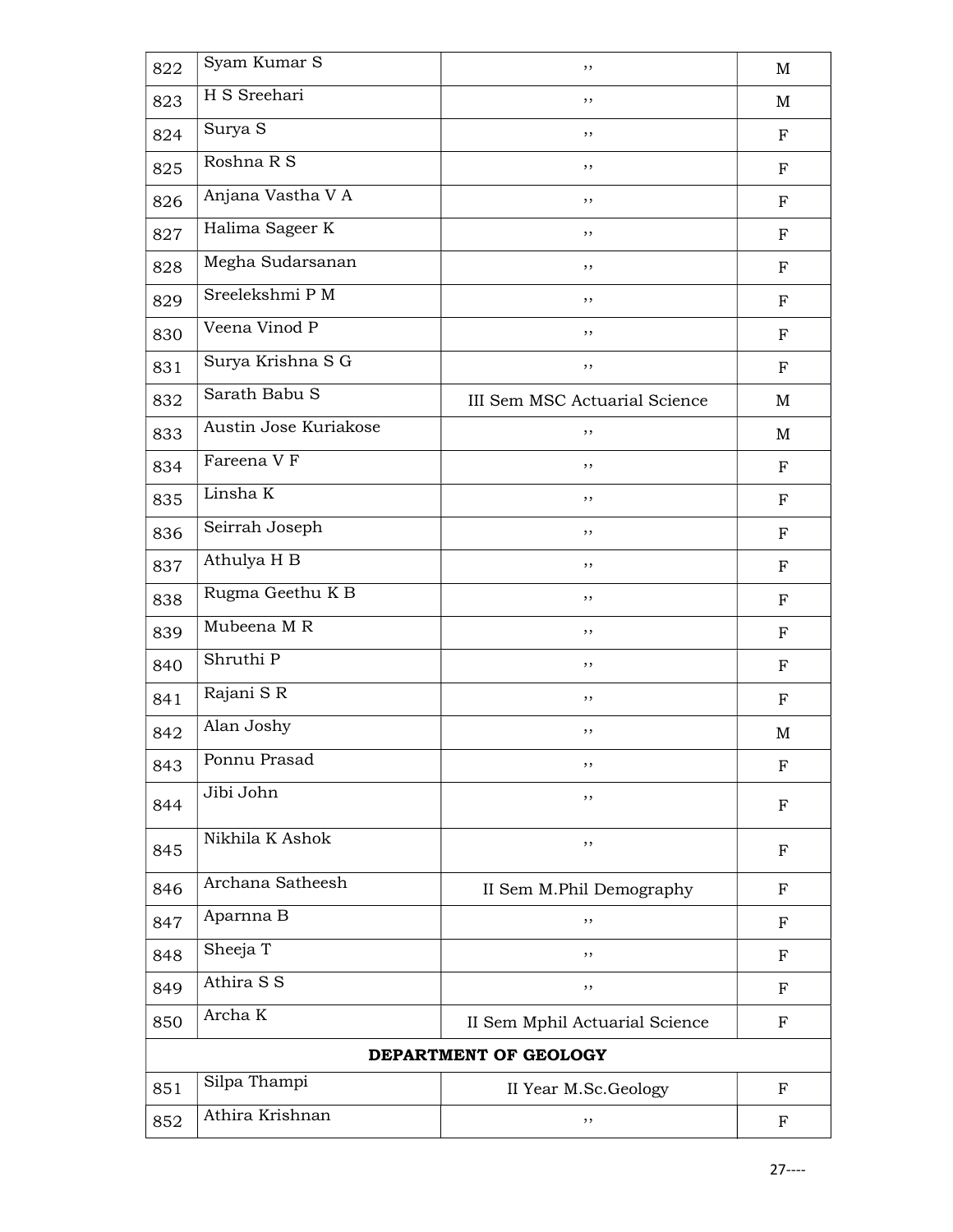| 853 | Akshaya M.B               | ,,                    | $\mathbf F$               |
|-----|---------------------------|-----------------------|---------------------------|
| 854 | Anjana Treesa Saji        | ,,                    | $_{\rm F}$                |
| 855 | Pooja Pradeep             | , ,                   | $\mathbf F$               |
| 856 | Shabana A                 | ,,                    | $_{\rm F}$                |
| 857 | Anjana Sanal              | ,,                    | $_{\rm F}$                |
| 858 | Jithina N.S.              | ,,                    | F                         |
| 859 | Arsha                     | ,,                    | $\mathbf F$               |
| 860 | Haritha A.H.              | , ,                   | ${\bf F}$                 |
| 861 | Krishna Priya V.K         | ,,                    | $\mathbf F$               |
| 862 | Rinosha P. Rajan          | , ,                   | ${\bf F}$                 |
| 863 | Sankeerth S Chandran      | ,,                    | M                         |
| 864 | Hiral P. B                | I Year M.Sc.Geology   | $\mathbf F$               |
| 865 | Anurema G. B. Nair        | ,,                    | ${\bf F}$                 |
| 866 | Anoop Sooraj              | ,,                    | M                         |
| 867 | Parvathy T.J              | ,,                    | ${\bf F}$                 |
| 868 | Sathimol A. S.            | ,,                    | $\mathbf F$               |
| 869 | Jesna Joyson              | ,,                    | ${\bf F}$                 |
| 870 | Mithra J                  | $, \,$                | $\mathbf F$               |
| 871 | Rahul S.                  | , ,                   | M                         |
| 872 | Amisha P. P.              | ,,                    | $\mathbf F$               |
| 873 | Evna Suresh               | ,,                    | $\boldsymbol{\mathrm{F}}$ |
| 874 | Namitha Ajay              | ,,                    | $\mathbf F$               |
| 875 | Fareeha K.V.              | ,,                    | $\mathbf F$               |
| 876 | Ananda Krishnan           | ,,                    | M                         |
| 877 | Ullekha J.G.              | ,,                    | F                         |
| 878 | Alka Absur                | ,,                    | ${\bf F}$                 |
| 879 | Amata Mariam James        | I Year M.Phil Geology | $\mathbf F$               |
| 880 | Chandana $\overline{S}$ . | ,,                    | ${\bf F}$                 |
| 881 | Nikitha P. Bhaskar        | ,,                    | $\mathbf F$               |
| 882 | Nila S. Ashokan           | ,,                    | ${\bf F}$                 |
| 883 | Sadeeda Marjan T          | ,,                    | ${\bf F}$                 |
| 884 | Sangeeth Shiju K' V       | ,,                    | M                         |
| 885 | Shadiya N.P.              | ,,                    | $\mathbf F$               |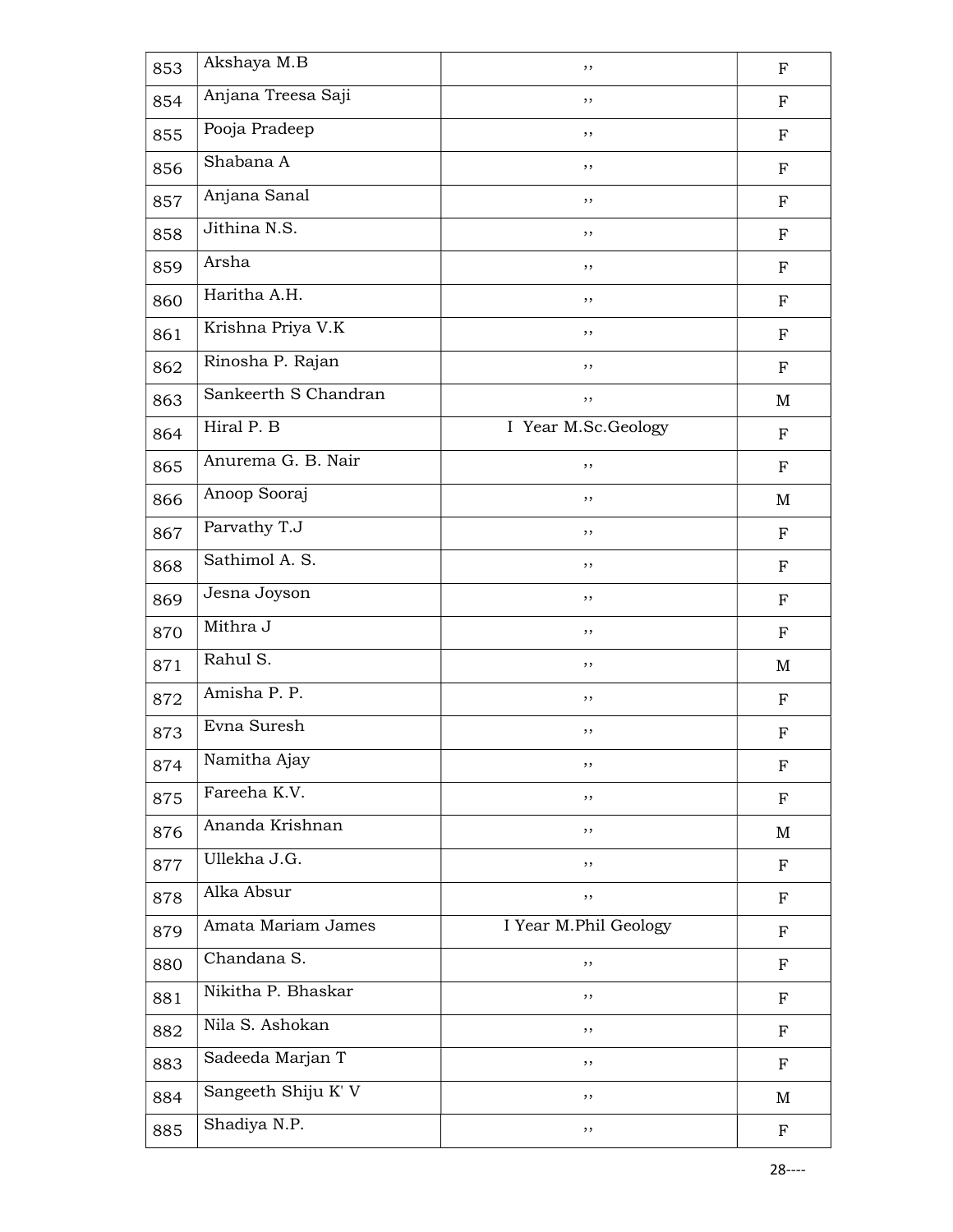|     | DEPARTMENT OF MATHEMATICS |                                                                           |              |  |
|-----|---------------------------|---------------------------------------------------------------------------|--------------|--|
| 886 | Sreelekshmi PK            | I Sem MSC                                                                 | $\mathbf F$  |  |
| 887 | Anusree Chandran          | ,,                                                                        | $\mathbf F$  |  |
| 888 | Daya Suresh               | ,,                                                                        | $_{\rm F}$   |  |
| 889 | Allu Mariyam Mathews      | , ,                                                                       | $_{\rm F}$   |  |
| 890 | Silpa B                   | ,,                                                                        | $_{\rm F}$   |  |
| 891 | Vaisakh V                 | , ,                                                                       | M            |  |
| 892 | Revathi AS                | ,,                                                                        | $_{\rm F}$   |  |
| 893 | Muhammed Nazih P K        | ,,                                                                        | M            |  |
| 894 | Ardra K                   | ,,                                                                        | $_{\rm F}$   |  |
| 895 | Jessin Elsa Mathews       | ,,                                                                        | $\mathbf{F}$ |  |
| 896 | Devi SS                   | , ,                                                                       | $\mathbf F$  |  |
| 897 | Daya Devi S               | ,,                                                                        | $_{\rm F}$   |  |
| 898 | Harikrishnan T U          | , ,                                                                       | M            |  |
| 899 | Arwin Augustine           | , ,                                                                       | M            |  |
| 900 | Sreelekshmi S             | ,,                                                                        | $_{\rm F}$   |  |
| 901 | Adith P                   | ,,                                                                        | M            |  |
| 902 | Sandra S.P.               | ,,                                                                        | $\mathbf F$  |  |
| 903 | Laiza Thaznim S           | ,,                                                                        | $_{\rm F}$   |  |
| 904 | Sahana S                  | ,,                                                                        | $_{\rm F}$   |  |
| 905 | Anju V.B                  | ,,                                                                        | $_{\rm F}$   |  |
| 906 | Gayathri P                | ,,                                                                        | $_{\rm F}$   |  |
| 907 | Parvathi Raj H            | ,,                                                                        | $_{\rm F}$   |  |
| 908 | Swathi Krishna Ks         | ,,                                                                        | F            |  |
| 909 | Amrutha S                 | ,,                                                                        | $\mathbf F$  |  |
| 910 | Reshmi RS                 | ,,                                                                        | $_{\rm F}$   |  |
| 911 | Sameera R.S.Nair          | ,,                                                                        | $_{\rm F}$   |  |
| 912 | Amrutha K.V               | ,,                                                                        | $_{\rm F}$   |  |
| 913 | Anand S.S.                | , ,                                                                       | M            |  |
| 914 | Irene Joseph              | ,,                                                                        | $_{\rm F}$   |  |
| 915 | Namitha Eldo              | I Sem M.Sc Mathematics with<br>specialization in finance &<br>computation | F            |  |
| 916 | Sredha BM                 | ,,                                                                        | $\mathbf F$  |  |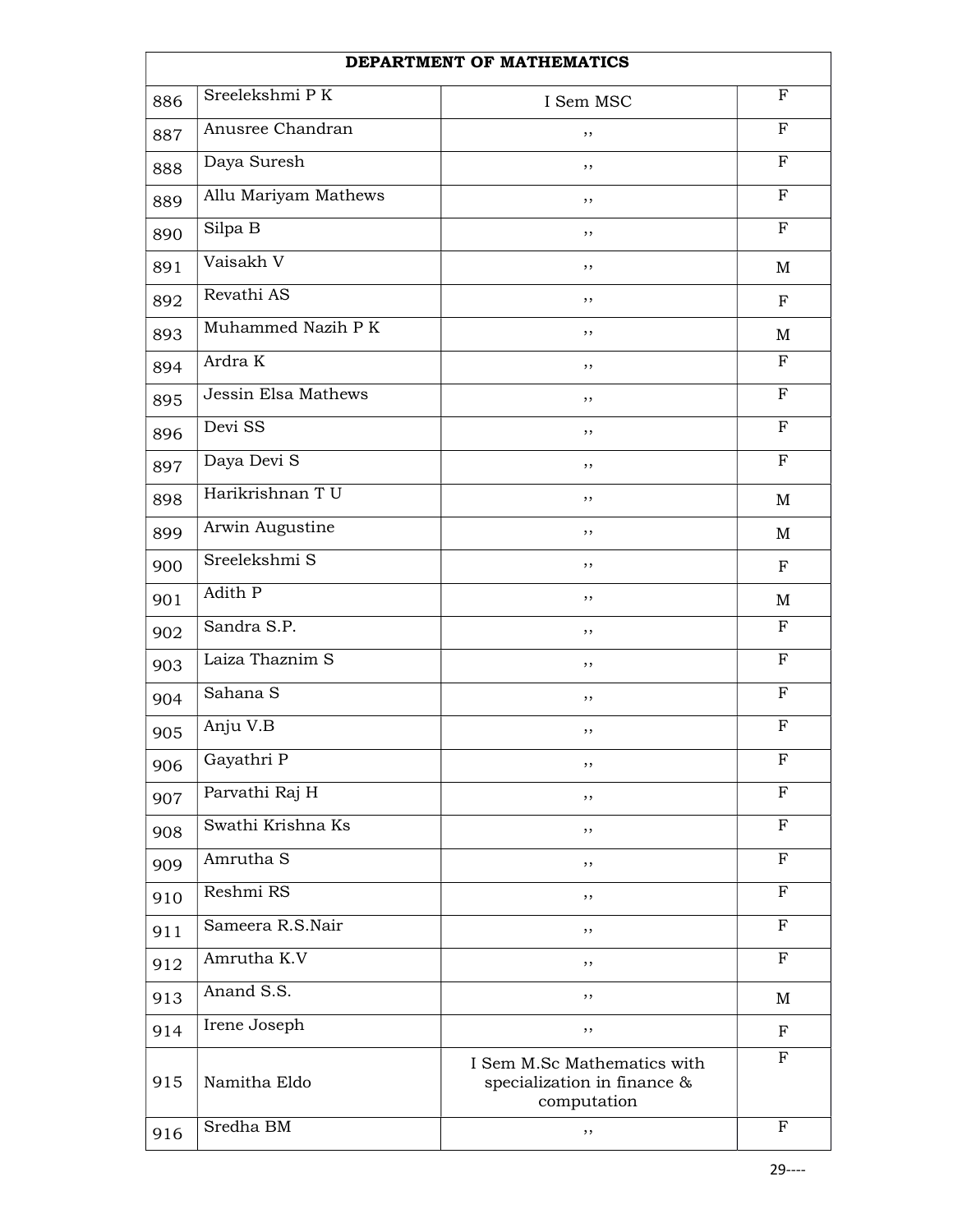| 917 | Akhil P                 | ,,                             | M            |
|-----|-------------------------|--------------------------------|--------------|
| 918 | Lekshmi S               | ,,                             | F            |
| 919 | Malavika C Pramod       | ,,                             | $_{\rm F}$   |
| 920 | Mamitha K.M             | ,,                             | $\mathbf F$  |
| 921 | Daniya Alfonza Devasya  | ,,                             | $\mathbf F$  |
| 922 | Devika P.S              | ,,                             | $_{\rm F}$   |
| 923 | Reethu T.V              | ,,                             | $\mathbf F$  |
| 924 | Arya C.S                | , ,                            | $\mathbf{F}$ |
| 925 | Anjana Biju Viji        | ,,                             | $\mathbf F$  |
| 926 | Nafia Bai A             | ,,                             | $\mathbf F$  |
| 927 | Kegin Sebastian         | ,,                             | M            |
| 928 | Ansa S Jalal            | ,,                             | $\mathbf F$  |
| 929 | Aleesha Stanley         | ,,                             | $\mathbf{F}$ |
| 930 | Abhiram R               | <b>III Sem MSC Mathematics</b> | M            |
| 931 | Aiswarya Catherine Babu | ,,                             | ${\bf F}$    |
| 932 | Ajmal V A               | ,,                             | M            |
| 933 | Ananya K P              | ,,                             | $_{\rm F}$   |
| 934 | Anchana V M             | ,,                             | $_{\rm F}$   |
| 935 | Anjana Sai P            | ,,                             | $\mathbf F$  |
| 936 | Anju Anil               | ,,                             | $_{\rm F}$   |
| 937 | Arathi Krishnan         | ,,                             | $_{\rm F}$   |
| 938 | Archa Varghese          | ,,                             | $\mathbf F$  |
| 939 | Arya Prasad U           | ,,                             | $\mathbf F$  |
| 940 | Aswani M S              | ,,                             | $\mathbf{F}$ |
| 941 | Gopika Gopan            | ,,                             | $\mathbf F$  |
| 942 | Haritha B S             | ,,                             | $\mathbf F$  |
| 943 | Kannan MR               | ,,                             | M            |
| 944 | Mohammed Nihad          | ,,                             | $\mathbf M$  |
| 945 | Nandu Krishnan H        | ,,                             | M            |
| 946 | Parvathy P T            | ,,                             | $\mathbf F$  |
| 947 | Poornima B              | ,,                             | $\mathbf F$  |
| 948 | Rajalekshmi J           | ,,                             | $\mathbf F$  |
| 949 | Risana K P              | ,,                             | $\mathbf{F}$ |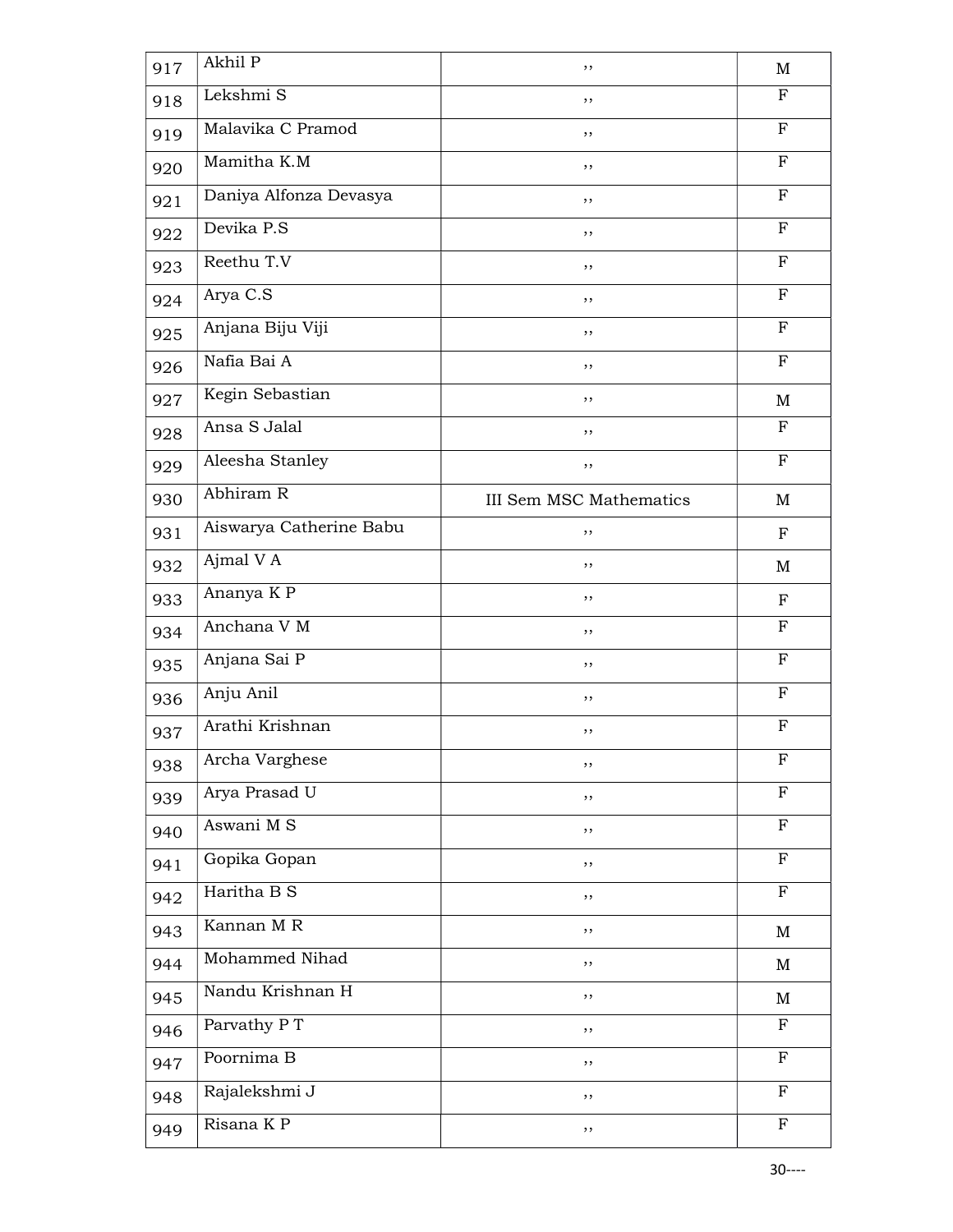| 950 | Sahana M                    | ,,                                                      | F            |  |
|-----|-----------------------------|---------------------------------------------------------|--------------|--|
| 951 | Sayooj PV                   | ,,                                                      | M            |  |
| 952 | Sijina Naseer               | ,,                                                      | $_{\rm F}$   |  |
| 953 | Smriti KH                   | ,,                                                      | $\mathbf F$  |  |
| 954 | Sneha <sub>S</sub>          | ,,                                                      | $\mathbf F$  |  |
| 955 | Sreenidhi K G               | ,,                                                      | $_{\rm F}$   |  |
| 956 | Uma P                       | ,,                                                      | $_{\rm F}$   |  |
| 957 | Vishnu V                    | , ,                                                     | $\mathbf M$  |  |
| 958 | Vismaya Devadas M           | ,,                                                      | ${\bf F}$    |  |
| 959 | Aksa Justin                 | III Sem Finance and computation                         | $_{\rm F}$   |  |
| 960 | Aneesha Nair M A            | ,,                                                      | F            |  |
| 961 | Anu Krishnan A              | ,,                                                      | $\mathbf F$  |  |
| 962 | Arathi B                    | ,,                                                      | $\mathbf F$  |  |
| 963 | Athira Suresh               | ,,                                                      | $\mathbf F$  |  |
| 964 | Devika J                    | ,,                                                      | $\mathbf{F}$ |  |
| 965 | Gopika A                    | ,,                                                      | $_{\rm F}$   |  |
| 966 | $\overline{\text{Infas}}$ P | ,,                                                      | $\mathbf M$  |  |
| 967 | Kiran Elizabeth Jose        | ,,                                                      | $_{\rm F}$   |  |
| 968 | Lakshmi Suresh              | , ,                                                     | $_{\rm F}$   |  |
| 969 | Lakshmi T                   | ,,                                                      | $_{\rm F}$   |  |
| 970 | Sayanora Naseer             | ,,                                                      | $_{\rm F}$   |  |
| 971 | Akhil B                     | M.Phil (2021-22 batch)                                  | M            |  |
| 972 | Anitha N C.                 | ,,                                                      | F            |  |
| 973 | Ashique A.K                 | ,,                                                      | M            |  |
| 974 | Athulya A                   | ,,                                                      | F            |  |
| 975 | Chinthu U.                  | ,,                                                      | F            |  |
| 976 | K Krishnan                  | ,,                                                      | M            |  |
| 977 | Megha Mohan R               | ,,                                                      | $\mathbf F$  |  |
| 978 | Rehna M.J                   | ,,                                                      | F            |  |
|     | DEPARTMENT OF PHYSICS       |                                                         |              |  |
| 979 | Aisha S                     | MSC (2020-22 batch)-<br>Specialisation in Space Physics | F            |  |
| 980 | Amrutha A                   | ,,                                                      | F            |  |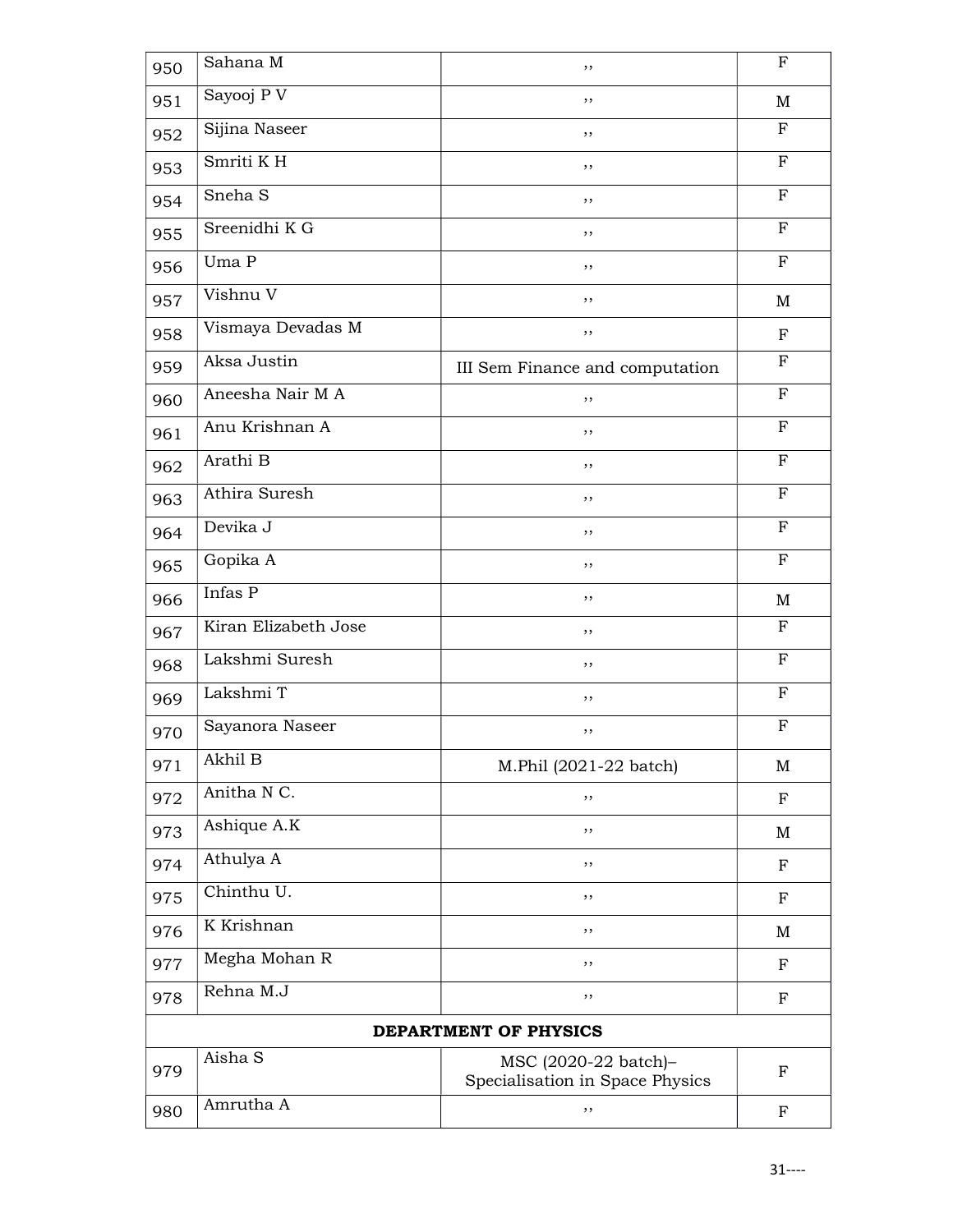| 981  | Anandu V             | ,,                                                             | $\mathbf M$ |
|------|----------------------|----------------------------------------------------------------|-------------|
| 982  | Anusree S            | ,,                                                             | ${\bf F}$   |
| 983  | Havin V H            | ,,                                                             | M           |
| 984  | Krishna Prakash K R  | ,,                                                             | M           |
| 985  | Sangeetha K K        | ,,                                                             | $_{\rm F}$  |
| 986  | Sarathlal S          | ,,                                                             | M           |
| 987  | Swasthik Visakh S    | ,,                                                             | M           |
| 988  | Vaishnav Vijayan     | ,,                                                             | M           |
| 989  | Aditya Ashok         | MSC (2020-22 batch)<br>Specialisation in applied electronics   | M           |
| 990  | Aiswarya S M         | ,,                                                             | $\mathbf F$ |
| 991  | Ajeena A Rahim       | ,,                                                             | ${\bf F}$   |
| 992  | Anjali V             | ,,                                                             | F           |
| 993  | Anjana R             | ,,                                                             | $_{\rm F}$  |
| 994  | Anoop P S            | ,,                                                             | M           |
| 995  | Arathy C B           | ,,                                                             | ${\bf F}$   |
| 996  | Bharath R Krishnan   | ,,                                                             | M           |
| 997  | Hari Govind          | ,,                                                             | M           |
| 998  | Meghna Ramakrishnan  | ,,                                                             | $_{\rm F}$  |
| 999  | Muhammed Razi A      | ,,                                                             | M           |
| 1000 | Parvathy M           | ,,                                                             | $_{\rm F}$  |
| 1001 | Pavithra P           | ,,                                                             | $_{\rm F}$  |
| 1002 | Ridhi Sajeev         | ,,                                                             | F           |
| 1003 | Sachin <sub>S</sub>  | ,,                                                             | M           |
| 1004 | Swathylekshmi R      | ,,                                                             | F           |
| 1005 | Tharal Darsan        | ,,                                                             | F           |
| 1006 | Urmila S             | ,,                                                             | F           |
| 1007 | Vaishnavi AK         | ,,                                                             | F           |
| 1008 | Vinayak V            | ,,                                                             | M           |
| 1009 | Vismaya K            | ,,                                                             | $_{\rm F}$  |
| 1010 | Vivek P B            | ,,                                                             | M           |
| 1011 | Akash N Bhuvanendran | I MSC (2021-23 batch)<br>Specialisation in applied electronics | $\mathbf M$ |
| 1012 | Hanna Anilson        | ,,                                                             | $\mathbf F$ |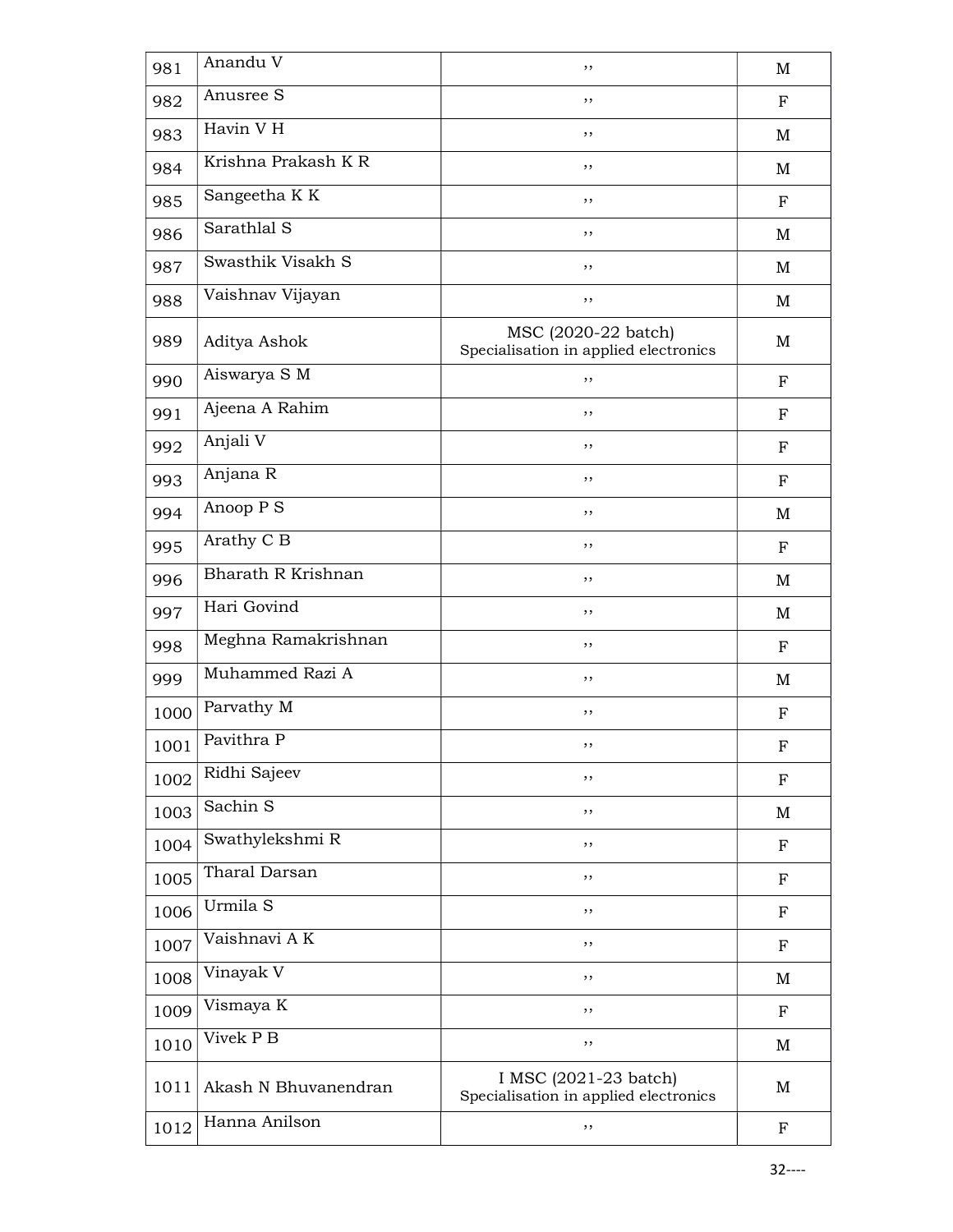| 1013 | Arsha B              | ,,                                                       | F           |
|------|----------------------|----------------------------------------------------------|-------------|
| 1014 | Lekshmi Sree D S     | ,,                                                       | F           |
| 1015 | Sree Lekshmi R       | ,,                                                       | F           |
| 1016 | Krishnaja MU         | ,,                                                       | ${\bf F}$   |
| 1017 | Easwaran C E         | ,,                                                       | M           |
| 1018 | Nazarin N            | ,,                                                       | F           |
| 1019 | Tanniya S            | ,,                                                       | F           |
| 1020 | Haleema Sidhik       | , ,                                                      | $\mathbf F$ |
| 1021 | Sreelekha SL         | ,,                                                       | F           |
| 1022 | Arya Narayanan       | ,,                                                       | $\mathbf F$ |
| 1023 | Arya B               | ,,                                                       | F           |
| 1024 | Amrutha Gopi         | ,,                                                       | $_{\rm F}$  |
| 1025 | Arunima S Kala       | ,,                                                       | $\mathbf F$ |
| 1026 | Merlin Abraham       | ,,                                                       | $\mathbf F$ |
| 1027 | Ferna Farheen MK     | ,,                                                       | F           |
| 1028 | Meenu Krishnan       | ,,                                                       | F           |
| 1029 | Devika S Pillai      | I MSC (2021-23 batch)<br>Specialisation in Space Physics | F           |
| 1030 | Keerthana A          | ,,                                                       | $_{\rm F}$  |
| 1031 | Kavya B              | ,,                                                       | $\mathbf F$ |
| 1032 | Akshaya P            | ,,                                                       | $_{\rm F}$  |
| 1033 | Reshma S             | ,,                                                       | F           |
| 1034 | Aundhathy Rudhra V C | ,,                                                       | $\mathbf F$ |
| 1035 | Meenu G              | ,,                                                       | ${\bf F}$   |
| 1036 | Rohith Mohan         | ,,                                                       | M           |
| 1037 | Parvathy S           | ,,                                                       | F           |
| 1038 | Amal M P             | ,,                                                       | M           |
| 1039 | Ashwini Ashokan      | ,,                                                       | ${\bf F}$   |
| 1040 | Shilpa Devan         | I MSC (2021-23 batch)<br>Renewable energy                | F           |
| 1041 | Deepthi <sub>S</sub> | ,,                                                       | $\mathbf F$ |
| 1042 | Sujith A             | ,,                                                       | M           |
| 1043 | Dyuthi P             | ,,                                                       | $\mathbf F$ |
| 1044 | Abhirami R K         | ,,                                                       | $\mathbf F$ |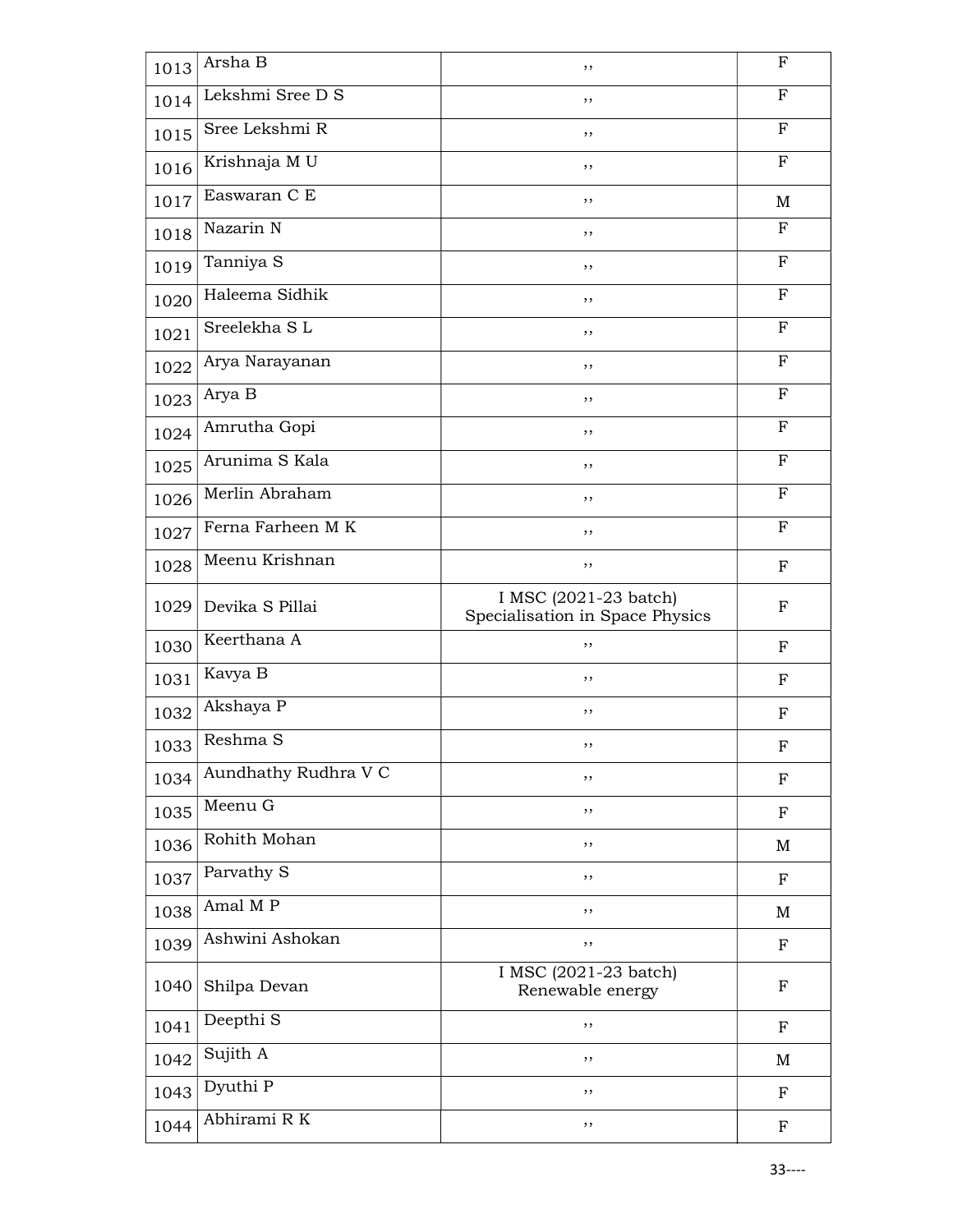|      | DEPARTMENT OF PSYCHOLOGY |                                |             |  |
|------|--------------------------|--------------------------------|-------------|--|
| 1045 | Aishwarya                | I Year MSC Applied Psychology  | $_{\rm F}$  |  |
| 1046 | Akhila Chandran J C      | ,,                             | ${\bf F}$   |  |
| 1047 | Anagha                   | ,,                             | $_{\rm F}$  |  |
| 1048 | Aparna Raj               | ,,                             | $_{\rm F}$  |  |
| 1049 | Arshiya                  | ,,                             | ${\bf F}$   |  |
| 1050 | Arya P P                 | ,,                             | ${\bf F}$   |  |
| 1051 | Arya Sudhakar            | ,,                             | ${\bf F}$   |  |
| 1052 | Asna T S                 | ,,                             | ${\bf F}$   |  |
| 1053 | Aswin Rajeev M           | ,,                             | M           |  |
| 1054 | <b>Blessy</b>            | ,,                             | ${\bf F}$   |  |
| 1055 | Deepthi Jayan            | ,,                             | F           |  |
| 1056 | Farseena $\overline{K}$  | ,,                             | ${\bf F}$   |  |
| 1057 | Farshana                 | ,,                             | $_{\rm F}$  |  |
| 1058 | Fathima Neha             | ,,                             | ${\bf F}$   |  |
| 1059 | Fida K                   | ,,                             | ${\bf F}$   |  |
| 1060 | Jeeshna KP               | ,,                             | $_{\rm F}$  |  |
| 1061 | Jom Paul                 | ,,                             | $\mathbf M$ |  |
| 1062 | Jovena Jose              | ,,                             | ${\bf F}$   |  |
| 1063 | Krishnapriya K V         | ,,                             | F           |  |
| 1064 | Lakshmi TT               | ,,                             | $\mathbf F$ |  |
| 1065 | Lydia Chandran           | ,,                             | F           |  |
| 1066 | Meenu Krishna P          | ,,                             | $_{\rm F}$  |  |
| 1067 | Safeela Nasrin           | ,,                             | $_{\rm F}$  |  |
| 1068 | Saira Aysha Bashir       | ,,                             | $_{\rm F}$  |  |
| 1069 | Saru Krishnan            | ,,                             | $_{\rm F}$  |  |
| 1070 | Shaliha Thesni T         | ,,                             | $_{\rm F}$  |  |
| 1071 | Sona E S                 | ,,                             | $\mathbf F$ |  |
| 1072 | Sreejaya M Nair          | ,,                             | $_{\rm F}$  |  |
| 1073 | Vishnupriya K H          | ,,                             | $_{\rm F}$  |  |
| 1074 | Ramseena                 | ,,                             | F           |  |
| 1075 | Abin Ajay                | II year MSC Applied Psychology | M           |  |
| 1076 | Amrutha Elsa Joshy       | ,,                             | $\mathbf F$ |  |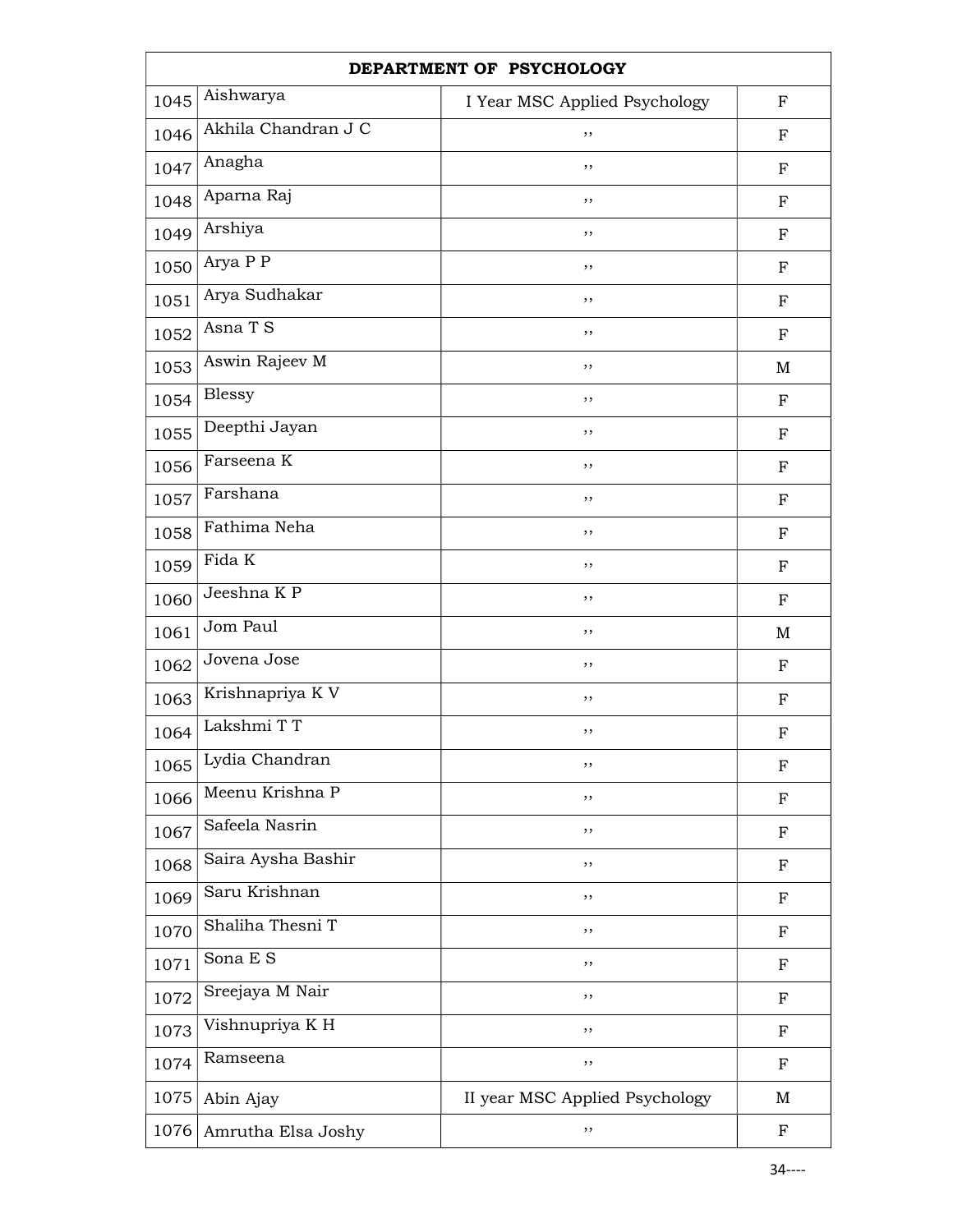| 1077 | Anjana Rajesh A K      | ,,                            | $\mathbf{F}$ |
|------|------------------------|-------------------------------|--------------|
| 1078 | Anusha C K             | ,,                            | F            |
| 1079 | Aparna E               | ,,                            | F            |
| 1080 | Arya Muraleedharan     | ,,                            | F            |
| 1081 | Dilsha Lenin V         | ,,                            | F            |
| 1082 | Fraicy Francis         | ,,                            | F            |
| 1083 | Gopika S S             | ,,                            | $_{\rm F}$   |
| 1084 | Hijasy Hameed          | ,,                            | $_{\rm F}$   |
| 1085 | Jawharath PH           | ,,                            | $_{\rm F}$   |
| 1086 | Kezia Eldos            | ,,                            | $_{\rm F}$   |
| 1087 | Lekshmi Priya J R      | ,,                            | $_{\rm F}$   |
| 1088 | Meenakshy P            | ,,                            | $_{\rm F}$   |
| 1089 | Megha Pratap           | ,,                            | F            |
| 1090 | Merin Joseph           | ,,                            | F            |
| 1091 | Minna Farsana T P      | ,,                            | $_{\rm F}$   |
| 1092 | Nasreen MA             | ,,                            | $_{\rm F}$   |
| 1093 | Nidhin Chandrasekharan | ,,                            | M            |
| 1094 | Nishana K              | ,,                            | $_{\rm F}$   |
| 1095 | Praisy Aniyan          | ,,                            | $_{\rm F}$   |
| 1096 | Samjitha V A           | ,,                            | F            |
| 1097 | Serin Rose Sunny       | ,,                            | F            |
| 1098 | Shobitha T S           | ,,                            | $\mathbf F$  |
| 1099 | Sruthy K               | ,,                            | $_{\rm F}$   |
| 1100 | Vinumon Santhosh       | ,,                            | M            |
|      |                        | DEPARTMENT OF STATISTICS      |              |
| 1101 | Anjali A B Nair        | MSc Statistics (2021-23 batch | $\mathbf F$  |
| 1102 | Gokul Jain             | ,,                            | M            |
| 1103 | Haritha Vp             | ,,                            | $\mathbf F$  |
| 1104 | Thajunnisa T K         | ,,                            | $_{\rm F}$   |
| 1105 | Sandra M B             | ,,                            | F            |
| 1106 | Akhila Chandran G      | ,,                            | F            |
| 1107 | Arya T G               | ,,                            | $_{\rm F}$   |
| 1108 | K Krishnaveni          | ,,                            | $\mathbf F$  |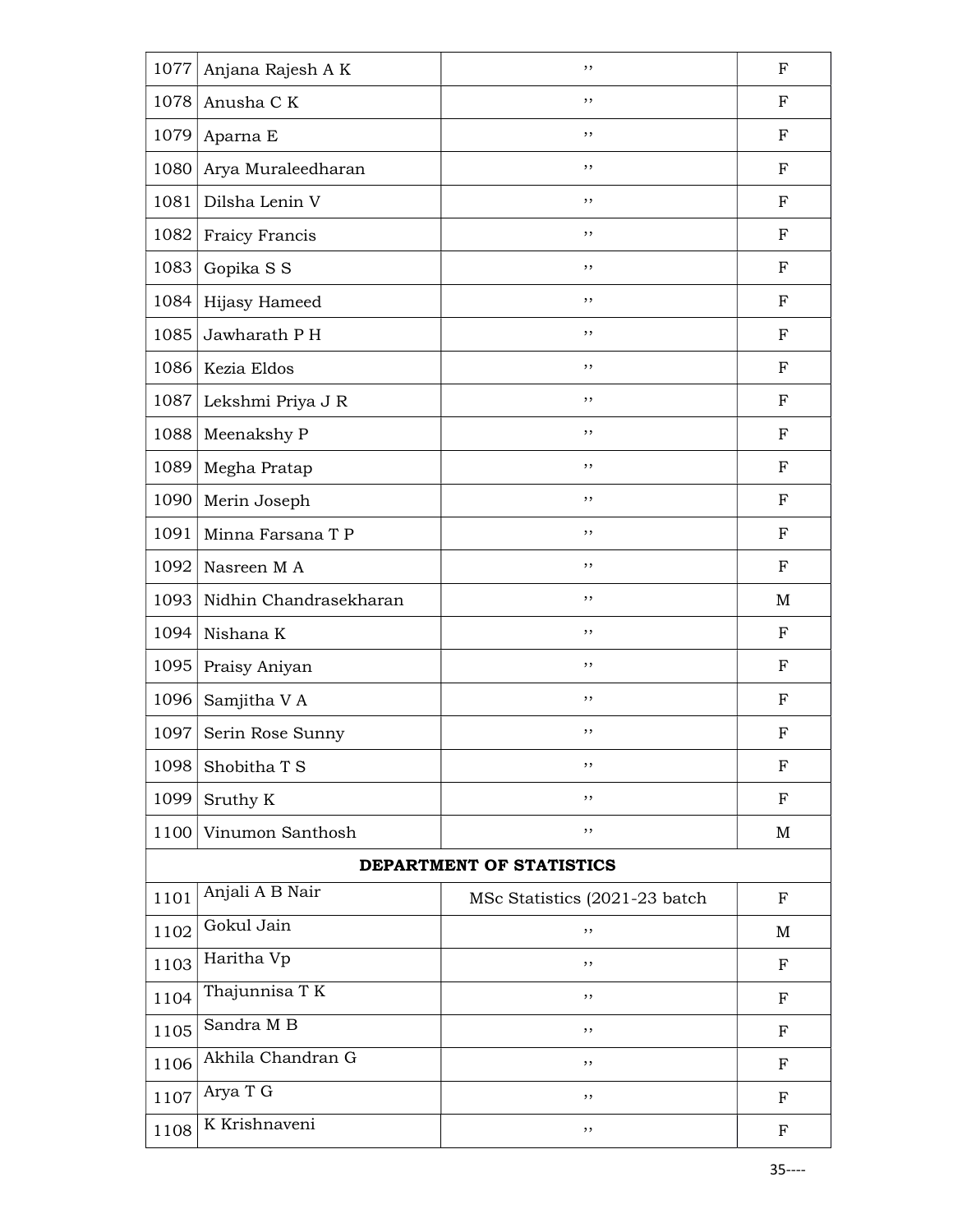| 1109 | Neeraja S Arun       | ,,                                                                   | $_{\rm F}$  |
|------|----------------------|----------------------------------------------------------------------|-------------|
| 1110 | Keerthi KK           | ,,                                                                   | $_{\rm F}$  |
| 1111 | Namitha R            | ,,                                                                   | $_{\rm F}$  |
| 1112 | Aswani Vijayan       | ,,                                                                   | $_{\rm F}$  |
| 1113 | Anamika P            | ,,                                                                   | $_{\rm F}$  |
| 1114 | Sarangi Subhash      | ,,                                                                   | $_{\rm F}$  |
| 1115 | Surabhi Rajendran    | ,,                                                                   | $_{\rm F}$  |
| 1116 | Sudheena Nazar S     | ,,                                                                   | $_{\rm F}$  |
| 1117 | Anju A               | ,,                                                                   | F           |
| 1118 | Anjima N Babu        | ,,                                                                   | $_{\rm F}$  |
| 1119 | Ajith Kumar R        | ,,                                                                   | M           |
| 1120 | Neethu Neelambaran R | ,,                                                                   | $\mathbf F$ |
| 1121 | Neha Sarah Joseph    | MSc (2021-23 batch) Applied<br><b>Statistics and Data Analystics</b> | $_{\rm F}$  |
| 1122 | Athira Das S         | ,,                                                                   | $\mathbf F$ |
| 1123 | Abhirami N Iyer      | ,,                                                                   | $_{\rm F}$  |
| 1124 | Abin E Savio         | ,,                                                                   | M           |
| 1125 | Aparna N P           | ,,                                                                   | $\mathbf F$ |
| 1126 | Viswadev H           | ,,                                                                   | M           |
| 1127 | Roshni Robbin        | ,,                                                                   | F           |
| 1128 | Mubashira AK         | ,,                                                                   | F           |
| 1129 | Chithira S           | ,,                                                                   | $\mathbf F$ |
| 1130 | Reshma R B           | ,,                                                                   | ${\bf F}$   |
| 1131 | Sivapriya S          | ,,                                                                   | $\mathbf F$ |
| 1132 | Anjana J S           | ,,                                                                   | $\mathbf F$ |
| 1133 | Amina S              | ,,                                                                   | ${\bf F}$   |
| 1134 | Saranya S            | ,,                                                                   | ${\bf F}$   |
| 1135 | <b>Fysal Kasim</b>   | ,,                                                                   | M           |
| 1136 | Shilpa S Dev         | Mphil (2021-22 batch)                                                | $\mathbf F$ |
| 1137 | Prince Sathyan       | ,,                                                                   | M           |
| 1138 | Annie Grace          | ,,                                                                   | ${\bf F}$   |
| 1139 | Anura Ajith          | ,,                                                                   | ${\bf F}$   |
| 1140 | Pallavi Krishna S    | ,,                                                                   | $\mathbf F$ |
| 1141 | Athulyaraj SL        | ,,                                                                   | $\mathbf F$ |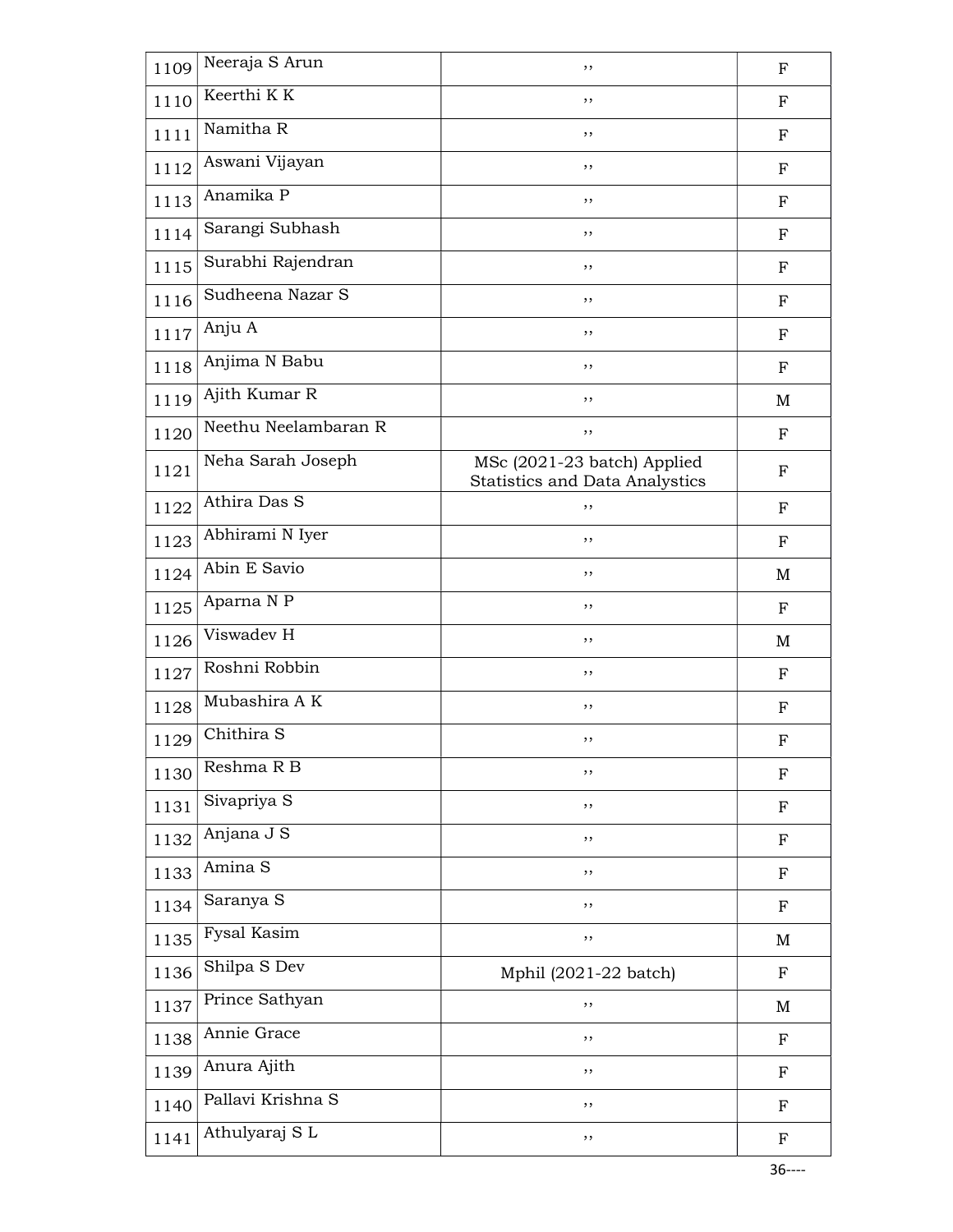| 1142 | Sandeep S             | ,,                                                            | M           |
|------|-----------------------|---------------------------------------------------------------|-------------|
| 1143 | Aziza Banu            | ,,                                                            | $_{\rm F}$  |
| 1144 | Reshma J R            | $, \,$                                                        | $_{\rm F}$  |
| 1145 | Abhin P Varghese      | MSc Statistics (2020-22 batch)                                | M           |
| 1146 | Aleena Wilson         | ,,                                                            | ${\bf F}$   |
| 1147 | Anjali J Omanakuttan  | ,,                                                            | $_{\rm F}$  |
| 1148 | Anjulekshmi S         | $, \,$                                                        | F           |
| 1149 | Arya R                | $, \,$                                                        | ${\bf F}$   |
| 1150 | Aswin A S             | ,,                                                            | M           |
| 1151 | Devika <sub>S</sub>   | ,,                                                            | $_{\rm F}$  |
| 1152 | Febin Sulthana A B    | ,,                                                            | $_{\rm F}$  |
| 1153 | Hemamalya K P         | , ,                                                           | $_{\rm F}$  |
| 1154 | Jaisna C J            | ,,                                                            | $_{\rm F}$  |
| 1155 | Medha P Sharma        | ,,                                                            | $_{\rm F}$  |
| 1156 | Nikhil Chandra S      | ,,                                                            | $\mathbf M$ |
| 1157 | Parvathi Raveendran P | ,,                                                            | $_{\rm F}$  |
| 1158 | Parvathy A S          | ,,                                                            | ${\bf F}$   |
| 1159 | Prasad P              | ,,                                                            | M           |
| 1160 | Reshma Rekhunath      | ,,                                                            | $_{\rm F}$  |
| 1161 | Sanjana C             | ,,                                                            | F           |
| 1162 | Shahana Shibin        | ,,                                                            | ${\bf F}$   |
| 1163 | Sujaritha SP          | ,,                                                            | $\mathbf F$ |
| 1164 | Sujitha S             | ,,                                                            | F           |
| 1165 | Aiswarya N            | Msc (2020-22 batch) Applied<br>Statistics and data analystics | $_{\rm F}$  |
| 1166 | Anakha <sub>S</sub>   | ,,                                                            | F           |
| 1167 | Archanan SK           | ,,                                                            | F           |
| 1168 | Artra T               | ,,                                                            | $\mathbf F$ |
| 1169 | Helen Shaji           | ,,                                                            | F           |
| 1170 | Juhaina H             | ,,                                                            | F           |
| 1171 | Kavya S Raj           | ,,                                                            | $_{\rm F}$  |
| 1172 | Manju M               | ,,                                                            | F           |
| 1173 | Navaneetha K J        | ,,                                                            | $_{\rm F}$  |
| 1174 | O P Nishana           | ,,                                                            | $\mathbf F$ |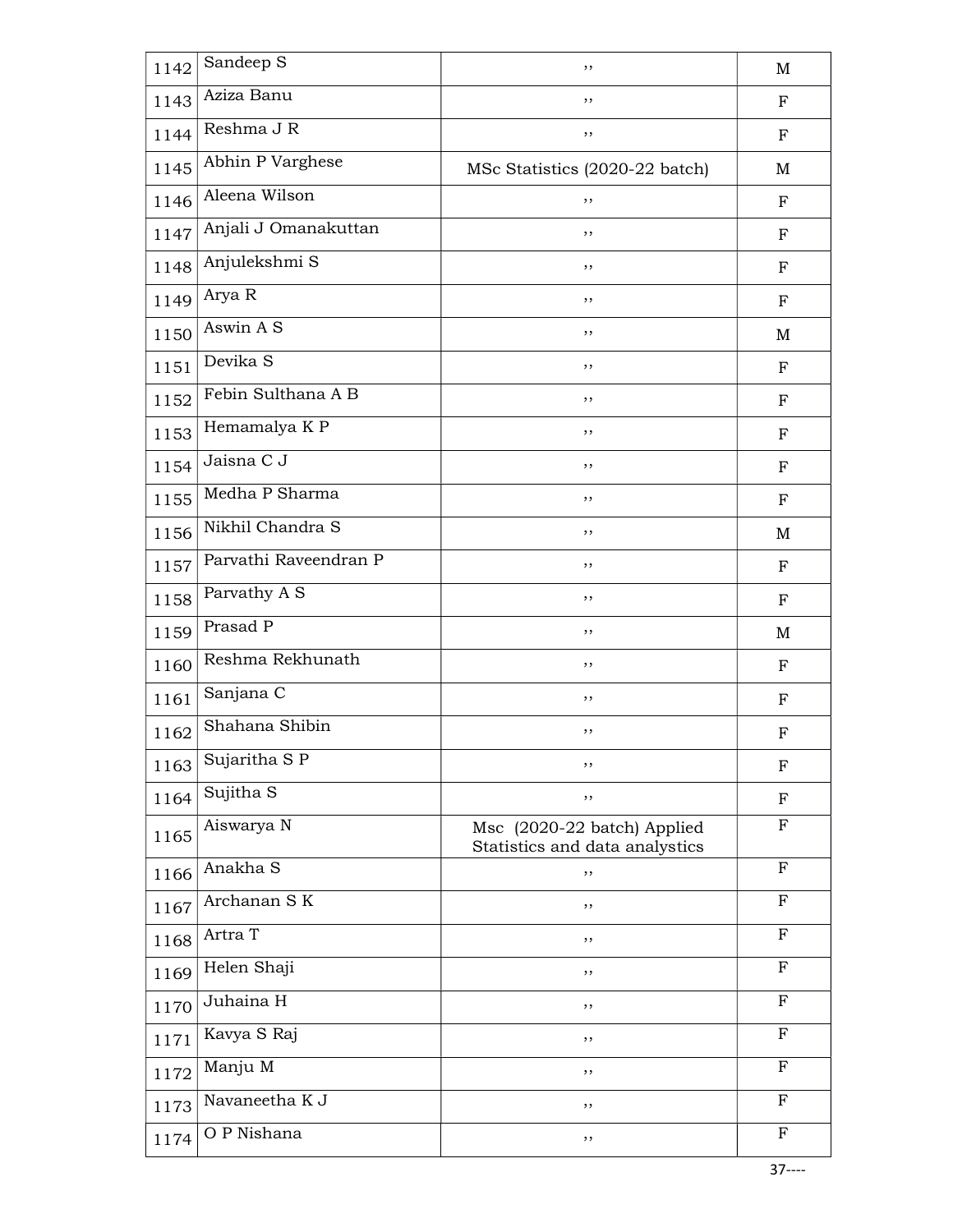| 1175 | Rakhi Raj R             | ,,                      | $\boldsymbol{\mathrm{F}}$ |
|------|-------------------------|-------------------------|---------------------------|
| 1176 | Reshma L                | ,,                      | F                         |
| 1177 | Sethulakshmi VA         | ,,                      | F                         |
| 1178 | Sofia John              | ,,                      | ${\bf F}$                 |
| 1179 | Hillary Kiptum Kipkorir | ,,                      | M                         |
|      |                         | DEPARTMENT OF ZOOLOGY   |                           |
| 1180 | Anirudhan A K           | I Semester MSC          | M                         |
| 1181 | Riyamil Jees            | ,,                      | ${\bf F}$                 |
| 1182 | Abiya Mathew            | ,,                      | $\mathbf F$               |
| 1183 | Bhagyalakshmi KS        | ,,                      | ${\bf F}$                 |
| 1184 | Akshatha S Ashok        | ,,                      | $_{\rm F}$                |
| 1185 | Surya S Kumar           | ,,                      | ${\bf F}$                 |
| 1186 | Ajaylal Krishna T       | ,,                      | M                         |
| 1187 | Aethal Veena Biju       | ,,                      | ${\bf F}$                 |
| 1188 | Muhammed Sadikh         | ,,                      | M                         |
| 1189 | Sherin Venugopal        | ,,                      | F                         |
| 1190 | Anjali Renjan           | ,,                      | ${\bf F}$                 |
| 1191 | Alaka P Nair            | ,,                      | ${\bf F}$                 |
| 1192 | Swathi C P              | ,,                      | ${\bf F}$                 |
| 1193 | Nehamol P Raj           | ,,                      | F                         |
| 1194 | Aswani S                | ,,                      | $\boldsymbol{\mathrm{F}}$ |
| 1195 | Amitha Johney           | ,,                      | $\boldsymbol{\mathrm{F}}$ |
| 1196 | Anagha RK               | ,,                      | ${\bf F}$                 |
| 1197 | Vismaya T P             | ,,                      | ${\bf F}$                 |
| 1198 | Abhijith M G            | <b>III</b> Semester MSC | M                         |
| 1199 | Abhirami D S            | ,,                      | ${\bf F}$                 |
| 1200 | Akhila Babu B           | ,,                      | $\boldsymbol{\mathrm{F}}$ |
| 1201 | Ambili PT               | ,,                      | ${\bf F}$                 |
| 1202 | Anagha P $\overline{K}$ | ,,                      | F                         |
| 1203 | Anjali $\overline{K}$ P | ,,                      | ${\bf F}$                 |
| 1204 | Anjana Mohan A          | ,,                      | ${\bf F}$                 |
| 1205 | Athira Sathyan          | ,,                      | ${\bf F}$                 |
| 1206 | Bijitha B R             | ,,                      | $\mathbf F$               |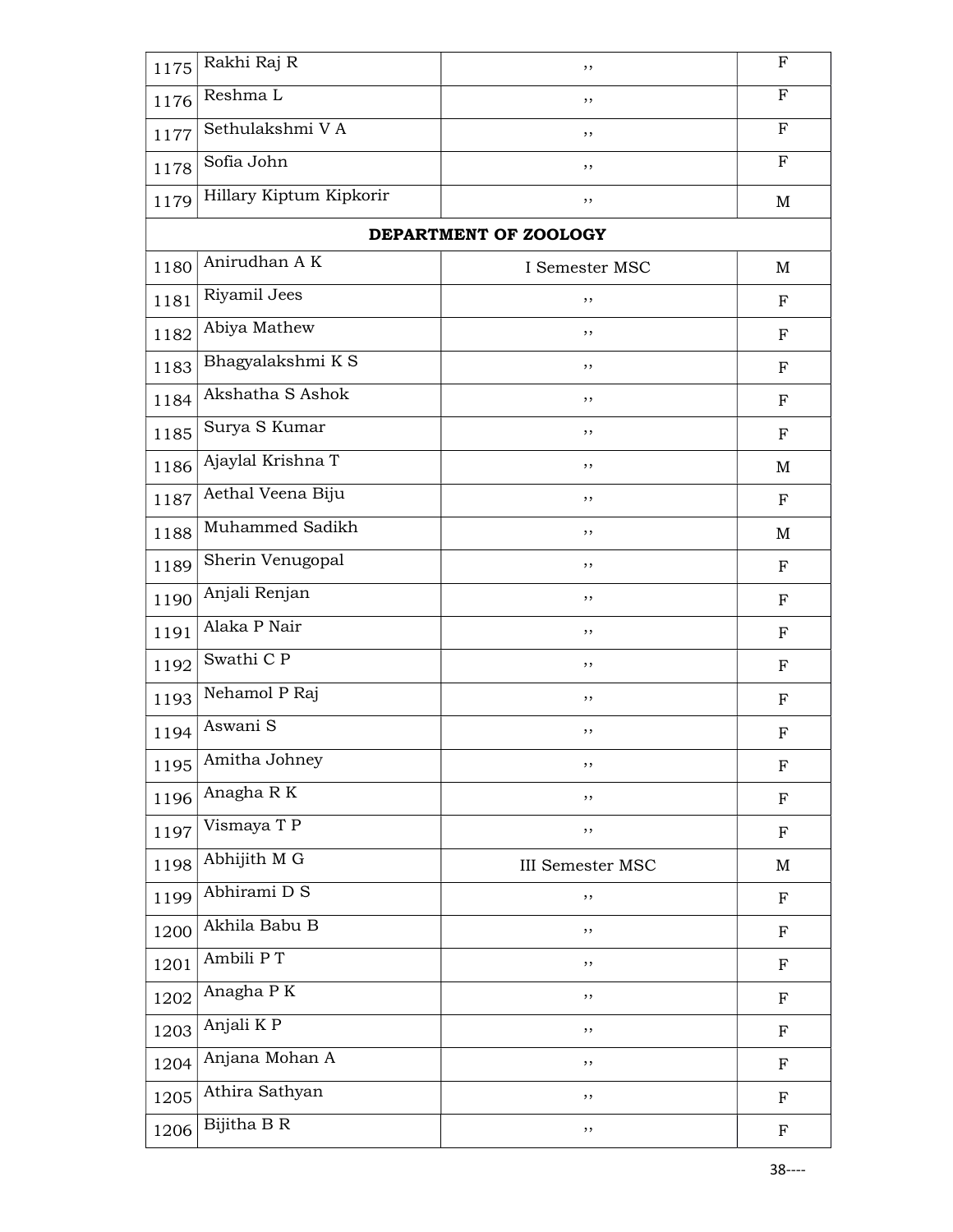| 1207 | Goutham Satheesh    | ,,                     | M          |
|------|---------------------|------------------------|------------|
| 1208 | Greeshma Satheesh   | ,,                     | F          |
| 1209 | Krishnapriya P C    | ,,                     | $_{\rm F}$ |
| 1210 | Munna H             | ,,                     | $_{\rm F}$ |
| 1211 | Nishana N           | ,,                     | $_{\rm F}$ |
| 1212 | Unnimaya Vinod      | ,,                     | $_{\rm F}$ |
| 1213 | Gopika V S          | M phil (2020-21 batch) | F          |
| 1214 | Jyothis Mary Mathew | ,,                     | F          |
| 1215 | Mimitha A S         | ,,                     | $_{\rm F}$ |
| 1216 | Parvathy V S        | ,,                     | F          |
| 1217 | Reshma Krishnan     | ,,                     | $_{\rm F}$ |
| 1218 | Reshma P            | ,,                     | $_{\rm F}$ |
|      |                     |                        |            |

## IV .FACULTY OF ORIENTAL STUDIES

## DEPARTMENT OF ARABIC

| 1219 | Sahil Ismail         | I Semester M.A Arabic | M           |
|------|----------------------|-----------------------|-------------|
| 1220 | Muhammed Javad T     | ,,                    | M           |
| 1221 | Shibina <sub>S</sub> | , ,                   | F           |
| 1222 | Nihala Abdul Vahab   | ,,                    | $_{\rm F}$  |
| 1223 | Aadil P B            | ,,                    | M           |
| 1224 | Ruksana              | ,,                    | $\mathbf F$ |
| 1225 | Ajmal Faris K        | ,,                    | M           |
| 1226 | Ammu S               | ,,                    | $_{\rm F}$  |
| 1227 | Muhammed Yasir U K   | ,,                    | M           |
| 1228 | Thanseeh P           | ,,                    | M           |
| 1229 | Hafsa H              | ,,                    | $_{\rm F}$  |
| 1230 | Jaseel KP            | ,,                    | $\mathbf M$ |
| 1231 | Murshida S           | ,,                    | $_{\rm F}$  |
| 1232 | <b>Bilal S</b>       | , ,                   | M           |
| 1233 | Rubinshah N R        | ,,                    | M           |
| 1234 | Uvais Bin Shihab     | ,,                    | M           |
| 1235 | Sulthana A           | ,,                    | $_{\rm F}$  |
| 1236 | Muhammed Ajmal S     | ,,                    | M           |
| 1237 | Asir M T             | ,,                    | M           |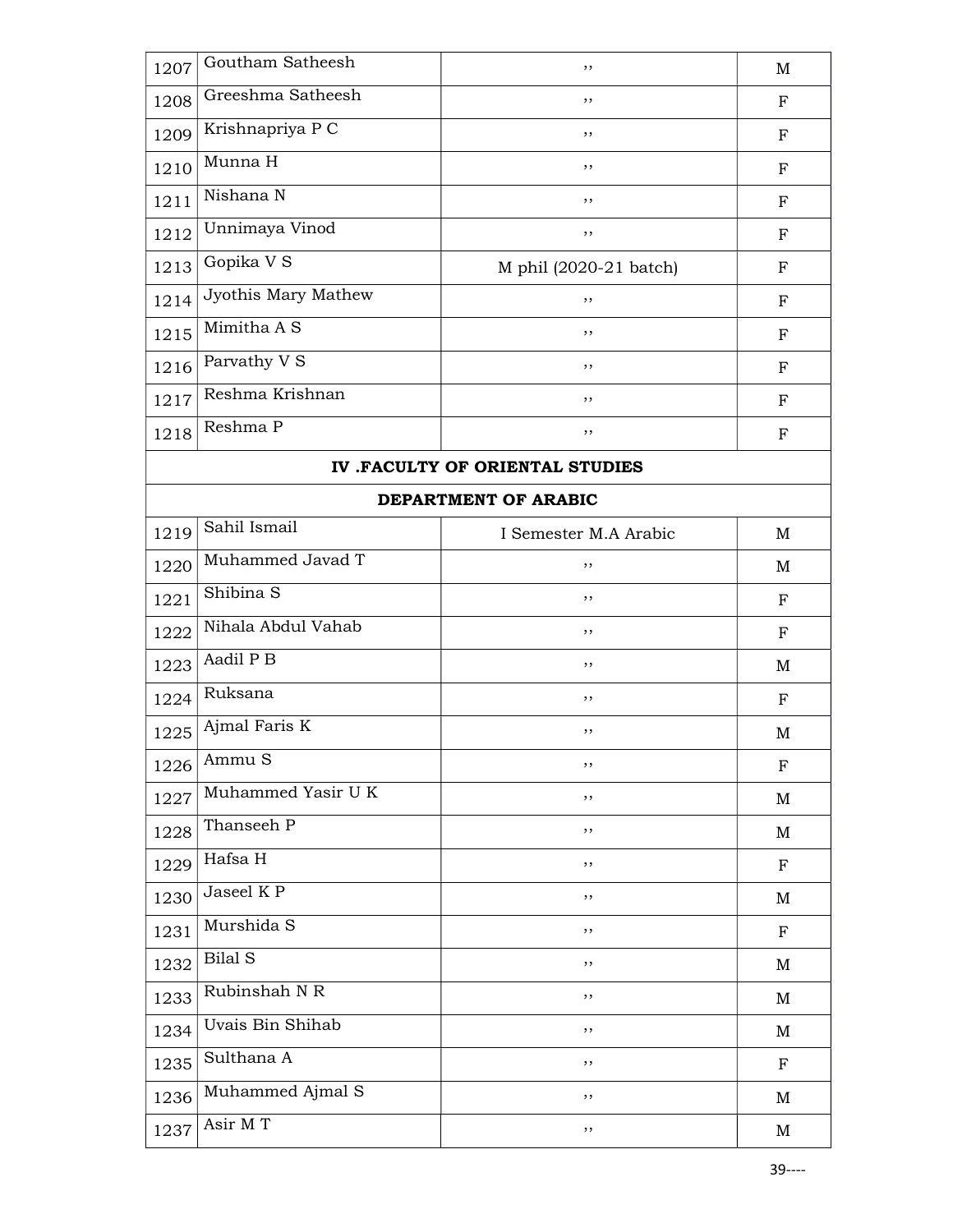| 1238 | Mohammed Ashif A                   | ,,                      | M            |
|------|------------------------------------|-------------------------|--------------|
| 1239 | Shihabudeen U P                    | III Semester M.A Arabic | M            |
| 1240 | Hafsa Amna H                       | ,,                      | $_{\rm F}$   |
| 1241 | Muhammed Unais N                   | , ,                     | M            |
| 1242 | Muhammed Shafeeque<br>Thanveer P T | ,,                      | M            |
| 1243 | Ajmiya Noushad                     | , ,                     | ${\bf F}$    |
| 1244 | Fathima A S                        | ,,                      | $_{\rm F}$   |
| 1245 | Noufiya T                          | ,,                      | $_{\rm F}$   |
| 1246 | Jasna N                            | ,,                      | $_{\rm F}$   |
| 1247 | Mohammed Ayman S                   | , ,                     | M            |
| 1248 | Muhammad Aslam K                   | , ,                     | M            |
| 1249 | Niyas CA                           | ,,                      | M            |
| 1250 | Sufiya Beevi M J                   | , ,                     | $_{\rm F}$   |
| 1251 | Farsana A                          | ,,                      | $_{\rm F}$   |
| 1252 | Fathima E A                        | ,,                      | $_{\rm F}$   |
| 1253 | Suhail M                           | II Semester M Phil      | M            |
|      |                                    |                         |              |
|      |                                    | DEPARTMENT OF HINDI     |              |
| 1254 | Aswathy M. Nair                    | II Semester M.Phil      | $_{\rm F}$   |
| 1255 | Arya A.I.                          | ,,                      | $_{\rm F}$   |
| 1256 | Oushadi S.                         | , ,                     | $\mathbf{F}$ |
| 1257 | Lijamol L.R.                       | ,,                      | ${\bf F}$    |
| 1258 | Sreelekha N.                       | $, \,$                  | $\mathbf F$  |
| 1259 | Arunima K.                         | ,,                      | F            |
| 1260 | Shereena S.N.                      | ,,                      | $\mathbf F$  |
| 1261 | Arathy Krishnan                    | ,,                      | $\mathbf F$  |
| 1262 | Fathima S.                         | ,,                      | $_{\rm F}$   |
| 1263 | Veena Das J.                       | ,,                      | $_{\rm F}$   |
| 1264 | Neethu Babu O.                     | ,,                      | $_{\rm F}$   |
| 1265 | Syama V                            | ,,                      | $\mathbf{F}$ |
| 1266 | Arya G.                            | ,,                      | F            |
| 1267 | Anjusha M.                         | II Semester M.A         | F            |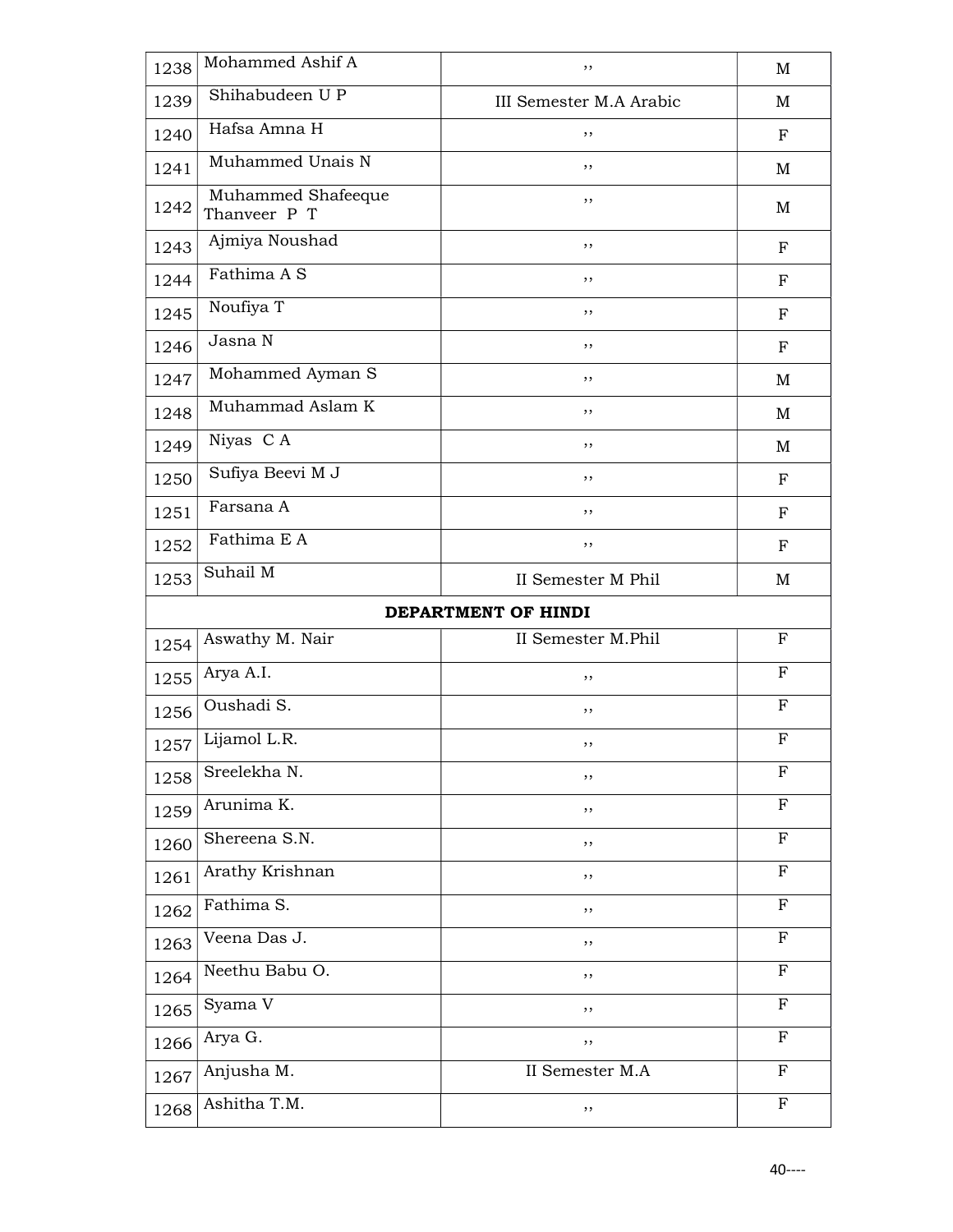| 1269 | Arathi B.M.             | ,,  | $\mathbf F$  |
|------|-------------------------|-----|--------------|
| 1270 | Gayathri S.B.           | ,,  | $\mathbf{F}$ |
| 1271 | Shivya M.P.             | ,,  | $_{\rm F}$   |
| 1272 | Keerthana A.K.          | ,,  | $\mathbf F$  |
| 1273 | Rakhi J.                | ,,  | $\mathbf F$  |
| 1274 | Krishnamol K.S.         | ,,  | $\mathbf F$  |
| 1275 | Arya S.                 | ,,  | $_{\rm F}$   |
| 1276 | Archana G.S.            | ,,  | $_{\rm F}$   |
| 1277 | Remya R.                | , , | $\mathbf F$  |
| 1278 | Karthika C.             | ,,  | $\mathbf F$  |
| 1279 | Ashalekshmi A.S.        | ,,  | $\mathbf{F}$ |
| 1280 | Rachana P.              | ,,  | $_{\rm F}$   |
| 1281 | Alfina G.               | ,,  | $_{\rm F}$   |
| 1282 | Amina S.N.              | ,,  | $\mathbf F$  |
| 1283 | Abhaya Prabhakaran      | ,,  | $_{\rm F}$   |
| 1284 | Hima Babu A.            | ,,  | $_{\rm F}$   |
| 1285 | Krishna Velayudhan P.R. | ,,  | $_{\rm F}$   |
| 1286 | Aparna R.S.             | , , | $\mathbf F$  |
| 1287 | Rahul K.                | ,,  | M            |
| 1288 | Athira P.               | ,,  | F            |
| 1289 | Reshma Ramesh A.        | ,,  | F            |
| 1290 | Safalya S.S.            | ,,  | $\mathbf F$  |
| 1291 | Arathi U.S.             | ,,  | $\mathbf F$  |
| 1292 | Rajika J.R.             | ,,  | $\mathbf F$  |
| 1293 | Aneeshya Mariam Alexis  | ,,  | $\mathbf F$  |
| 1294 | Shradha Nambiar E.K.    | ,,  | $\mathbf F$  |
| 1295 | Sunaina N.S.            | ,,  | ${\bf F}$    |
| 1296 | Anuja A.R.              | ,,  | $\mathbf F$  |
| 1297 | Ancy B.S.               | ,,  | F            |
| 1298 | Anjana S. Kumar         | ,,  | $\mathbf F$  |
| 1299 | Soorya Vijayan          | ,,  | $_{\rm F}$   |
| 1300 | Anwitha C.              | ,,  | $\mathbf F$  |
| 1301 | Arya V.L.               | ,,  | $\mathbf F$  |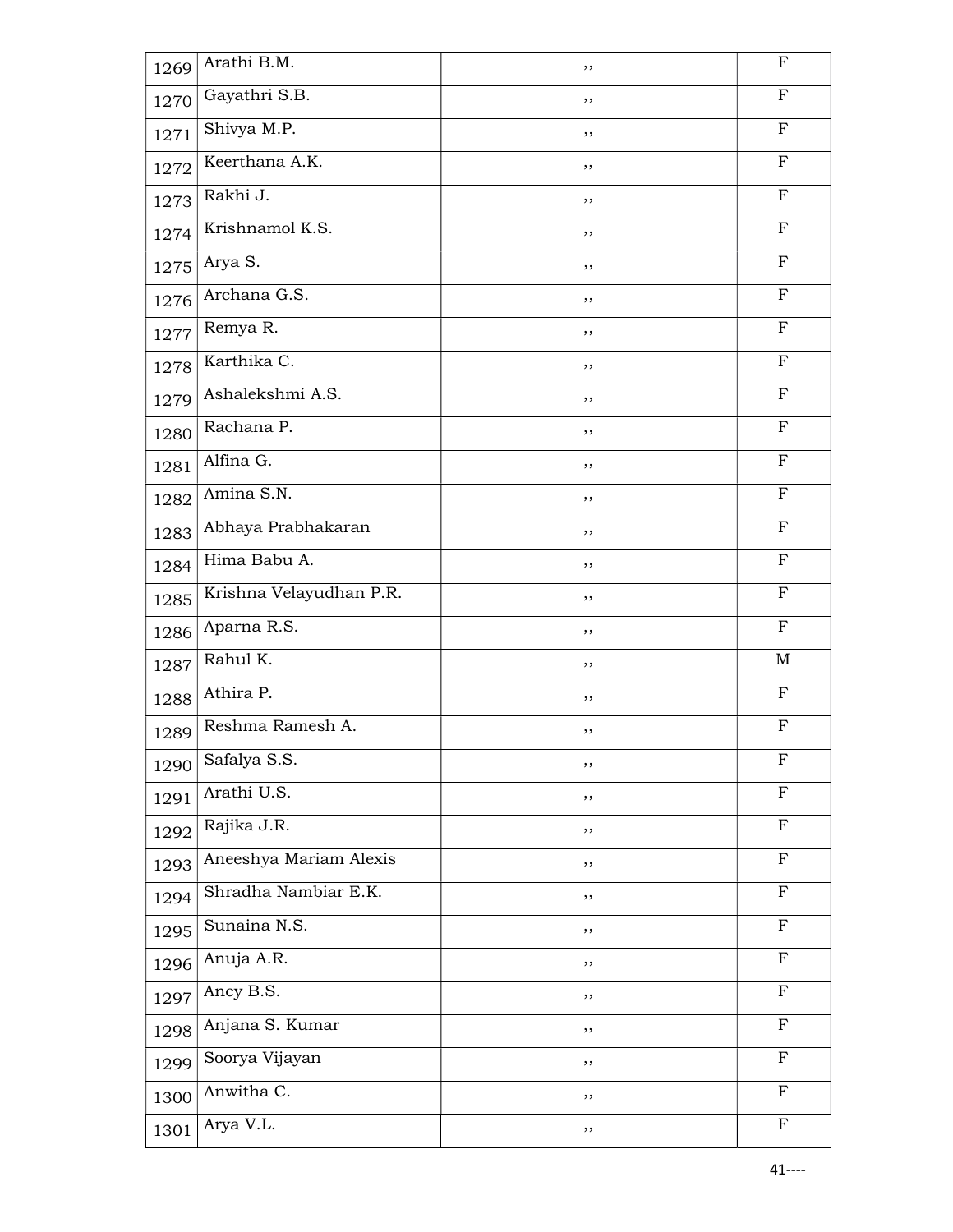| 1302 | Krishna Sangeetha S. | ,,                           | $\mathbf F$  |
|------|----------------------|------------------------------|--------------|
| 1303 | Nadiya N.F.          | , ,                          | ${\bf F}$    |
| 1304 | Arya B.              | ,,                           | $\mathbf F$  |
| 1305 | Soorya P.            | ,,                           | F            |
| 1306 | Sreelekshmi S.B.     | ,,                           | $\mathbf{F}$ |
| 1307 | Neethu Rajeev        | , ,                          | $\mathbf F$  |
| 1308 | Saranyamol S.        | ,,                           | ${\bf F}$    |
| 1309 | Nandina K.B.         | ,,                           | $\mathbf F$  |
| 1310 | Reshmi A.B.          | ,,                           | $\mathbf{F}$ |
| 1311 | Silpa Sisupal        | ,,                           | F            |
| 1312 | Sumayya Beevi S.     | , ,                          | $\mathbf F$  |
| 1313 | Ardra Syam           | ,,                           | ${\bf F}$    |
| 1314 | Neelima T.           | ,,                           | F            |
| 1315 | Aparna V.L.          | ,,                           | $\mathbf F$  |
| 1316 | Arya R.R.            | ,,                           | $\mathbf F$  |
| 1317 | Aravind A.           | ,,                           | $\mathbf M$  |
| 1318 | Geethu L.            | ,,                           | $\mathbf F$  |
|      |                      |                              |              |
|      |                      |                              |              |
|      |                      | DEPARTMENT OF KERALA STUDIES |              |
| 1319 | Ajmi J S             | I M.A Malayalam Literature   | $_{\rm F}$   |
| 1320 | Devanandana K.T      | $, \,$                       | F            |
| 1321 | Swathi AK            | ,,                           | $_{\rm F}$   |
| 1322 | Varsha G Nambiar     | , ,                          | F            |
| 1323 | Aswathy. B           | ,,                           | $\mathbf{F}$ |
| 1324 | Alan Stens           | $, \,$                       | $\mathbf M$  |
| 1325 | Amrutha Pradeep      | ,,                           | $\mathbf{F}$ |
| 1326 | Ramsiya T R          | ,,                           | $\mathbf F$  |
| 1327 | Rahul Jayan          | ,,                           | M            |
| 1328 | Anupama.B            | ,,                           | $\mathbf F$  |
| 1329 | Arya B S             | $, \,$                       | $\mathbf{F}$ |
| 1330 | Devdarshan M         | $, \,$                       | M            |
| 1331 | Nidhuna P P          | $, \,$                       | $_{\rm F}$   |
| 1332 | Vinsha Prakash       | ,,                           | F            |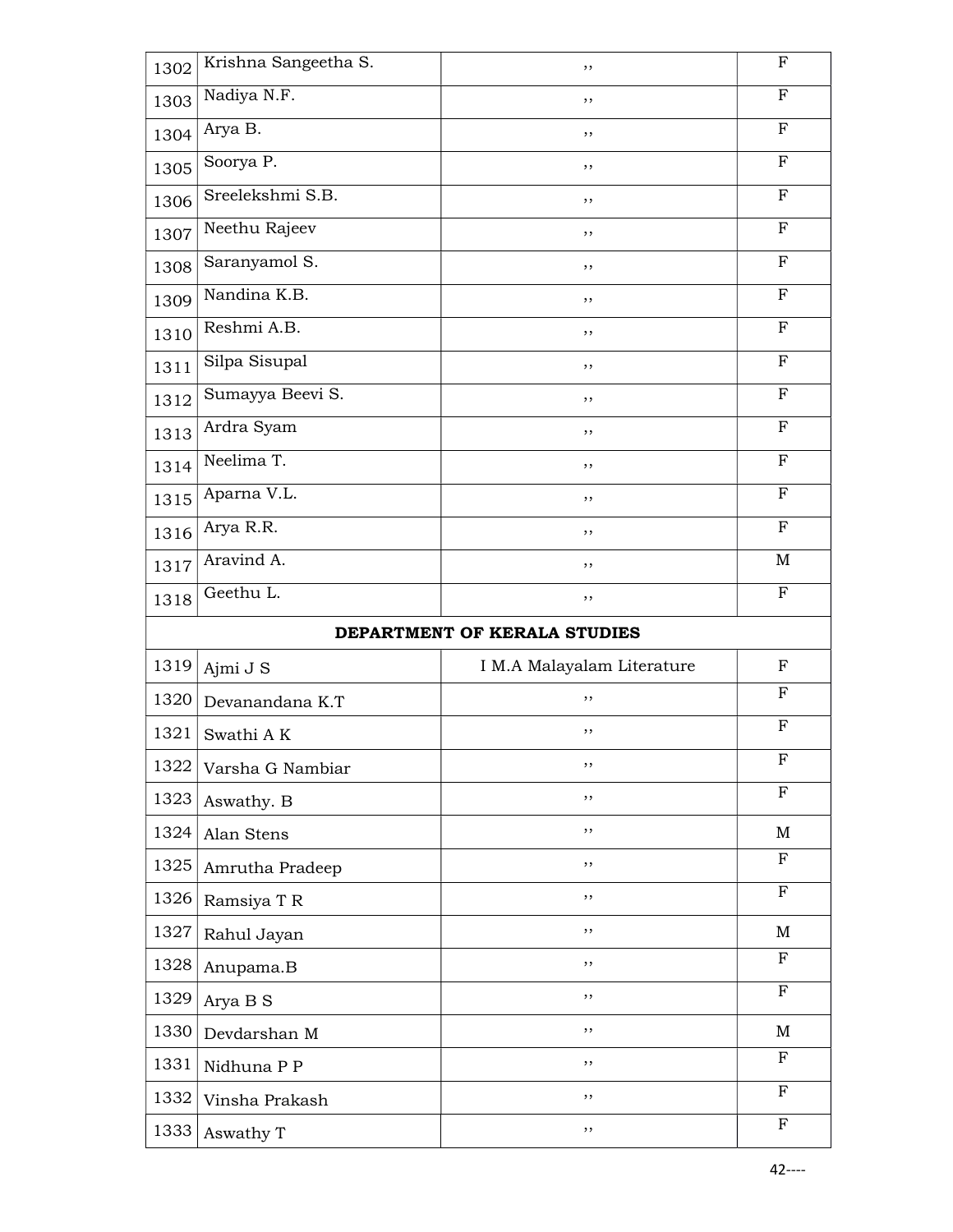| 1334                      | Sujeesh Joy                | ,,                          | $\mathbf M$  |
|---------------------------|----------------------------|-----------------------------|--------------|
| 1335                      | Kavya Shaji                | , ,                         | F            |
| 1336                      | Aiswarya S                 | ,,                          | F            |
| 1337                      | Anagha T J                 | II M.A Malayalam Literature | $\mathbf{F}$ |
| 1338                      | Praveena P P               | ,,                          | F            |
| 1339                      | Sabinsa B S                | ,,                          | F            |
| 1340                      | Sanaja S                   | ,,                          | F            |
| 1341                      | Sona Mary Kurian           | ,,                          | $\mathbf{F}$ |
| 1342                      | V A Saran                  | ,,                          | $\mathbf M$  |
| 1343                      | Rency Solomon              | , ,                         | ${\bf F}$    |
| 1344                      | Surya U S                  | ,,                          | $_{\rm F}$   |
| 1345                      | Shahina N                  | ,,                          | F            |
| 1346                      | Harishma Hari              | ,,                          | $\mathbf{F}$ |
| 1347                      | Gayathri P S               | , ,                         | F            |
| 1348                      | Muhammed Shafi S           | ,,                          | M            |
| 1349                      | Jain Mary                  | ,,                          | F            |
| DEPARTMENT OF LINGUISTICS |                            |                             |              |
|                           |                            |                             |              |
| 1350                      | Archana S Krishnan         | I Year M.A                  | F            |
| 1351                      | Pooja B Pradeep            | ,,                          | $_{\rm F}$   |
| 1352                      | Nahadia Bint Nazar         | ,,                          | $_{\rm F}$   |
| 1353                      | Aryalekshmi A P            | ,,                          | $_{\rm F}$   |
| 1354                      | Devika <sub>S</sub>        | ,,                          | ${\bf F}$    |
| 1355                      | Aswathy P A                | ,,                          | ${\bf F}$    |
| 1356                      | Anisha B                   | ,,                          | $_{\rm F}$   |
| 1357                      | Aiswarya R Kumar           | ,,                          | ${\bf F}$    |
| 1358                      | Anakha J Justin            | ,,                          | $_{\rm F}$   |
| 1359                      | Liyana K                   | ,,                          | ${\bf F}$    |
| 1360                      | Gouri V <sub>B</sub>       | ,,                          | ${\bf F}$    |
| 1361                      | Greeshma Das Y             | ,,                          | ${\bf F}$    |
| 1362                      | Fathimathu Zzahra K        | ,,                          | ${\bf F}$    |
| 1363                      | Anupriya R P               | ,,                          | $\mathbf F$  |
| 1364                      | Vimalendu G $\overline{K}$ | ,,                          | ${\bf F}$    |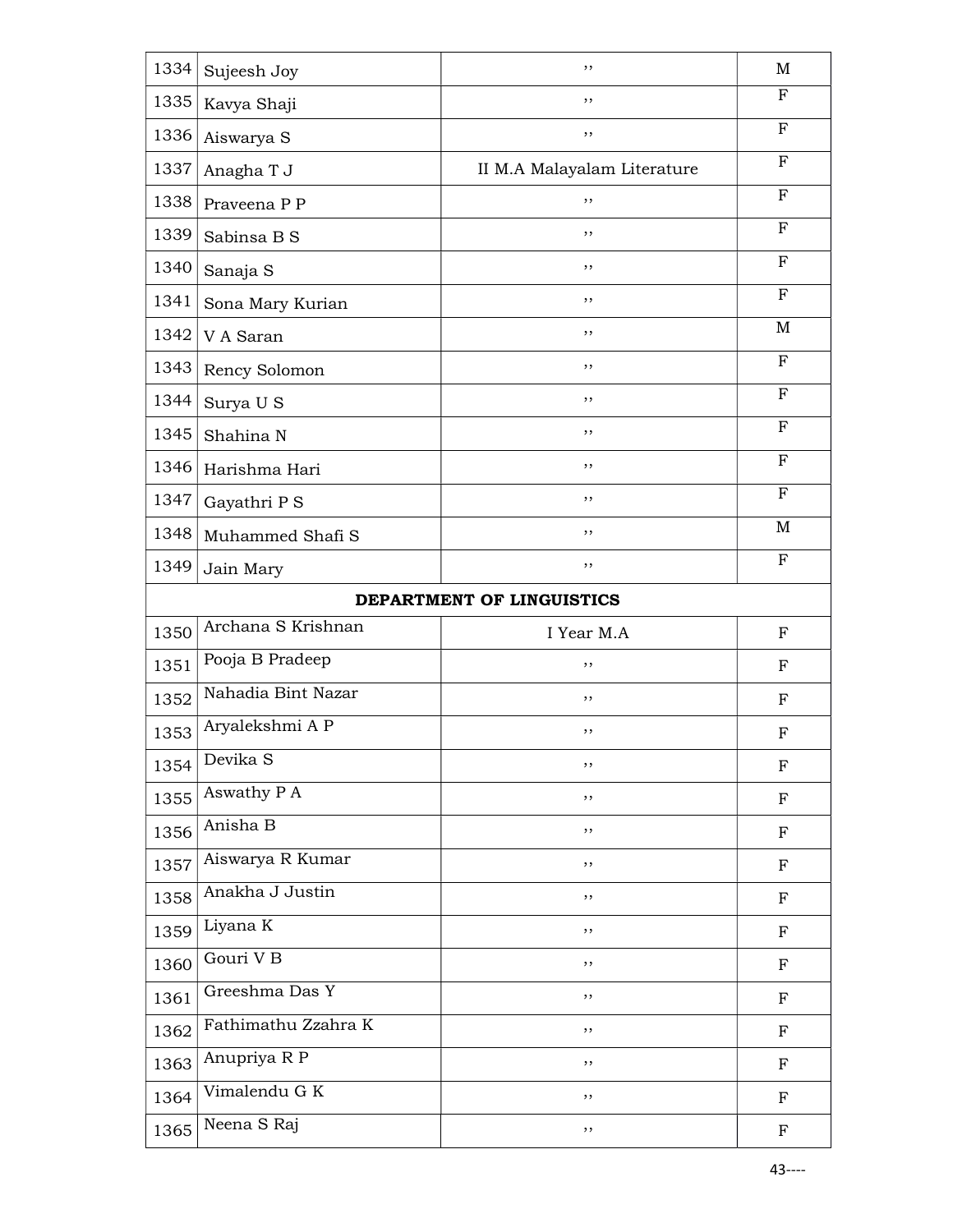| 1366 | Thasini H              | ,,                      | $_{\rm F}$  |
|------|------------------------|-------------------------|-------------|
| 1367 | Snani M                | ,,                      | $\mathbf F$ |
| 1368 | Sreenidhi A S          | ,,                      | $_{\rm F}$  |
| 1369 | Ramshad Khan R         | ,,                      | M           |
| 1370 | Aziya Jan              | ,,                      | $_{\rm F}$  |
| 1371 | Anju Viswappan         | ,,                      | ${\bf F}$   |
| 1372 | Shibin B C             | ,,                      | M           |
| 1373 | Abhiraj M S            | ,,                      | M           |
| 1374 | Amalramdas R           | ,,                      | M           |
| 1375 | Nandhitha A S          | ,,                      | ${\bf F}$   |
| 1376 | Anoop M S              | II Year M.A             | M           |
| 1377 | Sruthi Sara Moses      | ,,                      | $\mathbf F$ |
| 1378 | Kirthana Sivadas       | ,,                      | $_{\rm F}$  |
| 1379 | Suhana S               | ,,                      | $_{\rm F}$  |
| 1380 | Abhirami S             | ,,                      | ${\bf F}$   |
| 1381 | Arya R Ayappan         | ,,                      | $_{\rm F}$  |
| 1382 | Athira A S             | ,,                      | $_{\rm F}$  |
| 1383 | Thasnim Sithara J      | ,,                      | ${\bf F}$   |
| 1384 | Mark Sushil Babu       | ,,                      | M           |
| 1385 | Urmila Udayan          | ,,                      | F           |
| 1386 | Aiswarya S R           | ,,                      | $_{\rm F}$  |
| 1387 | Mahi R                 | ,,                      | F           |
| 1388 | Catherine James        | , ,                     | ${\bf F}$   |
| 1389 | Haritha S Pradeep      | ,,                      | ${\bf F}$   |
| 1390 | Unnimaya C R           | ,,                      | $_{\rm F}$  |
| 1391 | Farzana MK             | ,,                      | F           |
| 1392 | Fasleena T             | ,,                      | $_{\rm F}$  |
| 1393 | Adil Hasan Abdul Zahra | ,,                      | M           |
| 1394 | Sandra S               | II Semester M.Phil      | $_{\rm F}$  |
| 1395 | Rahul Krishna H S      | ,,                      | M           |
| 1396 | Anugil V               | ,,                      | M           |
|      |                        | DEPARTMENT OF MALAYALAM |             |
|      |                        |                         |             |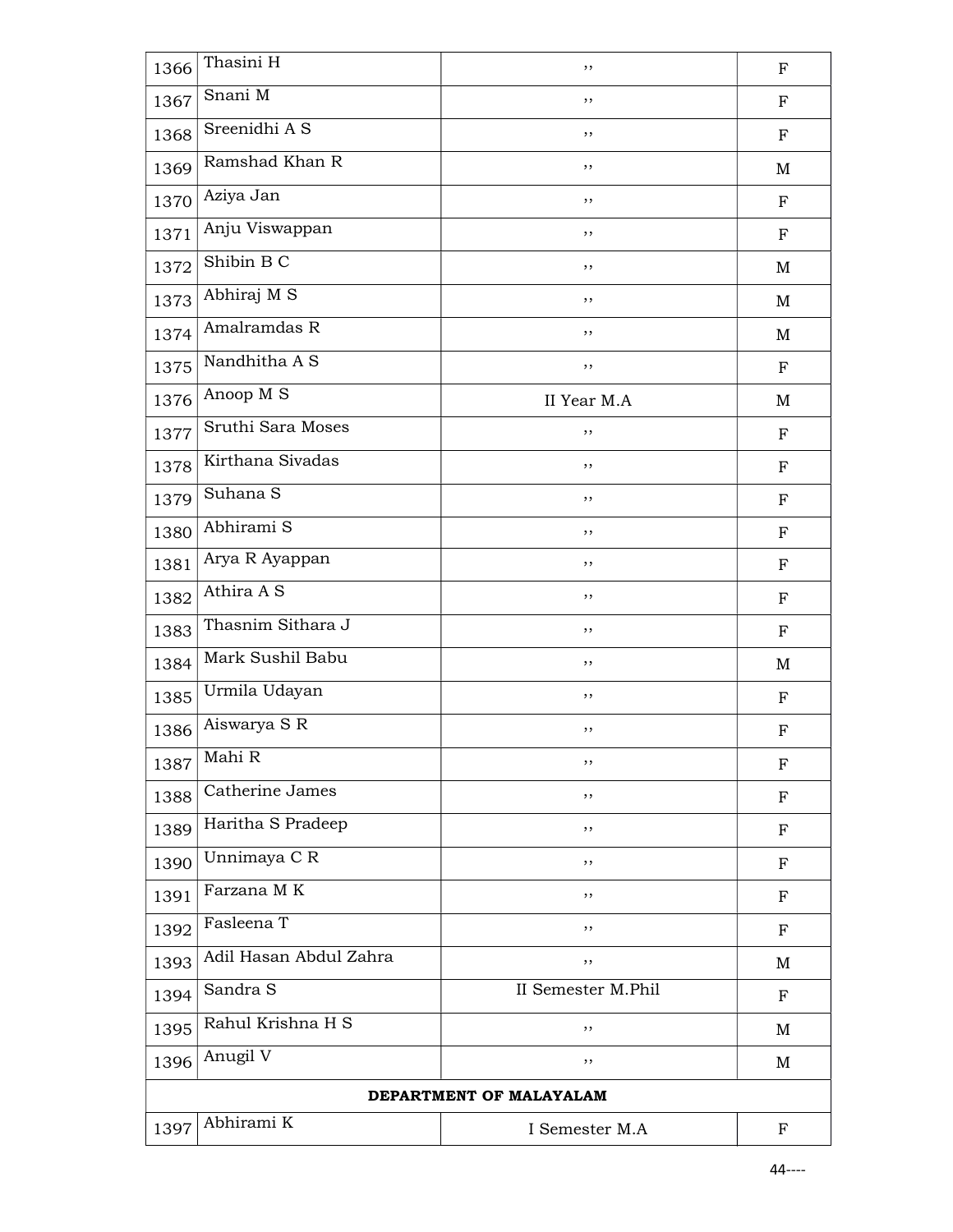| 1398 | Anna Maria Joseph    | ,,              | $\mathbf F$ |
|------|----------------------|-----------------|-------------|
| 1399 | Athulya M            | ,,              | $\mathbf F$ |
| 1400 | Vidya V J            | ,,              | $\mathbf F$ |
| 1401 | Sneha HN             | ,,              | $\mathbf F$ |
| 1402 | Hari Krishnan        | ,,              | $\mathbf M$ |
| 1403 | Theertha K           | ,,              | $\mathbf F$ |
| 1404 | Amrudha M            | ,,              | $\mathbf F$ |
| 1405 | Freedaji Isaiah G J  | ,,              | $\mathbf F$ |
| 1406 | Parvathy S           | ,,              | $\mathbf F$ |
| 1407 | Vrindha PL           | ,,              | $\mathbf F$ |
| 1408 | Aiswarya R S         | ,,              | $\mathbf F$ |
| 1409 | Manjima A            | ,,              | $\mathbf F$ |
| 1410 | Theertha K           | ,,              | $\mathbf F$ |
| 1411 | Anjali MP            | ,,              | $\mathbf F$ |
| 1412 | Aravind V K          | ,,              | $\mathbf M$ |
| 1413 | Vishnuja V           | ,,              | $\mathbf F$ |
| 1414 | Indraja P            | ,,              | $\mathbf F$ |
| 1415 | Kavya Kannan         | ,,              | $\mathbf F$ |
| 1416 | Muhammed Aslam P P   | ,,              | $\mathbf M$ |
| 1417 | Manju K              | ,,              | $\mathbf F$ |
| 1418 | Fathimath Samaha V P | ,,              | $\rm F$     |
| 1419 | Moncy V              | ,,              | M           |
| 1420 | G M Lakshmi          | ,,              | $\mathbf F$ |
| 1421 | Devendu J M          | ,,              | ${\bf F}$   |
| 1422 | Anu S                | ,,              | $\mathbf F$ |
| 1423 | Aashley Samuel       | II Semester M.A | $\mathbf F$ |
| 1424 | Alert J Kalapurackal | ,,              | M           |
| 1425 | Ansila H A           | ,,              | ${\bf F}$   |
| 1426 | Anu K A              | ,,              | ${\bf F}$   |
| 1427 | Aparna T             | ,,              | $\mathbf F$ |
| 1428 | Arun Valsan          | ,,              | $\mathbf M$ |
| 1429 | Asha Philip          | $, \,$          | ${\bf F}$   |
|      | Ashifa S             |                 |             |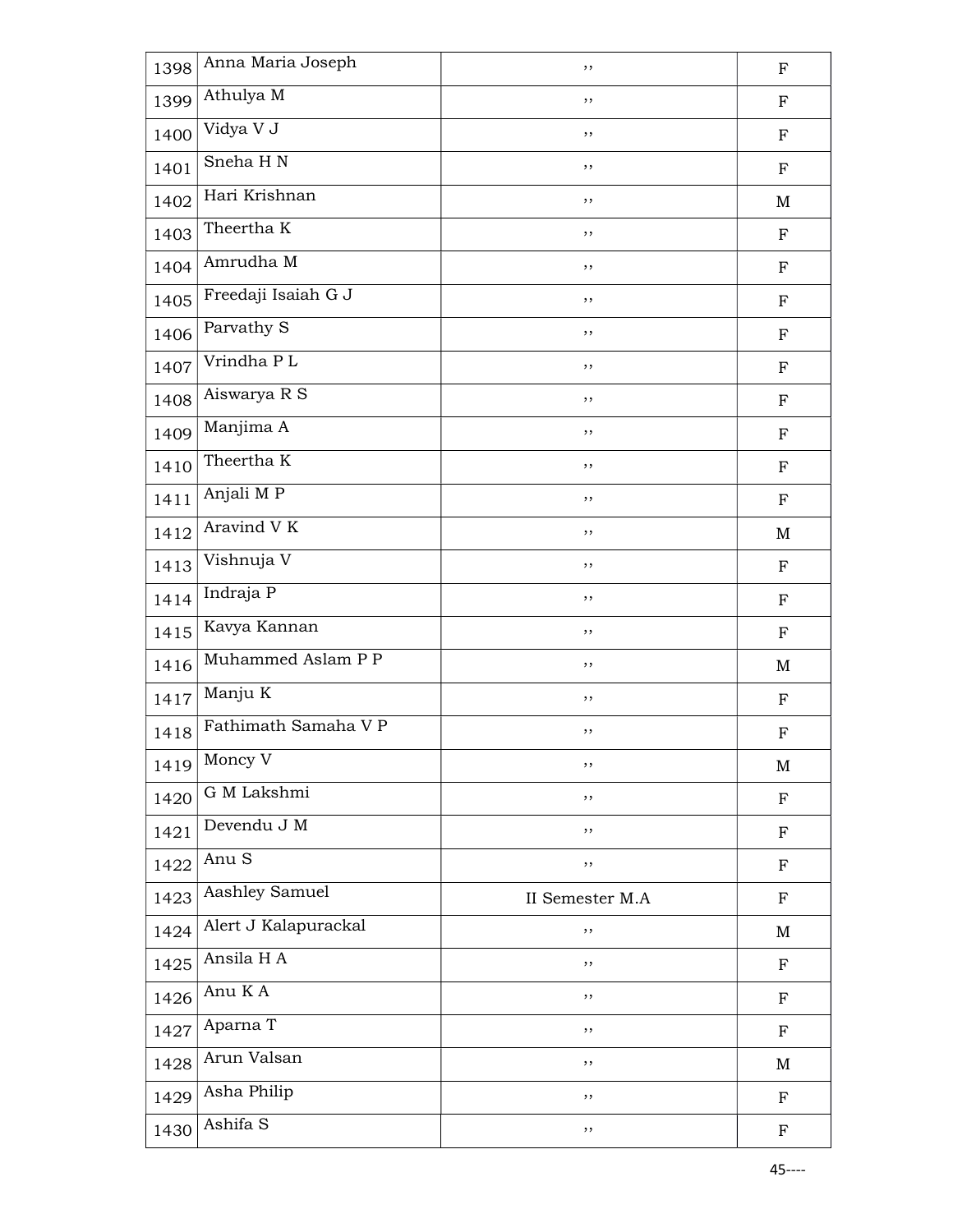| 1431 | Gopika S Kumar          | ,,                     | ${\bf F}$                 |
|------|-------------------------|------------------------|---------------------------|
| 1432 | Haritha S               | ,,                     | ${\bf F}$                 |
| 1433 | Indu N Potti            | $, \,$                 | $\mathbf F$               |
| 1434 | Jesni Johnson           | ,,                     | $\mathbf F$               |
| 1435 | Kavya Krishnadas M      | ,,                     | $\mathbf F$               |
| 1436 | Kiran M                 | ,,                     | M                         |
| 1437 | Leena M                 | ,,                     | $\mathbf F$               |
| 1438 | Nandhana AK             | ,,                     | $\mathbf F$               |
| 1439 | Parvathy B              | ,,                     | $\mathbf F$               |
| 1440 | Sabitha B               | ,,                     | $\mathbf F$               |
| 1441 | Saranya Sasi            | ,,                     | $\mathbf F$               |
| 1442 | Sneha Biju              | ,,                     | $\mathbf F$               |
| 1443 | Sneharaj                | ,,                     | $\mathbf F$               |
| 1444 | Sreaya Sreekumar        | ,,                     | $\mathbf F$               |
| 1445 | Siddhi Ajay             | M PHIL (2020-21 batch) | $\mathbf F$               |
| 1446 | Joseph V Thomas         | ,,                     | M                         |
| 1447 | Sona Jasmine N          | ,,                     | F                         |
| 1448 | Safeena <sub>S</sub>    | ,,                     | $\mathbf F$               |
| 1449 | Vrindha A S             | ,,                     | $\mathbf F$               |
| 1450 | Soumya R                | ,,                     | $\mathbf F$               |
| 1451 | Shonima Mohan           | ,,                     | $\boldsymbol{\mathrm{F}}$ |
| 1452 | Harishma K              | ,,                     | $\mathbf F$               |
| 1453 | Sumitha I               | ,,                     | $\mathbf F$               |
| 1454 | Arathy Joseph           | ,,                     | ${\bf F}$                 |
| 1455 | Adarsh $M \overline{S}$ | ,,                     | $\mathbf M$               |
| 1456 | Reshma Rajan            | ,,                     | $\mathbf F$               |
| 1457 | Aswathy G S             | ,,                     | ${\bf F}$                 |
| 1458 | Sivalingan P            | ,,                     | M                         |
| 1459 | Vijitha KM              | $, \,$                 | $\mathbf F$               |
| 1460 | Keerthi S Nair          | ,,                     | $\mathbf F$               |
| 1461 | Anu A A                 | ,,                     | $\mathbf F$               |
| 1462 | Shaini M                | ,,                     | $\mathbf F$               |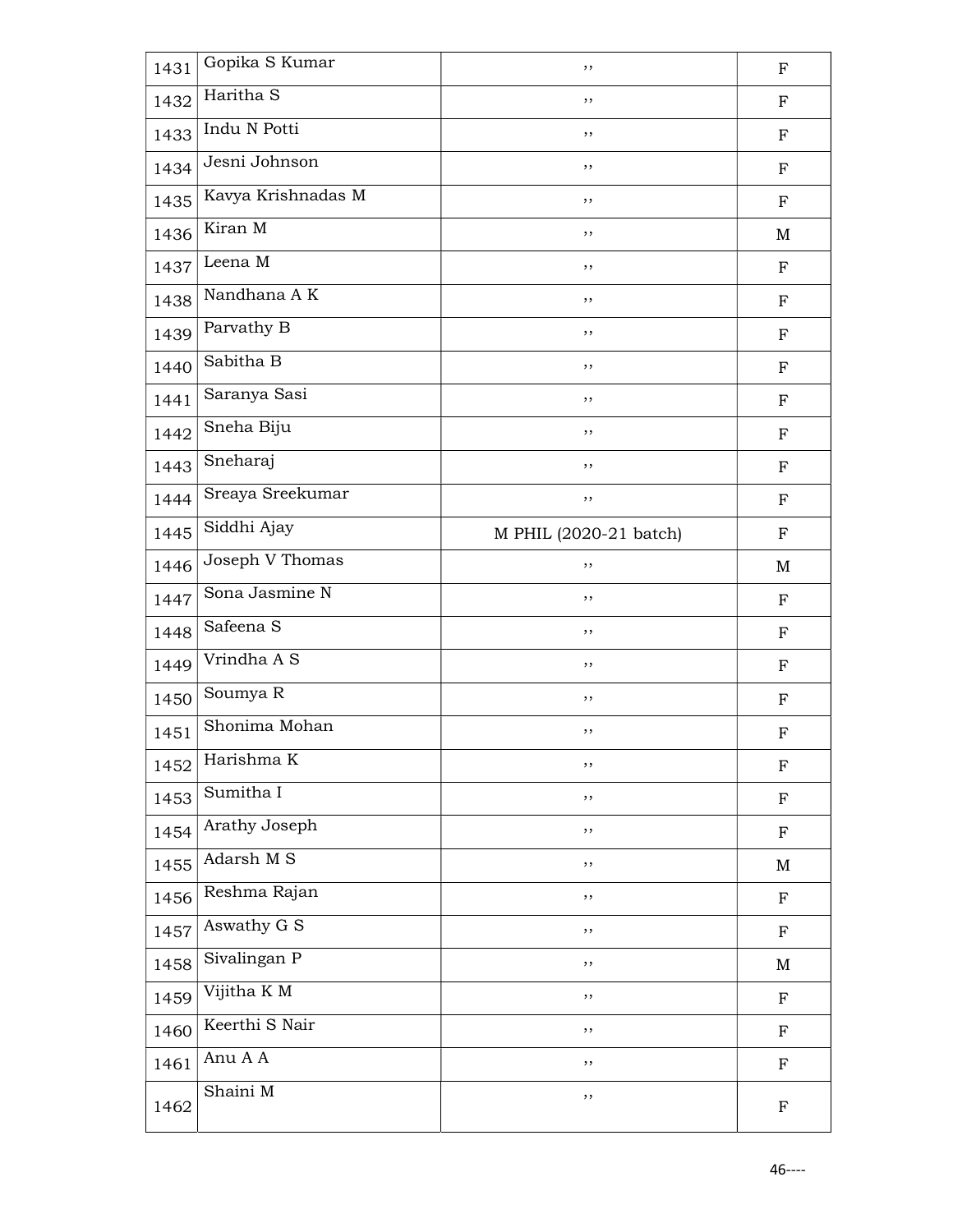| DEPARTMENT OF SANSKRIT |                       |                    |             |
|------------------------|-----------------------|--------------------|-------------|
| 1463                   | Archana Krishna KA    | III Semester M.A   | $\mathbf F$ |
| 1464                   | Geethu G              | ,,                 | $_{\rm F}$  |
| 1465                   | Pooja Babu            | ,,                 | $_{\rm F}$  |
| 1466                   | Liji T                | ,,                 | $_{\rm F}$  |
| 1467                   | Athira J              | ,,                 | $_{\rm F}$  |
| 1468                   | Akhil M Pillai        | ,,                 | M           |
| 1469                   | Navya K <sub>N</sub>  | ,,                 | $_{\rm F}$  |
| 1470                   | Nidhin B              | ,,                 | M           |
| 1471                   | Ajitha $\overline{D}$ | ,,                 | $_{\rm F}$  |
| 1472                   | Aiswarya Vijayan      | ,,                 | ${\bf F}$   |
| 1473                   | Jayalekshmi           | ,,                 | $_{\rm F}$  |
| 1474                   | Aneeshma A S          | ,,                 | $_{\rm F}$  |
| 1475                   | Amal Sekhar AS        | ,,                 | M           |
| 1476                   | Revathy S B           | ,,                 | $_{\rm F}$  |
| 1477                   | Malavika V            | I Semester M.A     | $\mathbf F$ |
| 1478                   | Archana A R           | ,,                 | F           |
| 1479                   | Anandhu K             | ,,                 | M           |
| 1480                   | Shalu M               | ,,                 | ${\bf F}$   |
| 1481                   | Arjun K V             | ,,                 | M           |
| 1482                   | Arathy Krishnan       | ,,                 | $\mathbf F$ |
| 1483                   | Divya B               | ,,                 | ${\bf F}$   |
| 1484                   | Vaishnavi V Nair      | ,,                 | ${\bf F}$   |
| 1485                   | C H Hemant Karmma     | ,,                 | M           |
| 1486                   | Pooja Krishnan S R    | ,,                 | ${\bf F}$   |
| 1487                   | Sreelekshmi           | ,,                 | ${\bf F}$   |
| 1488                   | Akshay M S Nair       | ,,                 | M           |
| 1489                   | Devu A S              | II Semester M.Phil | $\mathbf F$ |
| 1490                   | Reshma R S            | ,,                 | ${\bf F}$   |
| 1491                   | Surya Surendran       | ,,                 | ${\bf F}$   |
| 1492                   | Varsha V              | ,,                 | ${\bf F}$   |
| 1493                   | Jisha A S             | ,,                 | ${\bf F}$   |
| 1494                   | Manjitha M M          | $, \,$             | ${\bf F}$   |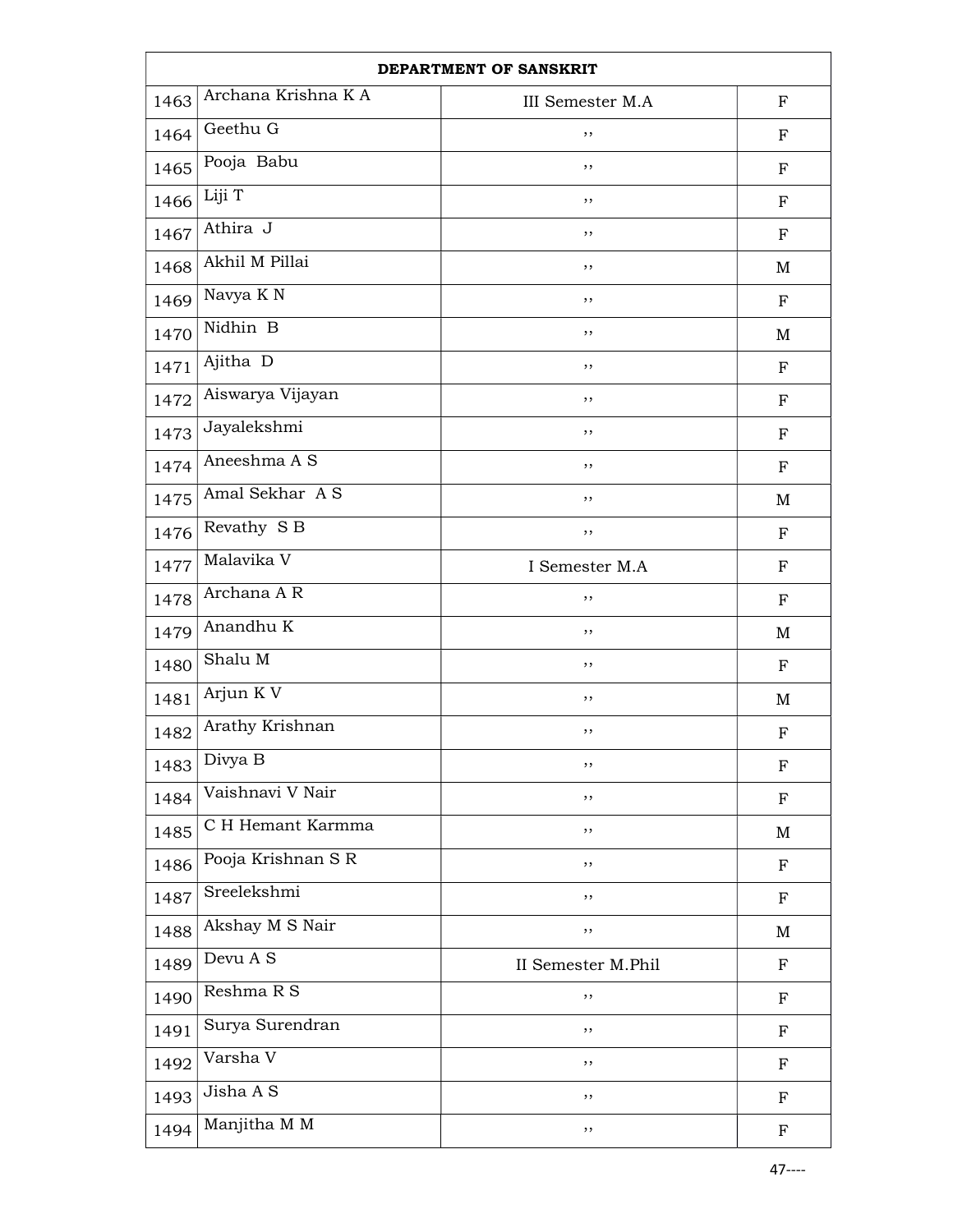|      |                      | DEPARTMENT OF TAMIL                                 |              |
|------|----------------------|-----------------------------------------------------|--------------|
| 1495 | Jincy R              | II Iear MA                                          | $\mathbf F$  |
| 1496 | Aiswarya S           | ,,                                                  | $_{\rm F}$   |
| 1497 | Antony Agnes A       | ,,                                                  | F            |
| 1498 | Akshaya P            | ,,                                                  | $_{\rm F}$   |
| 1499 | Thulasimani G        | ,,                                                  | $\mathbf F$  |
| 1500 | Kamini P             | ,,                                                  | $\mathbf F$  |
| 1501 | Anusha Kumari K      | ,,                                                  | $\mathbf F$  |
| 1502 | Afrose Barveen S     | ,,                                                  | $\mathbf F$  |
| 1503 | Ilavarasan M         | ,,                                                  | M            |
| 1504 | Nithya P             | ,,                                                  | $\mathbf F$  |
| 1505 | Kavitha <sub>C</sub> | II year M.Phil                                      | ${\bf F}$    |
| 1506 | Jasmine Babitha W    | ,,                                                  | $\mathbf{F}$ |
| 1507 | Renju J              | I Year MA                                           | $_{\rm F}$   |
| 1508 | M Sabitha            | ,,                                                  | F            |
| 1509 | Jenisha K            | ,,                                                  | $\mathbf F$  |
| 1510 | T Thivya             | ,,                                                  | $_{\rm F}$   |
| 1511 | Anisha A             | ,,                                                  | $\mathbf F$  |
| 1512 | Panner Selvam M      | ,,                                                  | $\mathbf F$  |
| 1513 | Snekha P             | ,,                                                  | F            |
| 1514 | Karthiyaeni K        | ,,                                                  | F            |
| 1515 | Libisha C            | ,,                                                  | $\mathbf F$  |
| 1516 | Muhammed Shan M J    | ,,                                                  | M            |
| 1517 | Selva Kumar P        | ,,                                                  | M            |
| 1518 | Sowmiya M            | ,,                                                  | $\mathbf F$  |
| 1519 | Aarthi C S K         | ,,                                                  | $_{\rm F}$   |
| 1520 | Lidiyal D            | ,,                                                  | $_{\rm F}$   |
| 1521 | Jency J              | ,,                                                  | $\mathbf F$  |
| 1522 | Manisha Chowkhan D   | ,,                                                  | $\mathbf F$  |
| 1523 | Santhiya P           | ,,                                                  | $_{\rm F}$   |
|      |                      | ORIENTAL RESEARCH INSTITUTE AND MANUSCRIPTS LIBRARY |              |
| 1524 | Midhun K Mony        | M.Phil (Malayalam)                                  | M            |
| 1525 | Nancy Martin         | ,,                                                  | F            |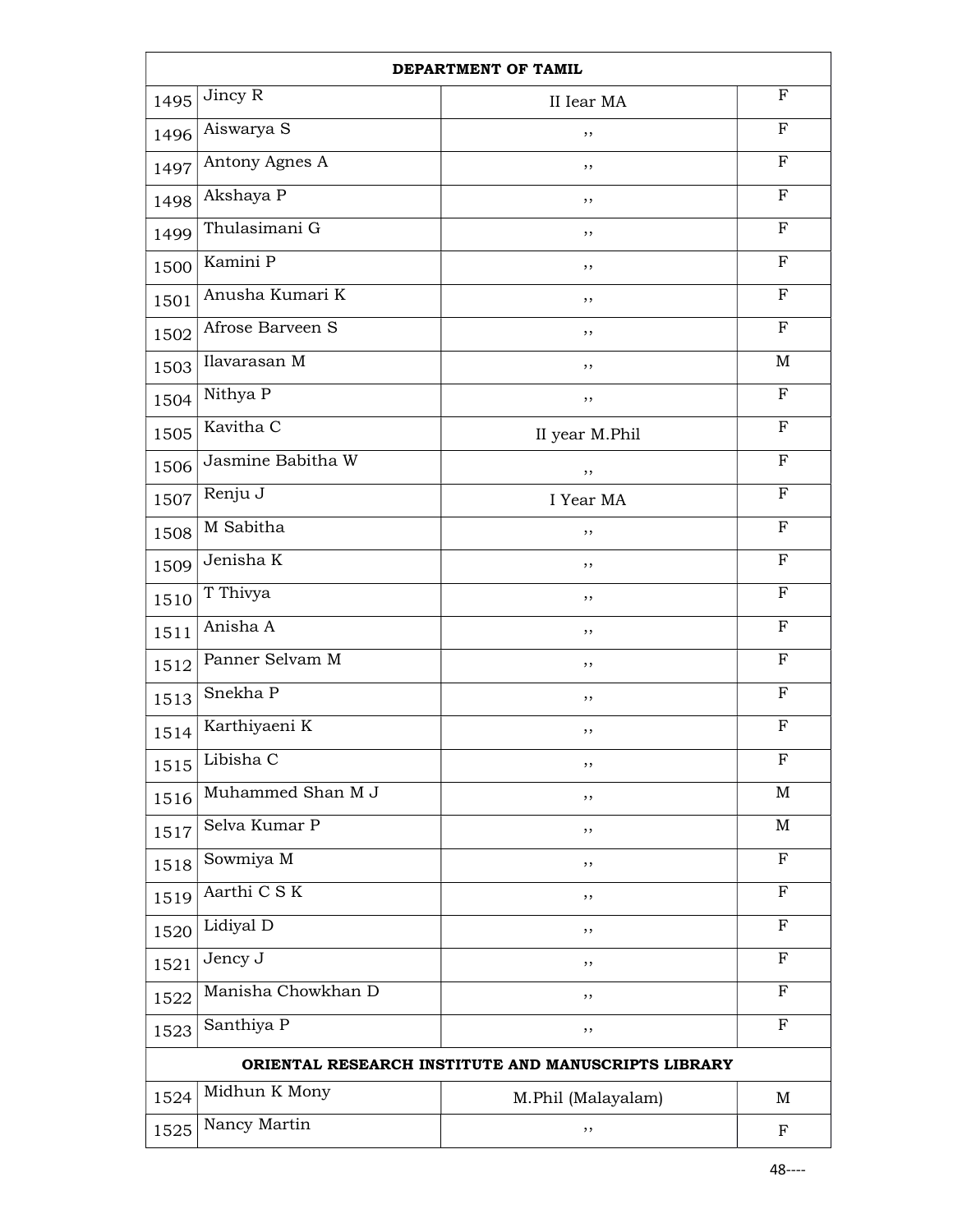| 1526 | Tonny ML            | ,,                            | $\mathbf M$               |
|------|---------------------|-------------------------------|---------------------------|
| 1527 | Saranya M Nair      | ,,                            | F                         |
| 1528 | Ajitha A J          | ,,                            | ${\bf F}$                 |
| 1529 | Nayana G S          | M.Phil (Sanskrit)             | $\mathbf F$               |
| 1530 | Ijas J              | ,,                            | M                         |
|      |                     | <b>V FACULTY OF FINE ARTS</b> |                           |
|      |                     | DEPARTMENT OF MUSIC           |                           |
| 1531 | Anjana Krishna      | <b>III</b> Semester M.A       | $_{\rm F}$                |
| 1532 | Anjana P M          | ,,                            | F                         |
| 1533 | Aswini A M          | ,,                            | F                         |
| 1534 | Jothisha V          | ,,                            | ${\bf F}$                 |
| 1535 | Soorya RL           | , ,                           | $\mathbf F$               |
| 1536 | Ujjwala S Vijayan   | ,,                            | $\mathbf{F}$              |
| 1537 | Amalendu P          | I Semester M.A                | $_{\rm F}$                |
| 1538 | Amrutha Krushnan    | ,,                            | F                         |
| 1539 | Amina Aman          | ,,                            | $\mathbf F$               |
| 1540 | Anjali AK           | ,,                            | ${\bf F}$                 |
| 1541 | Anna Moncy Thomas   | , ,                           | ${\bf F}$                 |
| 1542 | Bodhi SK            | ,,                            | M                         |
| 1543 | Deepu M             | ,,                            | M                         |
| 1544 | Deviks <sub>S</sub> | ,,                            | $\mathbf F$               |
| 1545 | Helene Vijayaraj    | ,,                            | $\boldsymbol{\mathrm{F}}$ |
| 1546 | Nimisha Stephen     | ,,                            | ${\bf F}$                 |
| 1547 | Philipose Devasia   | ,,                            | M                         |
| 1548 | Pradeep P           | ,,                            | M                         |
|      |                     | VI. FACULTY OF LAW            |                           |
|      |                     | DEPARTMENT OF LAW             |                           |
| 1549 | Salim Kumar.A       | I Sem LLM                     | M                         |
| 1550 | Olivia Jilbai       | ,,                            | F                         |
| 1551 | Anagha SR           | ,,                            | F                         |
| 1552 | Reenu V Regi        | ,,                            | F                         |
| 1553 | Amala Rajeev        | ,,                            | F                         |
| 1554 | Krishnapriya.S      | $, \,$                        | F                         |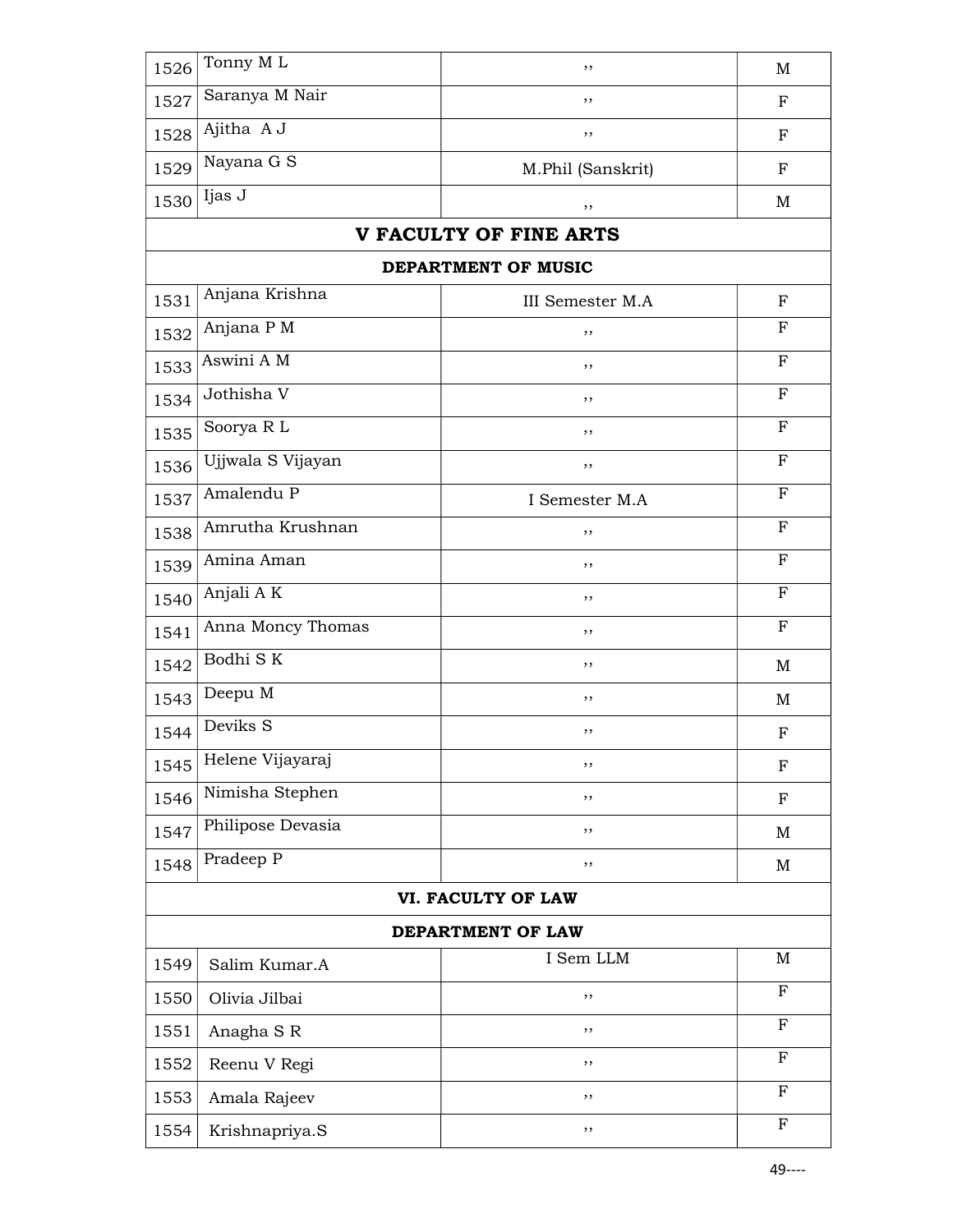| 1555 | Megha Aravind         | ,,              | $\boldsymbol{\mathrm{F}}$ |
|------|-----------------------|-----------------|---------------------------|
| 1556 | Abhirami S M          | ,,              | $_{\rm F}$                |
| 1557 | Gayathri A Krishnan   | ,,              | F                         |
| 1558 | Arjun Dinesh          | ,,              | M                         |
| 1559 | Soniya SR             | ,,              | F                         |
| 1560 | Silpa B               | ,,              | F                         |
| 1561 | Akhila M John         | ,,              | $\mathbf F$               |
| 1562 | Bheeshma M S          | ,,              | ${\bf F}$                 |
| 1563 | Suchithra U           | ,,              | $_{\rm F}$                |
| 1564 | Aadersh R S Panicker  | ,,              | M                         |
| 1565 | Amal G Asok           | ,,              | M                         |
| 1566 | Anila Ganesh S        | ,,              | F                         |
| 1567 | B Aiswariya Venugopal | ,,              | $\mathbf{F}$              |
| 1568 | Anusha V U            | ,,              | ${\bf F}$                 |
| 1569 | Jithin S              | , ,             | M                         |
| 1570 | Ashna S Hameed        | ,,              | $_{\rm F}$                |
| 1571 | Silpa.R               | ,,              | $_{\rm F}$                |
| 1572 | Aparna Somanath       | ,,              | $_{\rm F}$                |
| 1573 | Parvathy C B          | ,,              | ${\bf F}$                 |
| 1574 | Priyachithra P        | ,,              | $_{\rm F}$                |
| 1575 | Devika C R            | ,,              | $\boldsymbol{\mathrm{F}}$ |
| 1576 | Neeraja Chanran K     | ,,              | F                         |
| 1577 | Gokul S               | ,,              | M                         |
| 1578 | Nazeema R             | II Semester LLM | $\mathbf F$               |
| 1579 | Arathi <sub>S</sub>   | ,,              | $\mathbf F$               |
| 1580 | Aathira Krishnan B A  | ,,              | F                         |
| 1581 | Aswathy S Nair        | , ,             | $\mathbf F$               |
| 1582 | Kavya S S             | , ,             | $\mathbf{F}$              |
| 1583 | Alfia Jalal           | $, \,$          | $\mathbf F$               |
| 1584 | Rakhi Raj             | ,,              | ${\bf F}$                 |
| 1585 | Akhila S S            | ,,              | F                         |
| 1586 | Mahima Manoj          | , ,             | F                         |
| 1587 | Sai Ananda K S        | $, \,$          | $\mathbf F$               |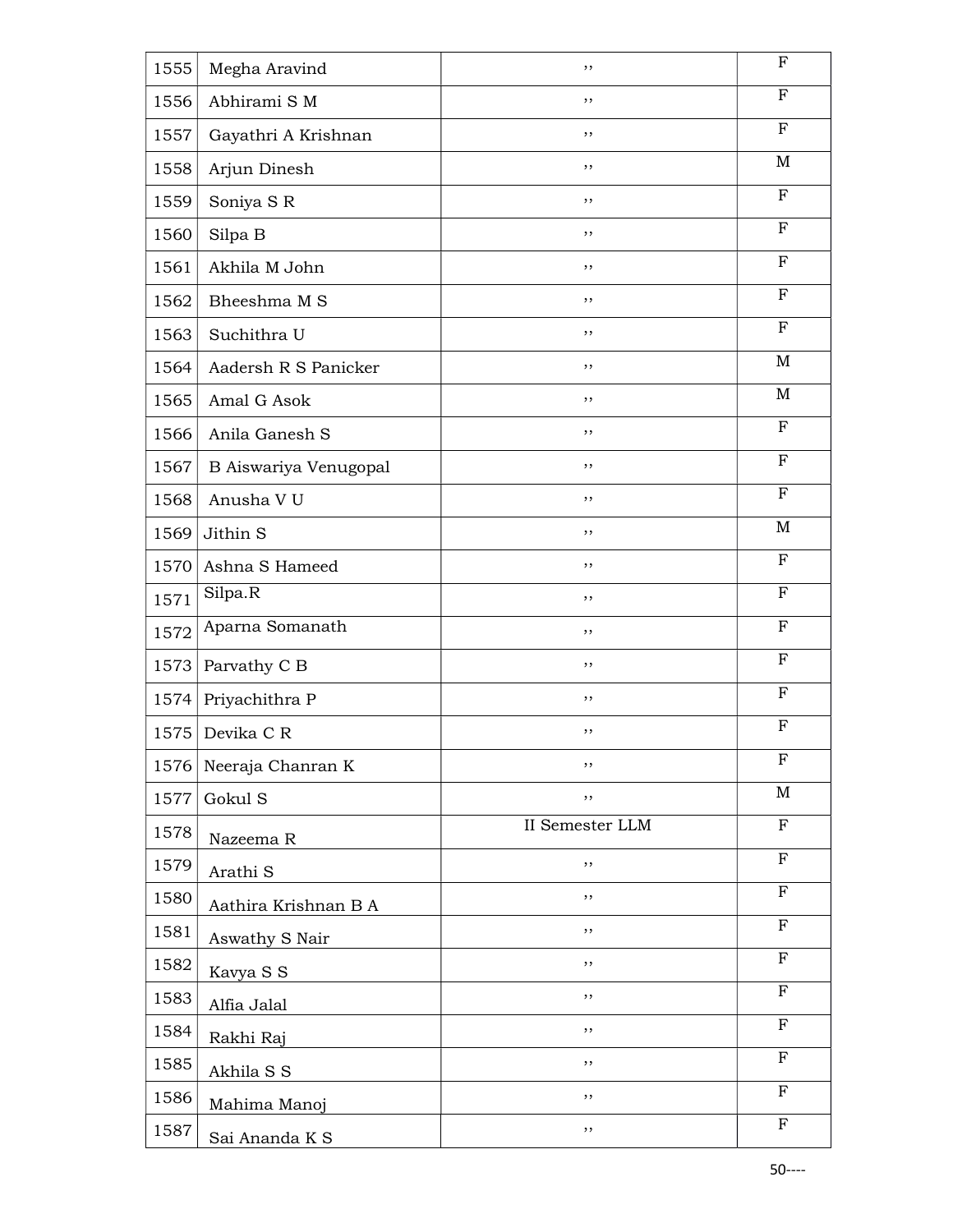| 1601<br>1602 | Jyothi Vijayakumar<br>Aravind S | II Semester M.Phil<br>,, | $\mathbf{F}$<br>M |
|--------------|---------------------------------|--------------------------|-------------------|
| 1600         | Manjesh Chelen                  | ,,                       | M                 |
| 1599         | Arya Raj R                      | ,,                       | $\mathbf{F}$      |
| 1598         | Neeraj S J                      | ,,                       | M                 |
| 1597         | Dithya Jolly Kuttissery         | ,,                       | F                 |
| 1596         | Priyanka T Gopal                | ,,                       | $\mathbf{F}$      |
| 1595         | Aswathy A                       | ,,                       | $\mathbf F$       |
| 1594         | Noumi Naseer                    | ,,                       | $\mathbf F$       |
| 1593         | Anuja S                         | ,,                       | $\mathbf F$       |
| 1592         | Akhila Ajayakumar               | ,,                       | F                 |
| 1591         | Akhil S Karun                   | ,,                       | M                 |
| 1590         | Aishwarya S                     | ,,                       | $\mathbf{F}$      |
| 1589         | Bhavya Lakshmi M                | ,,                       | F                 |
| 1588         | Priyanka Susan Raju             | ,,                       | F                 |

## INSTITUTE OF MANAGEMENT IN KERALA

| 1604 | Aadarsh S. S.      | III Sem. MBA (CSS-GENERAL) | M            |
|------|--------------------|----------------------------|--------------|
| 1605 | Aadhil Muhammed H. | ,,                         | M            |
| 1606 | Aani B. Das        | ,,                         | F            |
| 1607 | Abitha Mohan       | ,,                         | $_{\rm F}$   |
| 1608 | Afrin P. S.        | ,,                         | $_{\rm F}$   |
| 1609 | Aiswarya Das H A.  | ,,                         | $_{\rm F}$   |
| 1610 | Aiswarya Ravikumar | ,,                         | $_{\rm F}$   |
| 1611 | Alwin K Reji       | ,,                         | M            |
| 1612 | Amala Nair M.G.    | ,,                         | $_{\rm F}$   |
| 1613 | Anagha Jyothi      | ,,                         | $_{\rm F}$   |
| 1614 | Anjitha Simon      | ,,                         | F            |
| 1615 | Aravind Unni       | ,,                         | M            |
| 1616 | Ardhana Rajendran  | ,,                         | F            |
| 1617 | Athira C.S.        | ,,                         | $\mathbf{F}$ |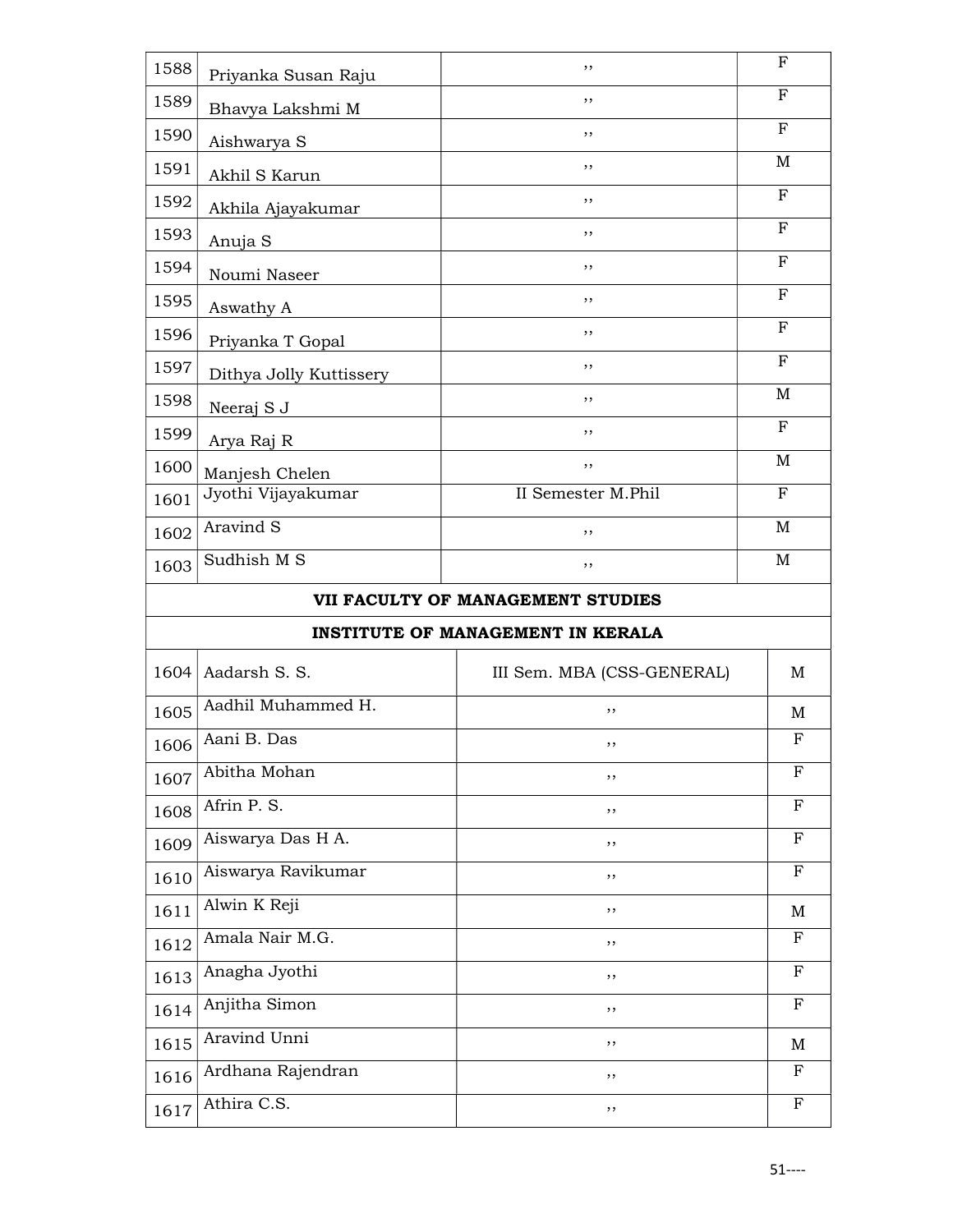| 1618 | Dixie Maria Saji          | ,,                       | F            |
|------|---------------------------|--------------------------|--------------|
| 1619 | Gayatri Sathyan           | ,,                       | $\mathbf{F}$ |
| 1620 | Gopika G. M.              | ,,                       | F            |
| 1621 | Gopika Vijayan            | ,,                       | $_{\rm F}$   |
| 1622 | Greeshma G.S.             | ,,                       | $\mathbf F$  |
| 1623 | Greeshma Krishnan. J.K    | ,,                       | $_{\rm F}$   |
| 1624 | Haripriya S.              | ,,                       | $_{\rm F}$   |
| 1625 | Jayanth A. S.             | ,,                       | M            |
| 1626 | Jinse K. Joseph           | ,,                       | M            |
| 1627 | Mary Lisna Simethy        | ,,                       | $\mathbf F$  |
| 1628 | Muhammad Sibin Sirajudeen | ,,                       | M            |
| 1629 | Nikhil C.P.               | ,,                       | M            |
| 1630 | Priya Augustine           | ,,                       | $\mathbf F$  |
| 1631 | Rahul Raveendran          | ,,                       | M            |
| 1632 | Reshma Remesan            | ,,                       | F            |
| 1633 | Rithin Chandralal         | ,,                       | M            |
| 1634 | Shalu Fathima S.          | ,,                       | F            |
| 1635 | Shemeena S.               | ,,                       | F            |
| 1636 | Shibina N.                | ,,                       | F            |
| 1637 | Sreehari R. J.            | ,,                       | M            |
| 1638 | Stivin John               | ,,                       | M            |
| 1639 | Tharamol Joseph           | ,,                       | F            |
| 1640 | Varun E. Adarsh           | ,,                       | M            |
| 1641 | Varun Krishnaraj S.       | ,,                       | M            |
| 1642 | Vishnu V. R.              | ,,                       | M            |
| 1643 | Mustafa Salimi            | ,,                       | M            |
| 1644 | Ngumeja Tjiuma            | ,,                       | $_{\rm F}$   |
| 1645 | A.S.Bhuvanesh             | I Sem. MBA (CSS-GENERAL) | M            |
| 1646 | Abdul Rauf                | ,,                       | М            |
| 1647 | Abijith W.S.Augustin      | ,,                       | M            |
| 1648 | Aishwarya Suresh Asa      | ,,                       | $_{\rm F}$   |
| 1649 | Ajay Joseph               | ,,                       | M            |
| 1650 | Akshay Das                | ,,                       | M            |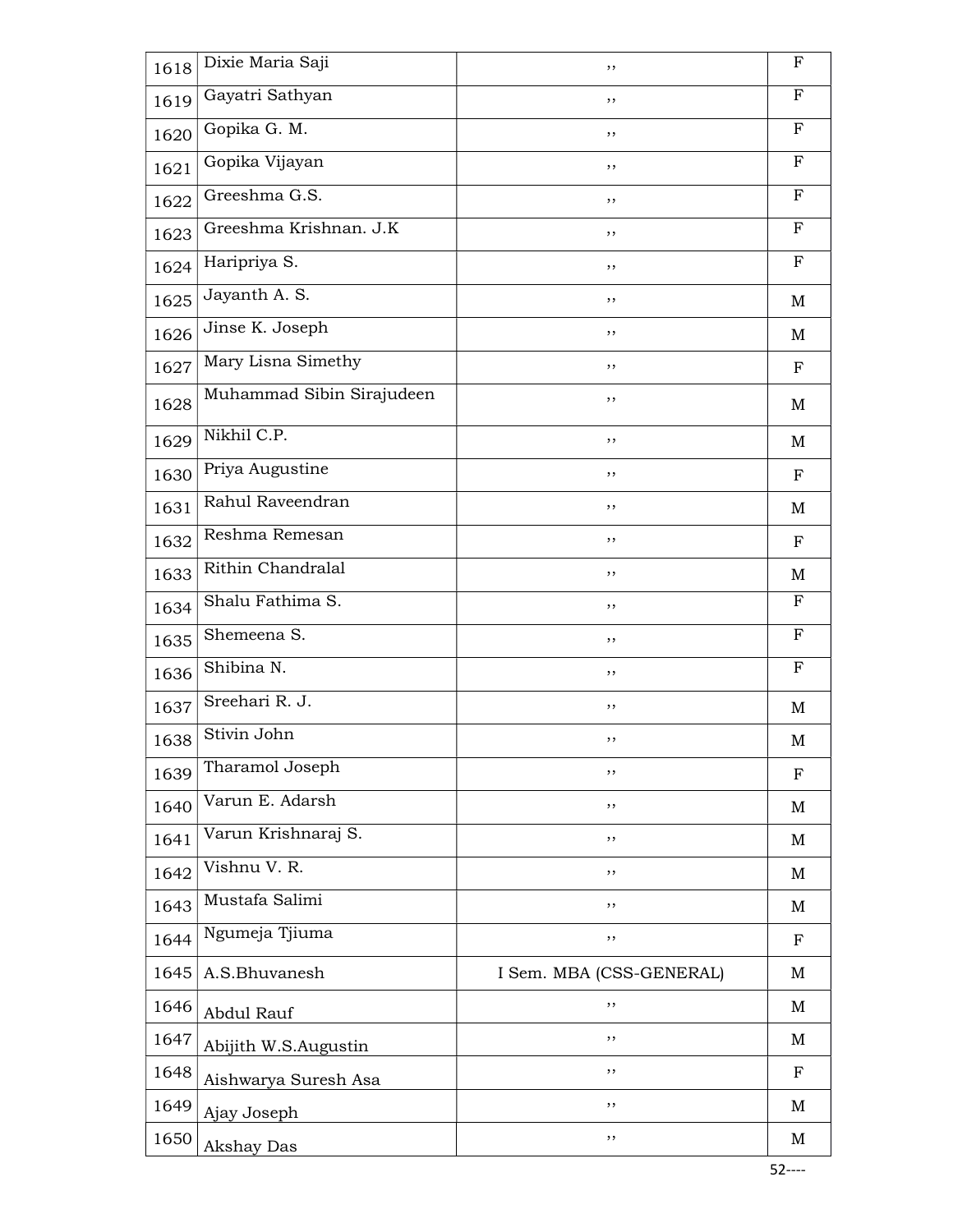| 1651 | Akshay S.                              | ,,  | $\mathbf M$               |
|------|----------------------------------------|-----|---------------------------|
| 1652 | Albin Sunny                            | ,,  | M                         |
| 1653 | Aleena Reji                            | ,,  | $\boldsymbol{\mathrm{F}}$ |
| 1654 | Alfiyas K.P.                           | ,,  | $_{\rm F}$                |
| 1655 | Althaf A.P.                            | ,,  | M                         |
| 1656 | Ananthu Krishna R.S.                   | ,,  | M                         |
| 1657 | Arjun Raj R.S.                         | ,,  | M                         |
| 1658 | Arun P.M.                              | ,,  | M                         |
| 1659 | Aswathi A.                             | ,,  | $\mathbf F$               |
| 1660 | Bejoy Vincent                          | ,,  | M                         |
| 1661 | Devika V.K.                            | ,,  | ${\bf F}$                 |
| 1662 | Hrishikesh J.                          | ,,  | M                         |
| 1663 | J.Athira                               | ,,  | $\mathbf F$               |
| 1664 | J.Shyam Shankar                        | ,,  | M                         |
| 1665 | Jeevan S.K.                            | ,,  | M                         |
| 1666 | Jisto Thomas                           | ,,  | M                         |
| 1667 | Kavya S.Babu                           | ,,  | $_{\rm F}$                |
| 1668 | Liji L.                                | , , | ${\bf F}$                 |
| 1669 | Linet P.Joseph                         | ,,  | $\mathbf M$               |
| 1670 | Megha Ganesh K.                        | ,,  | F                         |
| 1671 | Megha Gopinath K.G.                    | ,,  | F                         |
| 1672 | Megha S.                               | ,,  | F                         |
| 1673 |                                        | ,,  | M                         |
| 1674 | Mohammed Shahas Shajahan<br>Nandana S. | ,,  | F                         |
| 1675 | P.J.Aswani Nair                        | ,,  | ${\bf F}$                 |
| 1676 | Panchami K.S.                          | ,,  | ${\bf F}$                 |
| 1677 | Radhika V.                             | , , | ${\bf F}$                 |
| 1678 | Rennie John Jacob                      | ,,  | $\mathbf M$               |
| 1679 | Reshma J.                              | ,,  | ${\bf F}$                 |
| 1680 | Sidharth P.S.                          | ,,  | M                         |
| 1681 |                                        | ,,  | $_{\rm F}$                |
| 1682 | Sivaranjini Suresh                     | ,,  | F                         |
| 1683 | Soorya Prakash                         | , , | F                         |
|      | Sruthi B.                              |     |                           |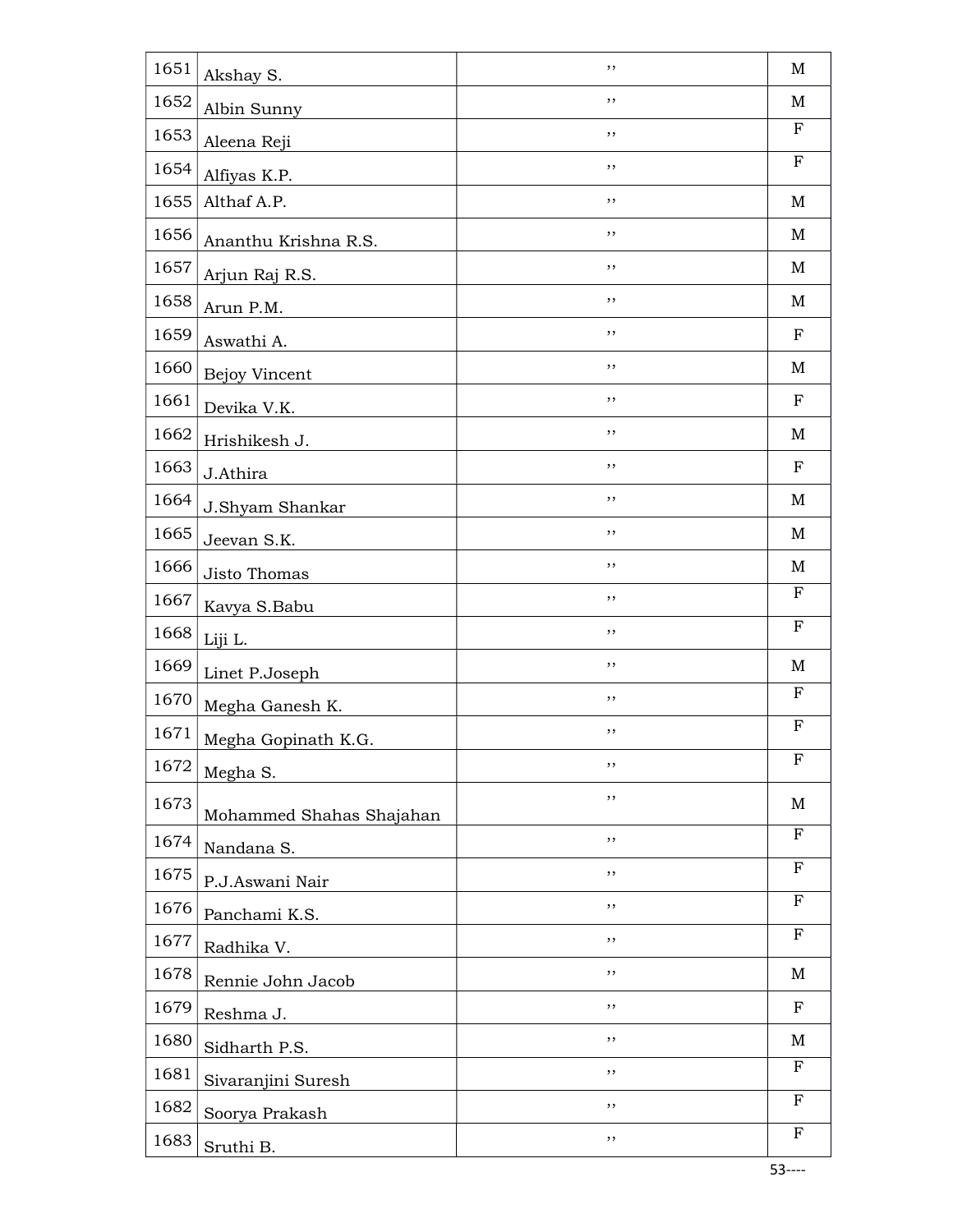| 1684 | Vishnu T.P.               | ,,                                 | M            |
|------|---------------------------|------------------------------------|--------------|
| 1685 | Mohamad Aliakabar         | ,,                                 | M            |
| 1686 | Nadeem Mohammad Ewaz      | ,,                                 | M            |
| 1687 | Nguyen Thi Trang          | ,,                                 | $\mathbf F$  |
| 1688 | Hounsou Olouwatobi Marcel | ,,                                 | M            |
| 1689 | Cherono Betty             | ,,                                 | $_{\rm F}$   |
| 1690 | Penina Nduta Kingori      | ,,                                 | F            |
| 1691 | Sukai Cham                | ,,                                 | $\mathbf{F}$ |
| 1692 | Adarsh R.S.               | III Sem. MBA(CSS Travel & Tourism) | М            |
| 1693 | Adhithya Suresh Babu P.   | ,,                                 | $_{\rm F}$   |
| 1694 | Ajeesh U.                 | ,,                                 | M            |
| 1695 | Ajkhil A.L.               | ,,                                 | M            |
| 1696 | Akhila B. Balan           | ,,                                 | F            |
| 1697 | Akhila Soman              | ,,                                 | $\mathbf F$  |
| 1698 | Anjitha A.K.              | ,,                                 | $_{\rm F}$   |
| 1699 | Aparna S.                 | ,,                                 | $\mathbf F$  |
| 1700 | Aswin Jayamohan           | ,,                                 | M            |
| 1701 | Bimal M.                  | ,,                                 | M            |
| 1702 | Chaitanya Rajev           | ,,                                 | F            |
| 1703 | Devika V. S.              | ,,                                 | $_{\rm F}$   |
| 1704 | Dheeraj S.                | ,,                                 | M            |
| 1705 | Gayathri Babu U.          | ,,                                 | F            |
| 1706 | Goury Madhu               | ,,                                 | $\mathbf F$  |
| 1707 | Karthik Krishna U.        | ,,                                 | M            |
| 1708 | Malathy R.S.              | ,,                                 | $\mathbf F$  |
| 1709 | Manas C. P.               | ,,                                 | M            |
| 1710 | Manjith Ramdas J. R.      | ,,                                 | M            |
| 1711 | Manu Ajay                 | ,,                                 | M            |
| 1712 | Manu Gopal                | ,,                                 | M            |
| 1713 | Milana Luckose            | ,,                                 | $\mathbf F$  |
| 1714 | Muhammed Yaseen S         | ,,                                 | M            |
| 1715 | Rahul Raj S. R.           | ,,                                 | M            |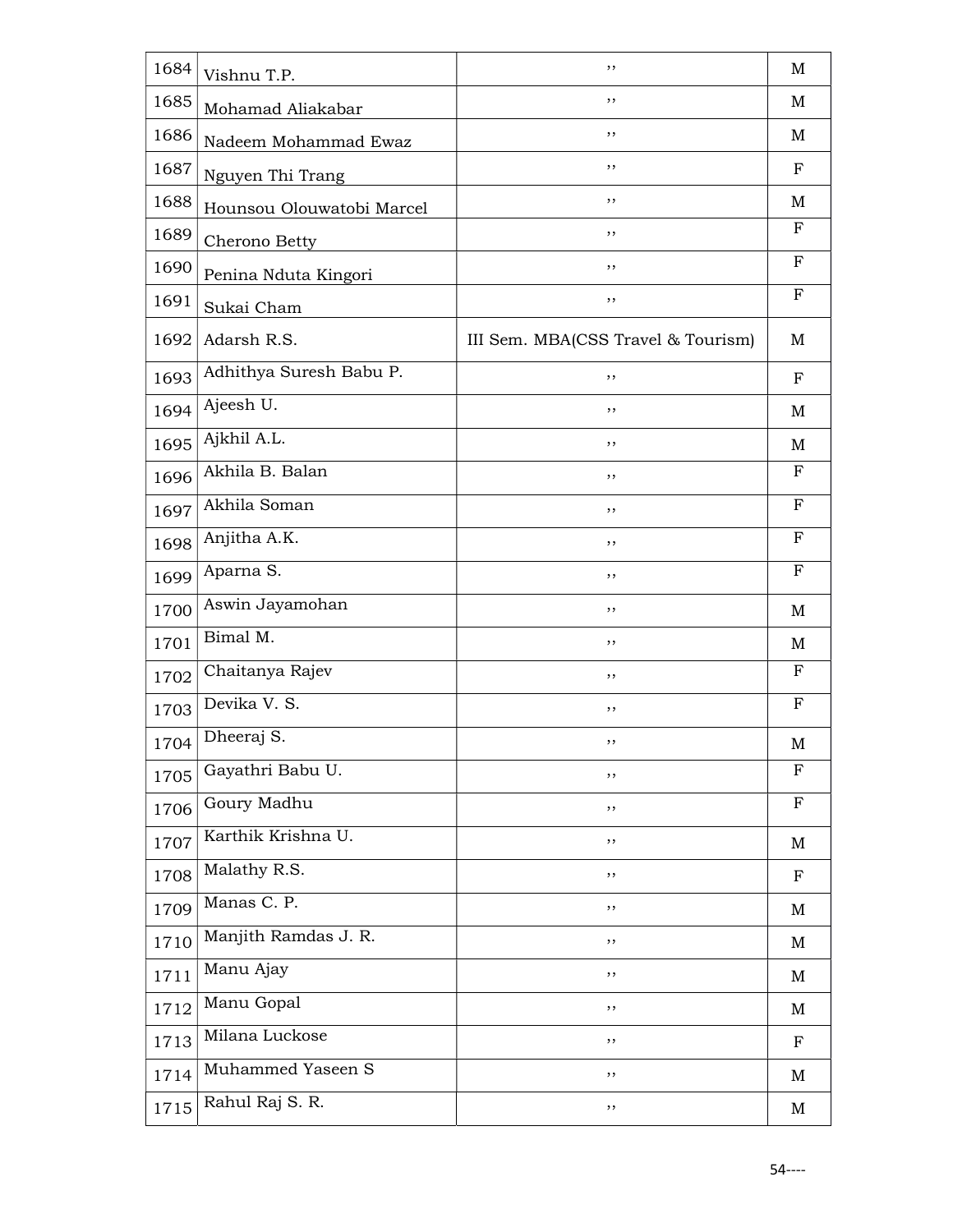| 1716 | Rahul S. S.        | ,,                               | M                         |
|------|--------------------|----------------------------------|---------------------------|
| 1717 | Reshma. M.S.       | ,,                               | $_{\rm F}$                |
| 1718 | Riyas V.           | ,,                               | M                         |
| 1719 | Rugma Anil         | ,,                               | ${\bf F}$                 |
| 1720 | Sachin T. G.       | ,,                               | M                         |
| 1721 | San Rayson Raju    | ,,                               | M                         |
| 1722 | Sangeetha J.       | ,,                               | ${\bf F}$                 |
| 1723 | Sarath S.          | ,,                               | M                         |
| 1724 | Shiva Mohan        | ,,                               | M                         |
| 1725 | Sivalekshmi J. S.  | ,,                               | ${\bf F}$                 |
| 1726 | Sooraj S.D.        | ,,                               | M                         |
| 1727 | Sreenath S.        | ,,                               | M                         |
| 1728 | Surabhi R.S.       | ,,                               | ${\bf F}$                 |
| 1729 | Syamlal S.         | ,,                               | M                         |
| 1730 | Varun Vinay Nair   | ,,                               | M                         |
| 1731 | Vidhya U.S.        | ,,                               | ${\bf F}$                 |
| 1732 | Abdul Adhil M.     | I Sem. MBA(CSS Travel & Tourism) | M                         |
| 1733 | Abhijith S.Bhaskar | ,,                               | M                         |
| 1734 | Abhiraj R.S.       | ,,                               | M                         |
| 1735 | Abhirami Ramesh    | ,,                               | $_{\rm F}$                |
| 1736 | Akash S.R.         | ,,                               | M                         |
| 1737 | Akshaj Manu        | ,,                               | $\mathbf M$               |
| 1738 | Alok Vjjai V.R.    | ,,                               | M                         |
| 1739 | Alwin Joy          | ,,                               | M                         |
| 1740 | Anandhu Suresh     | ,,                               | M                         |
| 1741 | Anandhu V.         | ,,                               | M                         |
| 1742 | Anila Mary K.S.    | ,,                               | F                         |
| 1743 | Anjana Sunil       | ,,                               | F                         |
| 1744 | Anjanakrishna N.S. | ,,                               | $_{\rm F}$                |
| 1745 | Ann Eva Victor     | ,,                               | $\boldsymbol{\mathrm{F}}$ |
| 1746 | Aparna D.S.        | ,,                               | ${\bf F}$                 |
| 1747 | Arathi R.          | ,,                               | F                         |
| 1748 | Athira S.Jeevan    | ,,                               | F                         |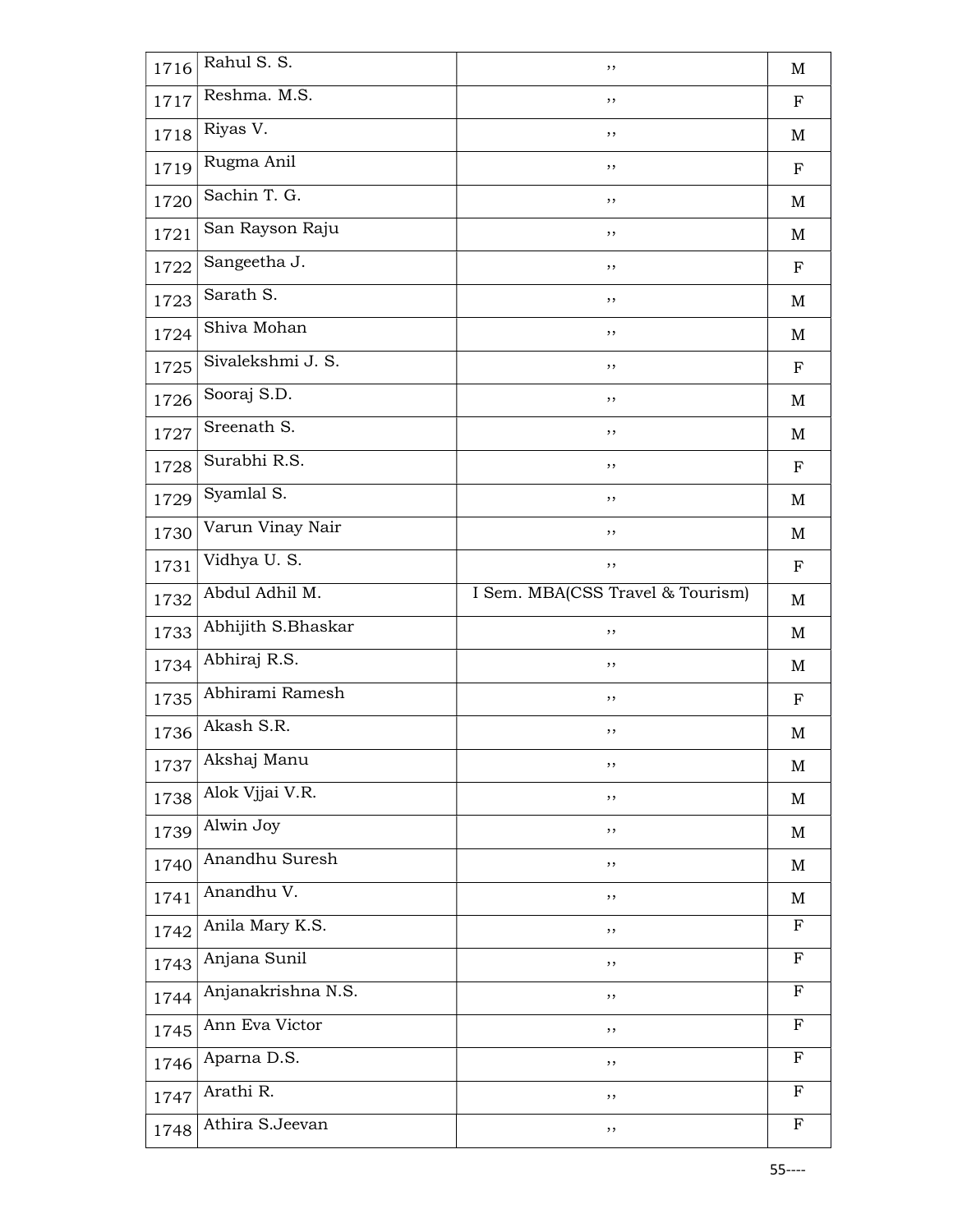| 1749 | Aziya Anz             | ,,                                 | $\mathbf F$ |
|------|-----------------------|------------------------------------|-------------|
| 1750 | Chandhana Lijimon     | ,,                                 | ${\bf F}$   |
| 1751 | Chandini Ajith        | ,,                                 | F           |
| 1752 | Dev Prasad P.         | ,,                                 | M           |
| 1753 | Ganga Gopal G.S.      | ,,                                 | $\mathbf F$ |
| 1754 | Gokula Raj            | ,,                                 | M           |
| 1755 | Gopika B.S.           | ,,                                 | $\mathbf F$ |
| 1756 | Jishnu Vijayan        | ,,                                 | M           |
| 1757 | Mohammed Noufal A.N.  | ,,                                 | M           |
| 1758 | Mubashir A.K.         | ,,                                 | M           |
| 1759 | Nazeeha N.            | ,,                                 | $\mathbf F$ |
| 1760 | Noora N.Ansari        | ,,                                 | F           |
| 1761 | R.S.Anagha            | ,,                                 | $_{\rm F}$  |
| 1762 | Reshma Ajith K.       | ,,                                 | $\mathbf F$ |
| 1763 | Sajni A.              | ,,                                 | $_{\rm F}$  |
| 1764 | Santra S.             | ,,                                 | $\mathbf F$ |
| 1765 | Shilpa K.S.           | ,,                                 | $_{\rm F}$  |
| 1766 | Shilpa Surendran T.P. | ,,                                 | ${\bf F}$   |
| 1767 | Silpha Chandran       | ,,                                 | $\mathbf F$ |
| 1768 | Soja A.G.             | ,,                                 | $_{\rm F}$  |
| 1769 | Sreekutty Babukuttan  | ,,                                 | F           |
| 1770 | Sruthy S.R.           | ,,                                 | F           |
| 1771 | Sumi Abraham          | ,,                                 | F           |
| 1772 | Abhijith L.R.         | III Sem. MBA (CSS Evening-Regular) | M           |
| 1773 | Ambili V.J.           | ,,                                 | ${\bf F}$   |
| 1774 | Anija.T.L.            | ,,                                 | $\mathbf F$ |
| 1775 | Aravind V. Kumar      | ,,                                 | M           |
| 1776 | Biju T.               | ,,                                 | M           |
| 1777 | Darsana A.U.          | ,,                                 | $_{\rm F}$  |
| 1778 | Deepthi C J           | ,,                                 | F           |
| 1779 | Jose S.               | ,,                                 | M           |
| 1780 | Krishnakumar M.       | ,,                                 | M           |
| 1781 | Liju V                | ,,                                 | M           |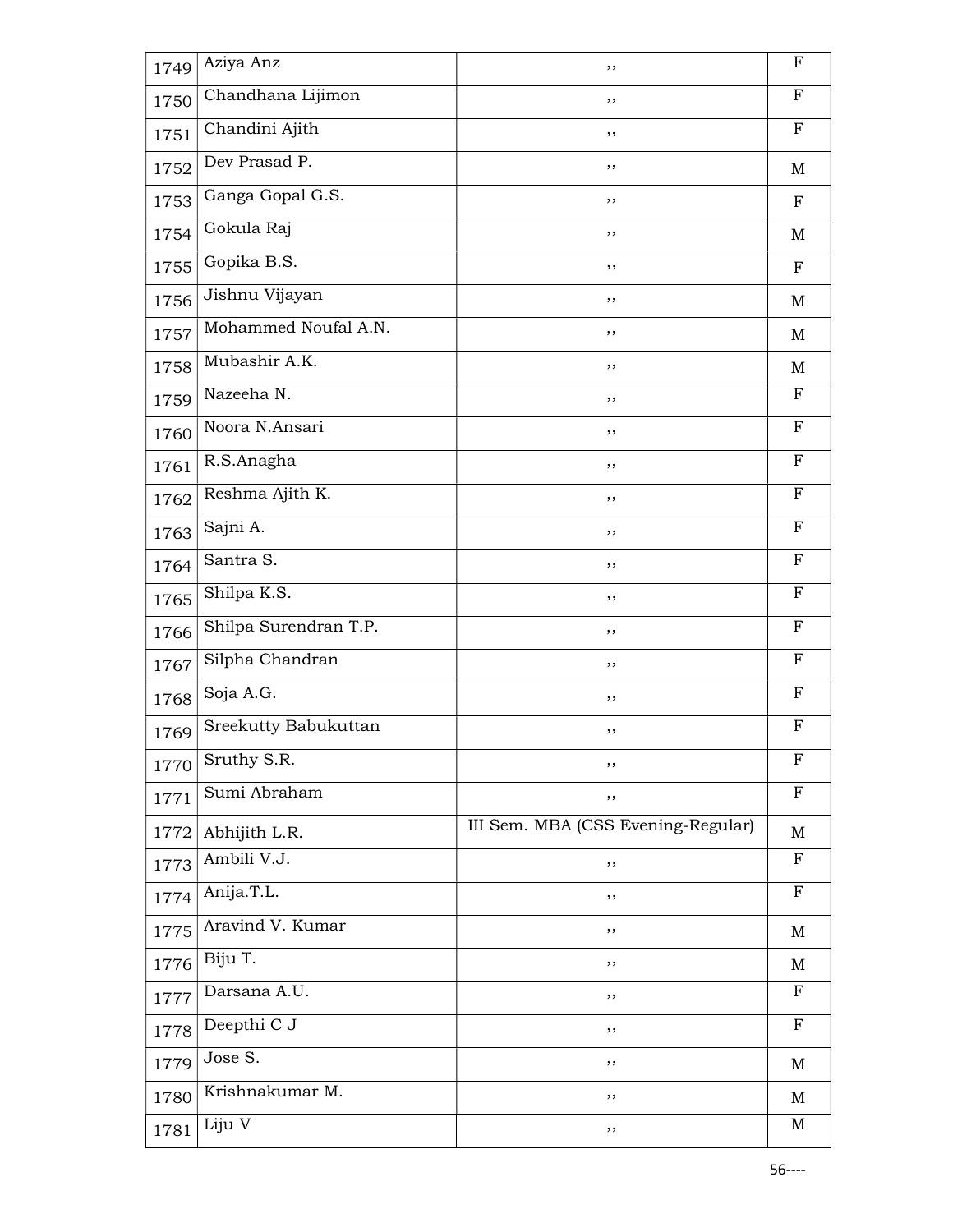| 1782 | Mahath $C\overline{S}$ | ,,                              | $\mathbf M$ |
|------|------------------------|---------------------------------|-------------|
| 1783 | Nikanth Pramod P.S.    | ,,                              | M           |
| 1784 | Pooja Jayaprakash      | ,,                              | $_{\rm F}$  |
| 1785 | Ramesh T.S.            | ,,                              | M           |
| 1786 | Renjith A              | ,,                              | M           |
| 1787 | Renjith Kumar P        | ,,                              | M           |
| 1788 | Soumya K R             | ,,                              | ${\bf F}$   |
| 1789 | Vijayaraaghavan S      | ,,                              | $\mathbf M$ |
| 1790 | Vinod C Sugathan       | ,,                              | $\mathbf M$ |
| 1791 | Achuvijay V.           | I Sem. MBA(CSS Evening-Regular) | M           |
| 1792 | Adarsh.S               | ,,                              | M           |
| 1793 | Akhil V.               | ,,                              | M           |
| 1794 | Anulekshmi S.          | ,,                              | F           |
| 1795 | Arun Mohan M.S.        | ,,                              | M           |
| 1796 | Benson N.D'cruz        | ,,                              | M           |
| 1797 | Eswari K M             | ,,                              | ${\bf F}$   |
| 1798 | Gopakumar D            | ,,                              | M           |
| 1799 | Harish Kumar K         | ,,                              | M           |
| 1800 | Jackson Vincent        | ,,                              | M           |
| 1801 | Jayesh V.Nair          | ,,                              | M           |
| 1802 | Jibin Shah A.          | ,,                              | M           |
| 1803 | Kamal R.               | ,,                              | M           |
| 1804 | Nithin Mohan           | ,,                              | M           |
| 1805 | Praveen Kumar K.       | ,,                              | M           |
| 1806 | Rahul Krishna K        | ,,                              | M           |
| 1807 | Rajesh Krishnan R      | ,,                              | M           |
| 1808 | Rakesh Krishnan R. S.  | ,,                              | M           |
| 1809 | Ramya A.               | ,,                              | $\mathbf F$ |
| 1810 | Renju Gopal V.         | ,,                              | M           |
| 1811 | Sambhu S.Kumar         | ,,                              | M           |
| 1812 | Sangeetha R.Babu       | ,,                              | $_{\rm F}$  |
| 1813 | Shan I.                | ,,                              | M           |
| 1814 | Shibin Raj G.P.        | ,,                              | M           |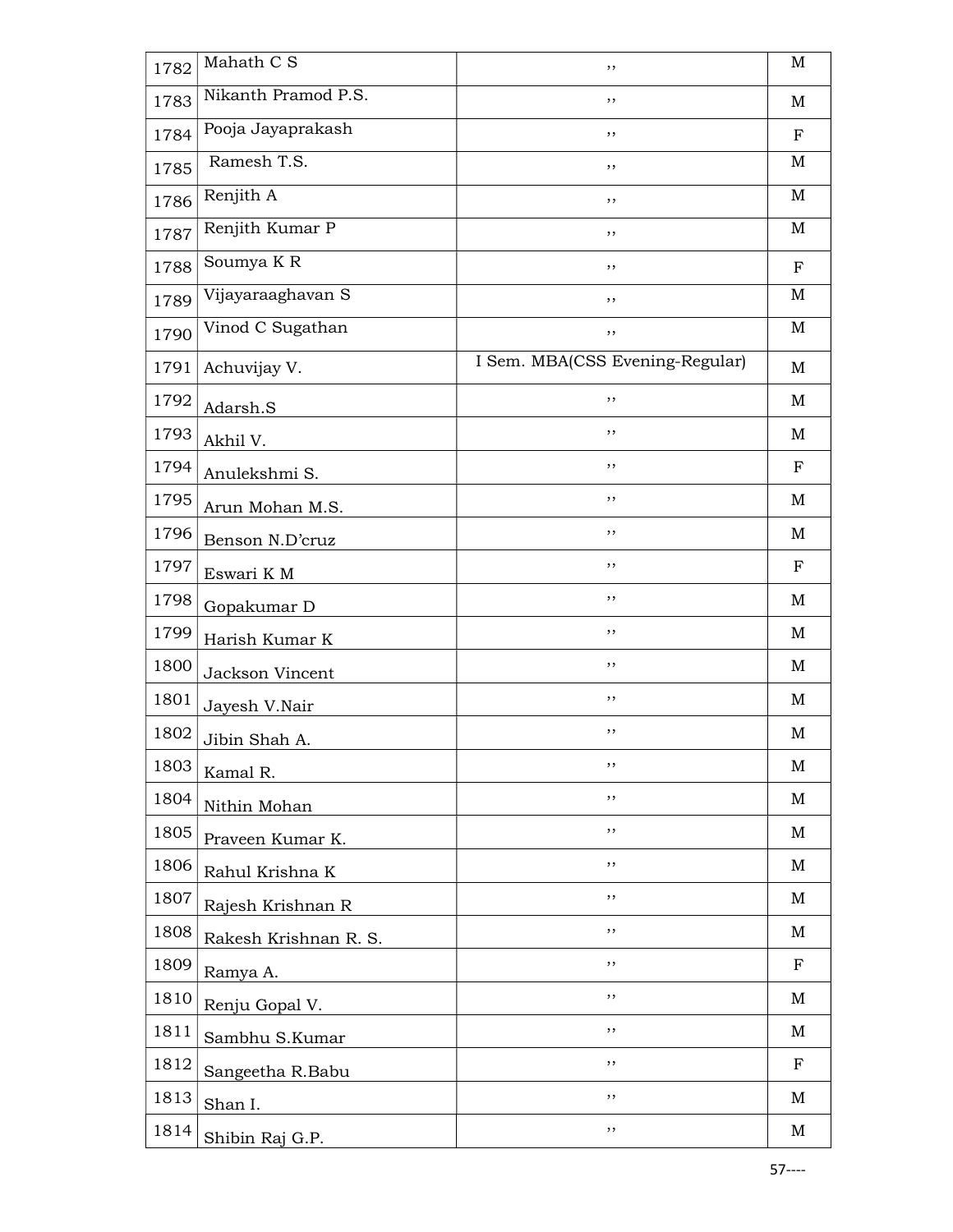| 1815 | Shinejith N.V.        | ,,                         | $\mathbf M$  |
|------|-----------------------|----------------------------|--------------|
| 1816 | Subramonian P.        | ,,                         | M            |
| 1817 | Vijayan.R             | ,,                         | M            |
| 1818 | Vinay P.              | ,,                         | M            |
| 1819 | Vishnu T.             | ,,                         | M            |
| 1820 | Yedu J.B.             | ,,                         | $\mathbf M$  |
| 1821 | Ajeem P               | M.Phil. in Management      | M            |
| 1822 | Anjitha A             | ,,                         | $_{\rm F}$   |
| 1823 | Arya Anilkumar        | ,,                         | $\mathbf F$  |
| 1824 | Arya Rajan            | ,,                         | ${\bf F}$    |
| 1825 | Aswathy B G           | ,,                         | $\mathbf F$  |
| 1826 | Handriya Noel         | ,,                         | $_{\rm F}$   |
| 1827 | Jiji L G              | ,,                         | $_{\rm F}$   |
| 1828 | Jiyas K               | ,,                         | M            |
| 1829 | Sarath S              | ,,                         | $\mathbf M$  |
| 1830 | Vishnu KK             | ,,                         | M            |
|      |                       | VIII .FACULTY OF EDUCATION |              |
|      |                       | DEPARTMENT OF EDUCATION    |              |
|      |                       |                            |              |
| 1831 | <b>HELAN RAJ</b>      | III Sem M.Ed               | $\mathbf{F}$ |
| 1832 | <b>ARYA S NAIR</b>    | ,,                         | $\mathbf{F}$ |
| 1833 | <b>KAVERI R JAYAN</b> | ,,                         | $\mathbf F$  |
| 1834 | <b>ACHU SAJAN</b>     | ,,                         | $_{\rm F}$   |
| 1835 | ALINA G JOHN          | $, \,$                     | $_{\rm F}$   |
| 1836 | <b>ANIE JOHN</b>      | $, \,$                     | $\mathbf F$  |
| 1837 | <b>GOKUL S B</b>      | ,,                         | M            |
| 1838 | <b>ARCHA B S</b>      | ,,                         | $_{\rm F}$   |
| 1839 | KUMARI SANDRA C S     | $, \,$                     | $_{\rm F}$   |
| 1840 | RESHMARAVEENDRAN      | $, \,$                     | $_{\rm F}$   |
| 1841 | <b>VEENA V NAIR</b>   | ,,                         | $\mathbf{F}$ |
| 1842 | VIJIVIJAYAN           | ,,                         | ${\bf F}$    |
| 1843 | <b>RESMI R</b>        | ,,                         | $\mathbf{F}$ |
| 1844 | ASHAT                 | ,,                         | $_{\rm F}$   |
| 1845 | <b>JIJITHAGILTON</b>  | $, \,$                     | $\mathbf{F}$ |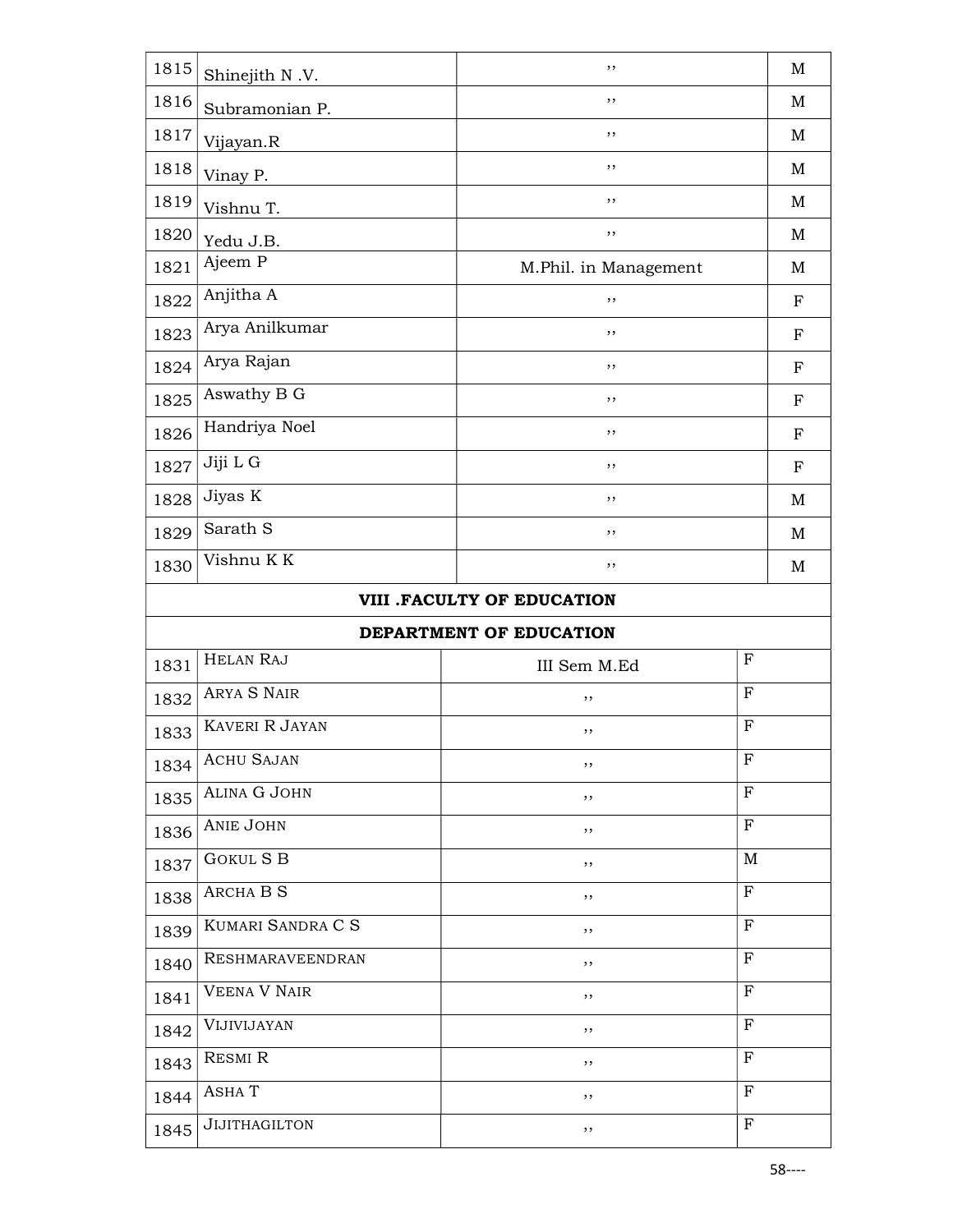| 1846 | ALKA S                 | , ,        | $\mathbf F$  |
|------|------------------------|------------|--------------|
| 1847 | LEKSHMY K G            | , ,        | $\mathbf{F}$ |
| 1848 | RENJITH R              | $, \,$     | M            |
| 1849 | <b>SHANI BOSE</b>      | , ,        | F            |
| 1850 | SNEHAPRABHA P          | ,,         | ${\bf F}$    |
| 1851 | RAKHI G                | ,,         | F            |
| 1852 | <b>SANTY ANNA JOHN</b> | ,,         | $_{\rm F}$   |
| 1853 | LOKA MK                | ,,         | $\mathbf{F}$ |
| 1854 | ANJANA L S             | $, \,$     | F            |
| 1855 | SREELEKSHMI MN         | $, \,$     | $\mathbf F$  |
| 1856 | PRASANNAKUMAR T        | ,,         | $\mathbf M$  |
| 1857 | <b>ANJU THOMAS</b>     | $, \,$     | $_{\rm F}$   |
| 1858 | SOUMYA M S             | $, \,$     | F            |
| 1859 | ANCY H JOY             | ,,         | $_{\rm F}$   |
| 1860 | <b>VANDANA S VENU</b>  | ,,         | F            |
| 1861 | VIDYA G M              | ,,         | $_{\rm F}$   |
| 1862 | <b>SRUTHIT</b>         | ,,         | F            |
| 1863 | ATHIRA A A             | , ,        | F            |
| 1864 | ARDRA R S              | $, \,$     | F            |
| 1865 | SIMI U                 | ,,         | $_{\rm F}$   |
| 1866 | <b>SURYA MANOHARAN</b> | ,,         | F            |
| 1867 | VIBHITHA V ROBIN       | $, \,$     | $\mathbf F$  |
| 1868 | MIDHUN P K             | ,,         | M            |
| 1869 | <b>ANUCHITHRA V B</b>  | ,,         | $\mathbf F$  |
| 1870 | Arun Kumar S S         | I Sem M.Ed | M            |
| 1871 | Anu Vijayan            | $, \,$     | ${\bf F}$    |
| 1872 | Adharsha J R           | ,,         | $\mathbf F$  |
| 1873 | Silpa.V.S              | $, \,$     | $\mathbf F$  |
| 1874 | Surya Rajendran        | ,,         | ${\bf F}$    |
| 1875 | Arsha G                | ,,         | $_{\rm F}$   |
| 1876 | Kripa Anna Saj         | ,,         | $_{\rm F}$   |
| 1877 | Anjana S S             | $, \,$     | $\mathbf F$  |
| 1878 | Harun S                | ,,         | M            |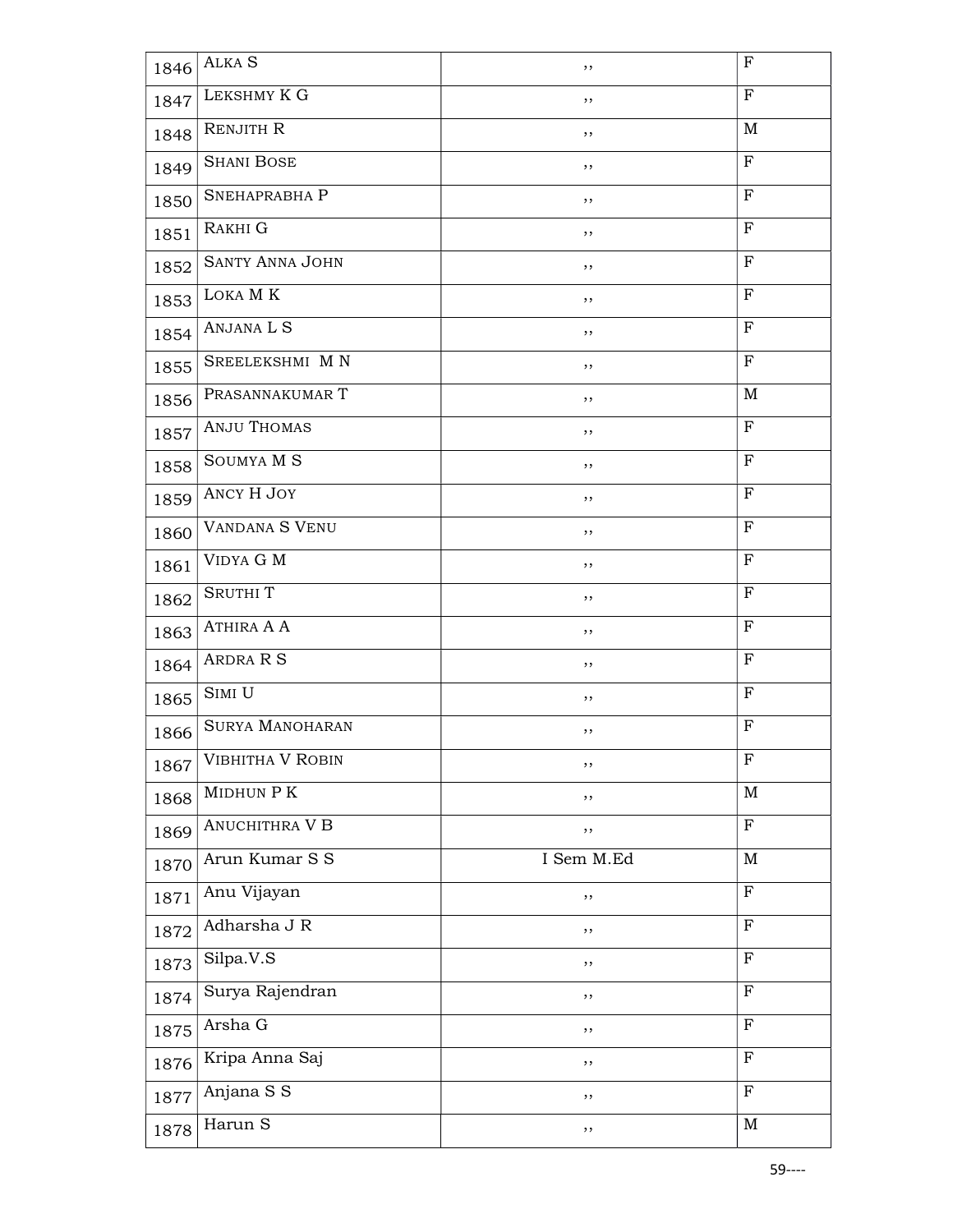| 1879 | Neethu L Devasia | ,,     | $\mathbf F$  |
|------|------------------|--------|--------------|
| 1880 | Anjana S Nair    | ,,     | $\mathbf F$  |
| 1881 | Jayasree S       | ,,     | $\mathbf F$  |
| 1882 | Rejani J         | ,,     | ${\bf F}$    |
| 1883 | Reshma Suresh    | ,,     | $\mathbf F$  |
| 1884 | Harivindnath V B | ,,     | M            |
| 1885 | Harija M S       | ,,     | $\mathbf F$  |
| 1886 | Anjitha U        | ,,     | $\mathbf F$  |
| 1887 | Viji Mol M V     | ,,     | $\mathbf F$  |
| 1888 | Leksmi.R.L       | ,,     | $\rm F$      |
| 1889 | Nandana.K.C      | ,,     | $\mathbf F$  |
| 1890 | Sudhina S S      | ,,     | $\mathbf F$  |
| 1891 | Athira M R       | ,,     | $\mathbf F$  |
| 1892 | Kripa S Chandran | ,,     | $\mathbf F$  |
| 1893 | Haritha Krishnan | ,,     | $\mathbf{F}$ |
| 1894 | Gopika A J       | ,,     | $\mathbf F$  |
| 1895 | Junaid A         | ,,     | M            |
| 1896 | Shyju S S        | ,,     | M            |
| 1897 | Sholi LK         | ,,     | $\mathbf F$  |
| 1898 | Remya M          | ,,     | $\mathbf F$  |
| 1899 | Ancy B           | ,,     | $\mathbf F$  |
| 1900 | Jitha V R        | ,,     | F            |
| 1901 | Anusree S R      | $, \,$ | $\mathbf F$  |
| 1902 | Anusha V L       | ,,     | $\mathbf{F}$ |
| 1903 | Krishnapriya V   | ,,     | $\mathbf F$  |
| 1904 | Krishnendu V S   | ,,     | $\mathbf{F}$ |
| 1905 | Abila A B        | ,,     | $\mathbf F$  |
| 1906 | Haritha V        | ,,     | $\mathbf{F}$ |
| 1907 | Seena Sanan V    | ,,     | $\rm F$      |
| 1908 | Siji S           | ,,     | $\rm F$      |
| 1909 | Jeethu VR        | ,,     | ${\bf F}$    |
| 1910 | Swagath C H      | ,,     | M            |
| 1911 | Sindhu T         | ,,     | $\mathbf F$  |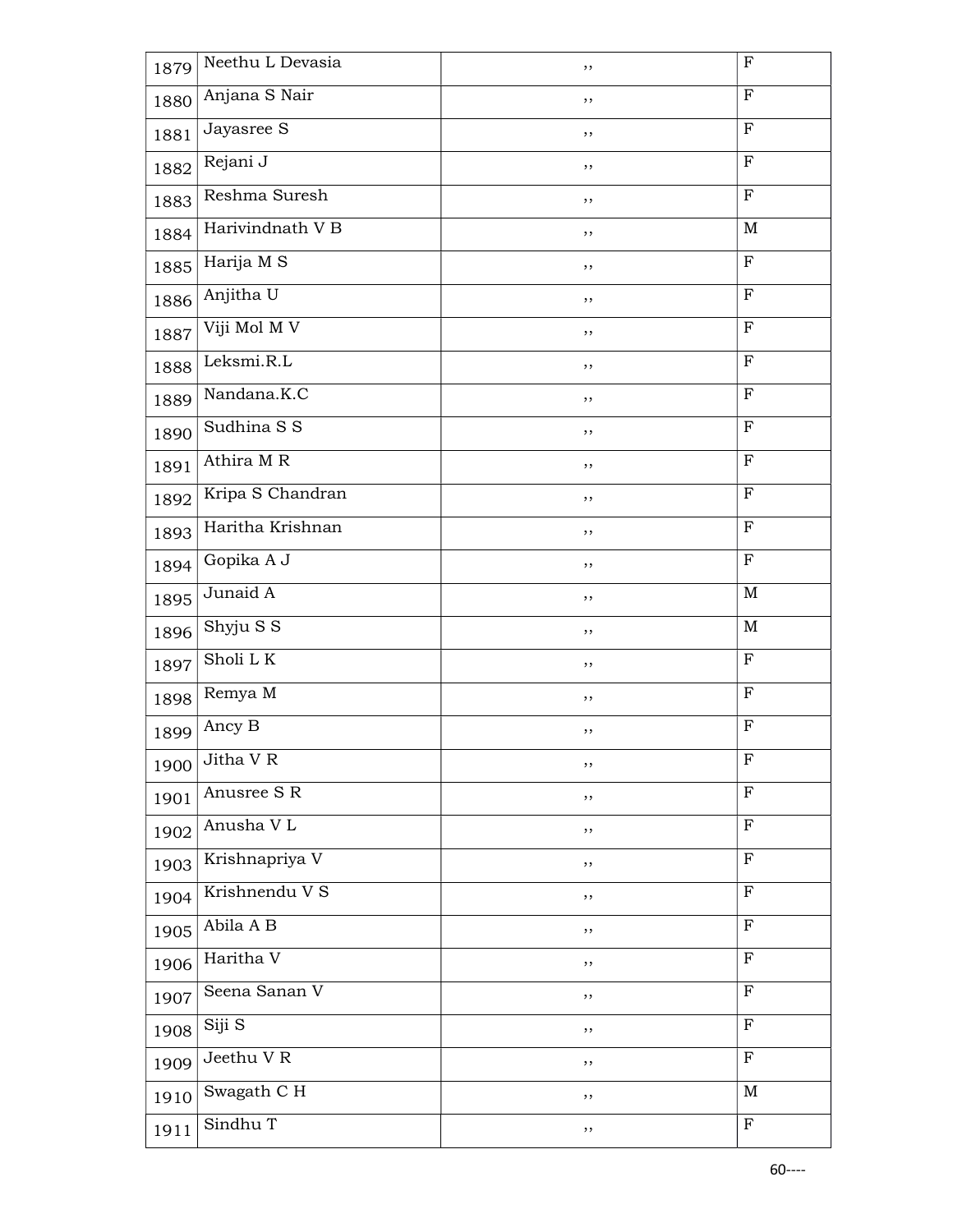| 1912 | Anjana C Kumar         | ,,                            | $_{\rm F}$   |
|------|------------------------|-------------------------------|--------------|
| 1913 | Aswani $K\overline{P}$ | ,,                            | F            |
| 1914 | Sreelekshmi S          | ,,                            | $_{\rm F}$   |
| 1915 | Anjana VL              | ,,                            | $\mathbf F$  |
| 1916 | Sangeetha V S          | ,,                            | ${\bf F}$    |
| 1917 | Raji Samuel            | ,,                            | $_{\rm F}$   |
| 1918 | Veena Yesudas          | ,,                            | F            |
| 1919 | Sajin B Joy            | ,,                            | M            |
| 1920 | Revathy B S            | II Semester M.Phil            | $\mathbf F$  |
| 1921 | Raheena R S            | ,,                            | $\mathbf{F}$ |
| 1922 | Lekshmipriya L         | ,,                            | F            |
| 1923 | Akhila U R             | ,,                            | F            |
| 1924 | Sajilaraj S            | ,,                            | $\mathbf F$  |
| 1925 | Soumya K R             | ,,                            | $\mathbf F$  |
| 1926 | Bindya R S             | ,,                            | $\mathbf{F}$ |
| 1927 | Chinchu N              | ,,                            | $_{\rm F}$   |
|      |                        | IX FACULTY OF SOCIAL SCIENCES |              |
|      |                        | DEPARTMENT OF ARCHAEOLOGY     |              |
| 1928 | Lekshmy S.             | II Semester MA Archaeology    | ${\bf F}$    |
| 1929 | Rahul S.               | ,,                            | M            |
| 1930 | Sanjay S.              | ,,                            | $\mathbf M$  |
| 1931 | Mariya Jose            | ,,                            | $\mathbf F$  |
| 1932 | Christina Mary George  | ,,                            | $\mathbf F$  |
| 1933 | Varsha Byju            | ,,                            | $\mathbf{F}$ |
| 1934 | Arun S.                | ,,                            | $\mathbf M$  |
| 1935 | Deepika S. Vijayan     | ,,                            | $\mathbf F$  |
| 1936 | Krishnapriya B.        | ,,                            | $\mathbf F$  |
| 1937 | Ankitha Das            | ,,                            | ${\bf F}$    |
| 1938 | Akhitha M.C.           | ,,                            | $\mathbf F$  |
| 1939 | Bhavana B. Nair        | ,,                            | $\mathbf F$  |
| 1940 | Varsha B.              | ,,                            | $\mathbf F$  |
| 1941 | Krishnapriya A. S.     | ,,                            | $_{\rm F}$   |
| 1942 | Anakha M.              | ,,                            | $\mathbf F$  |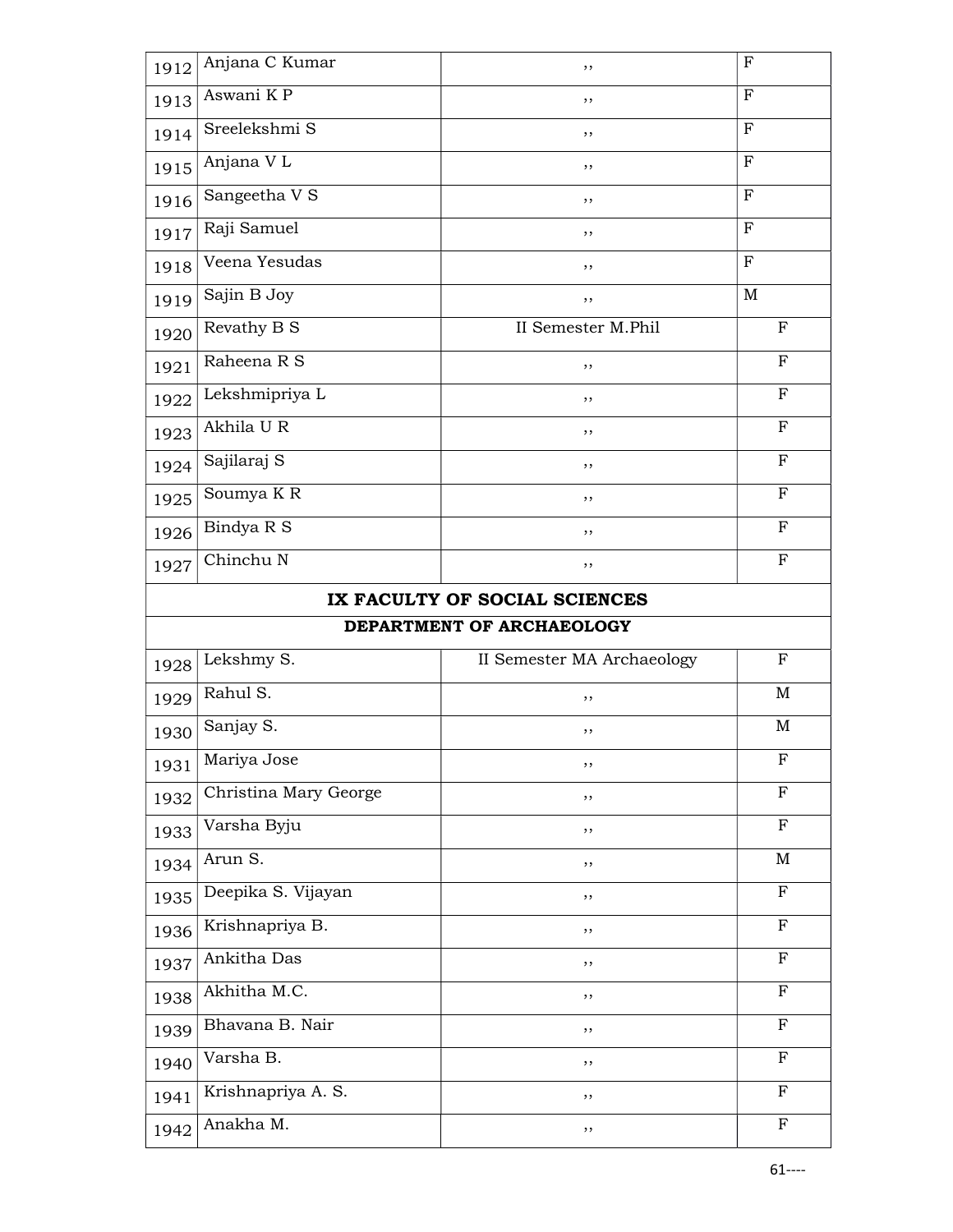| 1943                    | Shilpa K.               | ,,                                                | ${\bf F}$    |
|-------------------------|-------------------------|---------------------------------------------------|--------------|
| 1944                    | Roshni Rajan            | ,,                                                | $_{\rm F}$   |
| 1945                    | Aneena V.A.             | ,,                                                | $_{\rm F}$   |
| 1946                    | Shine Baby              | ,,                                                | $\mathbf M$  |
| 1947                    | Adarsh Shaju            | I Semester MA Archaeology                         | M            |
| 1948                    | Anjana K                | ,,                                                | F            |
| 1949                    | Alan C Dominic          | ,,                                                | M            |
| 1950                    | Eby Joseph              | ,,                                                | $\mathbf M$  |
| 1951                    | Sharan                  | ,,                                                | $\mathbf M$  |
| 1952                    | Rohit Raj               | ,,                                                | $\mathbf M$  |
| 1953                    | Vrinda Shibu            | ,,                                                | $_{\rm F}$   |
| 1954                    | Reshma S                | ,,                                                | F            |
| 1955                    | Arsha Prasad            | ,,                                                | $\mathbf{F}$ |
| 1956                    | Shincy P S              | ,,                                                | $\mathbf F$  |
| 1957                    | Jerry M Haris           | ,,                                                | $\mathbf M$  |
| 1958                    | Abhirami M S            | ,,                                                | $\mathbf F$  |
| 1959                    | S Mekh                  | ,,                                                | $\mathbf M$  |
| 1960                    | Fasli K                 | ,,                                                | F            |
| 1961                    | Devika VL               | ,,                                                | ${\bf F}$    |
| 1962                    | Mekha Shaji             | ,,                                                | F            |
| 1963                    | Sreenath $\overline{B}$ | ,,                                                | M            |
| 1964                    | Karthika MU             | ,,                                                | F            |
| 1965                    | Deependhu A S           | ,,                                                | M            |
| 1966                    | Sreejith S              | ,,                                                | $\mathbf M$  |
| 1967                    | Abin Prakash            | ,,                                                | M            |
| 1968                    | Rahul R                 | M.Phil Archaeology<br>$(2021 - 22 \text{ batch})$ | $\mathbf M$  |
| 1969                    | Athira K Babu           | ,,                                                | F            |
| 1970                    | Akhila V                | ,,                                                | F            |
| DEPARTMENT OF ECONOMICS |                         |                                                   |              |
| 1971                    | Athul Joseph            | I Semester M.A Economics                          | M            |
| 1972                    | Marla Elizabeth Philip  | ,,                                                | ${\bf F}$    |
| 1973                    | Minu Fathima P.T        | ,,                                                | F            |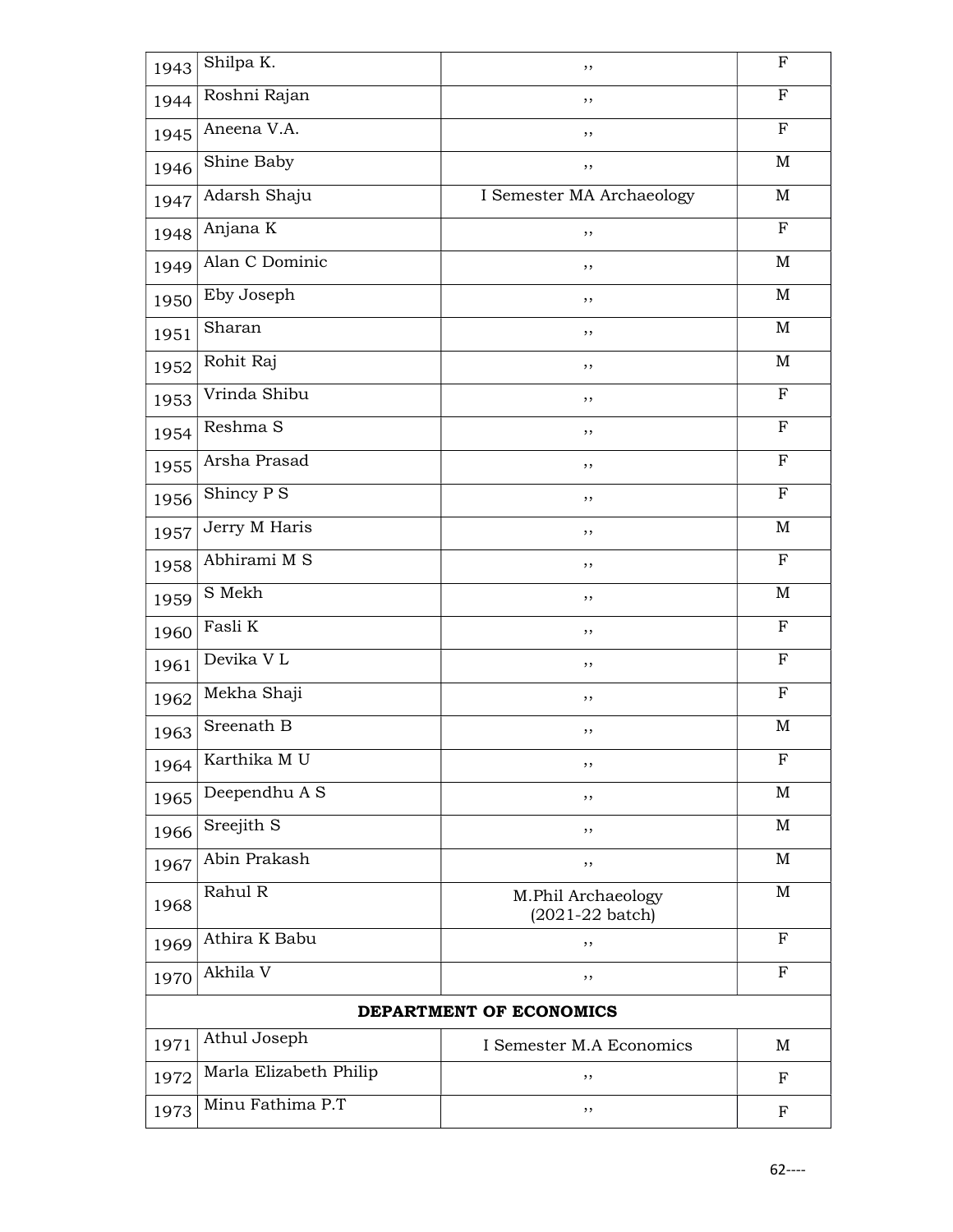| 1974 | Gayatri Prem V         | ,,     | $\mathbf F$               |
|------|------------------------|--------|---------------------------|
| 1975 | Ashwin Ajayan          | ,,     | $\mathbf M$               |
| 1976 | Deeya Deep Anand       | , ,    | $\mathbf F$               |
| 1977 | Sneha Selin K S        | ,,     | ${\bf F}$                 |
| 1978 | Anjali Raghavan        | ,,     | $\mathbf F$               |
| 1979 | Athira P Nair          | ,,     | ${\bf F}$                 |
| 1980 | Kavya B                | ,,     | $\mathbf F$               |
| 1981 | Swathy Krishna S.S     | ,,     | ${\bf F}$                 |
| 1982 | Aiswarya B.S           | $, \,$ | ${\bf F}$                 |
| 1983 | C.G Hema               | ,,     | $\mathbf F$               |
| 1984 | Aswin A P              | ,,     | $\mathbf M$               |
| 1985 | Devika S               | ,,     | $\mathbf F$               |
| 1986 | Amal D                 | $, \,$ | M                         |
| 1987 | Athulya A T            | $, \,$ | $\mathbf F$               |
| 1988 | Sreekutty K.V          | ,,     | ${\bf F}$                 |
| 1989 | Anya Sasi              | ,,     | $\mathbf F$               |
| 1990 | Anjali Prasad          | ,,     | $\mathbf F$               |
| 1991 | Aayesha S              | $, \,$ | ${\bf F}$                 |
| 1992 | Ashna Sudheer          | ,,     | $\mathbf F$               |
| 1993 | Lidhya M               | ,,     | $\mathbf F$               |
| 1994 | Beena J S              | ,,     | $\boldsymbol{\mathrm{F}}$ |
| 1995 | Greeshma Babu          | ,,     | $\mathbf F$               |
| 1996 | Vijitha S Vijayan      | ,,     | ${\bf F}$                 |
| 1997 | Devi V                 | ,,     | ${\bf F}$                 |
| 1998 | Salma Faizi            | ,,     | $\mathbf F$               |
| 1999 | Lisemelo Lydia Lethoba | ,,     | $_{\rm F}$                |
| 2000 | Pooja P.S              | ,,     | ${\bf F}$                 |
| 2001 | Jettin Susan Thomas    | ,,     | $\mathbf F$               |
| 2002 | Chandana.V.S           | ,,     | $_{\rm F}$                |
| 2003 | Prima.P.S              | ,,     | F                         |
| 2004 | Bharath.S              | ,,     | M                         |
| 2005 | Dhanasree Suresh       | ,,     | $\mathbf F$               |
| 2006 | Sreelakshmi.L          | ,,     | $\mathbf F$               |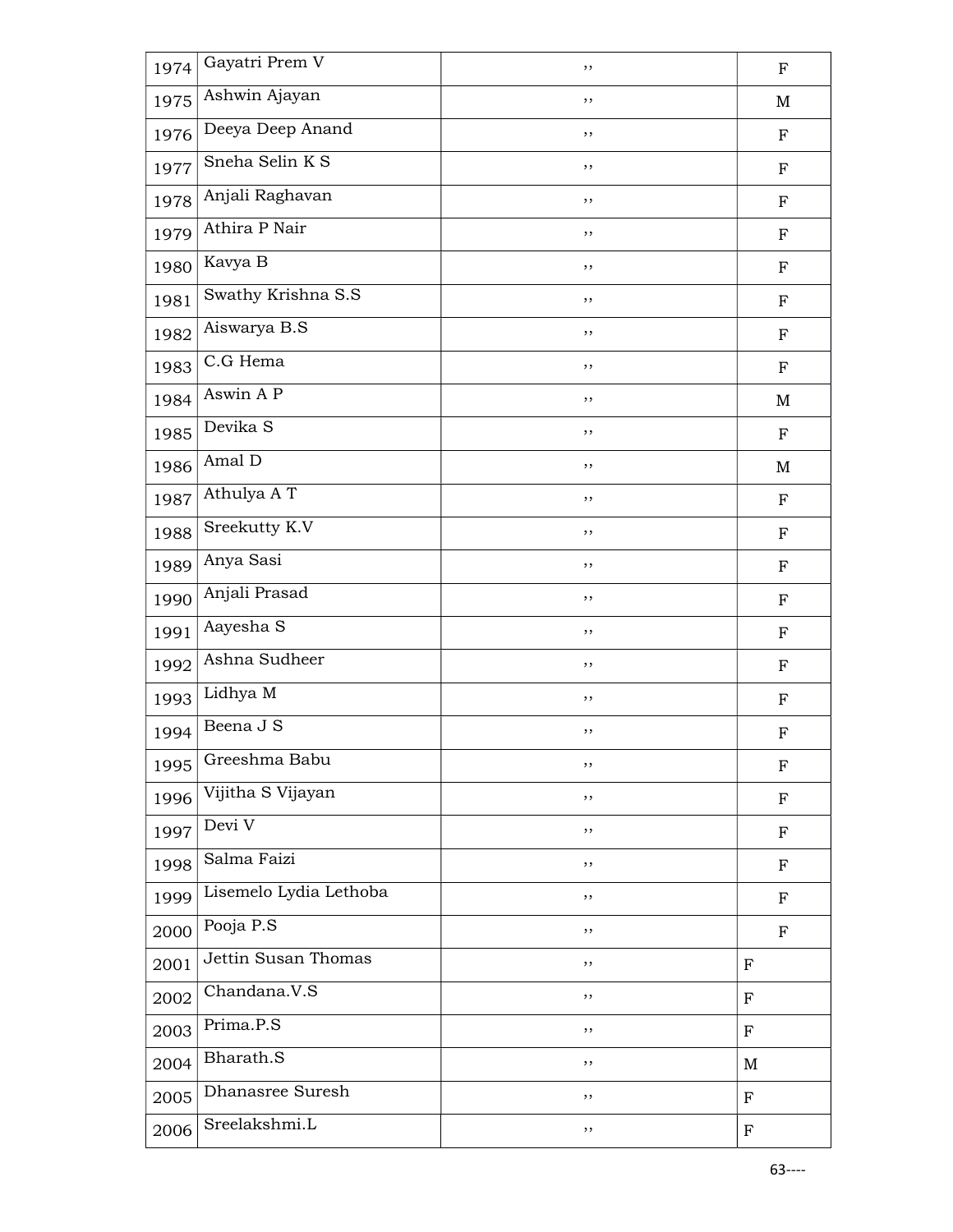| 2007 | Athul.D                  | ,,                         | $\mathbf M$               |
|------|--------------------------|----------------------------|---------------------------|
| 2008 | Derin Ann Sam            | III Semester M.A Economics | ${\bf F}$                 |
| 2009 | Divyanjana               | ,,                         | ${\bf F}$                 |
| 2010 | Parvathy.A               | ,,                         | $_{\rm F}$                |
| 2011 | Sidharth.R               | ,,                         | $\mathbf M$               |
| 2012 | Sreema.M.S               | ,,                         | F                         |
| 2013 | Devika G Raj             | ,,                         | $\mathbf F$               |
| 2014 | Gouri.P                  | ,,                         | F                         |
| 2015 | Abhirami.A               | ,,                         | F                         |
| 2016 | VrindhaVenugopal         | ,,                         | ${\bf F}$                 |
| 2017 | Yoosaf Asharaf           | ,,                         | $\mathbf M$               |
| 2018 | Gopika K Nair            | ,,                         | ${\bf F}$                 |
| 2019 | Kiran.R.T                | ,,                         | $\mathbf M$               |
| 2020 | Manu Prathap             | ,,                         | $\mathbf M$               |
| 2021 | Karthika.V.Menon         | ,,                         | ${\bf F}$                 |
| 2022 | Albert Raju              | ,,                         | M                         |
| 2023 | Riya Shibu               | ,,                         | F                         |
| 2024 | Arathi.J                 | ,,                         | F                         |
| 2025 | Parvathy.L               | ,,                         | ${\bf F}$                 |
| 2026 | Vishnunath.K             | ,,                         | $\mathbf M$               |
| 2027 | M.R.Reshma               | ,,                         | $\boldsymbol{\mathrm{F}}$ |
| 2028 | Rajesh.K                 | ,,                         | $\mathbf M$               |
| 2029 | Vismaya.S                | ,,                         | $\mathbf F$               |
| 2030 | Devayani.V.K             | ,,                         | $_{\rm F}$                |
| 2031 | Ayisha Shibila Kodavandi | ,,                         | $\mathbf F$               |
| 2032 | Ansi.S.S                 | ,,                         | ${\bf F}$                 |
| 2033 | Sivani V Pai             | ,,                         | $\mathbf F$               |
| 2034 | Aiswarya.M               | ,,                         | $\mathbf F$               |
| 2035 | Rakhi.R                  | ,,                         | $\mathbf F$               |
| 2036 | Devika.S                 | ,,                         | ${\bf F}$                 |
| 2037 | Munawwara Zubair         | II Semester M Phil         | ${\bf F}$                 |
| 2038 | Surya Thampi             | ,,                         | $\mathbf F$               |
| 2039 | Sharone Jose             | ,,                         | $\mathbf F$               |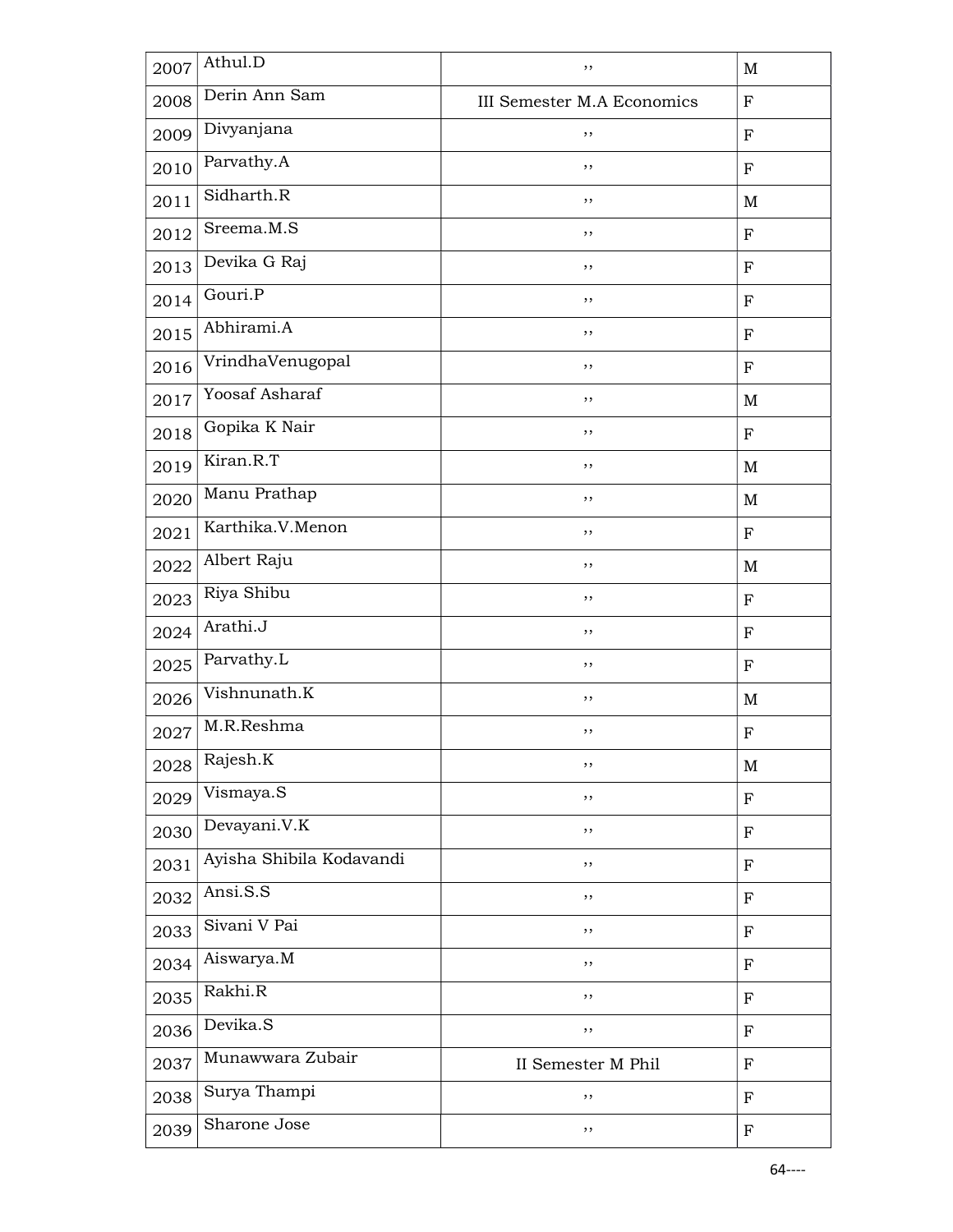| 2040 | Ashna Salim            | ,,                    | F                         |
|------|------------------------|-----------------------|---------------------------|
| 2041 | Anjana.N.C             | ,,                    | $\mathbf F$               |
| 2042 | Anuroop.S.Krishnan     | ,,                    | M                         |
| 2043 | Pratheeksha.P          | ,,                    | $_{\rm F}$                |
| 2044 | Rizwan.K.J             | ,,                    | M                         |
| 2045 | VarshaPrakash          | ,,                    | F                         |
| 2046 | Sreejith.J.S           | ,,                    | M                         |
| 2047 | Muniaraj.K             | ,,                    | M                         |
| 2048 | Athira.V.P             | ,,                    | $\mathbf F$               |
| 2049 | Jithu.K.P              | ,,                    | $\mathbf M$               |
| 2050 | Libin Tom              | ,,                    | $\mathbf M$               |
|      |                        | DEPARTMENT OF HISTORY |                           |
| 2051 | Akshara B S            | II Year MA (CSS)      | F                         |
| 2052 | Akshay S Sathyan       | ,,                    | M                         |
| 2053 | Amrutha Das H R        | ,,                    | F                         |
| 2054 | Amrutha P B            | ,,                    | $\mathbf F$               |
| 2055 | Aswathi M D            | ,,                    | F                         |
| 2056 | Charisma Prakash       | ,,                    | ${\bf F}$                 |
| 2057 | Dhanya Mathew          | ,,                    | $\boldsymbol{\mathrm{F}}$ |
| 2058 | G Aparna               | ,,                    | $_{\rm F}$                |
| 2059 | Jasna N                | ,,                    | F                         |
| 2060 | Jeevan George Varghese | ,,                    | $\mathbf M$               |
| 2061 | Jishna Suresh P        | ,,                    | M                         |
| 2062 | Lakshmy Krishna G S    | ,,                    | $\mathbf F$               |
| 2063 | Lejoy P Lenin          | ,,                    | M                         |
| 2064 | Lekshmi D              | ,,                    | $\boldsymbol{\mathrm{F}}$ |
| 2065 | Maya M                 | ,,                    | $\mathbf F$               |
| 2066 | Merlin S A             | ,,                    | $\mathbf F$               |
| 2067 | Nidhun B               | ,,                    | M                         |
| 2068 | Nithin S S             | ,,                    | $\mathbf M$               |
| 2069 | Pallavi Chandrababu    | ,,                    | $\boldsymbol{\mathrm{F}}$ |
| 2070 | Sandra B S             | ,,                    | $\mathbf F$               |
| 2071 | Sandra P               | ,,                    | $\mathbf F$               |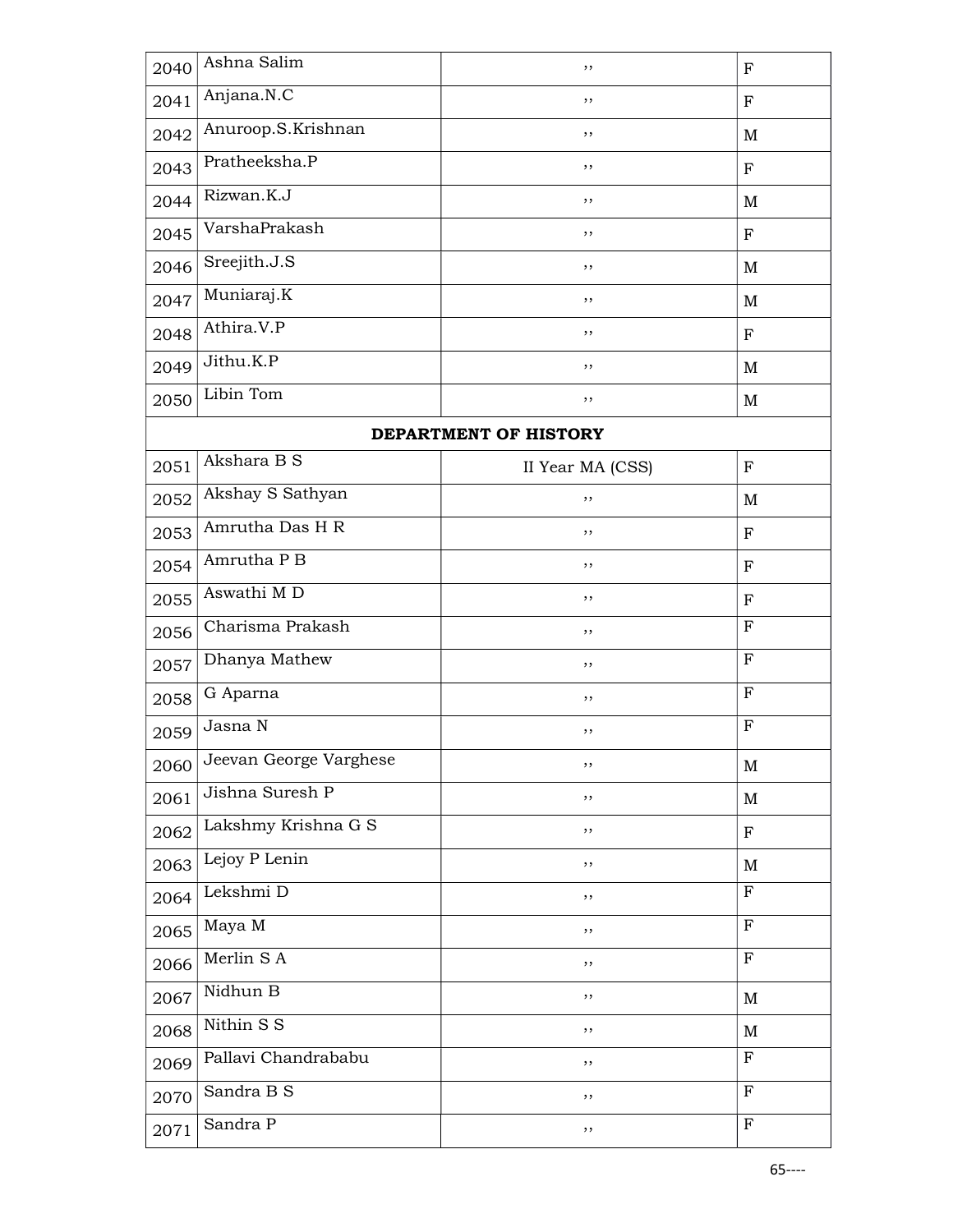| 2072 | Sreelakshmi D          | ,,              | $\mathbf F$               |
|------|------------------------|-----------------|---------------------------|
| 2073 | Sumi $\overline{M}$ S  | ,,              | $\mathbf{F}$              |
| 2074 | V Devanarayan          | ,,              | $\mathbf M$               |
| 2075 | Vishnu V               | ,,              | $\mathbf M$               |
| 2076 | Abin Jolly             | I Year MA (CSS) | $\mathbf M$               |
| 2077 | Akshaya S              | ,,              | $\mathbf F$               |
| 2078 | Anakha                 | ,,              | $_{\rm F}$                |
| 2079 | Angel Lowrence B L     | ,,              | ${\bf F}$                 |
| 2080 | Anjali M               | ,,              | ${\bf F}$                 |
| 2081 | Anjana Krishna         | ,,              | $\boldsymbol{\mathrm{F}}$ |
| 2082 | Anju T J               | ,,              | $\mathbf{F}$              |
| 2083 | Ann Mariya James       | ,,              | $_{\rm F}$                |
| 2084 | Aswathi P              | ,,              | F                         |
| 2085 | Aswin Babu             | ,,              | $\mathbf M$               |
| 2086 | Chinju P T             | ,,              | $\mathbf F$               |
| 2087 | Fathima N              | ,,              | $_{\rm F}$                |
| 2088 | Manasi M               | ,,              | ${\bf F}$                 |
| 2089 | Mohammed Sinan M P     | ,,              | $\mathbf M$               |
| 2090 | Nayana N               | ,,              | $\mathbf F$               |
| 2091 | Niju Krishnan P        | ,,              | $\mathbf M$               |
| 2092 | Rakhi Muraleedharan    | ,,              | F                         |
| 2093 | Rhema Grace Roy        | ,,              | F                         |
| 2094 | Richymol R             | ,,              | $\mathbf F$               |
| 2095 | Ripsy Samuel           | ,,              | ${\bf F}$                 |
| 2096 | Shyama Reghy           | ,,              | ${\bf F}$                 |
| 2097 | Silpa T                | ,,              | $\mathbf{F}$              |
| 2098 | Sisira O               | ,,              | ${\bf F}$                 |
| 2099 | Sneha $\overline{K}$ P | ,,              | $\mathbf F$               |
| 2100 | Thasni Abdul Gafoor    | ,,              | $\mathbf{F}$              |
| 2101 | Vani Anandan           | ,,              | F                         |
| 2102 | Vismaya K              | ,,              | $_{\rm F}$                |
| 2103 | Vismaya M R            | ,,              | $\mathbf F$               |
| 2104 | Bismiya A              | II Year M.Phil  | ${\bf F}$                 |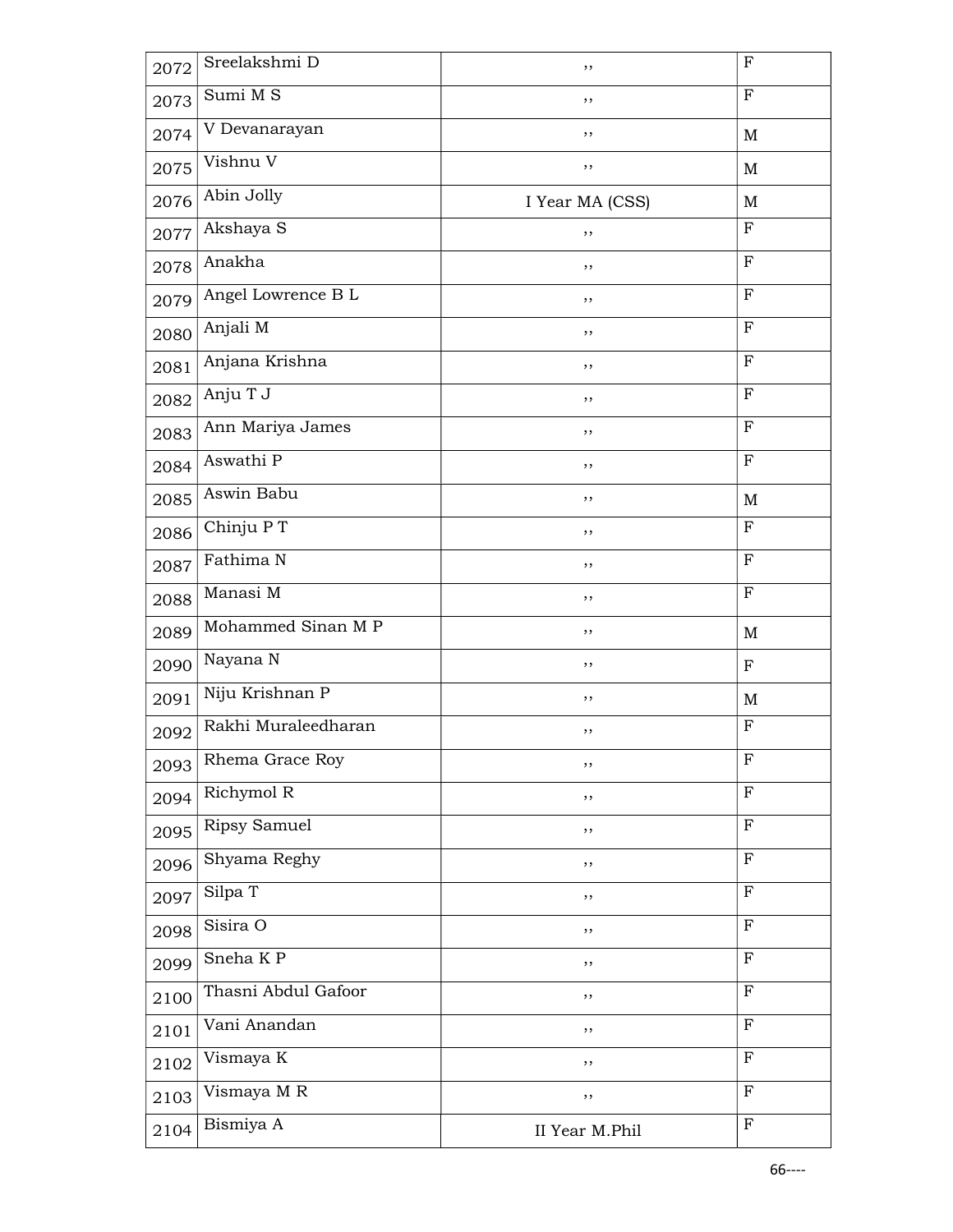| 2105 | Carmal John                           | ,,                                           | $\mathbf F$ |
|------|---------------------------------------|----------------------------------------------|-------------|
| 2106 | Dilsha Aramban                        | ,,                                           | $_{\rm F}$  |
| 2107 | Gopika Krishnan                       | ,,                                           | F           |
| 2108 | Jubin Easow Abraham                   | ,,                                           | M           |
| 2109 | Neethu Krishnan                       | ,,                                           | $\mathbf F$ |
| 2110 | Shambhu R                             | ,,                                           | M           |
|      |                                       | DEPARTMANT OF ISLAMIC AND WEST ASIAN STUDIES |             |
| 2111 | Abdul Basith A                        | I Semester MA Islamic History                | М           |
| 2112 | Abhirami B M                          | ,,                                           | F           |
| 2113 | Al Alif $\overline{S}$ $\overline{S}$ | ,,                                           | M           |
| 2114 | Al Resin $S\overline{A}$              | ,,                                           | M           |
| 2115 | Amrutha C K                           | ,,                                           | $_{\rm F}$  |
| 2116 | Ananthapadmanabhan P J                | ,,                                           | M           |
| 2117 | Binisha M                             | ,,                                           | $_{\rm F}$  |
| 2118 | Boban P M                             | ,,                                           | M           |
| 2119 | Keerthy Thampy                        | ,,                                           | F           |
| 2120 | Tasniya H                             | ,,                                           | F           |
| 2121 | Abhijith A S                          | ,,                                           | M           |
| 2122 | Hariharan SL                          | ,,                                           | M           |
| 2123 | Jyothika Krishnan J                   | ,,                                           | $\mathbf F$ |
| 2124 | Goutham Krishna U R                   | ,,                                           | M           |
| 2125 | Aaisha Babu                           | I Semester M.A West Asian Studies            | ${\bf F}$   |
| 2126 | Ardra Thilak                          | ,,                                           | ${\bf F}$   |
| 2127 | Asif A                                | ,,                                           | M           |
| 2128 | Mamatha Pradeep                       | ,,                                           | $_{\rm F}$  |
| 2129 | Mohammed Anas M N                     | ,,                                           | $\mathbf M$ |
| 2130 | Parvathy Shaji                        | ,,                                           | $_{\rm F}$  |
| 2131 | Ronald Robert                         | ,,                                           | $\mathbf M$ |
| 2132 | Sajid F                               | ,,                                           | M           |
| 2133 | Samanway S                            | ,,                                           | $\mathbf M$ |
| 2134 | Shahadin Sha N                        | ,,                                           | M           |
| 2135 | Sreelekshmi K S                       | , ,                                          | $_{\rm F}$  |
| 2136 | Vineesh Prasad                        | ,,                                           | M           |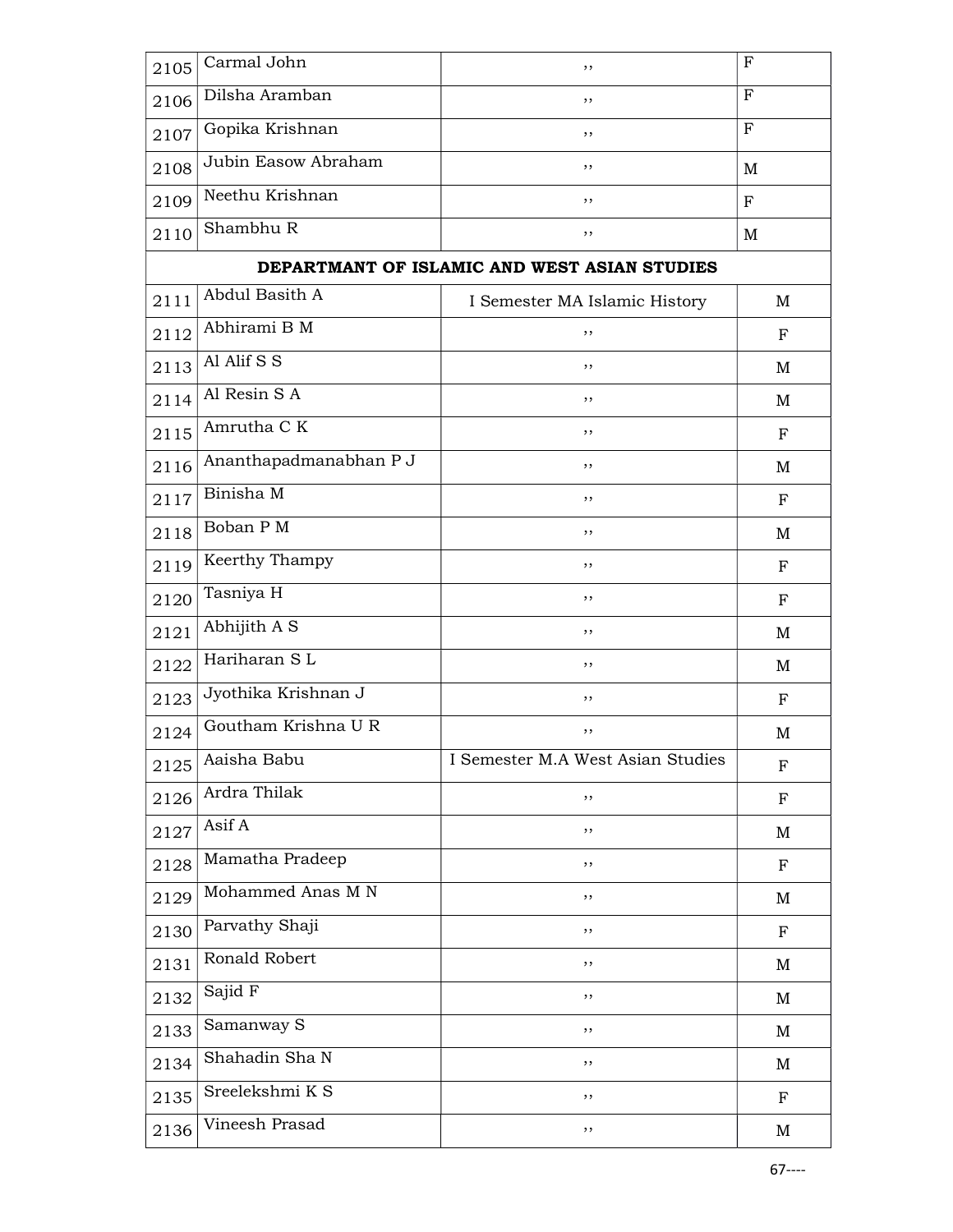| 2137                            | Rahsana KK           | ,,                                            | $_{\rm F}$  |
|---------------------------------|----------------------|-----------------------------------------------|-------------|
| 2138                            | Thameem Bin Backer   | ,,                                            | M           |
| 2139                            | Thansiya Mol S       | ,,                                            | $_{\rm F}$  |
| 2140                            | Alaudeen S           | III Semester MA Islamic History               | M           |
| 2141                            | Aneesa Mol C A       | ,,                                            | $_{\rm F}$  |
| 2142                            | Anciya Mol C A       | ,,                                            | F           |
| 2143                            | Amina Nizar S N      | ,,                                            | F           |
| 2144                            | Harish Basheer B     | ,,                                            | M           |
| 2145                            | Jagfar Khan S        | , ,                                           | M           |
| 2146                            | Jasiya S             | , ,                                           | $_{\rm F}$  |
| 2147                            | Muhammed Sha S       | ,,                                            | M           |
| 2148                            | Nizana N             | ,,                                            | $_{\rm F}$  |
| 2149                            | Riyas A R            | ,,                                            | M           |
| 2150                            | Abhijith J J         | III Semester M.A West Asian<br><b>Studies</b> | M           |
| 2151                            | Aboobaker Siddique N | ,,                                            | M           |
| 2152                            | Anamika B            | , ,                                           | F           |
| 2153                            | Arya H               | ,,                                            | $_{\rm F}$  |
| 2154                            | Fathima Rafeek       | ,,                                            | F           |
| 2155                            | Gracy Thomas         | ,,                                            | $_{\rm F}$  |
| 2156                            | Jishy Jose           | ,,                                            | F           |
| 2157                            | Midhun Madhu         | ,,                                            | M           |
| 2158                            | Mohammed Ashique T M | ,,                                            | M           |
| 2159                            | Reshma Manikantan    | ,,                                            | $_{\rm F}$  |
| 2160                            | Shehin S             | ,,                                            | M           |
| 2161                            | Shibin L Das         | II Semester M.Phil Islamic History            | M           |
| 2162                            | Surmeena M N         | ,,                                            | $\mathbf F$ |
| DEPARTMENT OF POLITICAL SCIENCE |                      |                                               |             |
| 2163                            | Amrutha Suresh       | <b>II Year Political Science</b>              | $_{\rm F}$  |
| 2164                            | Anandu B             | ,,                                            | M           |
| 2165                            | Arya D S             | ,,                                            | $_{\rm F}$  |
| 2166                            | JerinVarkey          | ,,                                            | M           |
| 2167                            | Jefna S              | ,,                                            | $_{\rm F}$  |
| 2168                            | Adarsh H S           | ,,                                            | $\mathbf M$ |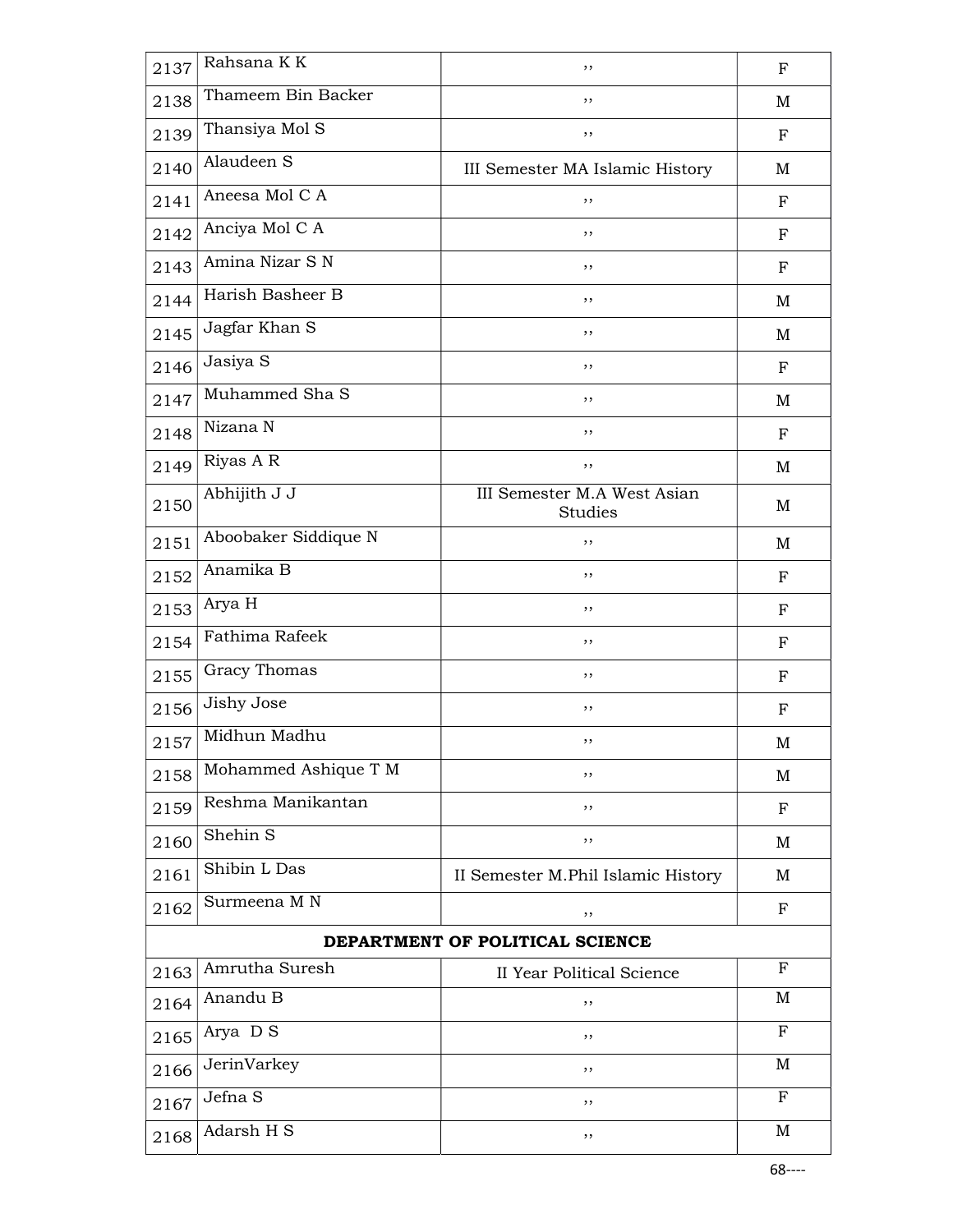| 2169 | Ashika S Prasad                | ,,                                                          | F            |
|------|--------------------------------|-------------------------------------------------------------|--------------|
| 2170 | Krishnapriya Babu              | ,,                                                          | F            |
| 2171 | Rohin Ferdinant                | ,,                                                          | M            |
| 2172 | Arathy M S                     | ,,                                                          | $\mathbf{F}$ |
| 2173 | Rinsha P                       | ,,                                                          | $\mathbf F$  |
| 2174 | Anandhu. Gopidas               | ,,                                                          | M            |
| 2175 | Sukanya S                      | ,,                                                          | $\mathbf F$  |
| 2176 | Anjana Thulaseedharan          | ,,                                                          | $\mathbf{F}$ |
| 2177 | Lavanya J R                    | ,,                                                          | $_{\rm F}$   |
| 2178 | Feba George                    | ,,                                                          | $\mathbf F$  |
| 2179 | Anjana MB                      | ,,                                                          | F            |
| 2180 | Adon C Mathew                  | ,,                                                          | M            |
| 2181 | Namitha K V                    | ,,                                                          | $\mathbf{F}$ |
| 2182 | Arunima B                      | ,,                                                          | F            |
| 2183 | Arsha S S                      | ,,                                                          | ${\bf F}$    |
| 2184 | Saranyamol V                   | ,,                                                          | $_{\rm F}$   |
| 2185 | Anu Krishnan.K                 | ,,                                                          | M            |
| 2186 | Nafiya K P                     | ,,                                                          | F            |
| 2187 | Haritha Rajesh                 | ,,                                                          | $\mathbf F$  |
| 2188 | Krishna Kumar. C               | ,,                                                          | M            |
| 2189 | Mohamed Hashim $\overline{KJ}$ | ,,                                                          | $\mathbf M$  |
| 2190 | Gowri G Krishnan               | II Year M.A Public Administration                           | F            |
| 2191 | Mahi R                         | ,,                                                          | M            |
| 2192 | Shan N S                       | ,,                                                          | M            |
| 2193 | Atheena Therese                | ,,                                                          | $_{\rm F}$   |
| 2194 | Anisha C A                     | ,,                                                          | $_{\rm F}$   |
| 2195 | Vishnu B                       | , ,                                                         | M            |
| 2196 | Arathi Prasannan               | ,,                                                          | $\mathbf F$  |
| 2197 | Akhila Raju P S                | ,,                                                          | $_{\rm F}$   |
| 2198 | Surya P K                      | ,,                                                          | $\mathbf F$  |
| 2199 | Gokul K                        | II Year M.A Politics International<br>Relations & Diplomacy | $\mathbf M$  |
| 2200 | Arun Regi Chacko               | ,,                                                          | M            |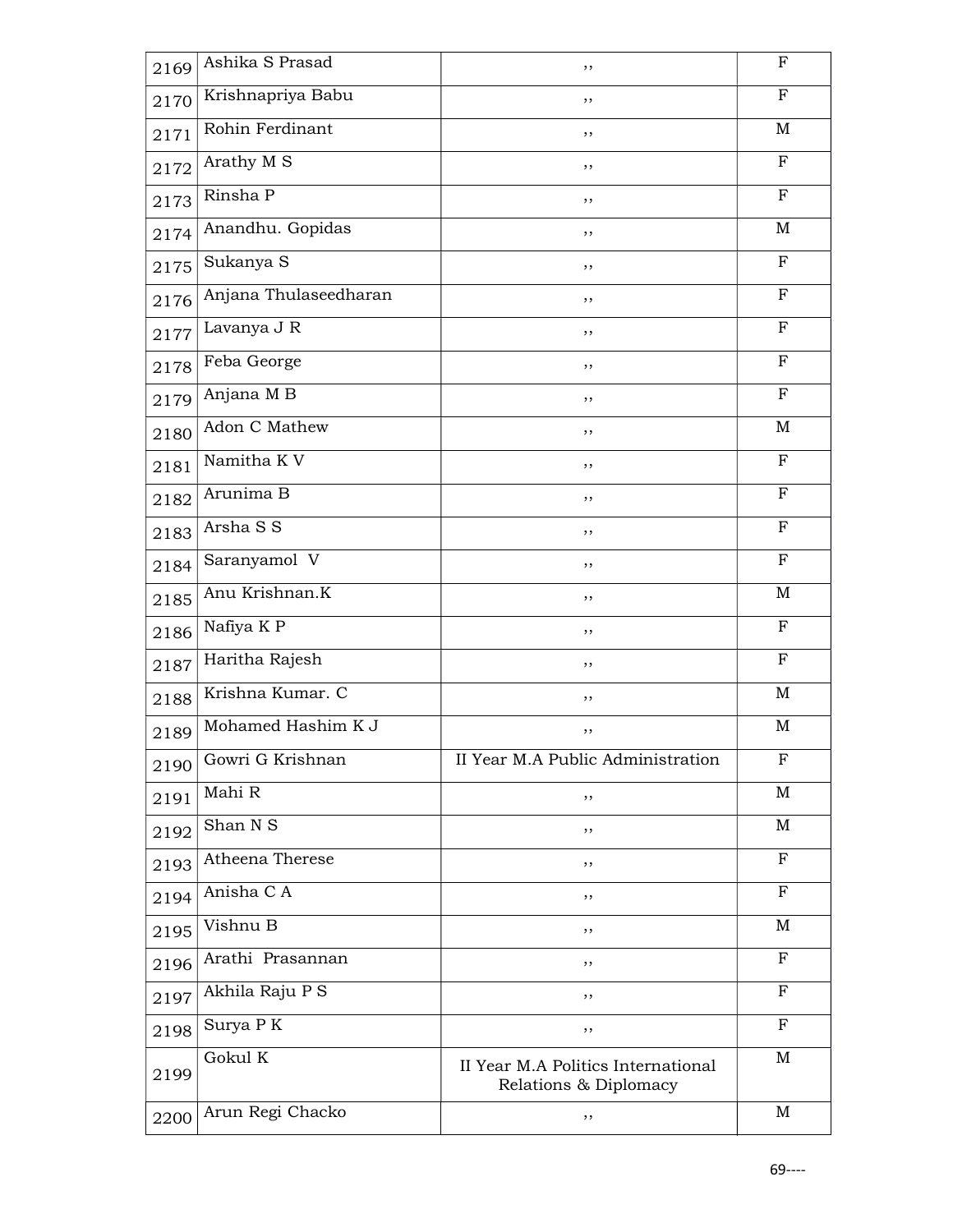| 2201 | Shanti P S                 | ,,                                              | $_{\rm F}$   |
|------|----------------------------|-------------------------------------------------|--------------|
| 2202 | Revathy $\overline{C}$     | ,,                                              | F            |
| 2203 | Deepak Krishnakumar        | ,,                                              | M            |
| 2204 | Ahijith B Lal              | ,,                                              | M            |
| 2205 | Safrana Sherin M.K         | ,,                                              | $\mathbf F$  |
| 2206 | Vaishnav V S               | ,,                                              | M            |
| 2207 | Reshma B                   | ,,                                              | $_{\rm F}$   |
| 2208 | Aneeshma Anirudhan         | ,,                                              | $\mathbf{F}$ |
| 2209 | Asif Mohammed              | ,,                                              | M            |
| 2210 | Shabana Yasmin P           | ,,                                              | $\mathbf F$  |
| 2211 | Dhanush $S$ $\overline{D}$ | ,,                                              | M            |
| 2212 | Cheriyachan.B.Mattam       | M.Phil Political Science<br>$(2020-2021$ Batch) | M            |
| 2213 | P.S Abhishek               | ,,                                              | M            |
| 2214 | Serah John                 | ,,                                              | F            |
| 2215 | Sruthi.S                   | ,,                                              | $_{\rm F}$   |
| 2216 | Ajinas.A.M                 | , ,                                             | $\mathbf F$  |
| 2217 | Vaishnavi. K. Lal          | ,,                                              | $\mathbf{F}$ |
| 2218 | Nishad . K                 | , ,                                             | M            |
| 2219 | Midhula Ajay               | ,,                                              | F            |
| 2220 | Anoop.K.S                  | ,,                                              | M            |
| 2221 | Sarangi Sunil              | ,,                                              | $\mathbf F$  |
| 2222 | Rahul Krishnan             | ,,                                              | M            |
| 2223 | Amala M John               | ,,                                              | $_{\rm F}$   |
| 2224 | Mathew Alex                | ,,                                              | $\mathbf M$  |
| 2225 | Shilpamol S Ambalathara    | ,,                                              | $\mathbf{F}$ |
| 2226 | Abhijith A K               | ,,                                              | M            |
| 2227 | Sakhitha L                 | ,,                                              | $_{\rm F}$   |
| 2228 | Sudheesh. D                | M.A Political Science<br>$(2021 - 2023$ Batch)  | M            |
| 2229 | Abel.T.Jose                | ,,                                              | M            |
| 2230 | Aswathy.K.K                | ,,                                              | $\mathbf F$  |
| 2231 | Harikrishnan.A.B           | ,,                                              | $\mathbf M$  |
| 2232 | Ariya Vamanan              | ,,                                              | $_{\rm F}$   |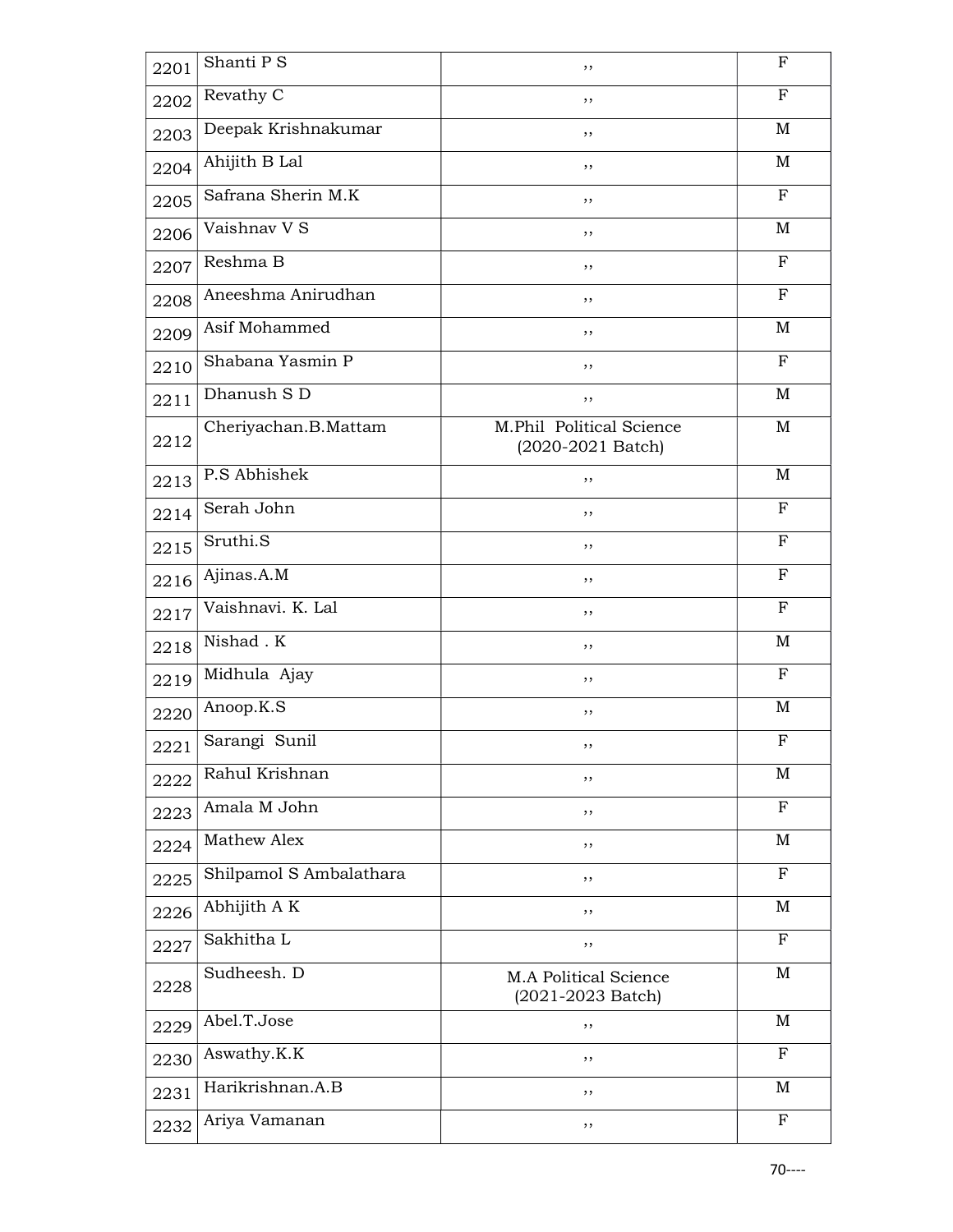| 2233 | Samyuktha.S          | ,,                                             | $\boldsymbol{\mathrm{F}}$ |
|------|----------------------|------------------------------------------------|---------------------------|
| 2234 | Rakhi.R.S            | ,,                                             | $_{\rm F}$                |
| 2235 | Nanda.S              | ,,                                             | ${\bf F}$                 |
| 2236 | Afiya Biju           | ,,                                             | ${\bf F}$                 |
| 2237 | Yabili.F             | ,,                                             | $\mathbf F$               |
| 2238 | Adithya.S            | ,,                                             | $\boldsymbol{\mathrm{F}}$ |
| 2239 | Laseen Farhan.K      | ,,                                             | $\mathbf M$               |
| 2240 | Joyal Joseph         | ,,                                             | $\mathbf M$               |
| 2241 | Anamika.K.S          | ,,                                             | $\mathbf F$               |
| 2242 | Akhila.N.S           | ,,                                             | $\boldsymbol{\mathrm{F}}$ |
| 2243 | Nifana               | ,,                                             | F                         |
| 2244 | S.Mohammed Abid      | ,,                                             | M                         |
| 2245 | Ankitha Nair.M.S     | ,,                                             | $\mathbf F$               |
| 2246 | Vrunda Krishnan      | ,,                                             | $\mathbf F$               |
| 2247 | Veena.O              | ,,                                             | ${\bf F}$                 |
| 2248 | Nandana Krishnan     | ,,                                             | $\mathbf F$               |
| 2249 | Parvathy Sivaranjini | ,,                                             | ${\bf F}$                 |
| 2250 | Niveditha.B          | ,,                                             | $\mathbf F$               |
| 2251 | Sneha.P              | ,,                                             | ${\bf F}$                 |
| 2252 | Adwaith.B            | ,,                                             | M                         |
| 2253 | Deepu Balan          | ,,                                             | $\mathbf M$               |
| 2254 | Divya Sabu           | ,,                                             | $\mathbf F$               |
| 2255 | Ajithra Raghunath    | ,,                                             | F                         |
| 2256 | Angel Rose Paul      | ,,                                             | F                         |
| 2257 | Aiswarya.T.V         | ,,                                             | $_{\rm F}$                |
| 2258 | Riyana.N             | ,,                                             | $\mathbf F$               |
| 2259 | Athul.J.A            | M.A Public Administration<br>(2021-2023 Batch) | $\mathbf M$               |
| 2260 | Roji.J               | ,,                                             | $\mathbf M$               |
| 2261 | Akshitha Justin      | ,,                                             | $\mathbf F$               |
| 2262 | Aparna.S             | ,,                                             | $\mathbf F$               |
| 2263 | Aswin.A              | ,,                                             | $\mathbf M$               |
| 2264 | Anupriya             | ,,                                             | F                         |
| 2265 | Lekshmi.P.V          | ,,                                             | $\mathbf F$               |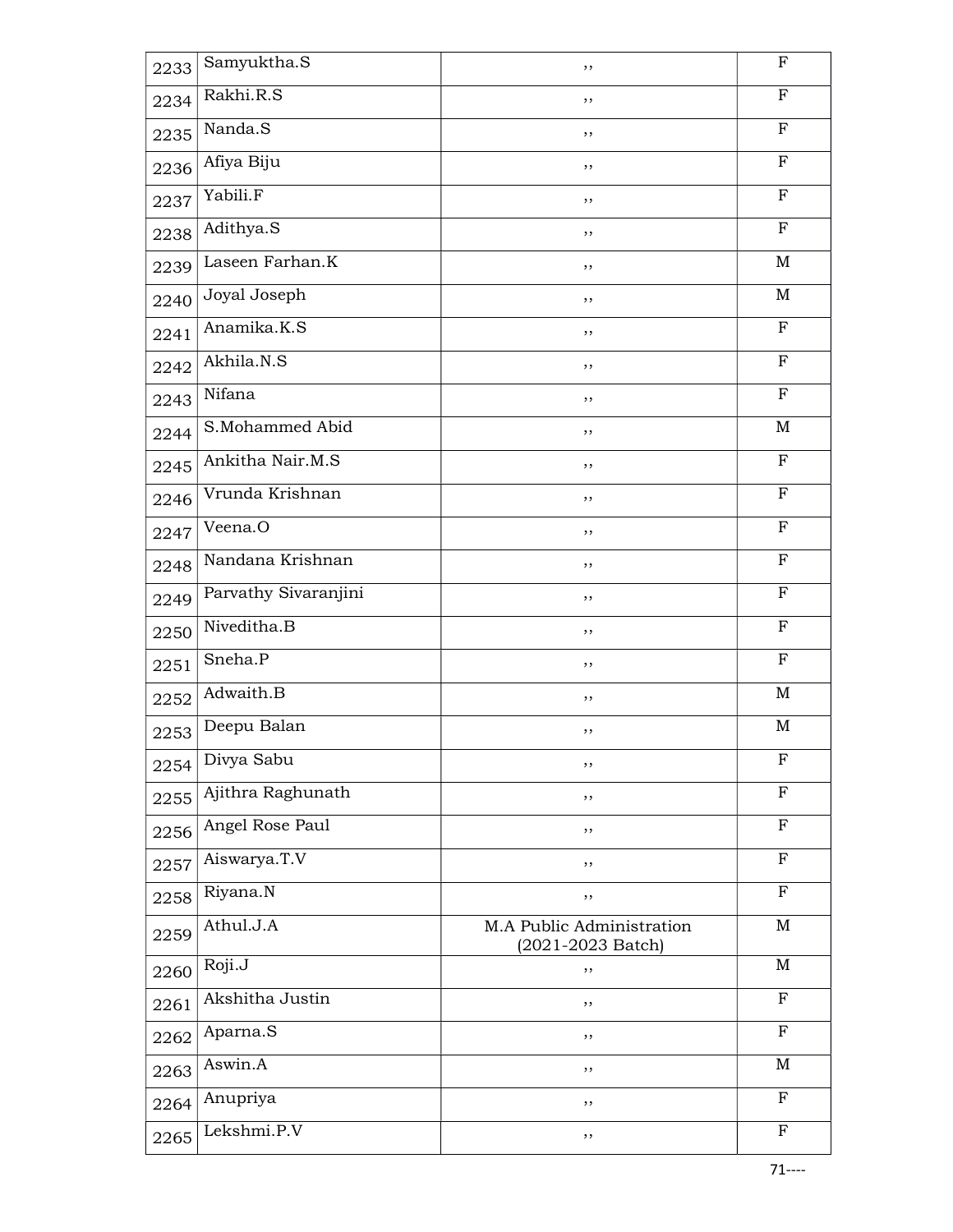| 2266                    | Maya.R                | ,,                                                                        | F           |  |
|-------------------------|-----------------------|---------------------------------------------------------------------------|-------------|--|
| 2267                    | Teena Rose Wilson     | ,,                                                                        | $\mathbf F$ |  |
| 2268                    | Vaseem Ali.V          | ,,                                                                        | M           |  |
| 2269                    | Dahliamol.K.Dileep    | M.A Politics, International<br>Relations & Diplomacy<br>(2021-2023 Batch) | $_{\rm F}$  |  |
| 2270                    | Faseela.K.L           | ,,                                                                        | F           |  |
| 2271                    | Anakha.J.Madhom       | ,,                                                                        | $\mathbf F$ |  |
| 2272                    | Aleena Suresh         | ,,                                                                        | $\mathbf F$ |  |
| 2273                    | Sharhabeel.T.K        | ,,                                                                        | M           |  |
| 2274                    | Rohit Saju            | ,,                                                                        | M           |  |
| 2275                    | Anand.C.Babu          | ,,                                                                        | M           |  |
| 2276                    | Thamanna Ifatha Nazar | ,,                                                                        | $\mathbf F$ |  |
| 2277                    | Archana.S.S           | ,,                                                                        | $_{\rm F}$  |  |
| 2278                    | Sagar.V.S             | ,,                                                                        | M           |  |
| 2279                    | Jubil.P.Kochumon      | ,,                                                                        | M           |  |
| 2280                    | Neethu.S              | ,,                                                                        | F           |  |
| 2281                    | Yacouba Poinon Konate | ,,                                                                        | M           |  |
| 2282                    | Aby.M.S               | ,,                                                                        | M           |  |
| 2283                    | Abhilash. $M.S$       | ,,                                                                        | M           |  |
| 2284                    | Aunpa Mathew          | ,,                                                                        | F           |  |
| 2285                    | Ben Tom Raphy         | ,,                                                                        | M           |  |
| 2286                    | Hepsiba SL            | ,,                                                                        | $_{\rm F}$  |  |
| 2287                    | Mohammed Arshad.O.C   | ,,                                                                        | M           |  |
| DEPARTMENT OF SOCIOLOGY |                       |                                                                           |             |  |
| 2288                    | Bhavya S Nair         | I Semester MSW                                                            | $\mathbf F$ |  |
| 2289                    | Adithya.C.P.          | ,,                                                                        | $\mathbf F$ |  |
| 2290                    | Aysha                 | ,,                                                                        | $\mathbf F$ |  |
| 2291                    | Alwin Jiji George     | ,,                                                                        | M           |  |
| 2292                    | Lijitha A L           | ,,                                                                        | F           |  |
| 2293                    | Aiswarya S            | ,,                                                                        | $\mathbf F$ |  |
| 2294                    | Arya C V              | ,,                                                                        | $\mathbf F$ |  |
| 2295                    | Arya Raj P            | ,,                                                                        | ${\bf F}$   |  |
| 2296                    | Nadeera K             | ,,                                                                        | F           |  |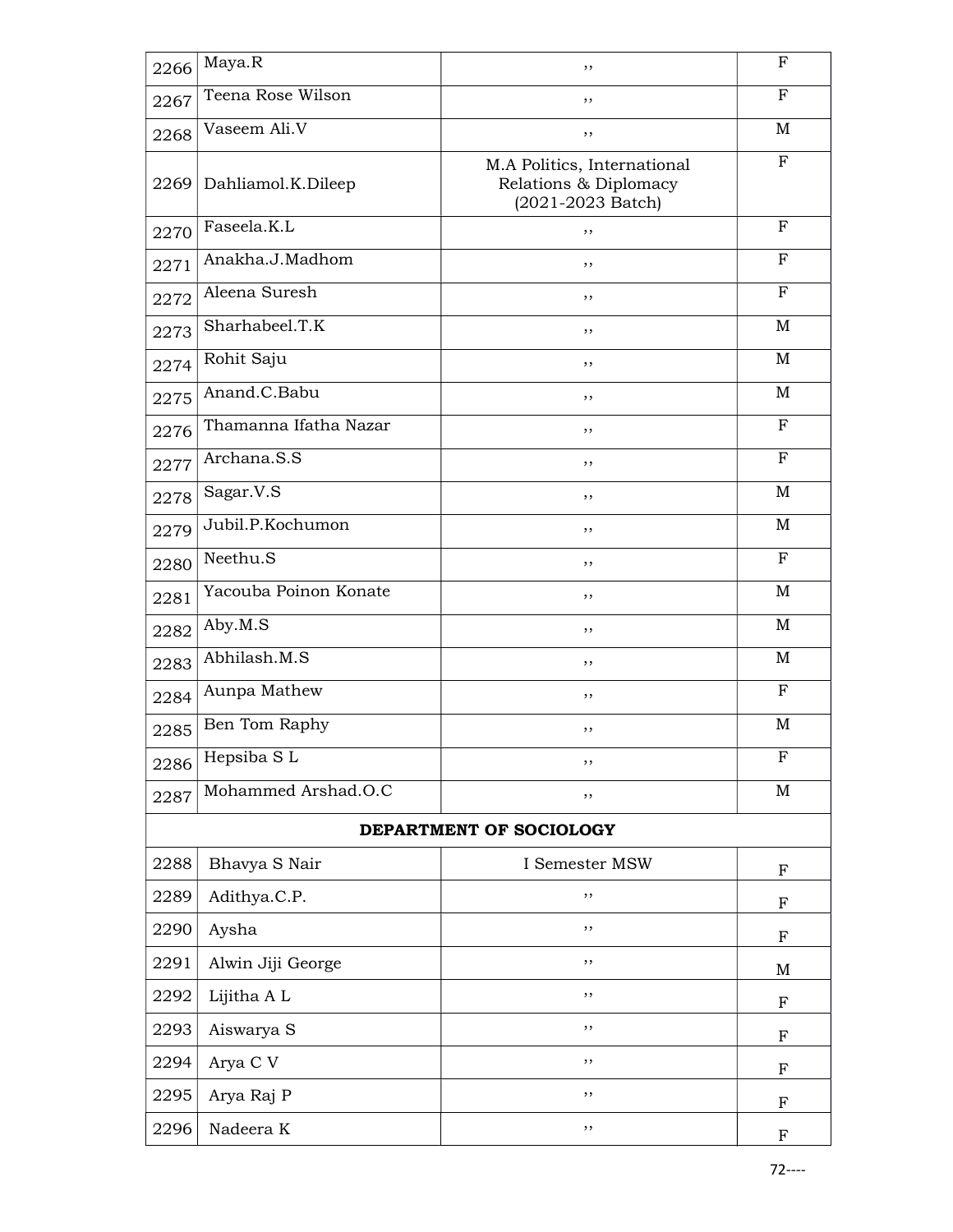| 2297 | Anusree. A. S       | ,,                      | $\boldsymbol{\mathrm{F}}$ |
|------|---------------------|-------------------------|---------------------------|
| 2298 | Beema Saif          | ,,                      | $\boldsymbol{\mathrm{F}}$ |
| 2299 | Greeshma T G        | , ,                     | ${\bf F}$                 |
| 2300 | Aarchakrishna T R   | ,,                      | $\boldsymbol{\mathrm{F}}$ |
| 2301 | Jekcy C Joy         | ,,                      | ${\bf F}$                 |
| 2302 | Annie V S           | ,,                      | F                         |
| 2303 | Anjana C M          | ,,                      | $_{\rm F}$                |
| 2304 | Athulya T K         | ,,                      | F                         |
| 2305 | Sayana Sathyaprasad | , ,                     | $_{\rm F}$                |
| 2306 | Anakha N J          | ,,                      | $\mathbf F$               |
| 2307 | Ajmi Fathima S      | ,,                      | F                         |
| 2308 | Annsa Abraham       | ,,                      | ${\bf F}$                 |
| 2309 | Sreelekshmi MD      | ,,                      | $\boldsymbol{\mathrm{F}}$ |
| 2310 | Jobisha Joy         | ,,                      | ${\bf F}$                 |
| 2311 | Bhavana R           | ,,                      | $\mathbf F$               |
| 2312 | Harikrishnan K      | ,,                      | M                         |
| 2313 | Avanthika S Raj     | ,,                      | F                         |
| 2314 | Gopika Krishnan     | , ,                     | $_{\rm F}$                |
| 2315 | Ancy Andrews        | ,,                      | F                         |
| 2316 | Afreen S            | ,,                      | F                         |
| 2317 | Gopija G            | ,,                      | F                         |
| 2318 | Christin Sam        | ,,                      | M                         |
| 2319 | Mariyam             | ,,                      | $\boldsymbol{\mathrm{F}}$ |
| 2320 | Vaishnavi S         | , ,                     | $\mathbf F$               |
| 2321 | John Mathew Joseph  | $, \,$                  | $\mathbf M$               |
| 2322 | Noufiya N           | ,,                      | $\mathbf F$               |
| 2323 | Akshay Kumar J T    | ,,                      | M                         |
| 2324 | <b>Beulah James</b> | I Semester MA Sociology | $\mathbf F$               |
| 2325 | Navaziya T          | ,,                      | F                         |
| 2326 | Simy Treesa Jose    | ,,                      | $\boldsymbol{\mathrm{F}}$ |
| 2327 | Sruthy K            | ,,                      | $_{\rm F}$                |
| 2328 | Thejaswini M C      | ,,                      | $\boldsymbol{\mathrm{F}}$ |
| 2329 | Najda A             | $, \,$                  | F                         |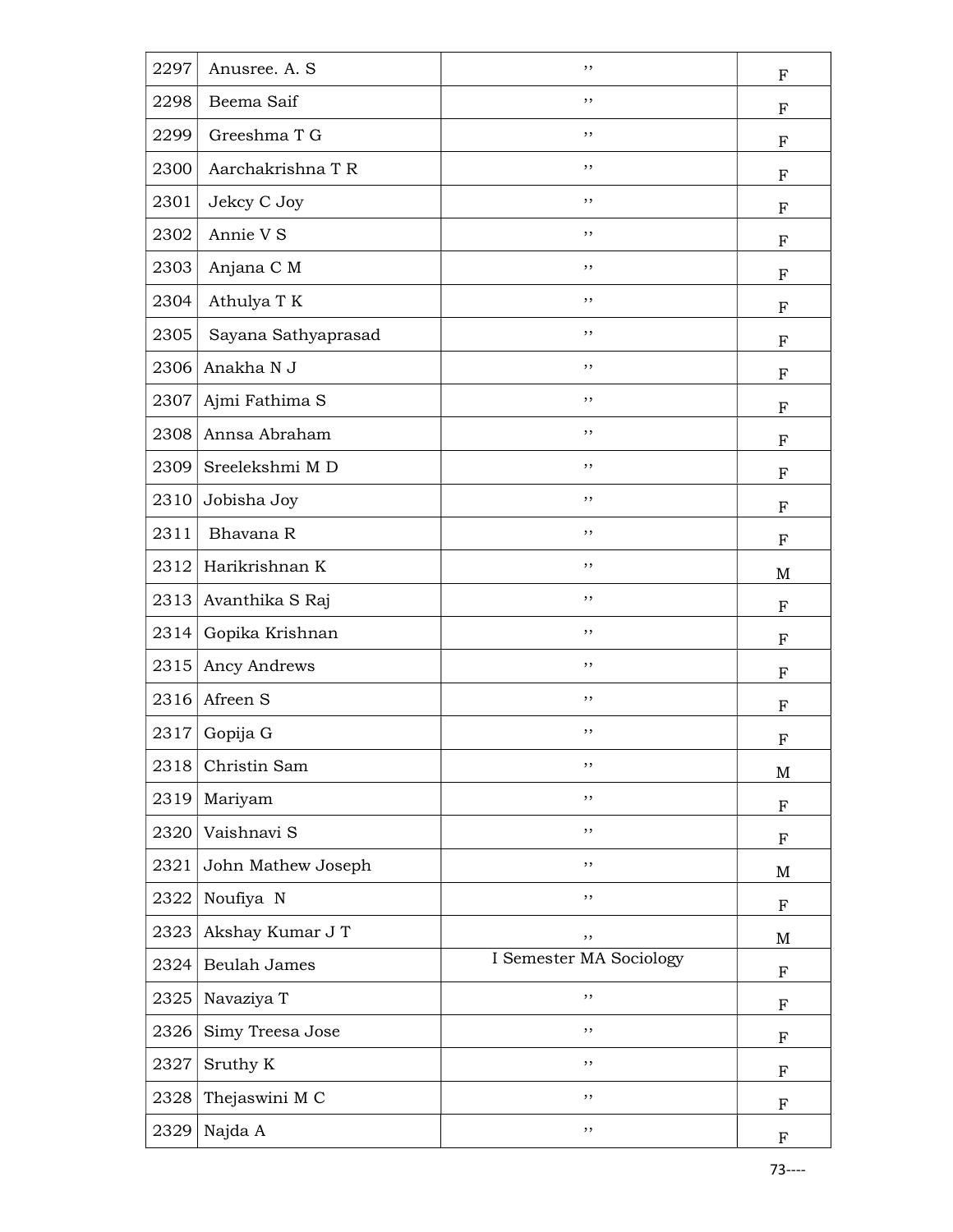| 2330 | Devika P             | ,,                               | $\boldsymbol{\mathrm{F}}$ |
|------|----------------------|----------------------------------|---------------------------|
| 2331 | Maneeshma K P        | ,,                               | $\boldsymbol{\mathrm{F}}$ |
| 2332 | Vishnu MP            | , ,                              | M                         |
| 2333 | Akshitha S Ajay      | ,,                               | $\boldsymbol{\mathrm{F}}$ |
| 2334 | Annie A S            | ,,                               | ${\bf F}$                 |
| 2335 | Devisree V           | ,,                               | F                         |
| 2336 | Sreeshma KR          | ,,                               | ${\bf F}$                 |
| 2337 | Mubeena U            | ,,                               | F                         |
| 2338 | Revootty S           | , ,                              | $_{\rm F}$                |
| 2339 | Manjeeshnad M J      | ,,                               | M                         |
| 2340 | Apsara Babu          | ,,                               | F                         |
| 2341 | Gauri S Nair         | ,,                               | ${\bf F}$                 |
| 2342 | Abhirami S B         | ,,                               | $\boldsymbol{\mathrm{F}}$ |
| 2343 | Vaishnavi A          | ,,                               | ${\bf F}$                 |
| 2344 | Alieu Touray         | ,,                               | M                         |
| 2345 | Midhun Sankar        | ,,                               | M                         |
| 2346 | Rohini R             | ,,                               | F                         |
| 2347 | Vijesh Vijayan       | , ,                              | M                         |
| 2348 | Adarsh P             | ,,                               | M                         |
| 2349 | Gauthami B S         | ,,                               | F                         |
| 2350 | Dhany S Nair         | ,,                               | F                         |
| 2351 | Arshidha Kunhabdulla | ,,                               | F                         |
| 2352 | Ayana A M            | ,,                               | $\boldsymbol{\mathrm{F}}$ |
| 2353 | Swathy S Kumar       | ,,                               | F                         |
| 2354 | Abdul Munaz K        | <b>III Semester MA Sociology</b> | $\mathbf M$               |
| 2355 | Abhaya C V           | ,,                               | F                         |
| 2356 | Aiswarya S S         | ,,                               | $\boldsymbol{\mathrm{F}}$ |
| 2357 | Alvin Dorsy          | ,,                               | M                         |
| 2358 | Angel Treesa Anil    | ,,                               | F                         |
| 2359 | Aromal Sivan         | ,,                               | M                         |
| 2360 | Arsha R. Chandran    | ,,                               | $_{\rm F}$                |
| 2361 | Ashna Das L D        | ,,                               | F                         |
| 2362 | Athira P             | ,,                               | $_{\rm F}$                |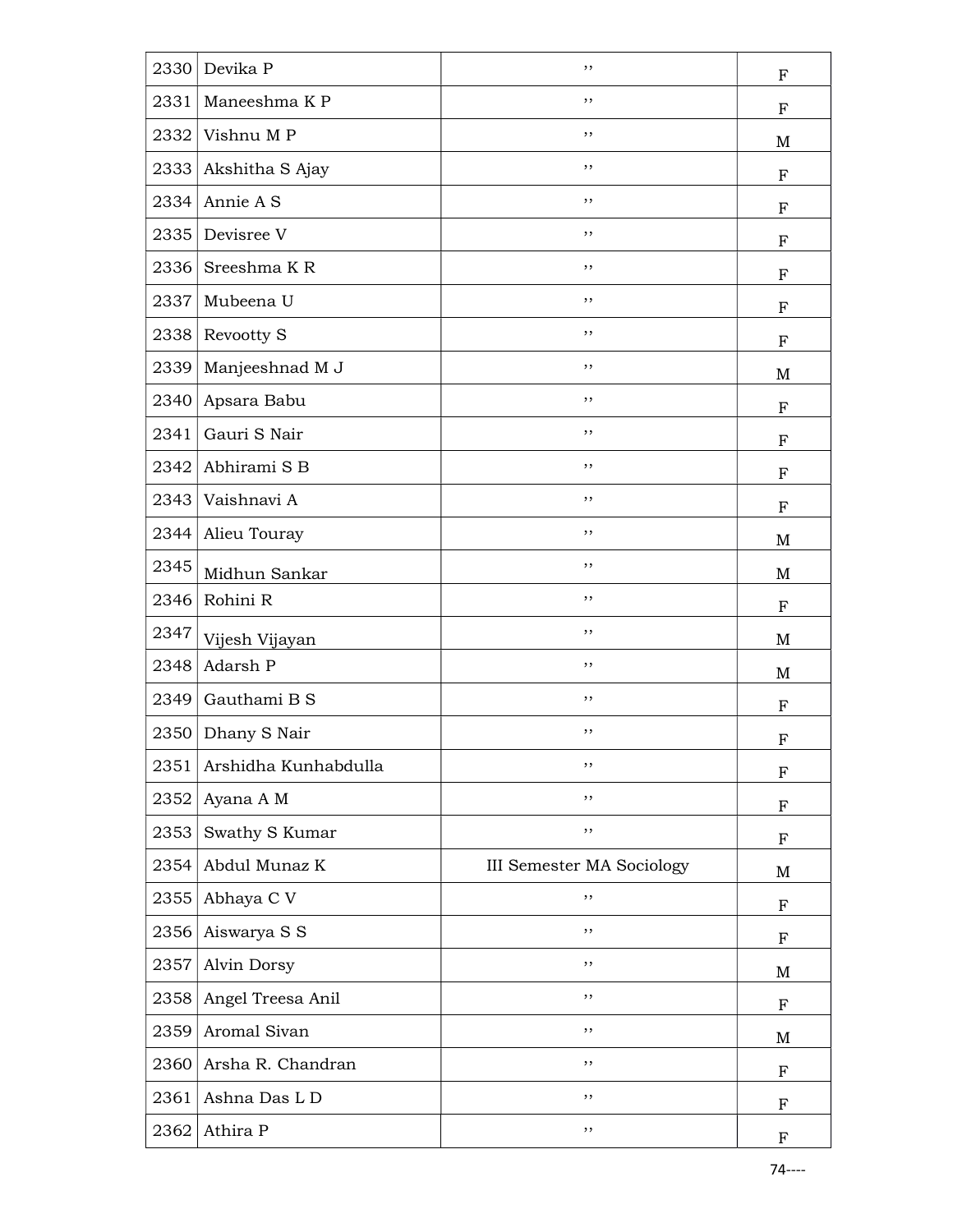| 2363 | Ayana N K               | ,,                      | F                         |
|------|-------------------------|-------------------------|---------------------------|
| 2364 | Binishamol B S          | , ,                     | ${\bf F}$                 |
| 2365 | Devu S Reghu            | , ,                     | ${\bf F}$                 |
| 2366 | Manjusha J              | ,,                      | ${\bf F}$                 |
| 2367 | Mekha P S               | ,,                      | ${\bf F}$                 |
| 2368 | Minna K K               | ,,                      | F                         |
| 2369 | Navya Kishore           | ,,                      | ${\bf F}$                 |
| 2370 | Nihal N                 | ,,                      | M                         |
| 2371 | Nisha S                 | , ,                     | ${\bf F}$                 |
| 2372 | Rhithu Vimal            | ,,                      | $\mathbf F$               |
| 2373 | <b>Rwithik M Ramesh</b> | , ,                     | M                         |
| 2374 | Sara Alex               | , ,                     | ${\bf F}$                 |
| 2375 | Veena Venu              | ,,                      | ${\bf F}$                 |
| 2376 | Vishnupriya KT          | ,,                      | ${\bf F}$                 |
| 2377 | Adithya S               | <b>III Semester MSW</b> | F                         |
| 2378 | Aiswarya S R            | ,,                      | ${\bf F}$                 |
| 2379 | Anandhakrishnan Sajeev  | ,,                      | M                         |
| 2380 | Anjaly K G              | , ,                     | $_{\rm F}$                |
| 2381 | Anjitha Johnson         | ,,                      | $_{\rm F}$                |
| 2382 | Anumol G S              | ,,                      | ${\bf F}$                 |
| 2383 | Aparna A                | ,,                      | F                         |
| 2384 | Archana T D             | ,,                      | $\boldsymbol{\mathrm{F}}$ |
| 2385 | Ashwani M               | ,,                      | $\boldsymbol{\mathrm{F}}$ |
| 2386 | Aswathy.K.R             | ,,                      | F                         |
| 2387 | Athira D                | ,,                      | ${\bf F}$                 |
| 2388 | Athira PK               | ,,                      | $\boldsymbol{\mathrm{F}}$ |
| 2389 | Fathimath Suhara        | ,,                      | $\boldsymbol{\mathrm{F}}$ |
| 2390 | Femitha Fathima M F     | ,,                      | $\boldsymbol{\mathrm{F}}$ |
| 2391 | Hiba K M                | $, \,$                  | F                         |
| 2392 | Layamol K N             | $, \,$                  | $\boldsymbol{\mathrm{F}}$ |
| 2393 | Lekshmi S               | ,,                      | $\boldsymbol{\mathrm{F}}$ |
| 2394 | Lekshmi S S             | ,,                      | $\boldsymbol{\mathrm{F}}$ |
| 2395 |                         |                         |                           |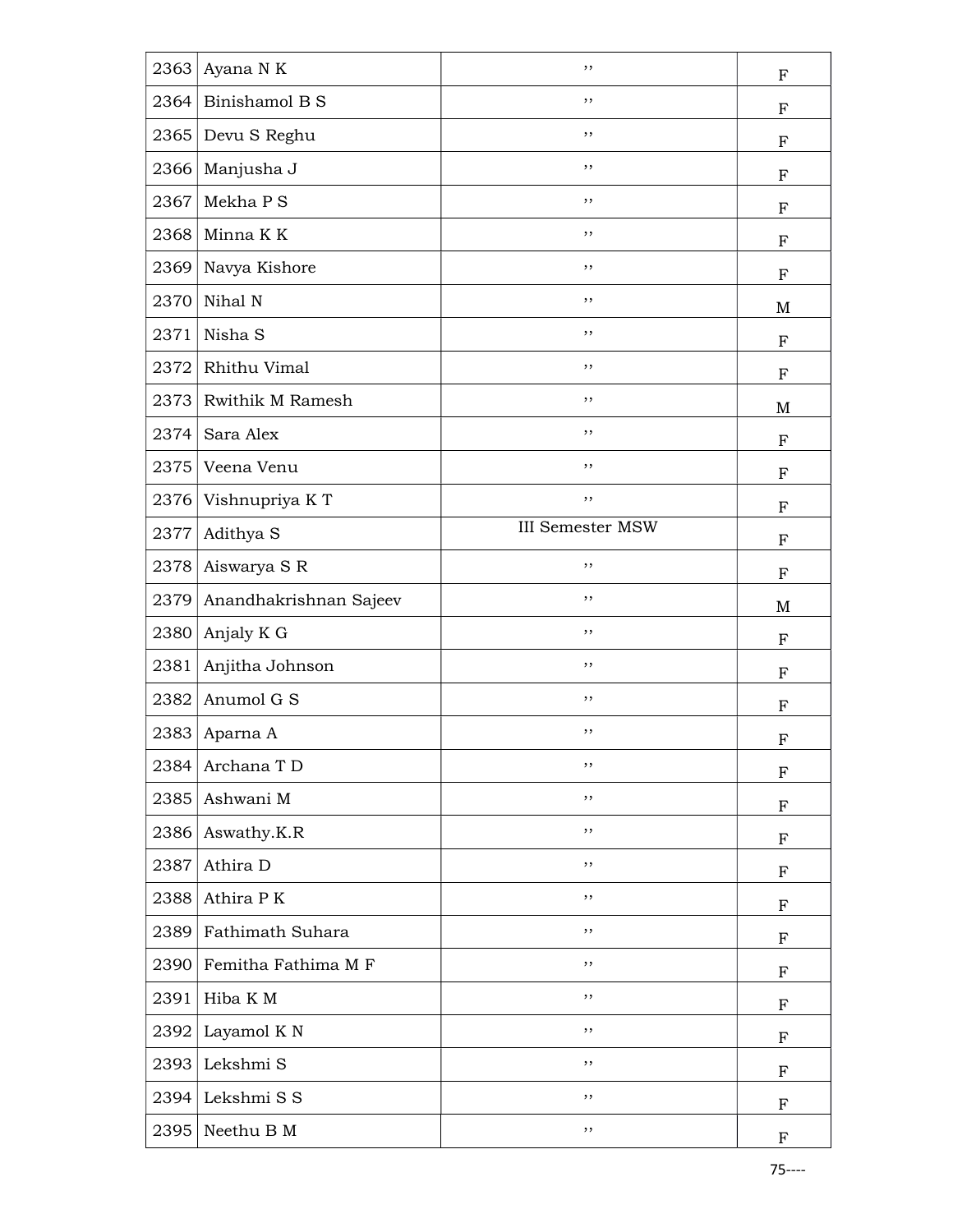| 2396 | P M Mehjabin Sulthana<br>Babu | ,,                               | $\boldsymbol{\mathrm{F}}$ |
|------|-------------------------------|----------------------------------|---------------------------|
| 2397 | Rahna M S                     | ,,                               | F                         |
| 2398 | Roshal Mariyam Christopher    | ,,                               | F                         |
| 2399 | Shahana Fathima S M           | ,,                               | ${\bf F}$                 |
| 2400 | Shalu B S                     | ,,                               | F                         |
| 2401 | Shikha P Aji                  | ,,                               | F                         |
| 2402 | Sneha PM                      | ,,                               | F                         |
| 2403 | Soorya K                      | ,,                               | $_{\rm F}$                |
| 2404 | Suhaila M                     | ,,                               | F                         |
| 2405 | Swathi Krishna                | ,,                               | $\boldsymbol{\mathrm{F}}$ |
| 2406 | Swetha Mohan                  | ,,                               | F                         |
| 2407 | Vidya P M                     | ,,                               | $_{\rm F}$                |
| 2408 | Ligina Poulin V J             | II Semester M.Phil               | ${\bf F}$                 |
| 2409 | Manju V                       | ,,                               | F                         |
| 2410 | Imthiyas A                    | ,,                               | M                         |
| 2411 | Sakhi L R                     | ,,                               | F                         |
| 2412 | Saranya V S                   | ,,                               | F                         |
| 2413 | Anakha Babu                   | ,,                               | F                         |
| 2414 | Soumya Mohan K P              | ,,                               | F                         |
|      |                               | X FACULTY OF COMMERCE            |                           |
|      |                               | DEPARTMENT OF COMMERCE           |                           |
| 2415 | Ruth Achu Cheriyan            | I Semester M.Com Global          | $\mathbf F$               |
| 2416 | Shejil B S                    | <b>Business Operations</b><br>,, | М                         |
| 2417 | Salma R                       | ,,                               | $\mathbf F$               |
| 2418 | Vasisht S                     | , ,                              | M                         |
| 2419 | Haritha Hareesh               | ,,                               | $\mathbf F$               |
| 2420 | Muhammed Athif K K            | ,,                               | M                         |
| 2421 | Archana N V                   | ,,                               | F                         |
| 2422 | Jeeva Murali                  | ,,                               | ${\bf F}$                 |
| 2423 | Panchamy R S                  | , ,                              | $\mathbf F$               |
| 2424 | Shanjana K P                  | ,,                               | ${\bf F}$                 |
| 2425 | Reshma S                      | ,,                               | $\mathbf F$               |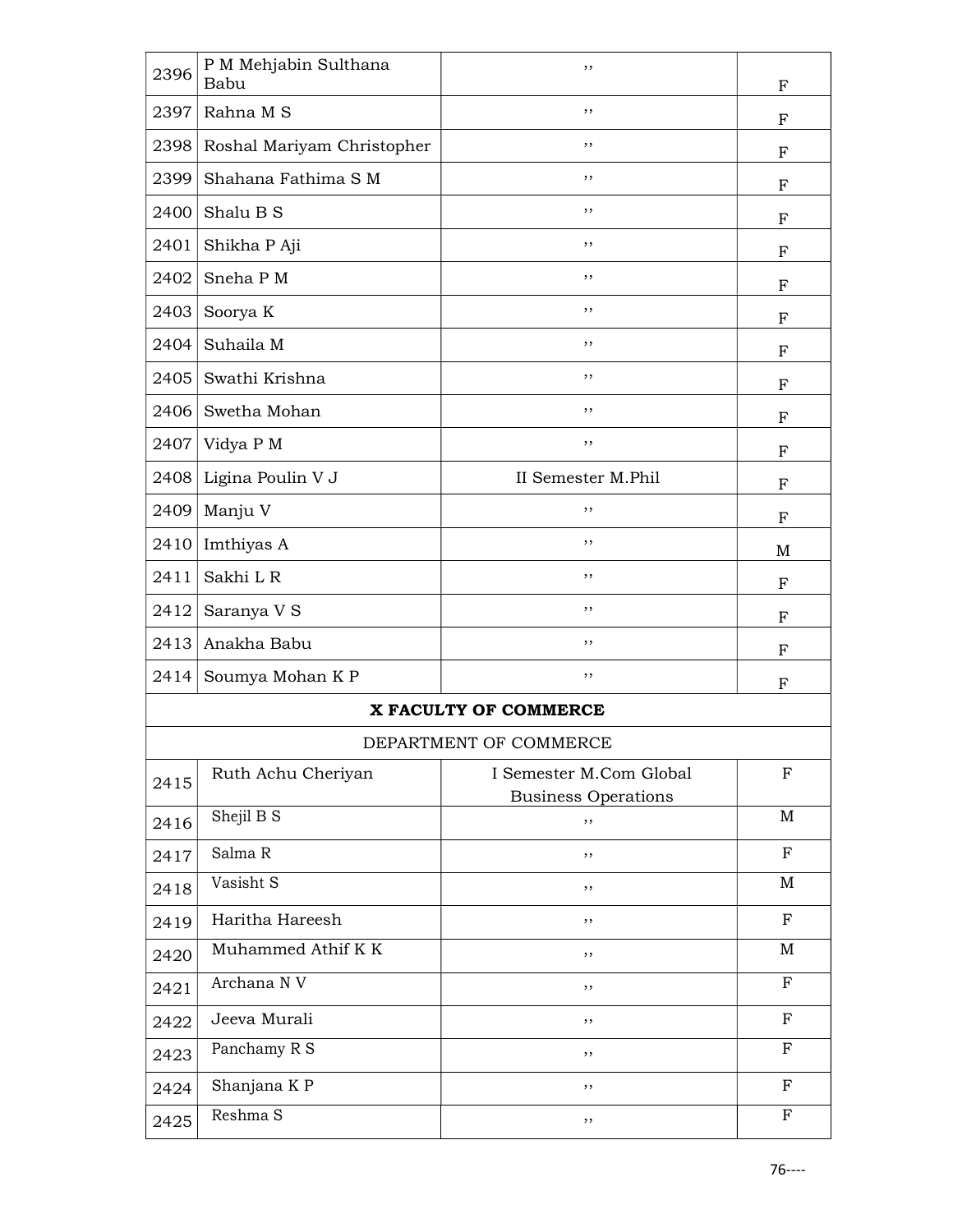| 2426 | Abin Babu                       | ,,                         | M            |
|------|---------------------------------|----------------------------|--------------|
| 2427 | Bavyasree N                     | ,,                         | $_{\rm F}$   |
| 2428 | Anchana V V                     | ,,                         | $\mathbf F$  |
| 2429 | Aminabeevi S                    | ,,                         | $_{\rm F}$   |
| 2430 | Kiyshalini<br>Puvaneswaralingam | ,,                         | $\mathbf F$  |
| 2431 | Nayana V S                      | ,,                         | $_{\rm F}$   |
| 2432 | Anupama R                       | ,,                         | $_{\rm F}$   |
| 2433 | Sai Niranjan                    | ,,                         | $\mathbf M$  |
| 2434 | Gayathri A R                    | ,,                         | ${\bf F}$    |
| 2435 | Sreelekshmi K                   | ,,                         | F            |
| 2436 | Ajmi Nizam S                    | III Semester M.com Finance | $_{\rm F}$   |
| 2437 | Anagha A S                      | ,,                         | $\mathbf{F}$ |
| 2438 | Anagha S                        | , ,                        | $\mathbf F$  |
| 2439 | Ancy Thomas                     | ,,                         | ${\bf F}$    |
| 2440 | Anjali Biju                     | ,,                         | $\mathbf F$  |
| 2441 | Anjali Gopal                    | ,,                         | $\mathbf F$  |
| 2442 | Arsha S Pillai                  | ,,                         | ${\bf F}$    |
| 2443 | Chandini G Nair                 | ,,                         | ${\bf F}$    |
| 2444 | Dhanasree Raju                  | ,,                         | $_{\rm F}$   |
| 2445 | Femina. H                       | ,,                         | ${\bf F}$    |
| 2446 | Gayathri M                      | ,,                         | ${\bf F}$    |
| 2447 | Meera Rajendran                 | ,,                         | $\mathbf F$  |
| 2448 | Nandana S Gopan                 | ,,                         | ${\bf F}$    |
| 2449 | Noora Nazar                     | ,,                         | $\mathbf F$  |
| 2450 | Parvathi R G                    | ,,                         | ${\bf F}$    |
| 2451 | Pavithra P                      | ,,                         | $_{\rm F}$   |
| 2452 | Poojalekshmi P                  | ,,                         | F            |
| 2453 | Princy P                        | ,,                         | $\mathbf F$  |
| 2454 | Rehuma R                        | ,,                         | ${\bf F}$    |
| 2455 | Reshma S                        | ,,                         | F            |
| 2456 | Snehith Jacob Kodiyatt          | ,,                         | M            |
| 2457 | Sreelekshmi G                   | ,,                         | ${\bf F}$    |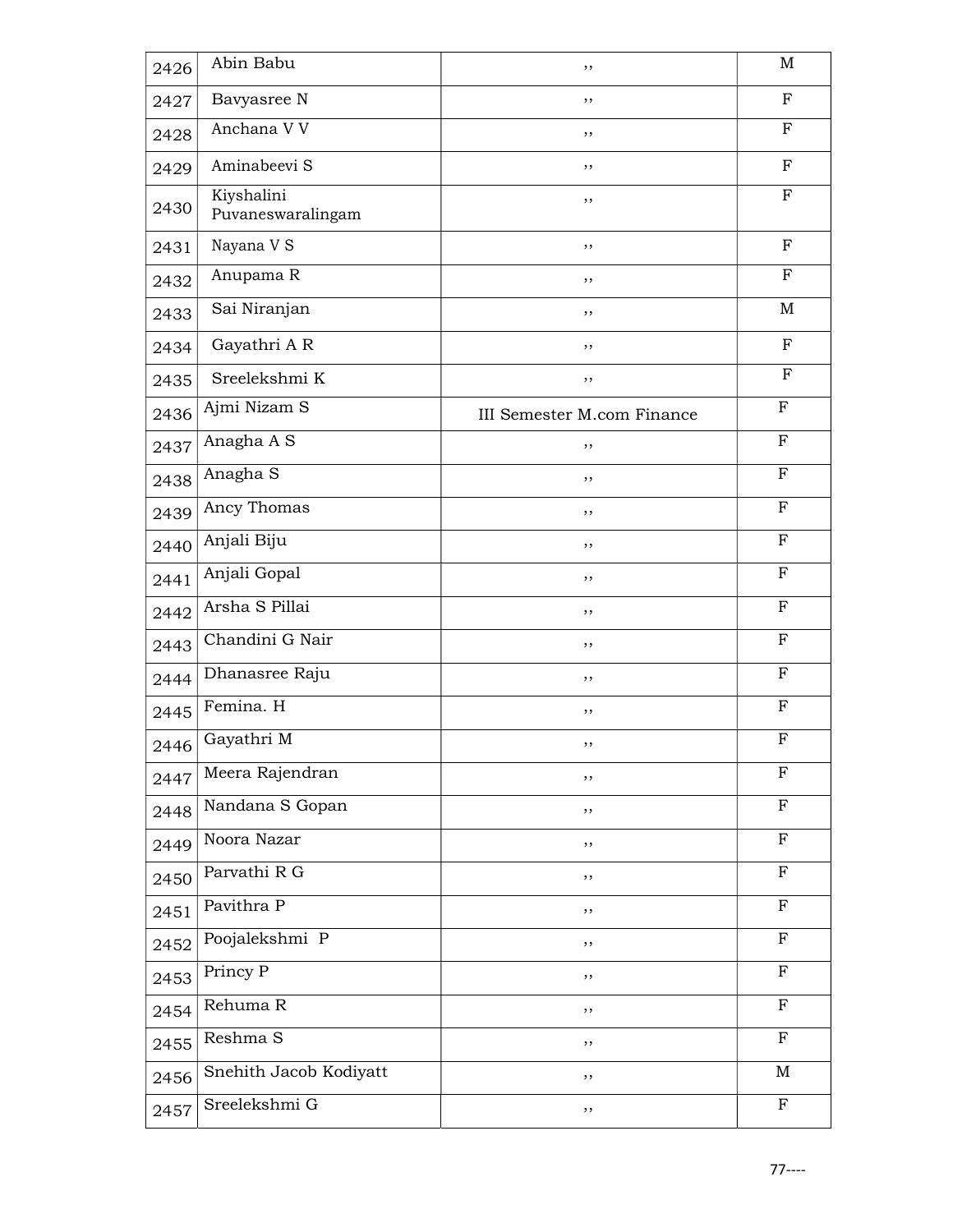| 2458 | Sreelekshmi.B          | , ,                                                     | $\mathbf F$  |
|------|------------------------|---------------------------------------------------------|--------------|
| 2459 | Sreesha S Nair         | ,,                                                      | ${\bf F}$    |
| 2460 | Stephyabraham          | , ,                                                     | $\mathbf F$  |
| 2461 | Subhana S S            | ,,                                                      | $\mathbf{F}$ |
| 2462 | Surya S                | , ,                                                     | $\mathbf F$  |
| 2463 | Vishnuprasad R S       | ,,                                                      | M            |
| 2464 | Vrinda A               | ,,                                                      | $\mathbf F$  |
| 2465 | Alha Amjad             | III Semester M.com Global<br><b>Business Operations</b> | F            |
| 2466 | Anand Babu A           | , ,                                                     | M            |
| 2467 | Sruthi S B             | ,,                                                      | ${\bf F}$    |
| 2468 | Amy Tanya Kevin        | ,,                                                      | $\mathbf F$  |
| 2469 | Bhagya Lakshmi J       | ,,                                                      | $\mathbf F$  |
| 2470 | Akhil Rajan            | , ,                                                     | $\mathbf M$  |
| 2471 | Rajsankar <sub>S</sub> | ,,                                                      | M            |
| 2472 | Ajimi Hussain V        | ,,                                                      | F            |
| 2473 | Athira Raj             | ,,                                                      | $_{\rm F}$   |
| 2474 | Sachin KK              | ,,                                                      | M            |
| 2475 | Adithya A S            | , ,                                                     | $\mathbf F$  |
| 2476 | Ashfakh N              | ,,                                                      | M            |
| 2477 | Abhijith J P           | ,,                                                      | M            |
| 2478 | Devanandha P           | ,,                                                      | F            |
| 2479 | Ananthu Mohan          | ,,                                                      | $\mathbf M$  |
| 2480 | Anju V S Nath          | ,,                                                      | $\mathbf F$  |
| 2481 | Ajimsha M J            | ,,                                                      | $\mathbf F$  |
| 2482 | Muhammed Afsal         | ,,                                                      | M            |
| 2483 | Jibira J J             | ,,                                                      | F            |
| 2484 | Ameer Ali A            | ,,                                                      | $\mathbf F$  |
| 2485 | Ananya P               | $\overline{M}$ . phil (2020 batch)                      | $_{\rm F}$   |
| 2486 | Ann Susan Thomas       | ,,                                                      | $_{\rm F}$   |
| 2487 | Arsha Hari             | ,,                                                      | $_{\rm F}$   |
| 2488 | Dhanya Dharman D       | ,,                                                      | $\mathbf{F}$ |
| 2489 | Divyasree J P          | ,,                                                      | $\mathbf F$  |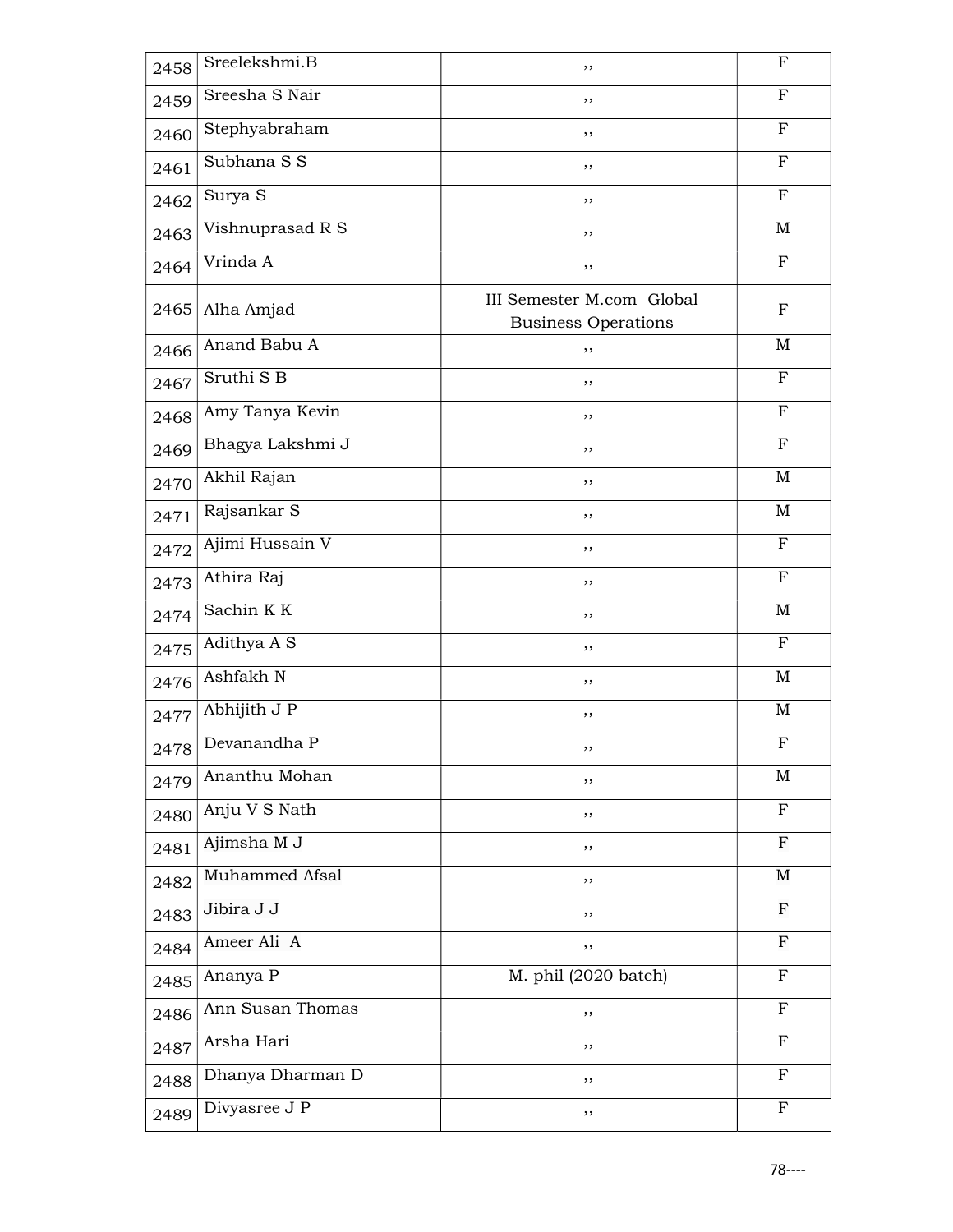| 2490 | Gokuldas $P\overline{G}$ | ,,                                                          | M            |
|------|--------------------------|-------------------------------------------------------------|--------------|
| 2491 | Gopika S                 | ,,                                                          | F            |
| 2492 | Hefsiba Joseph M L       | ,,                                                          | $_{\rm F}$   |
| 2493 | Jobin P Jayan            | ,,                                                          | M            |
| 2494 | Krishna Priya S          | ,,                                                          | $_{\rm F}$   |
| 2495 | Mariya N R               | ,,                                                          | $_{\rm F}$   |
| 2496 | Medha R G                | ,,                                                          | $_{\rm F}$   |
| 2497 | Nikhitha R               | ,,                                                          | $\mathbf{F}$ |
| 2498 | Nila S Nair              | ,,                                                          | $_{\rm F}$   |
| 2499 | Thamanna B               | ,,                                                          | $\mathbf F$  |
| 2500 | Treesa Mary Reji         | ,,                                                          | $_{\rm F}$   |
| 2501 | Shifana <sub>S</sub>     | M.com Blue Economy & Maritime<br>Law $(2021 \text{ batch})$ | $\mathbf F$  |
| 2502 | Pranav.C                 | ,,                                                          | M            |
| 2503 | Devika S                 | ,,                                                          | $\mathbf F$  |
| 2504 | Mubarak A M              | ,,                                                          | M            |
| 2505 | Anusree S.L              | ,,                                                          | $\mathbf F$  |
| 2506 | Lakshmi G Krishna        | ,,                                                          | $_{\rm F}$   |
| 2507 | Vysakh V                 | ,,                                                          | M            |
| 2508 | Anusree M R              | ,,                                                          | $\mathbf F$  |
| 2509 | Peter Solomon            | ,,                                                          | $_{\rm F}$   |
| 2510 | Renvin Mervin            | ,,                                                          | $\mathbf M$  |
| 2511 | Maya KP                  | I Semester M.Com Finance &<br>Accounting                    | F            |
| 2512 | Krishnaja S              | ,,                                                          | $\mathbf F$  |
| 2513 | Rahumath J               | ,,                                                          | $\mathbf F$  |
| 2514 | Hidaya Fathima M         | ,,                                                          | $\mathbf F$  |
| 2515 | Sayanora S Krishna       | ,,                                                          | $_{\rm F}$   |
| 2516 | Asna Nazim               | ,,                                                          | $\mathbf F$  |
| 2517 | Sneha Ganesan            | ,,                                                          | $\mathbf F$  |
| 2518 | Hajira H                 | ,,                                                          | $_{\rm F}$   |
| 2519 | Aleena Poulose           | ,,                                                          | $\mathbf F$  |
| 2520 | Thasleema A              | ,,                                                          | F            |
| 2521 | Sradha Mohan             | ,,                                                          | $\mathbf F$  |
| 2522 | Aiswariya Anil           | ,,                                                          | $\mathbf F$  |